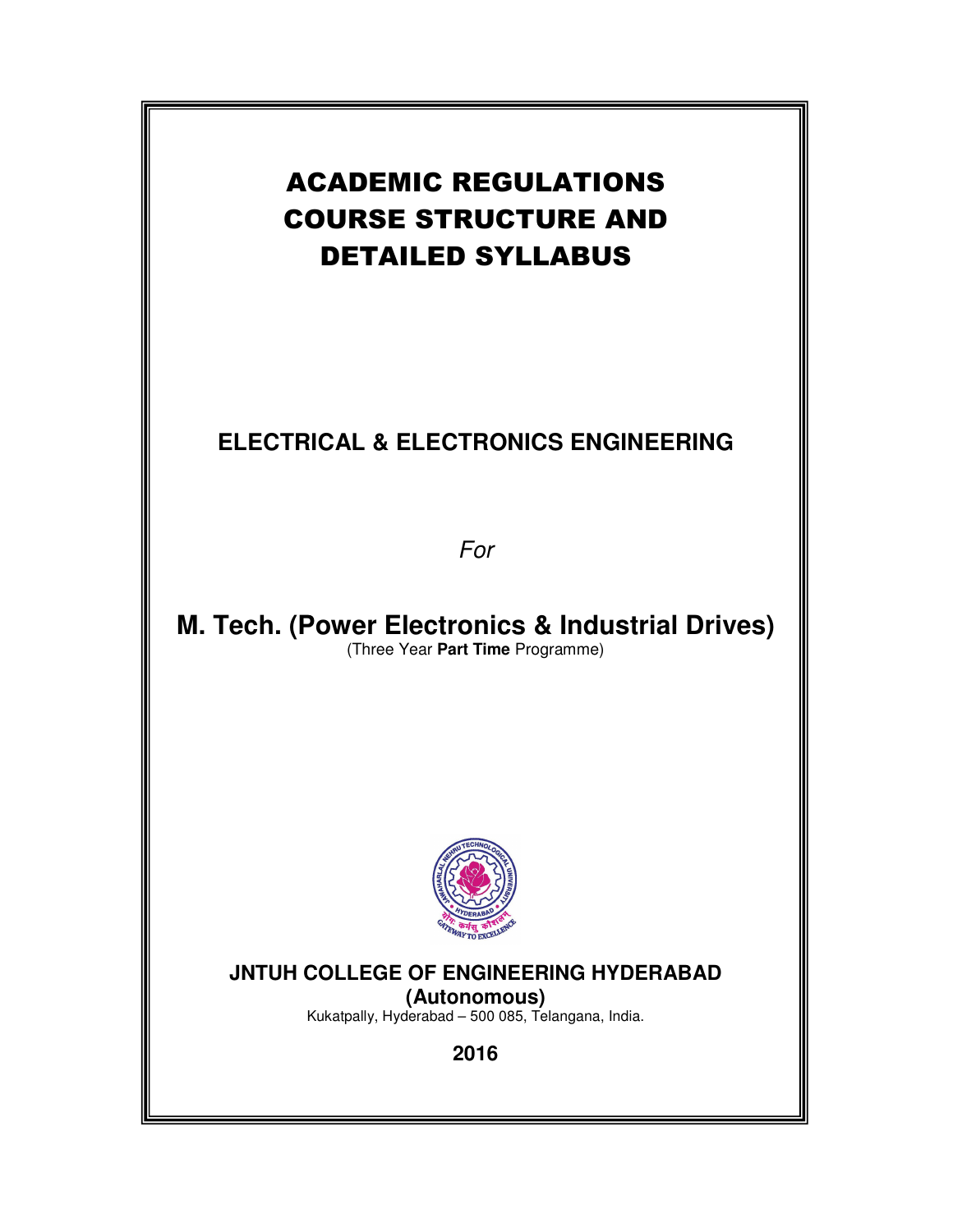

#### **JAWAHARLAL NEHRU TECHNOLOGICAL UNIVERSITY HYDERABAD COLLEGE OF ENGINEERING HYDERABAD (AUTONOMOUS) Kukatpally, Hyderabad – 500 085**

# **ACADEMIC REGULATIONS 2015**

#### **for CBCS Based M.Tech. (Part- Time) Programmes**

(Effective for the students admitted into I year from the Academic Year **2016-17** and onwards)

#### **1.0 Part-Time Post-Graduate Degree Programmes in Engineering & Technology (PTPGP in E & T):**

JNTUH offers 3 Year (6 Semesters) Part-time **Master of Technology** (M.Tech.) Degree Programmes, under Choice Based Credit System (CBCS) at its Constituent Autonomous College - JNTUH College of Engineering Hyderabad with effect from the Academic Year 2016 - 17 onwards in the different branches of Engineering & Technology with different specializations.

#### **2.0 Eligibility for Admission:**

- 2.1 Admissions to the PTPGPs shall be made subject to the eligibility, qualifications and specializations prescribed by JNTUH College of Engineering Hyderabad, JNT University Hyderabad, for each Specialization under each M.Tech. Programme, from time to time.
- 2.2 Admission to the PTPGP shall be made either on the basis of the Merit Rank obtained by the qualifying candidate at an Entrance Test conducted by the Jawaharlal Nehru Technological University Hyderabad / on the basis of any other order of merit approved by the University, subject to reservations as prescribed by the Government from time to time.
- 2.3 Candidates seeking admission to programmes on a part time basis should be working in or around the place where the programme is being run after passing the qualifying examination.
- 2.4 The medium of instructions for all PG Programmes will be ENGLISH only.

# **3.0 M.Tech. Programme (PTPGP in E & T) Structure:**

- 3.1 The M.Tech. Programmes in E & T of JNTUH-CEH are of Semester Pattern, with 6 Semesters constituting 3 Academic Years, each Academic Year having TWO Semesters (First/Odd and Second/Even Semesters). Each Semester shall be of 22 Weeks duration (inclusive of Examinations), with a minimum of 90 Instructional Days per Semester.
- 3.2 UGC/ AICTE specified Definitions/ Descriptions are adopted appropriately for various terms and abbreviations used in these PTPGP - Academic Regulations.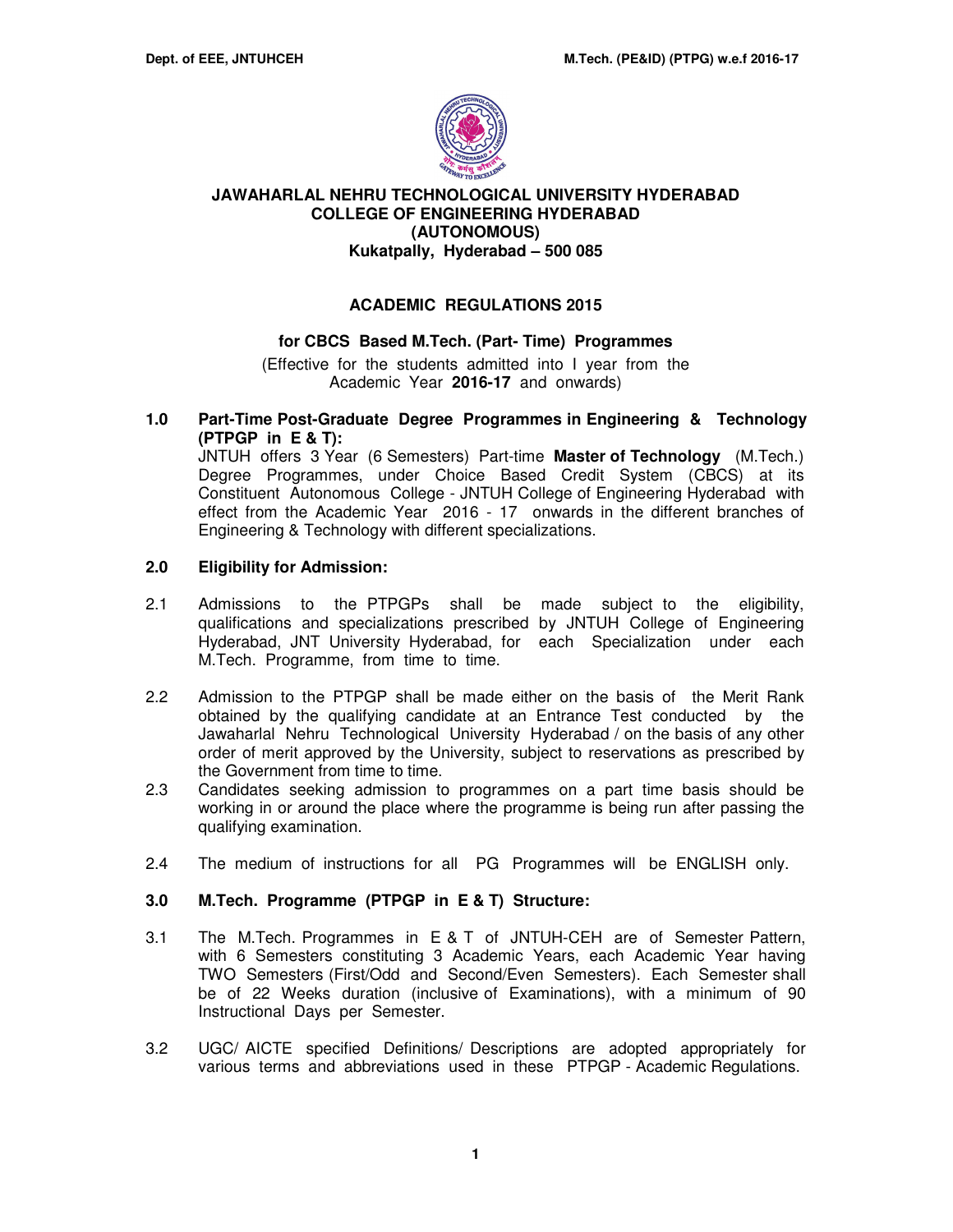# 3.2.1 **Semester Scheme:**

Each Semester having - 'Continuous Internal Evaluation (CIE)' and 'Semester End Examination (SEE)'. Choice Based Credit System (CBCS) and Credit Based Semester System (CBSS) as denoted are taken as 'references' for the present set of Regulations. The terms 'SUBJECT' or 'COURSE' imply the same meaning here, and refer to 'Theory Subject', or 'Lab Course', or 'Design/ Drawing Subject', or 'Seminar', or 'Comprehensive Viva', or 'Project', as the case may be.

# 3.2.2 **Credit Courses:**

All Subjects (or Courses) are to be registered by a student in a Semester to earn Credits. Credits shall be assigned to each Subject/ Course in a L: T: P: C (Lecture Periods: Tutorial Periods: Practicals Periods : Credits) Structure, based on the following general pattern …

- One hour/ Week/ Semester for Theory/ Lecture (L) Courses; and,
- Two hours/ Week/ Semester for Laboratory/ Practical (P) Courses or Tutorials (T).

Other student activities like Study Tour, Guest Lecture, Conference/ Workshop Participations, Technical Paper Presentations etc., and identified Mandatory Courses if any, will not carry Credits.

# 3.2.3 **Subject/ Course Classification:**

All Subjects/ Courses offered for the PTPGP are broadly classified as : (a) Core Courses (CoC), and (b) Elective Courses (EℓC).

- Core Courses (CoC) and Elective Courses (EℓC) are categorized as PS (Professional Subjects), which are further subdivided as – (i) PC (Professional/ Departmental Core) Subjects, (ii) PE (Professional/ Departmental Electives) , (iii) Seminar, (iv) Comprehensive Viva, and (v) Project Work (PW).

# 3.2.4 **Course Nomenclature:**

The Curriculum Nomenclature or Course-Structure Grouping for the M.Tech. Degree Programmes is as listed below ...

| S.<br>No                                                    | Broad<br>Course<br>Classificati | <b>Course Group/</b><br>Category | <b>Courses Description</b>                                                                                    | <b>Credits</b> |  |
|-------------------------------------------------------------|---------------------------------|----------------------------------|---------------------------------------------------------------------------------------------------------------|----------------|--|
|                                                             | on                              |                                  |                                                                                                               |                |  |
| 1)                                                          | Core<br>Courses<br>CoC)         | PC-<br><b>Professional Core</b>  | Includes core subjects related to the<br>Parent Discipline/ Department/ Branch<br>of Engg.                    | 20             |  |
| 2)                                                          | Elective<br>Courses<br>E(C)     | PE- Professional<br>Electives    | Includes Elective subjects related to<br>the Parent Discipline/ Department/<br>Branch of Engg.                | 32             |  |
| 3)                                                          | Core<br>Courses                 | Project Work                     | M. Tech. Project or PG Project or PG<br>Major Project                                                         | 30             |  |
|                                                             |                                 | Seminar                          | Seminar/ Colloquium based on core<br>contents related to Parent<br>Discipline/ Department/ Branch of<br>Engg. | $\overline{2}$ |  |
|                                                             |                                 | Comprehensive<br>Viva-voce       | Viva-voce covering all the PG<br>Subjects and related aspects                                                 | 4              |  |
| Communication<br>Lab oriented<br><b>Skills/ Soft Skills</b> |                                 |                                  |                                                                                                               |                |  |
|                                                             |                                 |                                  | <b>Total Credits for PTPGP</b>                                                                                | 90             |  |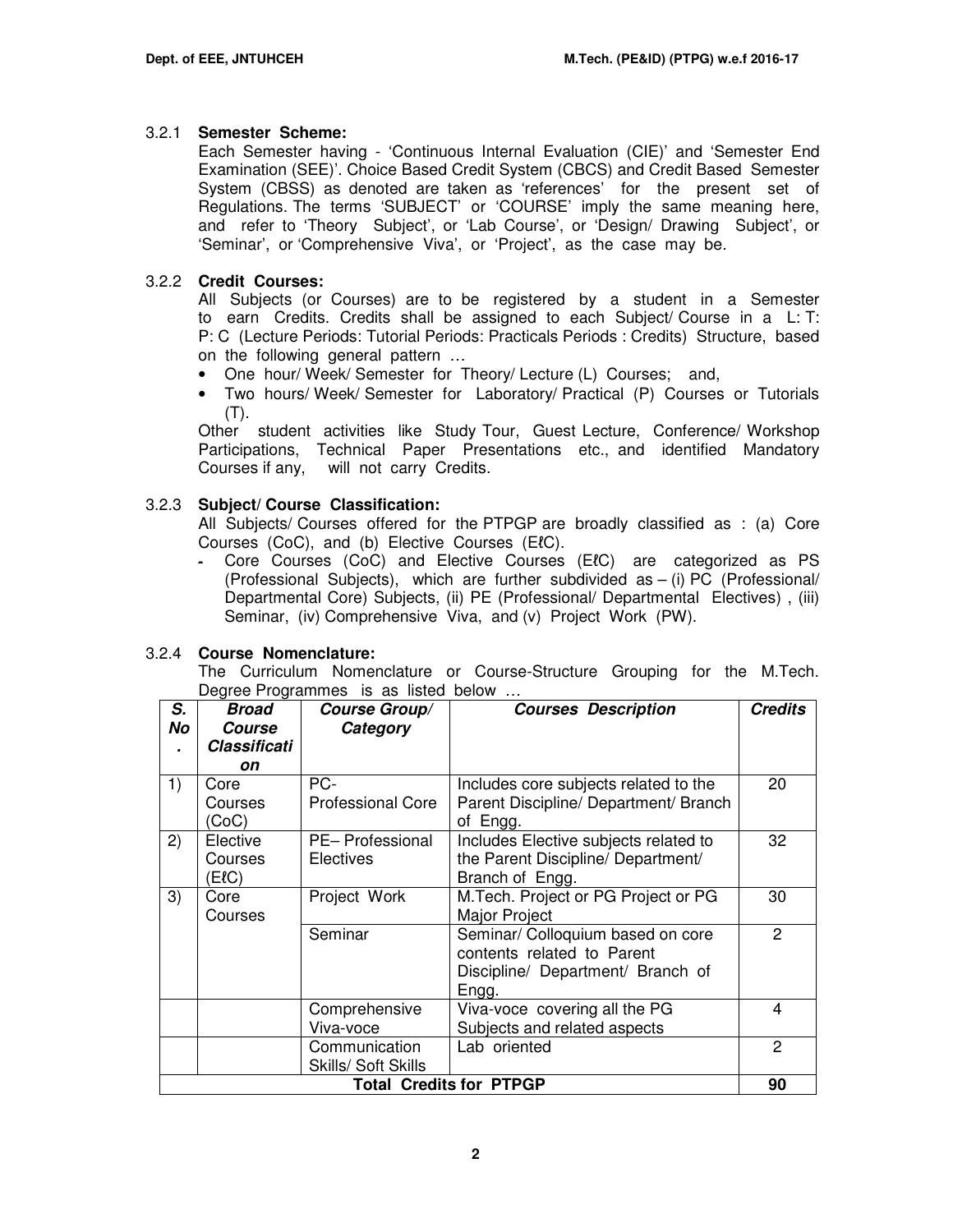#### **4.0 Course Work:**

- 4.1 A Student, after securing admission, shall pursue and complete the M.Tech. PTPGP in a minimum period of 3 Academic Years (6 Semesters), and within a maximum period of 6 Academic Years (starting from the Date of Commencement of I Year).
- 4.2 Each student shall Register for and Secure the specified number of Credits required for the completion of the PTPGP and Award of the M.Tech. Degree in respective Branch of Engineering with the chosen Specialization.
- 4.3 I &II Year is structured to provide typically 14 Credits (14 C) in each of the I and II Semesters, and III Year comprises of 34 Credits (34 C), totaling to 90 Credits (90 C) for the entire M.Tech. Programme.

#### **5.0 Course Registration:**

- 5.1 A 'Faculty Advisor' shall be assigned to each M.Tech. Programme with respective Specialization, who will advise the Students about the M.Tech. Programme Specialization, its Course Structure and Curriculum, Choice/ Option for Subjects/ Courses, based on his competence, progress, pre-requisites and interest.
- 5.2 A Student may be permitted to Register for Subjects/ Courses of 'his CHOICE' with a typical total of 14 Credits per Semester in I &II Year (Minimum being 10 C and Maximum being 18 C, and 16 Credits (inclusive of Project) per V Semester in III Year (Minimum being 16 C and Maximum being 30 C), 18 credits (inclusive of Project) per VI Semester in III Year (minimum being 18 C and maximum 32 C), based on his interest, competence, progress, and 'PRE-REQUISITES' as indicated for various Subjects/ Courses, in the Department Course Structure (for the relevant Specialization) and Syllabus contents for various Subjects/ Courses.
- 5.3 Choice for 'additional Subjects/ Courses' in any Semester (above the typical 14/16/18 Credit norm, and within the Maximum Permissible Limit of 16/30/32 Credits, during I&II/ III Years as applicable) must be clearly indicated in the Registration, which needs the specific approval and signature of the Faculty Advisor/ Counselor on hard-copy.
- 5.4 Dropping of Subjects/ Courses in any Semester of I Year or II year may be permitted, ONLY AFTER obtaining prior approval and signature from the Faculty Advisor (subject to retaining a minimum of 10 Credits), 'within 15 Days of Time' from the beginning of the current Semester.
- 6.0 Subjects/Courses to be offered
- 6.1 A typical Section(or Class) sanctioned strength for each semester shall be 30.
- 6.2 A Subject/Course may be offered to the students ONLY if Minimum of 15 (1/2 of Section Strength) opt for the same. The Maximum strength of a Section is limited to 45(30+1/2 of the Section Strength).

# **7.0 Attendance Requirements:**

7.1 A Student shall be eligible to appear for the End Semester Examination (SEE) of any Subject, if he acquires a minimum of 75% of attendance in that Subject for that Semester.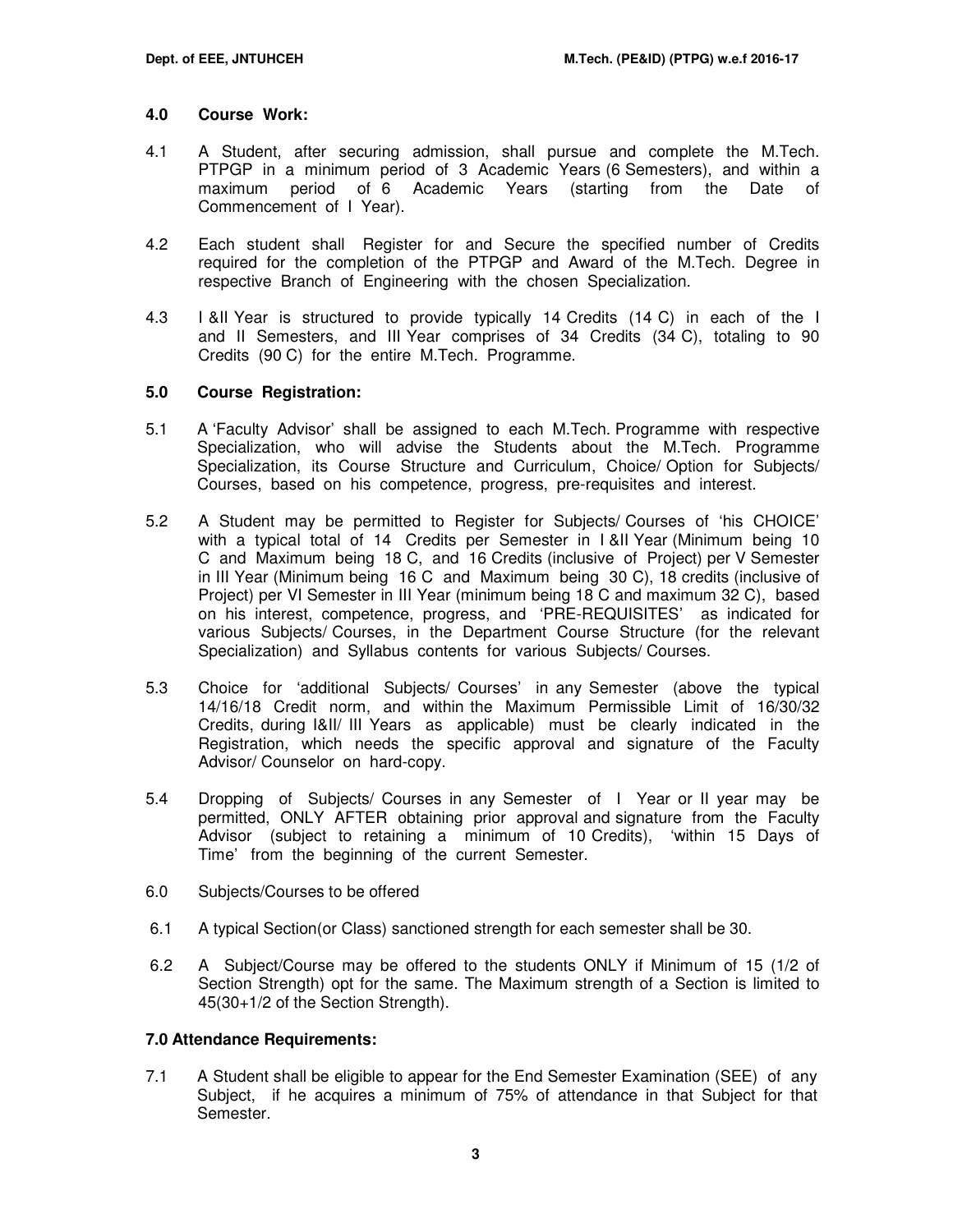- 7.2 A Student's Seminar Report and Seminar Presentation shall be eligible for evaluation, only if he ensures a minimum of 75% of his attendance in Seminar Presentation Classes during that Semester.
- 7.3 Condoning of shortage of attendance up to 10% (65% and above, and below 75%) in each Subject or Seminar of a Semester may be granted by the College Academic Council on genuine and valid grounds, based on the Student's representation with supporting evidence.
- 7.4 A stipulated fee per Subject/Seminar shall be payable towards condoning of shortage of attendance.
- 7.5 Shortage of Attendance below 65% in any Subject/Seminar shall in NO case be condoned.
- 7.6 A Student, whose shortage of attendance is not condoned in any Subject(s) or Seminar in any Semester, is considered as 'Detained in that Subject(s)/ Seminar', and is not eligible to take End Examination(s) of such Subject(s) (and in case of Seminars, his Seminar Report or Presentation are not eligible for evaluation) in that Semester; and he has to seek Re-registration for those Subject(s)/Seminar in subsequent Semesters, and attend the same as and when offered.

#### **8.0 Academic Requirements:**

The following Academic Requirements have to be satisfied, in addition to the Attendance Requirements mentioned in Item No. 7**.** 

- 8.1 A Student shall be deemed to have satisfied the Academic Requirements and earned the Credits allotted to each Subject/ Course, if he secures not less than 40% Marks (28 out of 70 Marks) in the End Semester Examination, and a minimum of 50% of Marks in the sum total of the CIE (Continuous Internal Evaluation) and SEE (Semester End Examination) taken together; in terms of Letter Grades, this implies securing B Grade or above in that Subject.
- 8.2A Student shall be deemed to have satisfied the Academic Requirements and earned the Credits allotted to - Seminar, and Comprehensive Viva-voce, if he secures not less than 50% of the total Marks to be awarded for each. The Student would be treated as failed, if he - (i) does not attend the Comprehensive Viva-voce as per the schedule given, or (ii) does not present the Seminar as required, or (ii) secures less than 50% of Marks ( < 50 Marks) in Seminar/ Comprehensive Viva-voce evaluations. He may reappear for comprehensive viva where it is scheduled again; For seminar, he has to reappear in the next subsequent Semesters, as and when scheduled.
- 8.3 A Student shall register for all Subjects covering 90 Credits as specified and listed in the Course Structure for the chosen PTPGP Specialization, put up all the Attendance and Academic requirements for securing 90 Credits obtaining a minimum of B Grade or above in each Subject, and 'earn all 90 Credits securing  $SGPA \geq 6.0$  (in each Semester) and final CGPA (ie., CGPA at the end of PTPGP)  $\geq 6.0$ , to successfully complete the PTPGP.
- 8.4 Marks and Letter Grades obtained in all those Subjects covering the above specified 90 Credits alone shall be considered for the calculation of final CGPA, which shall be indicated in the Grade Card of III Year II Semester.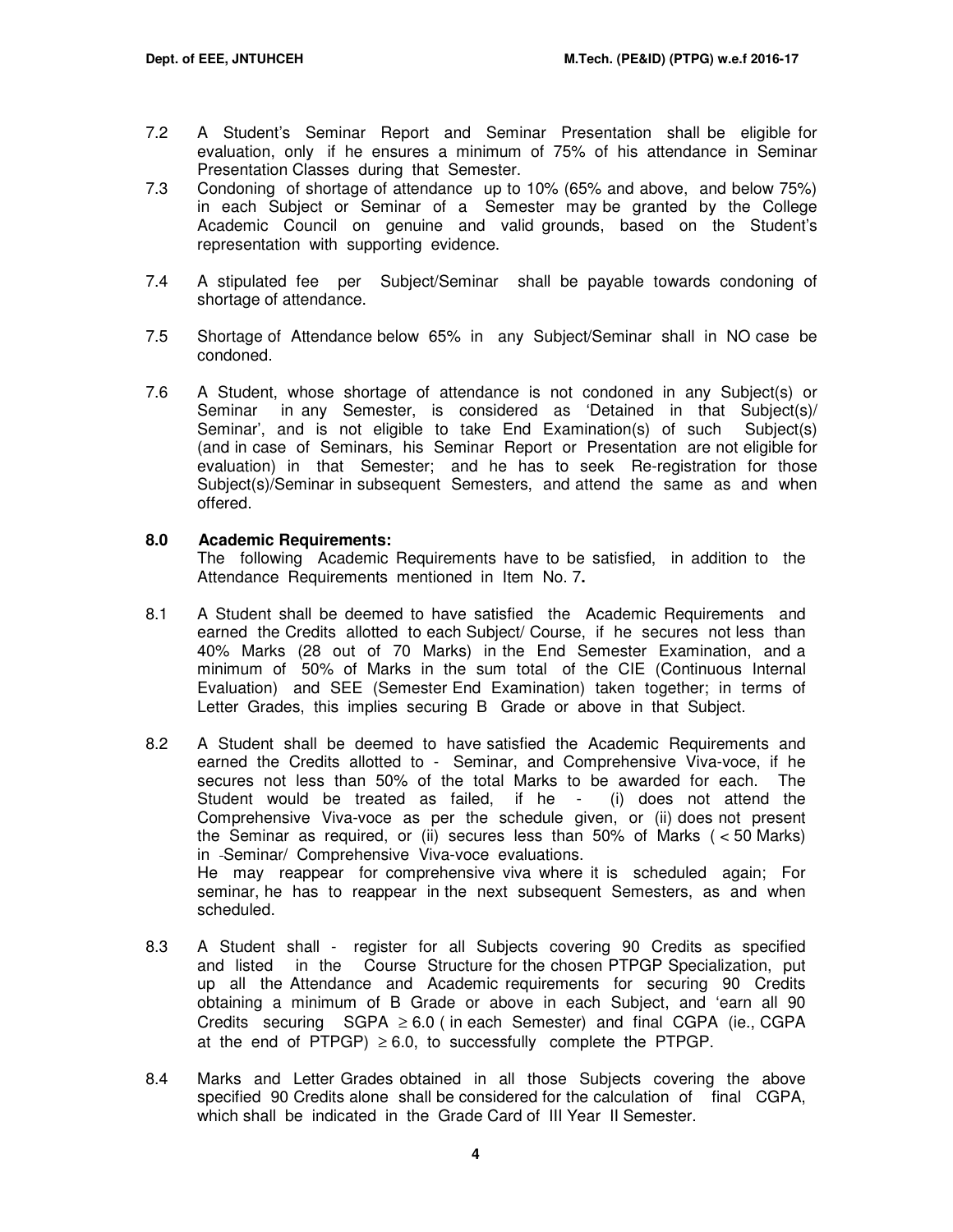- 8.5 If a student registers for some more 'extra Subjects' (in the parent Department or other Departments/Branches of Engg.) other than those listed Subjects totaling to 90 Credits as specified in the Course Structure, the performances in those 'extra Subjects' (although evaluated and graded using the same procedure as that of the required 90 Credits) will not be taken into account while calculating the SGPA and CGPA. For such 'extra Subjects' registered, % marks and Letter Grade alone will be indicated in the Grade Card, as a performance measure, subject to completion of the Attendance and Academic Requirements as stated in Items 7 and 8.1 – 8.4 above.
- 8.6 Students who fail to earn 90 Credits as per the specified Course Structure, and as indicated above, within 6 Academic Years from the Date of Commencement of their I Year, shall forfeit their seats in M.Tech. Programme and their admissions shall stand cancelled.
- 8.7 When a Student is detained due to shortage of attendance in any Subject(s)/Seminar in any Semester, no Grade Allotment will be done for such Subject(s)/Seminar, and SGPA/ CGPA calculations of that Semester will not include the performance evaluations of such Subject(s)/Seminar in which he got detained. However, he becomes eligible for re-registration of such Subject(s)/Seminar (in which he got detained) in the subsequent Semester(s), as and when next offered, with the Academic Regulations of the Batch into which he gets readmitted, by paying the stipulated fees per Subject. In all these re-registration cases, the Student shall have to secure a fresh set of Internal Marks (CIE) and End Semester Examination Marks (SEE) for performance evaluation in such Subject(s), and subsequent SGPA/ CGPA calculations.
- 8.8 A Student eligible to appear in the End Semester Examination in any Subject, but absent at it or failed (failing to secure B Grade or above), may reappear for that Subject at the supplementary examination (SEE) as and when conducted. In such cases, his Internal Marks (CIE) assessed earlier for that Subject/ Course will be carried over, and added to the marks to be obtained in the supplementary examination (SEE), for evaluating his performance in that Subject.

# **9.0 Evaluation - Distribution and Weightage of Marks:**

- 9.1 The performance of a Student in each Semester shall be evaluated Subject-wise (irrespective of Credits assigned) with a maximum of 100 Marks for Theory or Practicals or Seminar or Drawing/Design or Comprehensive Viva-voce etc; however, the M.Tech. Project Work (Major Project) will be evaluated for 200 Marks.
- 9.2 a) For Theory Subjects, CIE Marks shall comprise of Mid-Term Examination Marks (for 25 Marks), and Assignment Marks (for 5 Marks). b) During the Semester, there shall be 2 Mid-Term examinations. Each Mid-Term examination shall be for 25 Marks (with 120 minutes duration). The better performance out of these two Mid-Term Examinations shall be considered for the award of 25 Marks.
- 9.3 For Practical Subjects, there shall be a Continuous Internal Evaluation (CIE) during the Semester for 30 Internal Marks, and 70 Marks are assigned for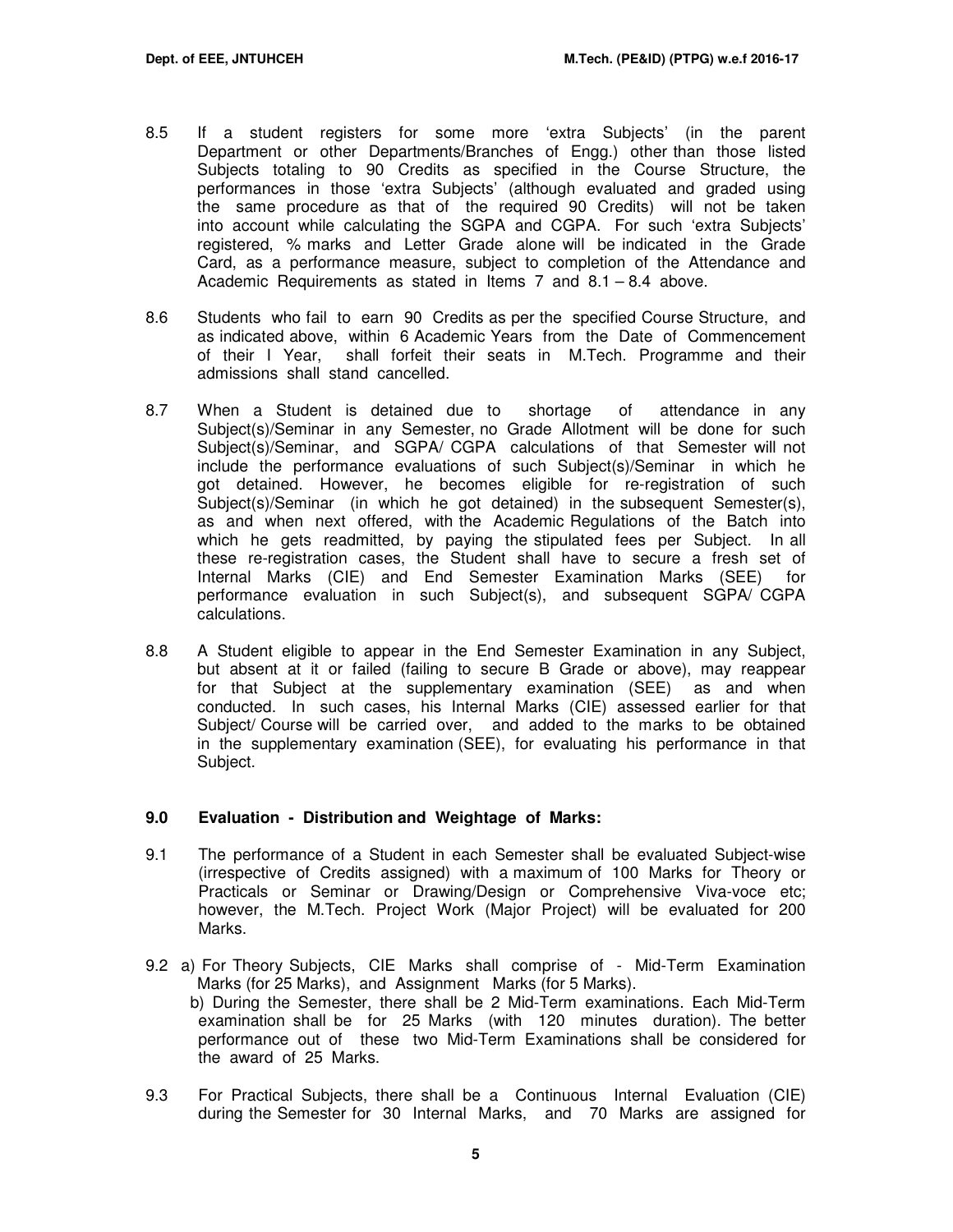Lab./Practicals End Semester Examination (SEE). Out of the 30 Marks for Internals, day-to-day work assessment in the laboratory shall be evaluated for 20 Marks; and the performance in an internal Lab./Practical Test shall be evaluated for 10 marks. The SEE for Lab./ Practicals shall be conducted at the end of the Semester by the concerned Lab. Teacher and another faculty member of the same Department as assigned by the Head of the Department.

- 9.4 There shall be a Seminar Presentation in II Year I(III) Semester or II(IV ) Semester. For the Seminar, the Student shall collect the information on a specialized topic, prepare a Technical Report and submit to the Department at the time of Seminar Presentation. The Seminar Presentation (along with the Technical Report) shall be evaluated by Two Faculty Members assigned by Head of the Department, for 100 Marks. There shall be no SEE or External Examination for Seminar.
- 9.5 Each Student shall appear for a Comprehensive Viva-Voce at the end of the V Semester (III Year I Semester). The Comprehensive Viva-Voce shall be conducted by a Committee, consisting of three senior faculty members of Department nominated by the Head of the Department, and the performance evaluation shall be for 100 Marks. There are no Internal Marks for the Comprehensive Viva-Voce.
- 9.6 a) Every PTPGP Student shall be required to execute his M.Tech. Project, under the guidance of the Supervisor assigned to him by the Head of Department. The PTPGP Project shall start immediately after the completion of the II Year II(IV) Semester, and shall continue through III Year I (V) and II (IV) Semesters. The Student shall carry out the literature survey, select an appropriate topic and submit a Project Proposal within 6 weeks (immediately after his II Year II Semester (IV) End Examinations), for approval by the Project Review Committee (PRC). The PRC shall be constituted by the Head of Department, and shall consist of the Head of Department, Project Supervisor, and a Senior Faculty Member of the Department. The Student shall present his Project Work Proposal to the PRC (PRC-I Presentation), on whose approval he can 'REGISTER for the PG Project'. Every Student must compulsorily register for his M.Tech. Project Work, within the 6 weeks of time-frame as specified above. After Registration, the Student shall carry out his work, and continually submit 'a fortnightly progress report' to his Supervisor throughout the Project period. The PRC will monitor the progress of the Project Work and review, through PRC-II and PRC-III Presentations – one at the end of the III Year I (V) Semester, and one before the submission of M.Tech. Project Work Report/ Dissertation.
	- b) After PRC-III presentation, the PRC shall evaluate the entire performance of the Student and declare the Project Report as 'Satisfactory' or 'Unsatisfactory'. Every Project Work Report/ Dissertation (that has been declared 'satisfactory') shall undergo 'Plagiarism Check' as per the University/ College norms to ensure content plagiarism below a specified level of 30%, and to become acceptable for submission. In case of unacceptable plagiarism levels, the student shall resubmit the Project Work Report, after carrying out the necessary modifications/ additions to his Project Work/ Report as per his Supervisor's advice, within the specified time, as suggested by the PRC.
	- c) If any Student could not be present for PRC-II at the scheduled time (after approval and registration of his Project Work at PRC-I), his submission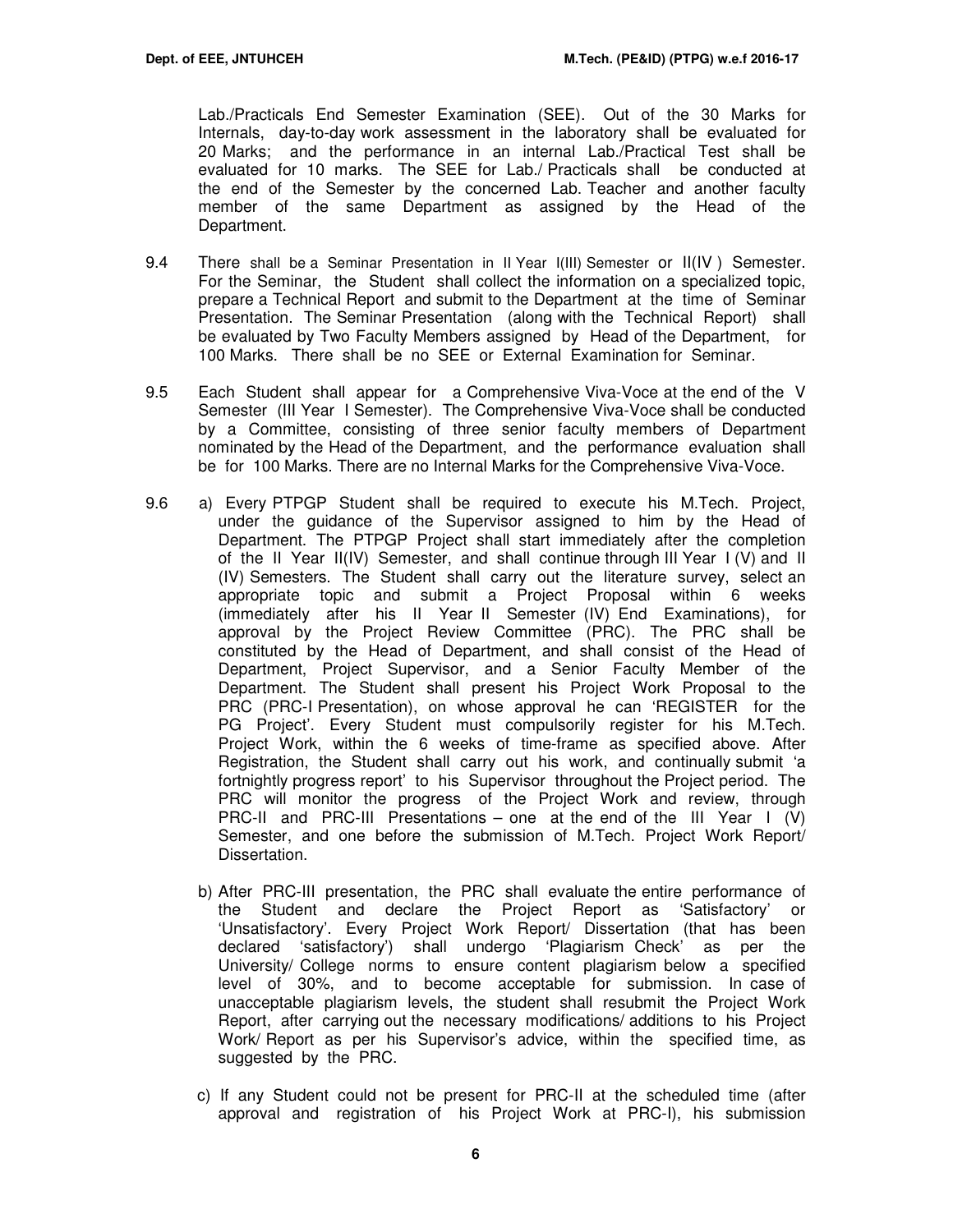and presentation at the PRC-III time (or at any other PRC specified dates) may be treated as PRC-II performance evaluation, and delayed PRC-III dates for him may be considered as per PRC recommendations. Any Student is allowed to submit his M.Tech. Project Dissertation 'only after completion of 40 weeks from the date of approval/registration' of his Project, and after obtaining all approvals from the PRC.

- d) A total of 200 Marks are allotted for the M.Tech. Project Work, ( out of which 100 Marks are allotted for internal evaluation and 100 Marks for external evaluation). For internal Evaluation of 100 marks, Project Supervisor shall evaluate for 60 marks based on the continuous Internal Evaluation(CIE) of the student's performance and combined PRC-I, II & III performance evaluation will be for 40 marks (to be awarded by PRC, as SEE).
- 9.7 a) The Student shall be allowed to submit his Project Dissertation, only on the successful completion of all the prescribed PG Subjects (Theory and Labs.), Seminar, Comprehensive Viva-voce etc. (securing B Grade or above), and after obtaining all approvals from PRC. In such cases, the M.Tech. Dissertations will be sent to an External Examiner nominated by the Principal of the College, on whose 'approval', the Student can appear for the M.Tech. Project Viva-voce Examination, which shall be conducted by a Board, consisting of the PG Project Supervisor, Head of the Department, and the External Examiner who adjudicated the M.Tech. Project Work and Dissertation. The Board shall jointly declare the Project Work Performance as 'satisfactory', or 'unsatisfactory'; and in successful cases, the External Examiner shall evaluate the Student's Project Work presentation and performance for 100 Marks (SEE).
	- b) If the adjudication report of the External Examiner is 'not favourable' , then the Student shall revise and resubmit his Dissertation after one Semester, or as per the time specified by the External Examiner and/ or the PRC. If the resubmitted report is again evaluated by the External Examiner as 'not favourable', then that Dissertation will be summarily rejected. Subsequent actions for such Dissertations may be considered, only on the specific recommendations of the External Examiner and/ or PRC.
	- c) In cases, where the Board declared the Project Work Performance as 'unsatisfactory', the Student is deemed to have failed in the Project Vivavoce Examination, and he has to reappear for the Viva-voce Examination as per the Board recommendations. If he fails in the second Viva-voce Examination also, he will not be considered eligible for the Award of the Degree, unless he is asked to revise and resubmit his Project Work by the Board within a specified time period (within 6 years from the date of commencement of his I Year I Semester).

# **10.0 Re-Admission / Re-Registration:**

#### 10.1 **Re-Admission for Discontinued Students:**

Students, who have discontinued the M.Tech. Degree Programme due to any reasons what so ever, may be considered for 'Readmission' into the same Degree Programme (with same specialization) with the Academic Regulations of the Batch into which he gets readmitted, with prior permission from the concerned authorities, subject to Item 4.1.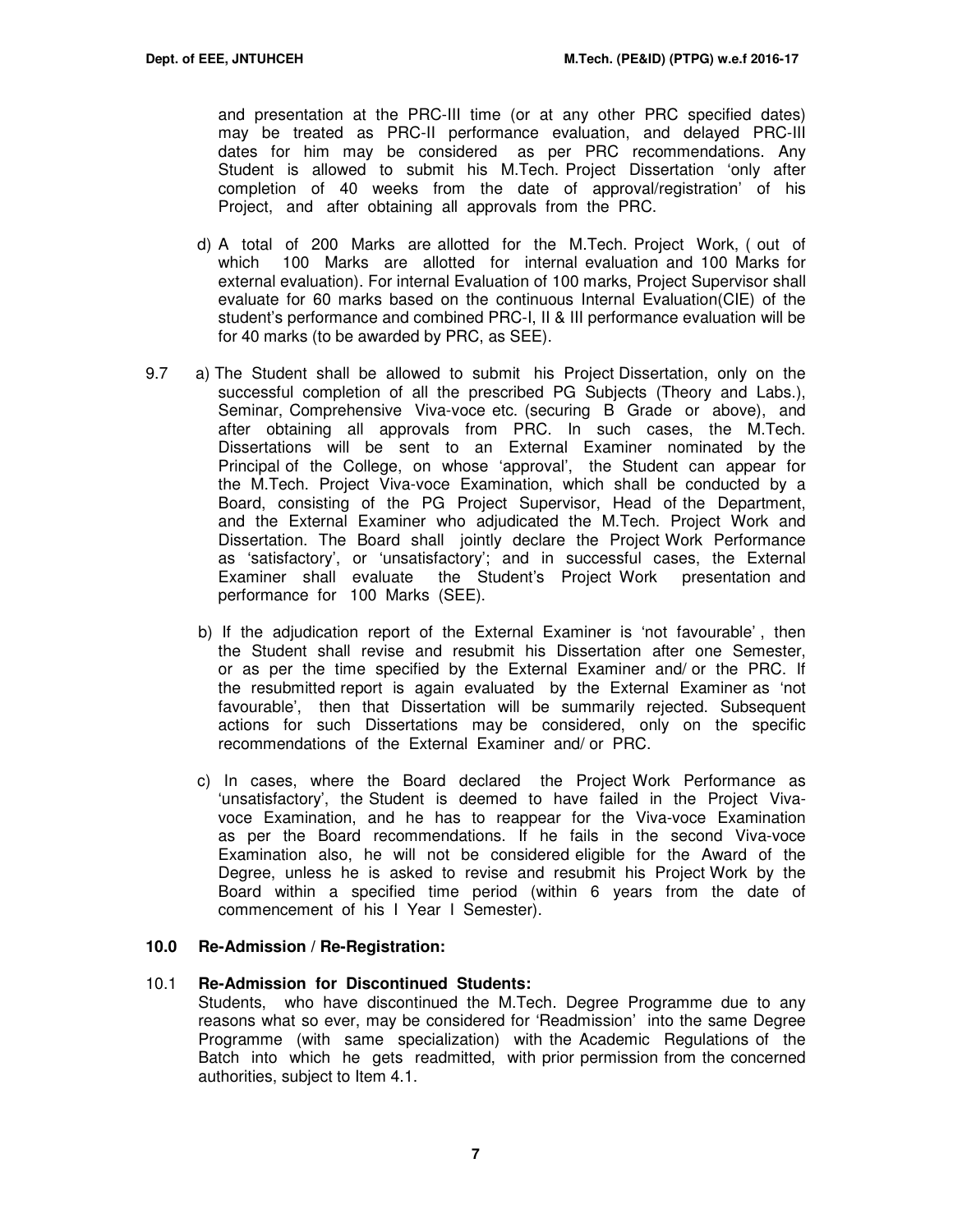# **10.2 Re-Registration for Detained Students:**

When any Student is detained in a Subject (s)/ Seminar due to shortage of attendance in any Semester, he may be permitted to re-register for the same Subject in the 'same category' (Core or Elective Group) or equivalent Subject if the same Subject is not available, as suggested by the Board of Studies of that Department, as when offered in the sub-sequent Semester(s), with the Academic Regulations of the Batch into which he seeks re-registration , with prior permission from the concerned authorities, subject to Item 4.1.

#### **11.0 Grading Procedure:**

- 11.1 Marks will be awarded to indicate the performance of each student in each Theory Subject, or Lab/Practicals, or Seminar, or Project, etc., based on the % marks obtained in CIE + SEE (Continuous Internal Evaluation + Semester End Examination, both taken together) as specified in Item 6 above, and a corresponding Letter Grade shall be given.
- 11.2 As a measure of the student's performance, a 10-point Absolute Grading System using the following Letter Grades (UGC Guidelines) and corresponding percentage of marks shall be followed:

| % of Marks Secured (Class       | Letter Grade (UGC | Grade Points |
|---------------------------------|-------------------|--------------|
| <i>Intervals</i> )              | Guidelines)       |              |
| 80% and above                   | O                 | 10           |
| $\geq$ 80%, $\leq$ 100%)        | (Outstanding)     |              |
| Below 80% but not less than 70% | $A^+$             | 9            |
| $\geq 70\%$ , < 80%)            | (Excellent)       |              |
| Below 70% but not less than 60% | A                 | 8            |
| $\geq 60\%$ , < 70%)            | (Very Good)       |              |
| Below 60% but not less than 55% | $B^+$             | 7            |
| $\geq 55\%$ , < 60%)            | (Good)            |              |
| Below 55% but not less than 50% | B                 | 6            |
| $\geq 50\%$ , < 55%)            | (above Average)   |              |
| Below 50%                       | F                 | 0            |
| $< 50\%$ )                      | (FAIL)            |              |
| Absent                          | Ab                |              |

- 11.3 A student obtaining F Grade in any Subject shall be considered 'failed' and is be required to reappear as 'Supplementary Candidate' in the Semester End Examination (SEE), as and when offered. In such cases, his Internal Marks (CIE Marks) in those Subjects will remain the same as those he obtained earlier.
- 11.4 A Letter Grade does not imply any specific % of Marks.
- 11.5 A student earns Grade Point (GP) in each Subject/ Course, on the basis of the Letter Grade obtained by him in that Subject/ Course (excluding Mandatory non-credit Courses). Then the corresponding 'Credit Points' (CP) are computed by multiplying the Grade Point with Credits for that particular Subject/ Course.

# **Credit Points (CP) = Grade Point (GP) x Credits …. For a Course**

11.6 The Semester Grade Point Average (SGPA) is calculated by dividing the Sum of Credit Points (ΣCP) secured from ALL Subjects/ Courses registered in a Semester,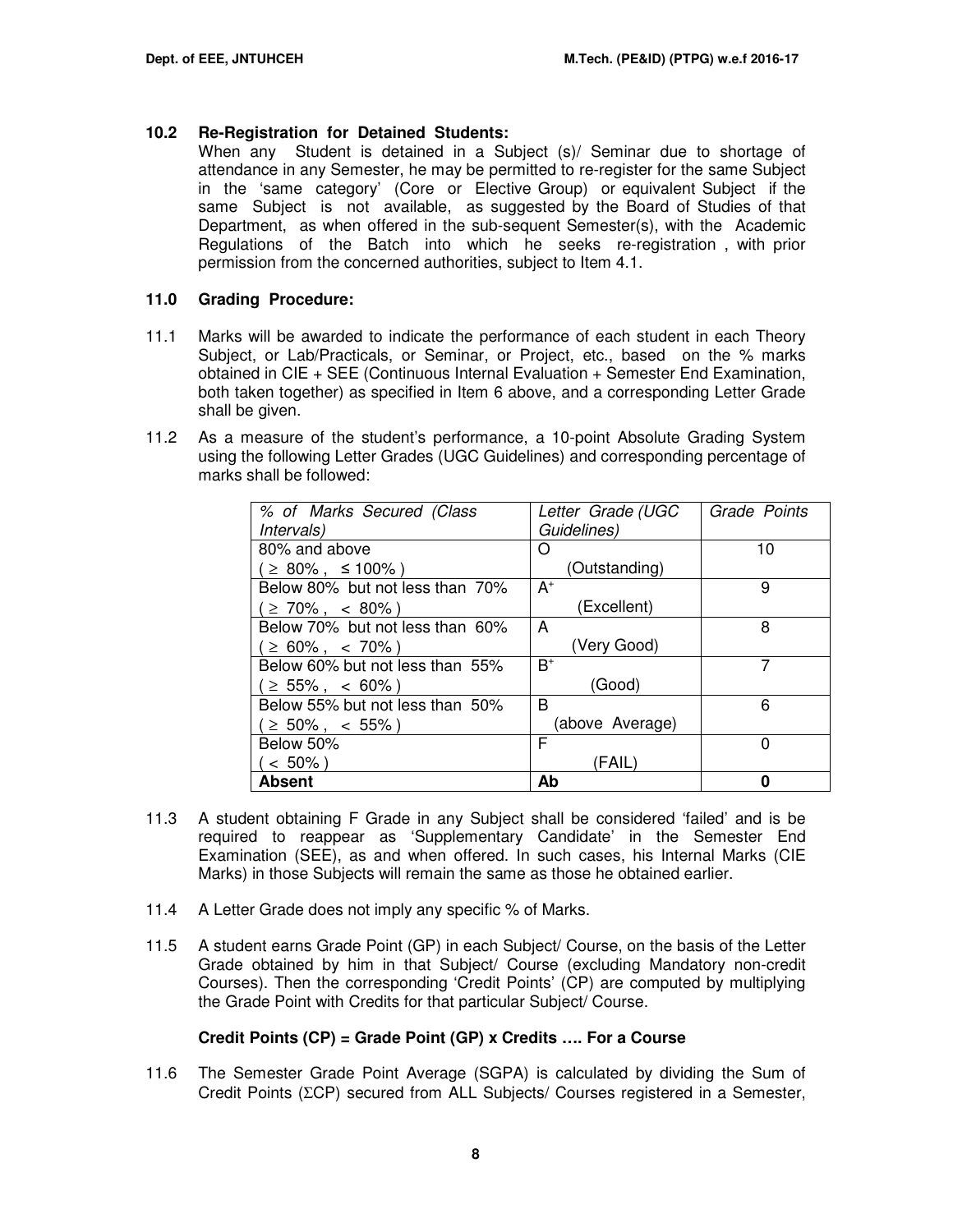by the Total Number of Credits registered during that Semester. SGPA is rounded off to TWO Decimal Places. SGPA is thus computed as

# $SGPA = \left\{ \sum_{i=1}^{N} C_i G_i \right\} / \left\{ \sum_{i=1}^{N} C_i \right\} \dots$  For each Semester,

where 'i' is the Subject indicator index (takes into account all Subjects in a Semester), 'N' is the no. of Subjects 'REGISTERED' for the Semester (as specifically required and listed under the Course Structure of the parent Department),  $C_i$  is the no. of Credits allotted to the  $i<sup>th</sup>$  Subject, and  $G_i$  represents the Grade Points (GP) corresponding to the Letter Grade awarded for that i<sup>th</sup> Subject.

11.7 The Cumulative Grade Point Average (CGPA) is a measure of the overall cumulative performance of a student over all Semesters considered for registration. The CGPA is the ratio of the Total Credit Points secured by a student in ALL registered Courses in ALL Semesters, and the Total Number of Credits registered in ALL the Semesters. CGPA is rounded off to TWO Decimal Places. CGPA is thus computed from the I Year second Semester onwards, at the end of each Semester, as per the formula

# $CGPA = \{ \sum_{i=1}^{M} C_i \ G_1 \} / \{ \sum_{i=1}^{M} C_i \} ...$  for all S Semesters registered **(ie., upto and inclusive of S Semesters, S** ≥ **1 )**,

where 'M' is the TOTAL no. of Subjects (as specifically required and listed under the Course Structure of the parent Department) the Student has 'REGISTERED' from the 1<sup>st</sup> Semester onwards upto and inclusive of the Semester S (obviously  $M > N$ ), 'j' is the Subject indicator index (takes into account all Subjects from 1 to S Semesters),  $C_i$ is the no. of Credits allotted to the  $j<sup>th</sup>$  Subject, and  $G<sub>1</sub>$  represents the Grade Points (GP) corresponding to the Letter Grade awarded for that  $j<sup>th</sup>$  Subject. After registration and completion of I Year I Semester however, the SGPA of that Semester itself may be taken as the CGPA, as there are no cumulative effects.

- 11.8 For Merit Ranking or Comparison Purposes or any other listing, ONLY the 'ROUNDED OFF' values of the CGPAs will be used.
- 11.9 For Calculations listed in Item 11.5 11.8, performance in failed Subjects/ Courses (securing F Grade) will also be taken into account, and the Credits of such Subjects/ Courses will also be included in the multiplications and summations. However, Mandatory Courses will not be taken into consideration.
- 11.10 A student shall be declared successful or 'passed' in a Semester, only when he gets a SGPA  $\geq$  6.00 (at the end of that particular Semester); and a student shall be declared successful or 'passed' in the entire PGP, only when gets a CGPA  $\geq$  6.00; subject to the condition that he secures a GP  $\geq$  6 (B Grade or above) in every registered Subject/ Course in each Semester (during the entire PGP) for the Degree Award, as required.
- 11.11 After the completion of each Semester, a Grade Card or Grade Sheet (or Transcript) shall be issued to all the Registered Students of that Semester, indicating the Letter Grades and Credits earned. It will show the details of the Courses Registered (Course Code, Title, No. of Credits, Grade Earned etc.), Credits earned, SGPA, and CGPA.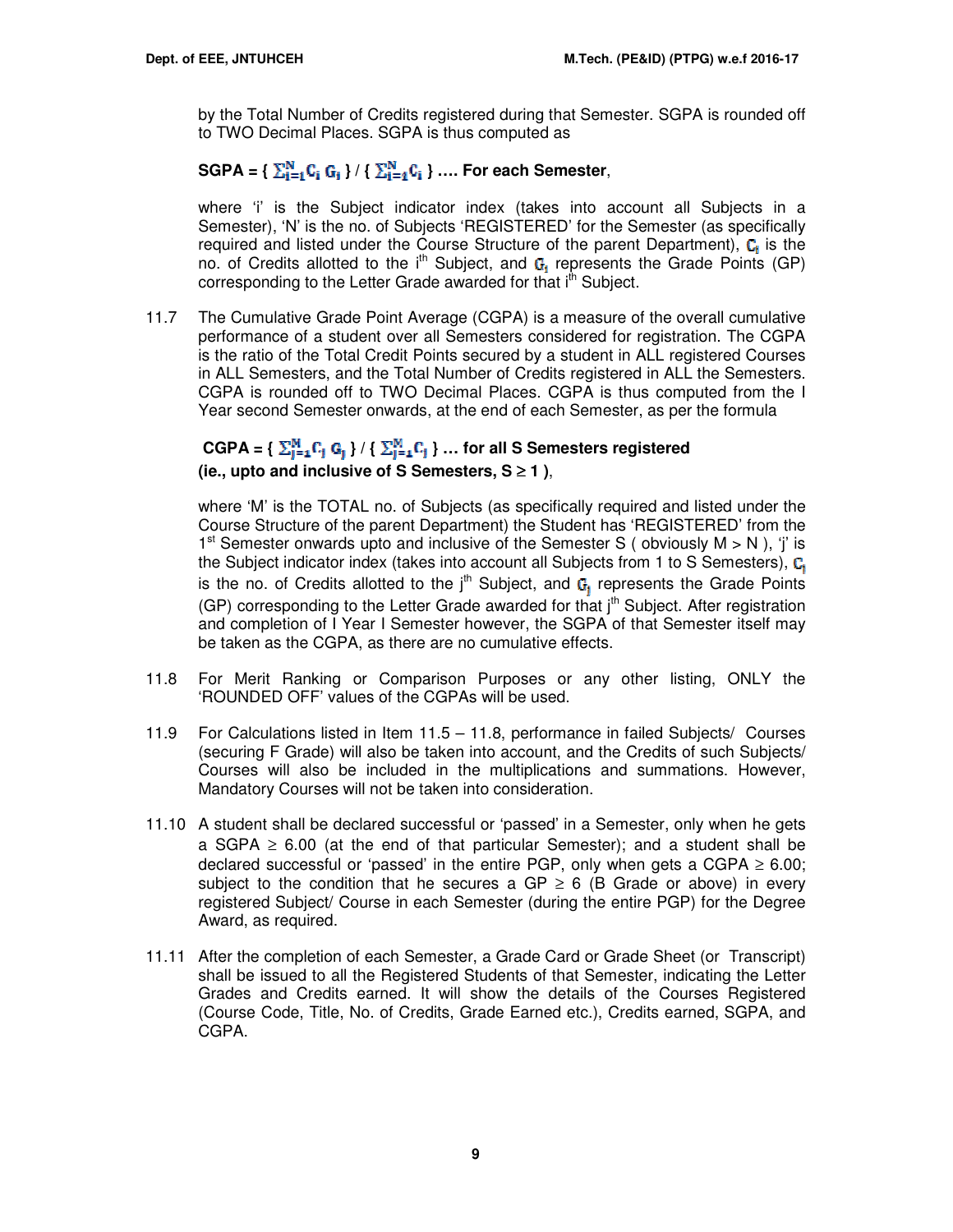#### **11.12 Passing Standards :**

- 11.12.1 A Student shall be declared successful or 'passed' in a Semester, only when he gets a SGPA  $\geq$  6.00 (at the end of that particular Semester); and a Student shall be declared successful or 'passed' in the entire PGP, only when gets a CGPA  $\geq$  6.00; subject to the condition that he secures a GP  $\geq$  6 (B Grade or above) in every registered Subject/ Course in each Semester (during the entire PGP), for the Award of the Degree, as required.
- 11.12.2 After the completion of each Semester, a Grade Card or Grade Sheet (or Transcript) shall be issued to all the Registered Students of that Semester, indicating the Letter Grades and Credits earned. It will show the details of the Courses Registered (Course Code, Title, No. of Credits, Grade Earned), Credits earned, SGPA, and CGPA etc.

#### **12.0 Declaration of Results:**

- 12.1 Computation of SGPA and CGPA are done using the procedure listed in 11.5  $-11.8.$
- 12.2 For Final % of Marks equivalent to the computed CGPA, the following formula may be used ..

**% of Marks = (CGPA – 0.5) x 10** 

#### **13.0 Award of Degree and Class:**

13.1 A Student who registers for all the specified Subjects/ Courses as listed in the Course Structure, satisfies all the Course Requirements, and passes the examinations prescribed in the entire PTPG Programme (PTPGP), and secures the required number of **90** Credits (with  $GP \ge 6.0$ ), shall be declared to have 'QUALIFIED' for the award of the M.Tech. Degree in the chosen Branch of Engineering and Technology with specialization as he admitted.

#### 13.2 **Award of Class**

After a student has satisfied the requirements prescribed for the completion of the program and is eligible for the award of M. Tech. Degree, he shall be placed in one of the following four classes based on the % CGPA:

| <b>Class Awarded</b>         | <b>CGPA</b>             |
|------------------------------|-------------------------|
| First Class with Distinction | $\geq 7.75$             |
| <b>First Class</b>           | $6.75 \leq CGPA < 7.75$ |
| Second Class                 | $6.00 \leq CGPA < 6.75$ |

13.3 A student with final CGPA (at the end of the PTPGP) < 6.00 will not be eligible for the Award of Degree.

#### **14.0 Withholding of Results:**

14.1 If a Student has not paid fees to University/ College at any stage, or has pending dues against his name due to any reason whatsoever, or if any case of indiscipline is pending against him, the result of the Student may be withheld, and he will not be allowed to go into the next higher Semester. The Award or issue of the Degree may also be withheld in such cases.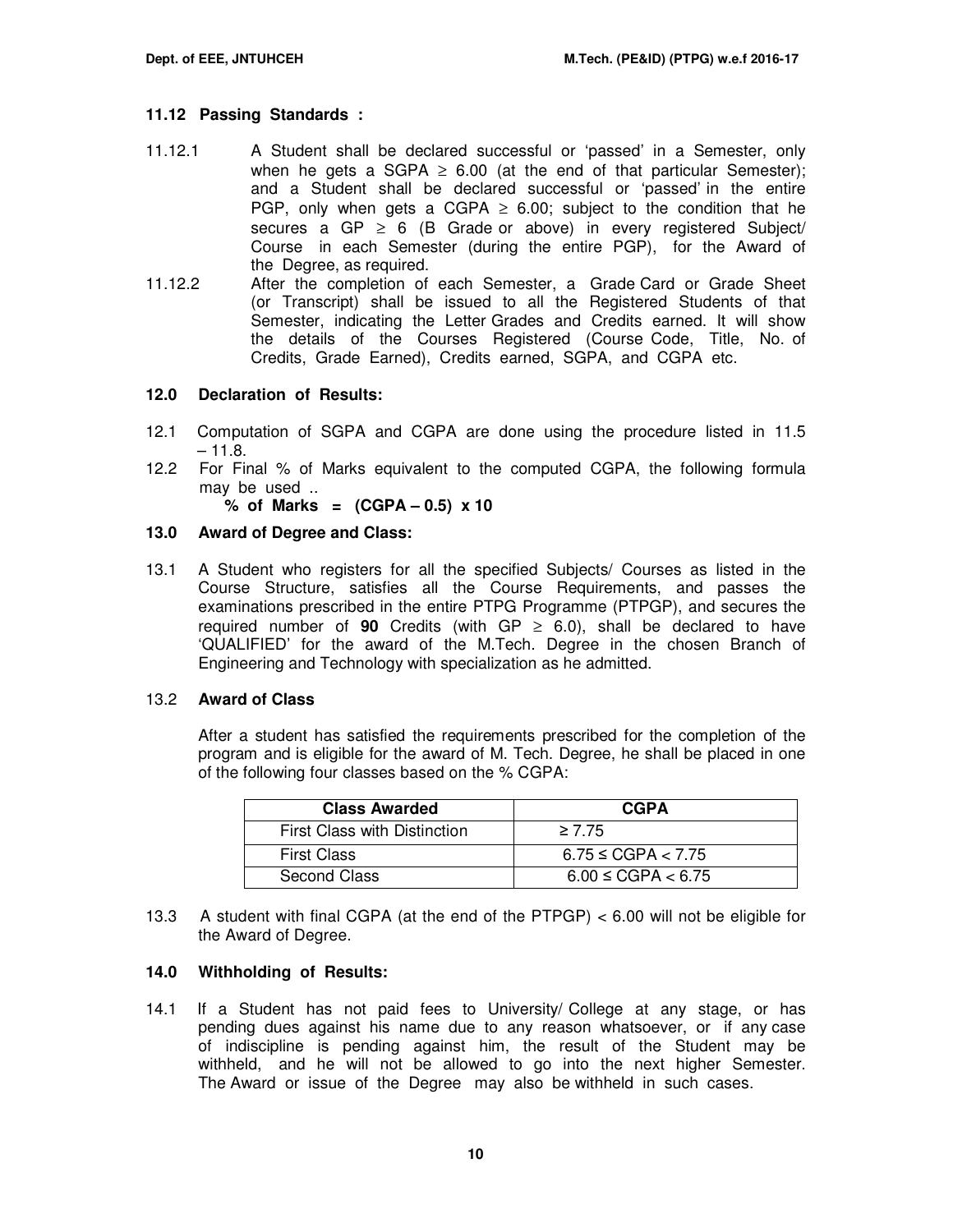#### **15.0 Transitory Regulations:**

15.1 A Student - who has discontinued for any reason, or who has been detained for want of attendance as specified, or who has failed after having undergone PTPGP, may be considered eligible for readmission to the same PTPGP with same set of Subjects/ Courses (or equivalent Subjects/ Courses as the case may be), and same Professional Electives (or from same set/category of Electives or equivalents as suggested), as and when they are offered (within the time-frame of 6 years from the Date of Commencement of his I Year I Semester).

#### **16.0 Student Transfers:**

- 16.1 There shall be no Branch/ Specialization transfers after the completion of Admission Process.
- 16.2 There shall be no transfer among the Constituent Colleges and Units of Jawaharlal Nehru Technological University Hyderabad.

#### **17.0 Scope:**

- i) Where the words "he", "him", "his", occur in the write-up of regulations, they include "she", "her", "hers".
- ii) Where the words "Subject" or "Subjects", occur in these regulations, they also imply "Course" or "Courses".
- iii) The Academic Regulations should be read as a whole, for the purpose of any interpretation.
- iv) In case of any doubt or ambiguity in the interpretation of the above regulations, the decision of the Vice-Chancellor/ Principal is final.
- v) The College may change or amend the Academic Regulations, and/ or Course Structure, and/ or Syllabi at any time, and the changes or amendments made shall be applicable to all Students with effect from the dates as notified by the University/ College.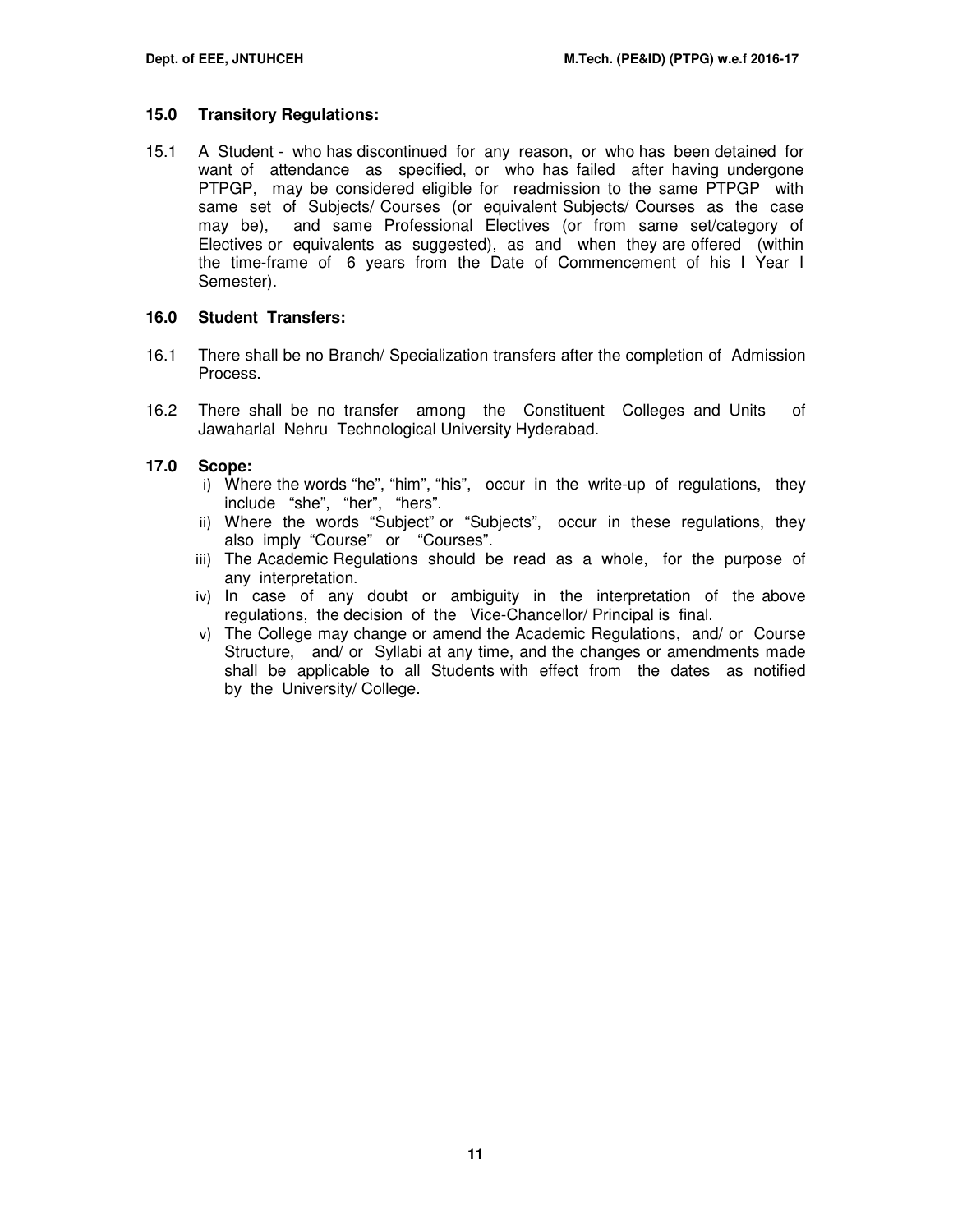| o.             | MALLANO IIVEJ UNLEJ.<br><b>Nature of Malpractices</b>                                                                                                                                                                                                                                                                                                                                                                                                                    | <b>Punishment</b>                                                                                                                                                                                                                                                                                                                                                                                                                                                                                                                                                                                                                                                                                                                                                                                                                |
|----------------|--------------------------------------------------------------------------------------------------------------------------------------------------------------------------------------------------------------------------------------------------------------------------------------------------------------------------------------------------------------------------------------------------------------------------------------------------------------------------|----------------------------------------------------------------------------------------------------------------------------------------------------------------------------------------------------------------------------------------------------------------------------------------------------------------------------------------------------------------------------------------------------------------------------------------------------------------------------------------------------------------------------------------------------------------------------------------------------------------------------------------------------------------------------------------------------------------------------------------------------------------------------------------------------------------------------------|
|                | If the candidate:                                                                                                                                                                                                                                                                                                                                                                                                                                                        |                                                                                                                                                                                                                                                                                                                                                                                                                                                                                                                                                                                                                                                                                                                                                                                                                                  |
| 1(a)           | Possesses or keeps accessible in<br>examination hall, any paper, note<br>book, programmable calculators,<br>Cell phones, pager, palm<br>computers or any other form of<br>material concerned with or related<br>to the subject of the examination<br>(theory or practical) in which he is<br>appearing but has not made use of<br>(material shall include any marks<br>on the body of the candidate which<br>can be used as an aid in the<br>subject of the examination) | Expulsion from the examination hall and<br>cancellation of the performance in that<br>subject only.                                                                                                                                                                                                                                                                                                                                                                                                                                                                                                                                                                                                                                                                                                                              |
| 1(b)           | Gives assistance or guidance or<br>receives it from any other<br>candidate orally or by any other<br>body language methods or<br>communicates through cell<br>phones with any candidate or<br>persons in or outside the exam hall<br>in respect of any matter.                                                                                                                                                                                                           | Expulsion from the examination hall and<br>cancellation of the performance in that<br>subject only of all the candidates involved.<br>In case of an outsider, he will be handed<br>over to the police and a case is registered<br>against him.                                                                                                                                                                                                                                                                                                                                                                                                                                                                                                                                                                                   |
| $\overline{2}$ | Has copied in the examination hall<br>from any paper, book,<br>programmable calculators, palm<br>computers or any other form of<br>material relevant to the subject of<br>the examination (theory or<br>practical) in which the candidate is<br>appearing.                                                                                                                                                                                                               | Expulsion from the examination hall and<br>cancellation of the performance in that<br>subject and all other subjects the candidate<br>has already appeared including practical<br>examinations and project work and shall<br>not be permitted to appear for the<br>remaining examinations of the subjects of<br>that Semester/year.<br>The Hall Ticket of the candidate is to be<br>cancelled.                                                                                                                                                                                                                                                                                                                                                                                                                                   |
| 3              | Impersonates any other candidate<br>in connection with the examination.                                                                                                                                                                                                                                                                                                                                                                                                  | The candidate who has impersonated shall<br>be expelled from examination hall. The<br>candidate is also debarred and forfeits the<br>seat. The performance of the original<br>candidate who has been impersonated,<br>shall be cancelled in all the subjects of the<br>examination (including practicals and<br>project work) already appeared and shall<br>not be allowed to appear for examinations<br>of the remaining subjects of that<br>semester/year. The candidate is also<br>debarred for two consecutive semesters<br>from class work and all examinations. The<br>continuation of the course by the candidate<br>is subject to the academic regulations in<br>connection with forfeiture of seat. If the<br>imposter is an outsider, he will be handed<br>over to the police and a case is registered<br>against him. |
| 4              | Smuggles in the Answer book or                                                                                                                                                                                                                                                                                                                                                                                                                                           | Expulsion from the examination hall and                                                                                                                                                                                                                                                                                                                                                                                                                                                                                                                                                                                                                                                                                                                                                                                          |

# **18. MALPRACTICES RULES:**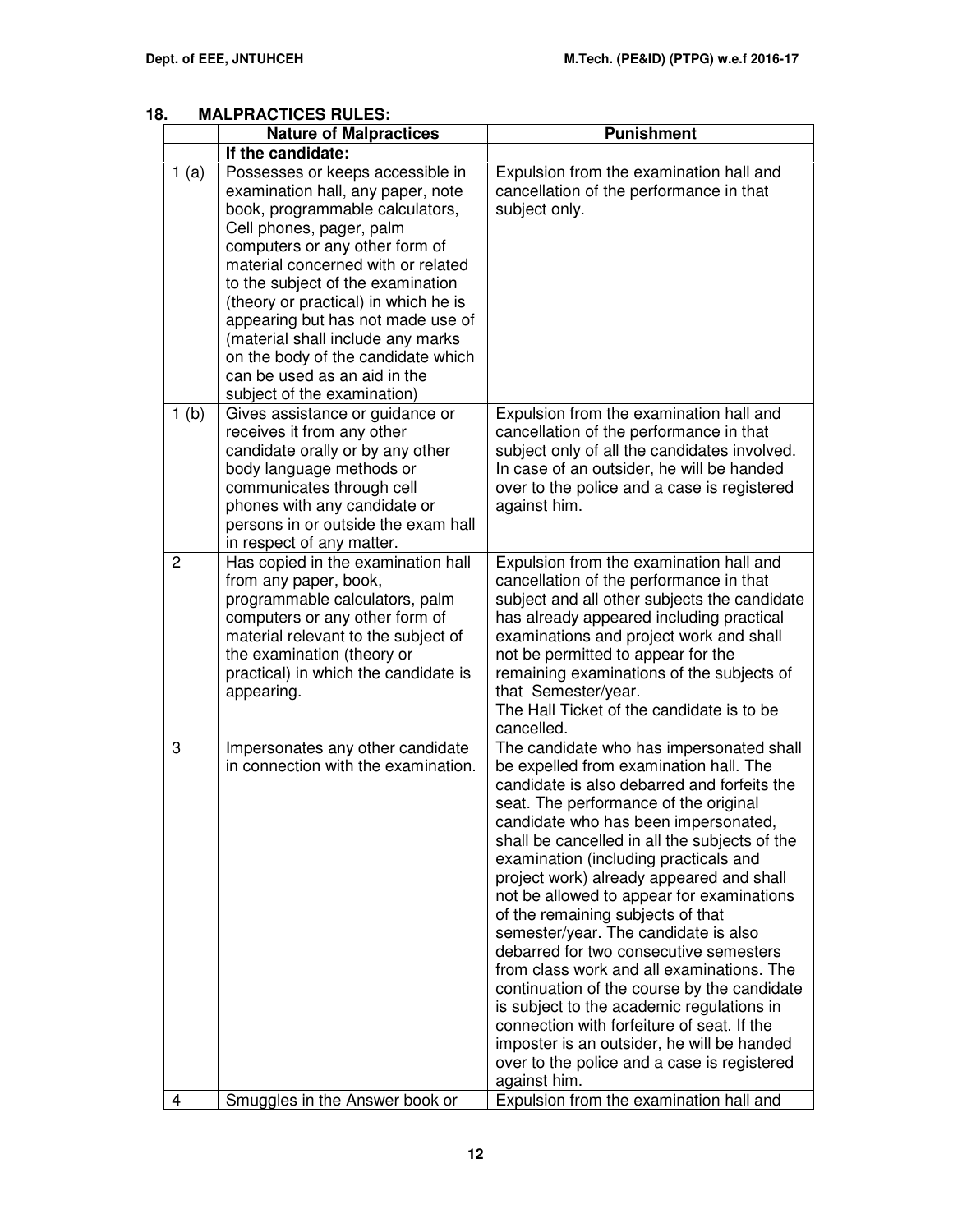|   | additional sheet or takes out or<br>arranges to send out the question<br>paper during the examination or<br>answer book or additional sheet,<br>during or after the examination.                                                                                                                                                                                                                                                                                                                                                                                                                                                                                                                                                                                                                                                                                                                                                                                                                                                                                      | cancellation of performance in that subject<br>and all the other subjects the candidate<br>has already appeared including practical<br>examinations and project work and shall<br>not be permitted for the remaining<br>examinations of the subjects of that<br>semester/year. The candidate is also<br>debarred for two consecutive semesters<br>from class work and all examinations. The<br>continuation of the course by the candidate<br>is subject to the academic regulations in<br>connection with forfeiture of seat. |
|---|-----------------------------------------------------------------------------------------------------------------------------------------------------------------------------------------------------------------------------------------------------------------------------------------------------------------------------------------------------------------------------------------------------------------------------------------------------------------------------------------------------------------------------------------------------------------------------------------------------------------------------------------------------------------------------------------------------------------------------------------------------------------------------------------------------------------------------------------------------------------------------------------------------------------------------------------------------------------------------------------------------------------------------------------------------------------------|--------------------------------------------------------------------------------------------------------------------------------------------------------------------------------------------------------------------------------------------------------------------------------------------------------------------------------------------------------------------------------------------------------------------------------------------------------------------------------------------------------------------------------|
| 5 | Uses objectionable, abusive or<br>offensive language in the answer<br>paper or in letters to the examiners<br>or writes to the examiner<br>requesting him to award pass<br>marks.                                                                                                                                                                                                                                                                                                                                                                                                                                                                                                                                                                                                                                                                                                                                                                                                                                                                                     | Cancellation of the performance in that<br>subject.                                                                                                                                                                                                                                                                                                                                                                                                                                                                            |
| 6 | Refuses to obey the orders of the<br>Chief Superintendent / Assistant -<br>Superintendent / any officer on duty<br>or misbehaves or creates<br>disturbance of any kind in and<br>around the examination hall or<br>organizes a walk out or instigates<br>others to walk out, or threatens the<br>officer-in charge or any person on<br>duty in or outside the examination<br>hall of any injury to his person or to<br>any of his relations whether by<br>words, either spoken or written or<br>by signs or by visible<br>representation, assaults the officer-<br>in-charge, or any person on duty in<br>or outside the examination hall or<br>any of his relations, or indulges in<br>any other act of misconduct or<br>mischief which result in damage to<br>or destruction of property in the<br>examination hall or any part of the<br>College campus or engages in any<br>other act which in the opinion of the<br>officer on duty amounts to use of<br>unfair means or misconduct or has<br>the tendency to disrupt the orderly<br>conduct of the examination. | In case of students of the college, they<br>shall be expelled from examination halls<br>and cancellation of their performance in<br>that subject and all other subjects the<br>candidate(s) has (have) already appeared<br>and shall not be permitted to appear for the<br>remaining examinations of the subjects of<br>that semester/year. The candidates also<br>are debarred and forfeit their seats. In case<br>of outsiders, they will be handed over to<br>the police and a police case is registered<br>against them.   |
| 7 | Leaves the exam hall taking away<br>answer script or intentionally tears<br>of the script or any part thereof<br>inside or outside the examination<br>hall.                                                                                                                                                                                                                                                                                                                                                                                                                                                                                                                                                                                                                                                                                                                                                                                                                                                                                                           | Expulsion from the examination hall and<br>cancellation of performance in that subject<br>and all the other subjects the candidate<br>has already appeared including practical<br>examinations and project work and shall<br>not be permitted for the remaining<br>examinations of the subjects of that<br>semester/year. The candidate is also                                                                                                                                                                                |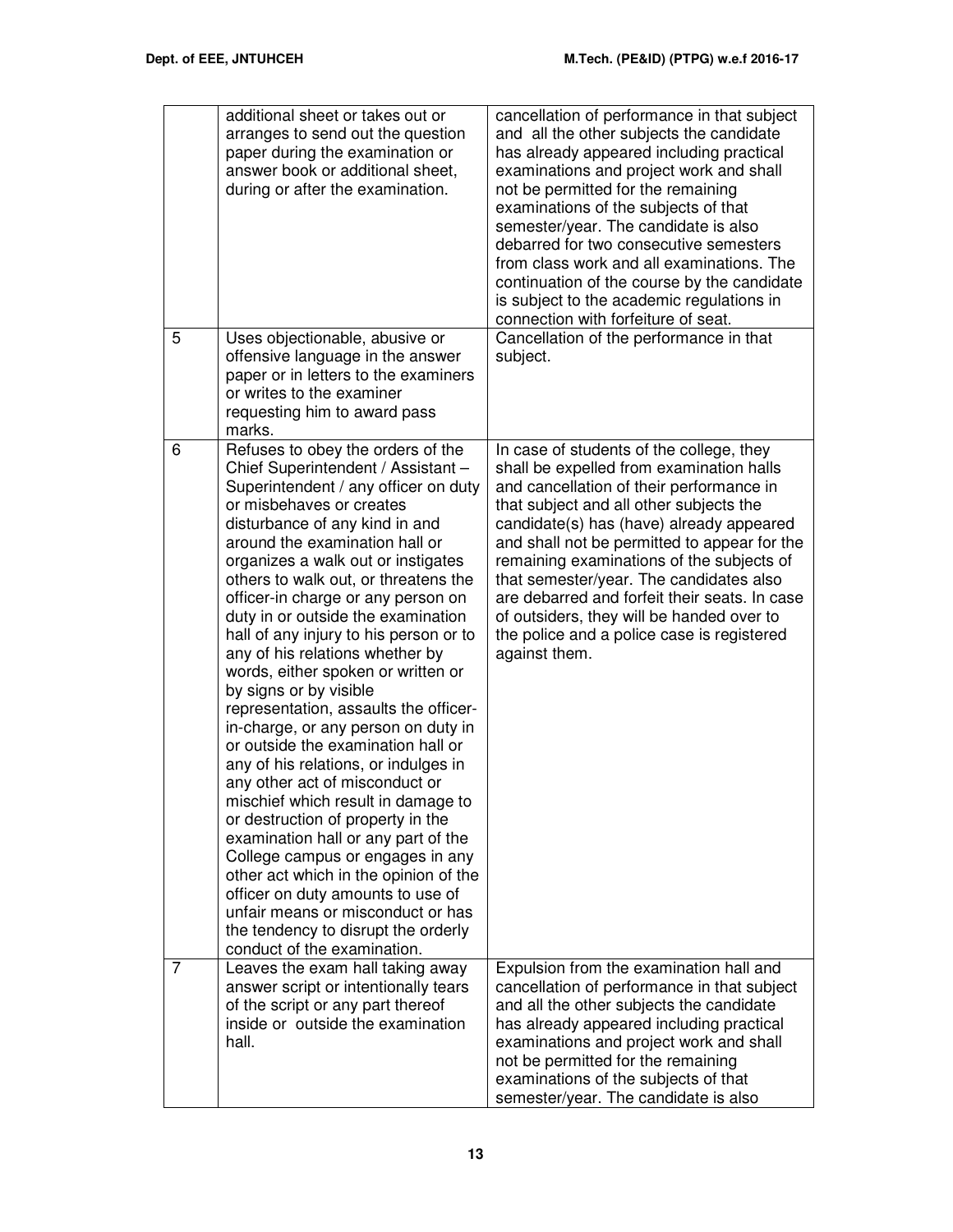|    |                                                                                                                                                                                                                          | debarred for two consecutive semesters<br>from class work and all examinations. The<br>continuation of the course by the candidate<br>is subject to the academic regulations in<br>connection with forfeiture of seat.                                                                                                                                                                                                                                                                                                                               |
|----|--------------------------------------------------------------------------------------------------------------------------------------------------------------------------------------------------------------------------|------------------------------------------------------------------------------------------------------------------------------------------------------------------------------------------------------------------------------------------------------------------------------------------------------------------------------------------------------------------------------------------------------------------------------------------------------------------------------------------------------------------------------------------------------|
| 8  | Possess any lethal weapon or<br>firearm in the examination hall.                                                                                                                                                         | Expulsion from the examination hall and<br>cancellation of the performance in that<br>subject and all other subjects the candidate<br>has already appeared including practical<br>examinations and project work and shall<br>not be permitted for the remaining<br>examinations of the subjects of that<br>semester/year. The candidate is also<br>debarred and forfeits the seat.                                                                                                                                                                   |
| 9  | If student of the college, who is not<br>a candidate for the particular<br>examination or any person not<br>connected with the college indulges<br>in any malpractice or improper<br>conduct mentioned in clause 6 to 8. | Student of the colleges expulsion from the<br>examination hall and cancellation of the<br>performance in that subject and all other<br>subjects the candidate has already<br>appeared including practical examinations<br>and project work and shall not be permitted<br>for the remaining examinations of the<br>subjects of that semester/year. The<br>candidate is also debarred and forfeits the<br>seat. Person(s) who do not belong to the<br>College will be handed over to police and,<br>a 8police case will be registered against<br>them. |
| 10 | Comes in a drunken condition to<br>the examination hall.                                                                                                                                                                 | Expulsion from the examination hall and<br>cancellation of the performance in that<br>subject and all other subjects the candidate<br>has already appeared including practical<br>examinations and project work and shall<br>not be permitted for the remaining<br>examinations of the subjects of that<br>semester/year.                                                                                                                                                                                                                            |
| 11 | Copying detected on the basis of<br>internal evidence, such as, during<br>valuation or during special scrutiny.                                                                                                          | Cancellation of the performance in that<br>subject and all other subjects the candidate<br>has appeared including practical<br>examinations and project work of that<br>semester / year examinations.                                                                                                                                                                                                                                                                                                                                                |
| 12 | If any malpractice is detected which<br>is not covered in the above clauses<br>1 to 11 shall be reported to the<br>College / University for further<br>action to award suitable<br>punishment.                           |                                                                                                                                                                                                                                                                                                                                                                                                                                                                                                                                                      |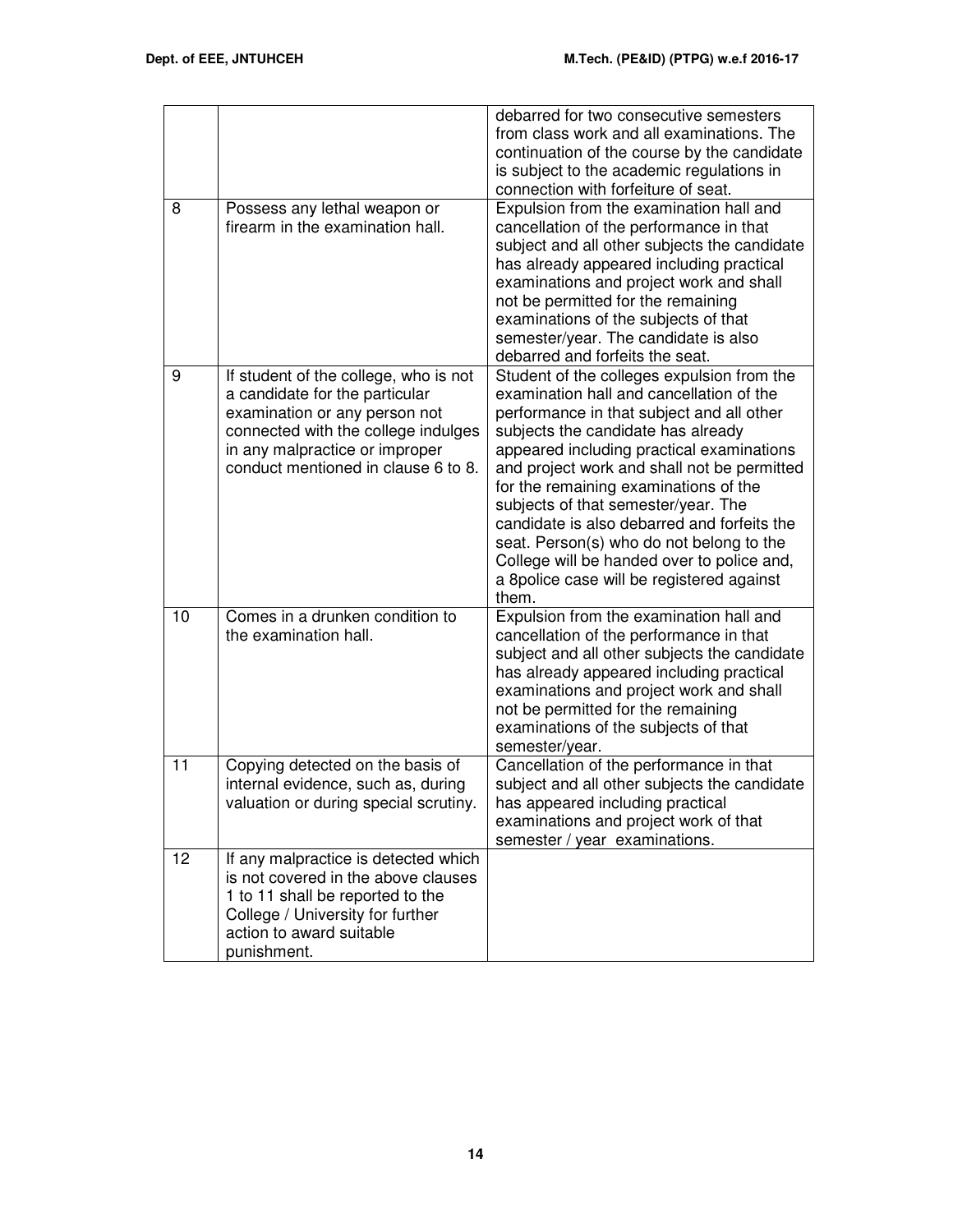#### **19. GENERAL:**

- **Credit**: A unit by which the course work is measured. It determines the number of hours of instructions required per week. One credit is equivalent to one hour of teaching (lecture or tutorial) or two hours of practical work/field work per week.
- **Credit Point:** It is the product of grade point and number of credits for a course.
- The Academic Regulations should be read as a whole for the purpose of any interpretation.
- The University/College reserves the right of altering the Academic Regulations and/or Syllabus/Course Structure, as and when necessary. The modifications or amendments may be applicable to all the candidates on rolls, as specified by the University/College.
- Wherever the words 'he' or 'him' or 'his' occur in the above regulations, they will also include 'she' or 'her' or 'hers'.
- Wherever the word 'Subject' occurs in the above regulations, it implies the 'Theory Subject', 'Practical Subject' or 'Lab.' and 'Seminar'.
- In case of any ambiguity or doubt in the interpretations of the above regulations, the decision of the Vice-Chancellor will be final.

\*\*\*\*\*\*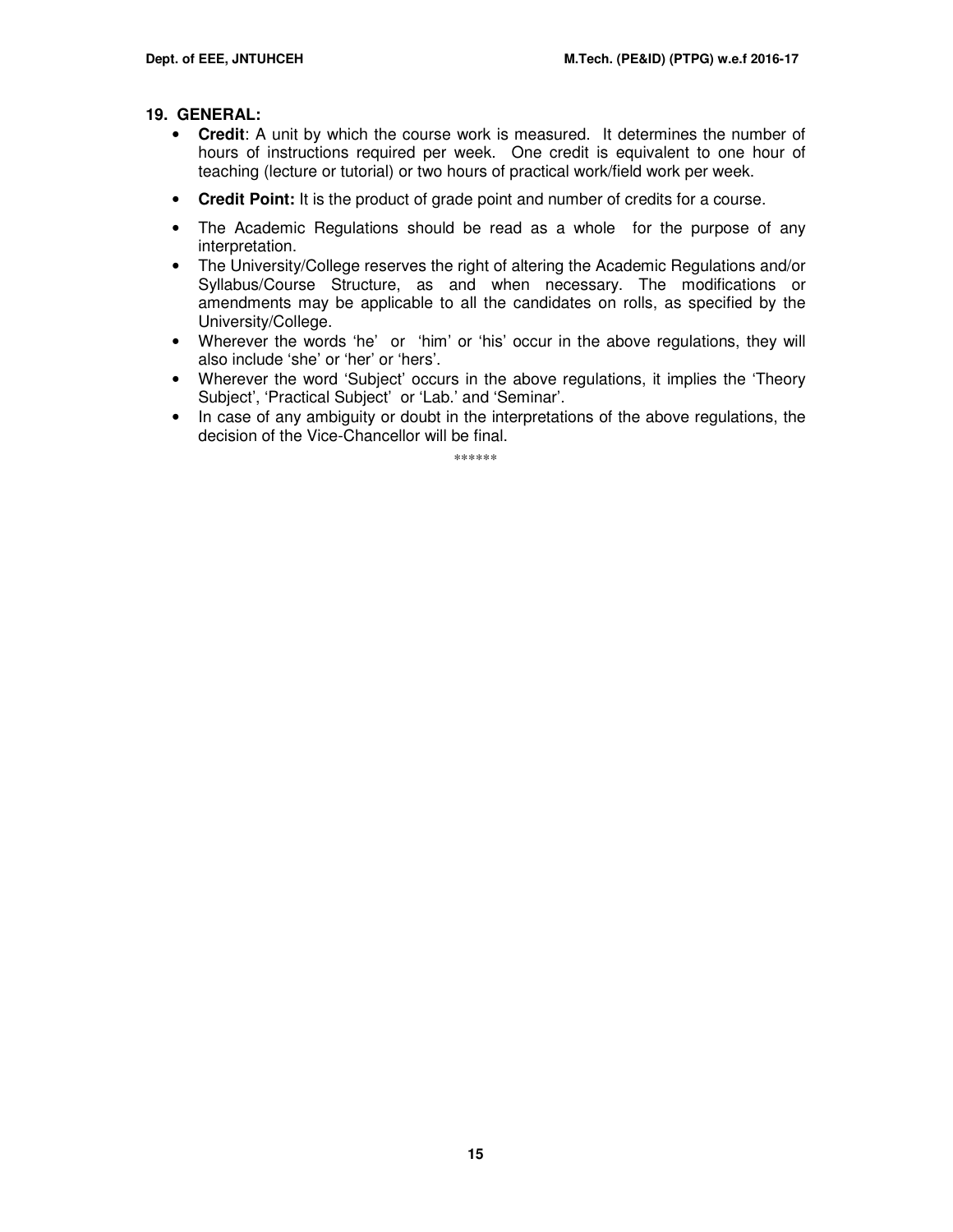# **M.Tech. (Power Electronics & Industrial Drives) – Part Time w.e.f. 2016-17**

# **I SEMESTER**

| S.No. | <b>Subject</b>                     |  | D | <b>Credits</b> |
|-------|------------------------------------|--|---|----------------|
|       | <b>Power Electronic Converters</b> |  |   |                |
|       | Elective-I                         |  |   |                |
|       | Elective-II                        |  |   |                |
|       | Power Converters Simulation Lab    |  |   |                |
|       | <b>Total Credits</b>               |  |   |                |

#### **II SEMESTER**

| S.No. | <b>Subject</b>                        |   | п | <b>Credits</b> |
|-------|---------------------------------------|---|---|----------------|
|       | Power Electronic Control of DC Drives | 4 |   |                |
|       | Elective - III                        | 4 |   |                |
|       | $Elective - IV$                       | 4 |   |                |
|       | <b>General Seminar</b>                |   | Δ |                |
|       | <b>Total Credits</b>                  |   |   | 14             |

# **III SEMESTER**

| S.No. | <b>Subject</b>                       |   | D | <b>Credits</b> |
|-------|--------------------------------------|---|---|----------------|
|       | Advanced Power Electronic Converters | 4 |   |                |
|       | $Electric - V$                       | 4 |   |                |
|       | Elective -VI                         |   |   |                |
|       | Power Converters Lab                 |   |   |                |
|       | <b>Total Credits</b>                 |   |   |                |

#### **IV SEMESTER**

| S.No. | <b>Subject</b>                        |   | D          | <b>Credits</b> |
|-------|---------------------------------------|---|------------|----------------|
|       | Power Electronic Control of AC Drives | Δ |            |                |
|       | Elective - VII                        |   |            |                |
|       | Elective - VIII                       |   |            |                |
|       | <b>Technical Seminar</b>              |   | $\sqrt{ }$ |                |
|       | <b>Total Credits</b>                  |   |            |                |

#### **V SEMESTER**

| S.No. | <b>Subject</b>          |                          |   |   | <b>Credits</b> |
|-------|-------------------------|--------------------------|---|---|----------------|
|       | Comprehensive Viva voce | -                        | - | - |                |
|       | Project Phase- I        | $\overline{\phantom{0}}$ | - | - | $1^{\circ}$    |
|       | <b>Total Credits</b>    |                          |   |   | 16             |

# **VI SEMESTER**

| S.No. | <b>Subject</b>                    |   |   | D                        | <b>Credits</b> |
|-------|-----------------------------------|---|---|--------------------------|----------------|
|       | Project Phase - II & Dissertation | - | - | $\overline{\phantom{0}}$ | 18             |
|       | <b>Total Credits</b>              |   |   |                          | 18             |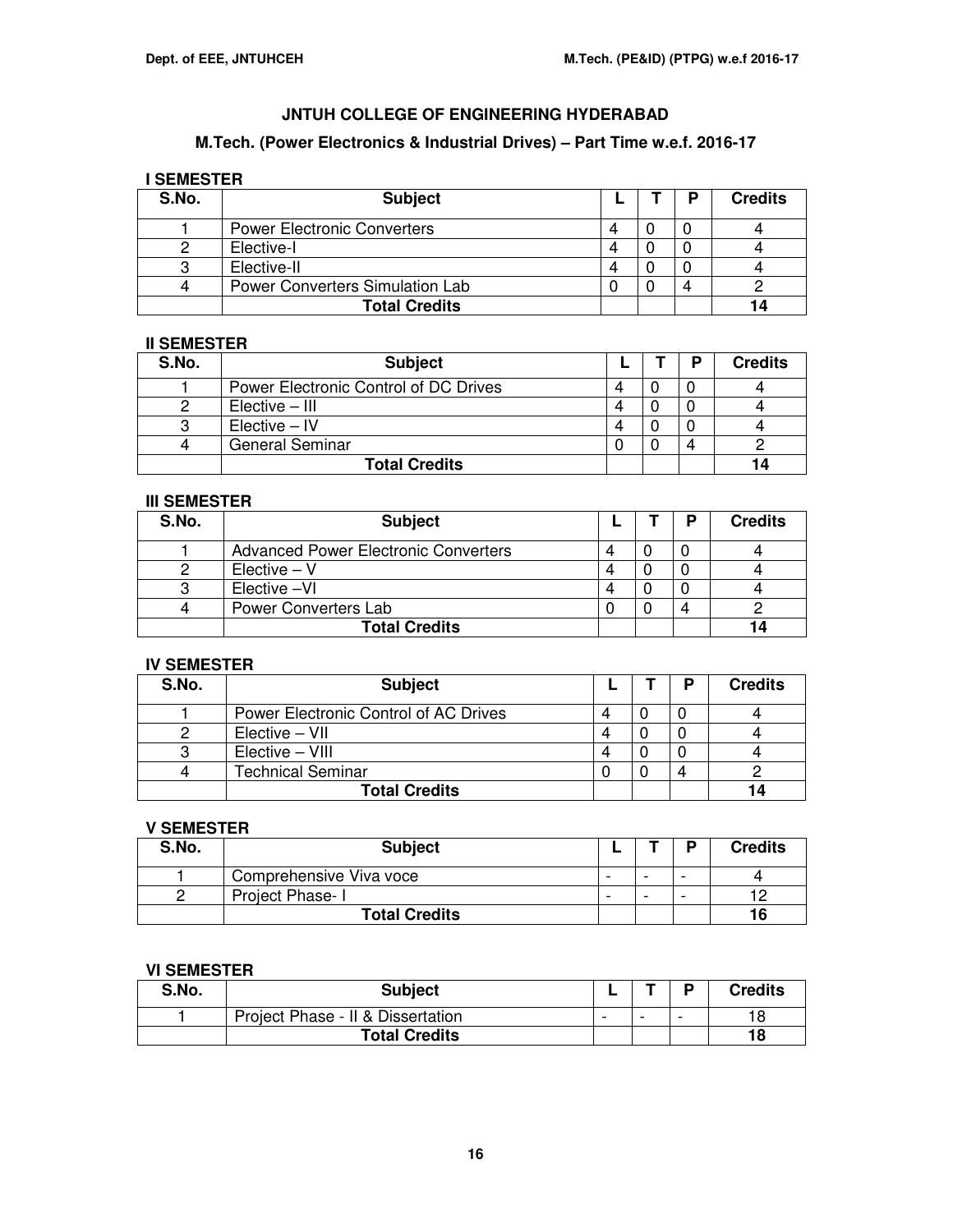# **Elective -1**

- 1. Machine Modeling and Analysis
- 2. Reactive Power Compensation and Management
- 3. High Frequency Magnetic Components

# **Elective -2**

- 1. Analysis of HVDC Systems
- 2. Renewable Energy Systems
- 3. Electric Traction Technologies

# **Elective -3**

- 1. Modern Control Theory
- 2. Advanced Digital Signal Processing
- 3. Industrial Instrumentation

# **Elective -4**

- 1. Microcontrollers and Applications
- 2. Embedded Systems
- 3. Reliability Engineering
- 4. Optimization Techniques
- 5. Energy Generation from Waste
- 6. Integration of Energy Sources

# **Elective-5**

- 1. Dynamics of Electrical Machines
- 2. Special Machines
- 3. Smart Grid Technologies

# **Elective-6**

- 1. Flexible AC Transmission Systems
- 2. Switched Mode Power Supplies
- 3. Digital Control Systems

# **Elective-7**

- 1. Power Quality
- 2. Solar Photo Voltaic Systems
- 3. Hybrid Electric Vehicles

# **Elective-8**

- 1. Programmable Logic Controllers and Applications
- 2. AI Techniques in Electrical Engineering
- 3. Energy Efficient Systems
- 4. Software Engineering
- 5. Energy Storage Technologies
- 6. Electrical Engineering Materials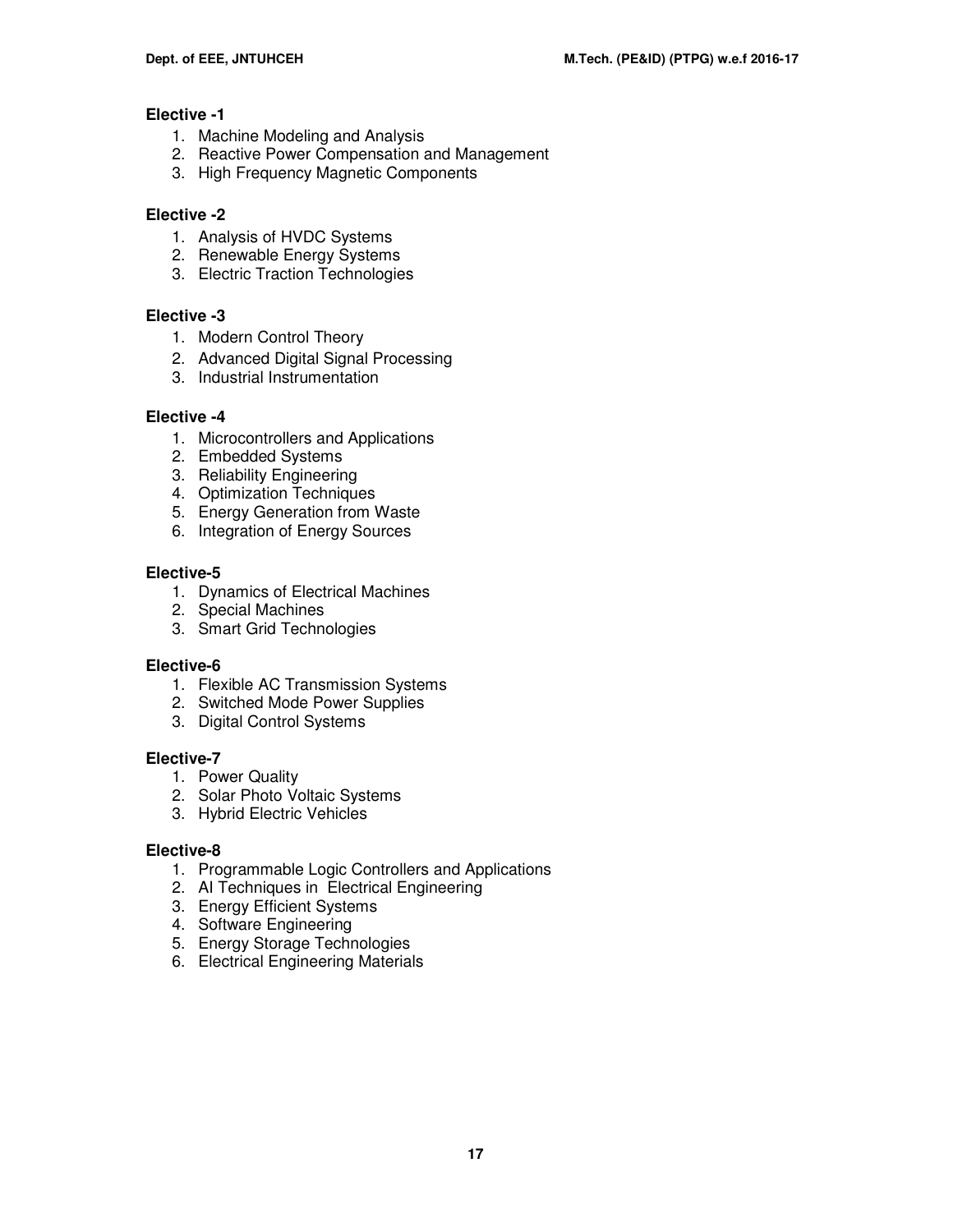| M.Tech. (PTPG) I-Sem (PE&ID) | L T P C |  |
|------------------------------|---------|--|
|                              | 4 0 0 4 |  |

#### **POWER ELECTRONIC CONVERTERS (Core Theory – 1)**

#### **Prerequisite: Power Electronics**

#### **Course Objectives:**

- To understand the characteristics and principle of operation of modern power semi conductor devices.
- To comprehend the concepts of different power converters and their applications
- To analyze and design switched mode regulators for various industrial applications.

**Course Outcomes:** At the end of the course, the student is able to:

- Choose appropriate device for a particular converter topology.
- Use power electronic simulation packages for analyzing and designing power converters.

#### **UNIT I: AC VOLTAGE CONTROLLERS**

Single phase AC voltage controllers with Resistive, Resistive-inductive and Resistiveinductive-induced e.m.f. loads – ac voltage controllers with PWM Control – Effects of source and load inductances - Synchronous tap changers.

Three phase AC voltage controllers – Analysis of controllers with star and delta Connected Resistive, Resistive-inductive loads – Effects of source and load Inductances – Applications & Problems.

#### **UNIT II: CYCLO-CONVERTERS**

Single phase to single phase cyclo-converters – analysis of midpoint and bridge Configurations – Three phase to three phase cyclo-converters –analysis of Midpoint and bridge configurations – Limitations – Advantages – Applications & Problems - Matrix Converter.

#### **UNIT III: SINGLE PHASE & THREE PHASE CONVERTERS**

Single phase converters – Half controlled and Fully controlled converters – Evaluation of input power factor and harmonic factor – continuous and Discontinuous load current – single phase dual converters – power factor Improvements Techniques– Extinction angle control – symmetrical angle control, PWM – single phase sinusoidal PWM – single phase series single phase sinusoidal PWM – single phase series converters – overlap analysis – Applications & Problems.

Three phase converters – Half controlled and fully controlled converters – Evaluation of input power factor and harmonic factor – continuous and Discontinuous load current – three phase dual converters – power factor Improvements Techniques– three phase PWM - twelve pulse converters – Applications – Problems – Design of converters.

# **UNIT IV: D.C. TO D.C. CONVERTERS**

Analysis of step-down and step-up dc to dc converters with Resistive and Resistive-inductive loads – Switched mode regulators – Analysis of Buck Regulators - Boost regulators – buck and boost regulators – Cuk regulators – Condition for continuous inductor current and capacitor voltage – comparison of regulators –Multi output boost converters – advantages – Applications – Problems.

# **UNIT V: PULSE WIDTH MODULATED INVERTERS**

Principle of operation – performance parameters – single phase bridge inverter- evaluation of output voltage and current with resistive, inductive and Capacitive loads– Voltage control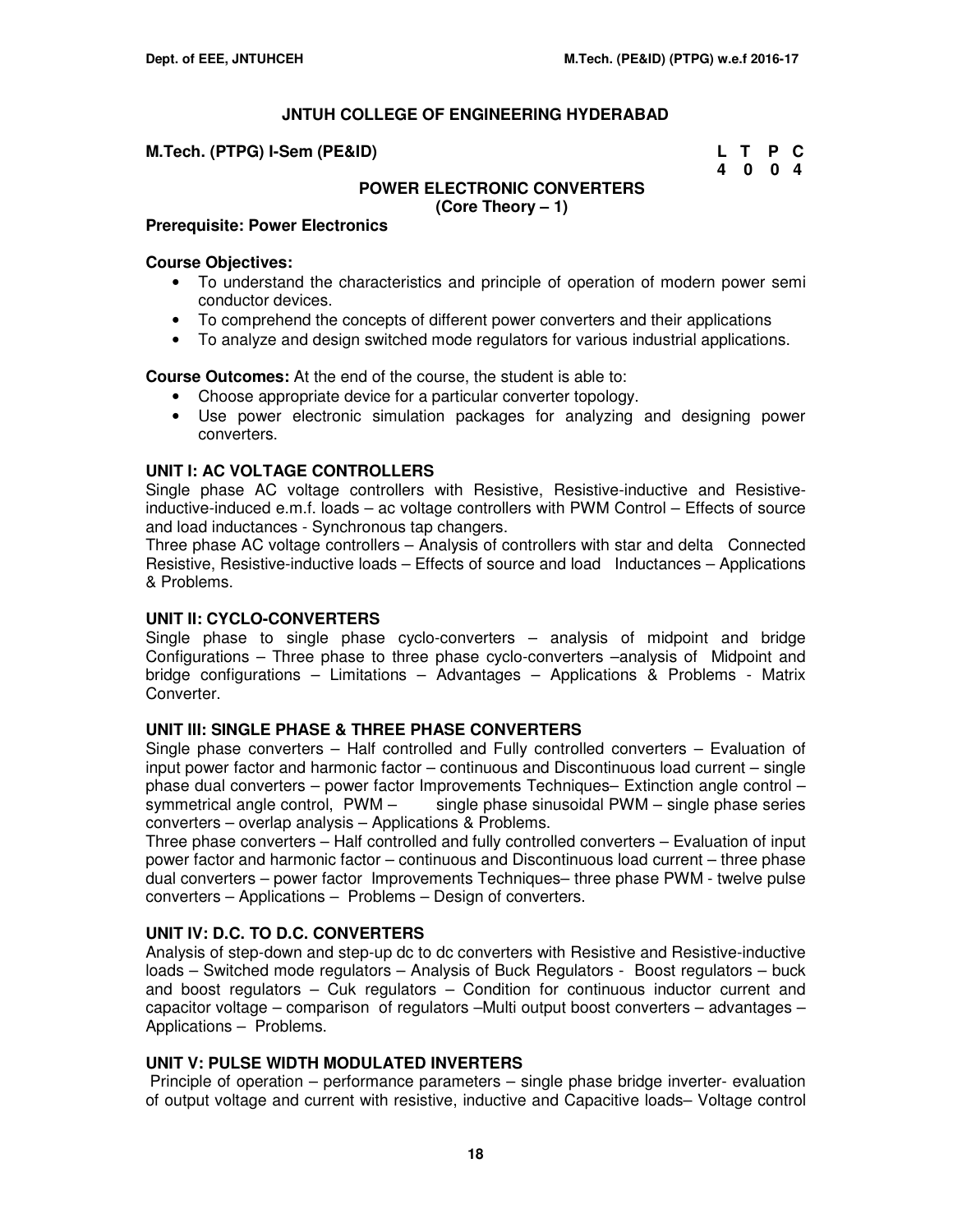of single phase inverters – single PWM – Multiple PWM – sinusoidal PWM – modified PWM – phase displacement Control – Advanced modulation techniques for improved performance – Trapezoidal, staircase, stepped, harmonic injection and delta modulation – Advantages – Applications & Problems.

Three phase inverters – analysis of 180 degree conduction for output voltage And current with resistive, inductive loads – analysis of 120 degree Conduction – voltage control of three phase inverters – sinusoidal PWM – Third Harmonic PWM – 60 degree PWM – space vector modulation – Comparison of PWM techniques – harmonic reductions – Problems.

# **TEXT BOOKS:**

- 1. Mohammed H. Rashid "Power Electronics" Pearson Education Third Edition First Indian reprint 2004.
- 2. Ned Mohan, Tore M. Undeland and William P. Robbins, "Power Electronics" John Wiley & Sons – Second Edition.

# **REFERENCES:**

- 1. Milliman Shepherd and Lizang "Power converters circuits" Chapter 14 (Matrix converter) PP- 415-444,
- 2. M.H.Rashid Power electronics hand book –
- 3. Marian P. Kaźmierkowski, Ramu Krishnan, Frede Blabjerg Edition:" Control in power electronics" illustrated Published by Academic Press, 2002.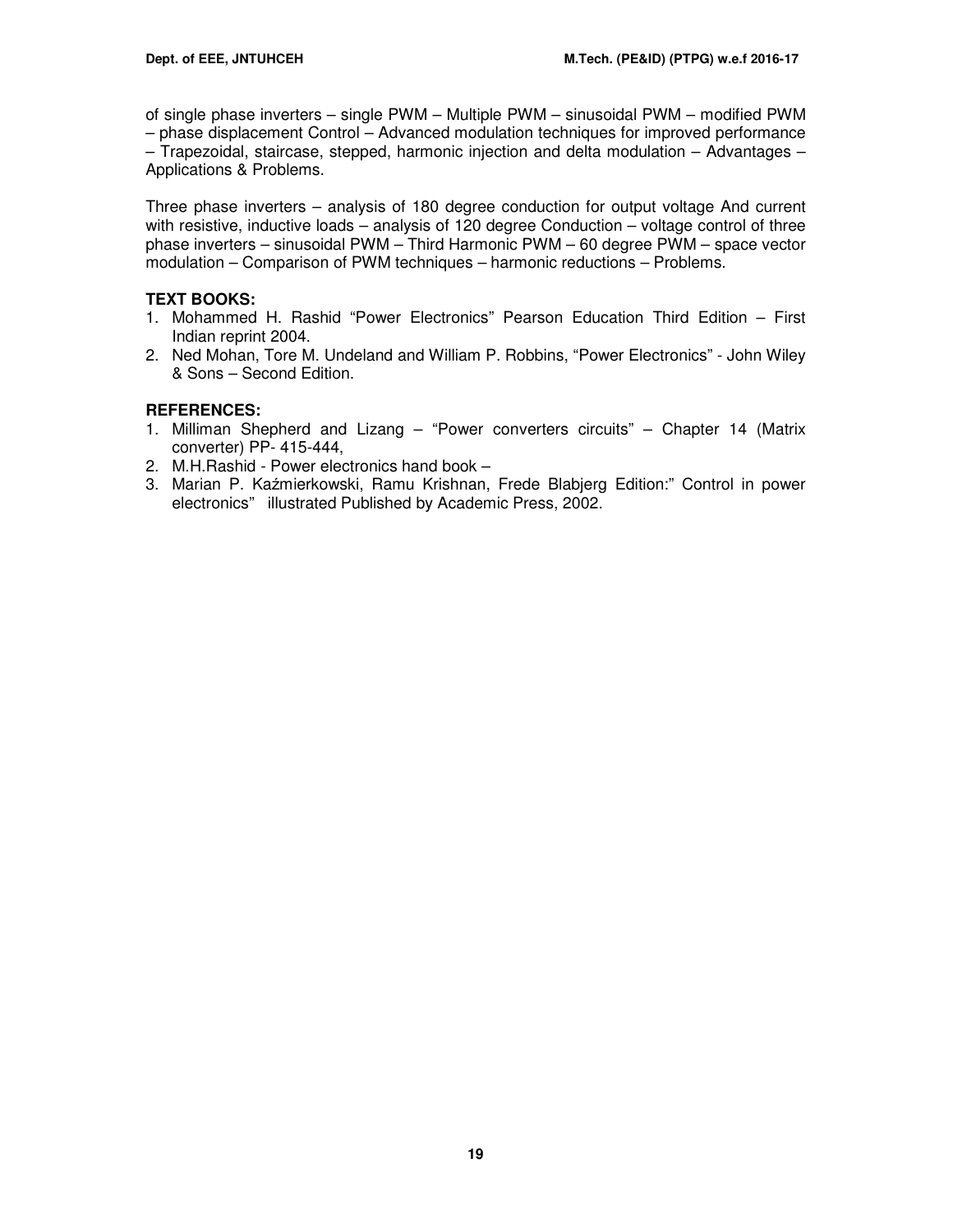| M.Tech. (PTPG) I-Sem (PE&ID) | L T P C |  |
|------------------------------|---------|--|
|                              | 4004    |  |

# **DE – 1.1: MACHINE MODELING AND ANALYSIS**

#### **Prerequisite: Electrical Machines**

#### **Course Objectives:**

- Identifying the methods and assumptions in modeling of machines.
- Recognize the different frames for modeling of AC machines.
- To write voltage and torque equations in state space form for different machines.

**Course Outcomes:** At the end of the course, the student is able to:

- Develop the mathematical models of various machines like, induction motor and Synchronous machines using modeling equations.
- Analyze the developed models in various reference frames.

# **UNIT-I:**

Basic Two-pole DC machine - primitive 2-axis machine – Voltage and Current relationship – Torque equation.

Mathematical model of separately excited DC motor and DC Series motor in state variable form – Transfer function of the motor - Numerical problems.

Mathematical model of D.C. shunt motor D.C. Compound motor in state variable form – Transfer function of the motor - Numerical Problems

# **UNIT-II:**

Linear transformation – Phase transformation (a, b, c to α, β, o) – Active transformation (α .β, o to d, q).

Circuit model of a 3 phase Induction motor – Linear transformation - Phase Transformation – Transformation to a Reference frame – Two axis models for induction motor - dq model based DOL starting of Induction Motors

# **UNIT-III:**

Voltage and current Equations in stator reference frame – equation in Rotor reference frame  $-$  equations in a synchronously rotating frame  $-$  Torque equation  $-$  Equations in state  $$ space form.

# **UNIT-IV:**

Circuits model of a 3ph Synchronous motor – Two axis representation of Synchronous Motor.

Voltage and current Equations in state – space variable form – Torque equation - dq model based short circuit fault analysis- emphasis on voltage, frequency and recovery time.

# **UNIT-V:**

Modeling of Permanent Magnet Synchronous motor – Modeling of Brushless DC Motor.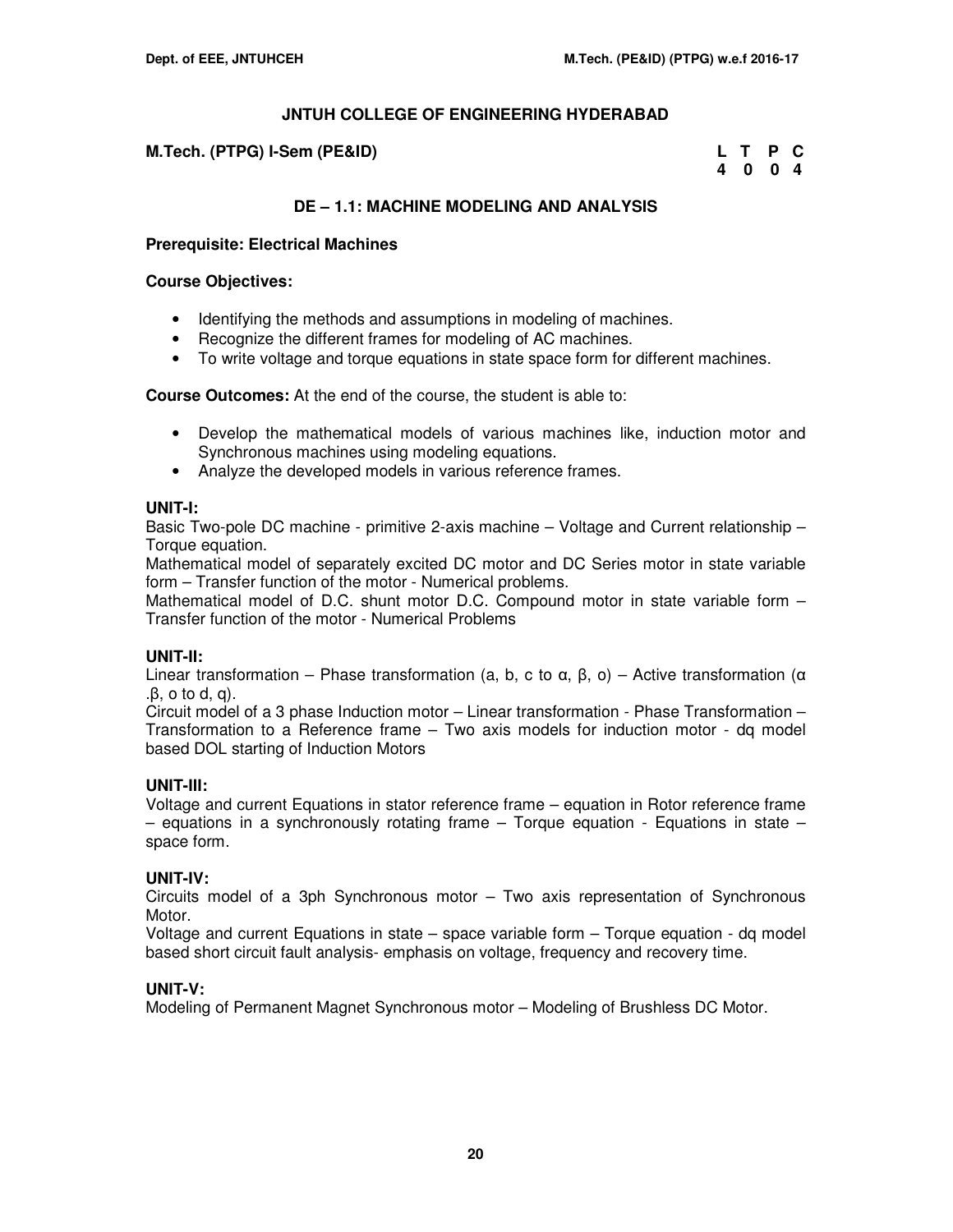# **TEXT BOOKS:**

- 1. Generalized Machine theory P.S. Bimbhra, Khanna Publishers
- 2. Analysis of electric machinery and Drives systems Paul C. Krause, Oleg wasynezuk, Scott D. Sudhoff.
- 3. Thyristor control of Electric Drives Vedam Subranmanyam.
- 4. Power System Stability and Control Prabha Kundur, EPRI.

# **REFERECES:**

- 1. Performance optimization of induction motors during Voltage-controlled soft starting, Article in IEEE Transactions On Energy Conversion, July 2004.
- 2. A Novel Method for Starting of Induction Motor with Improved Transient Torque Pulsations, Nithin K.S, Dr. Bos Mathew Jos, Muhammed Rafeek, Dr. Babu Paul. International Journal of Engineering and Innovative Technology (IJEIT) Volume 2, Issue 8, February 2013.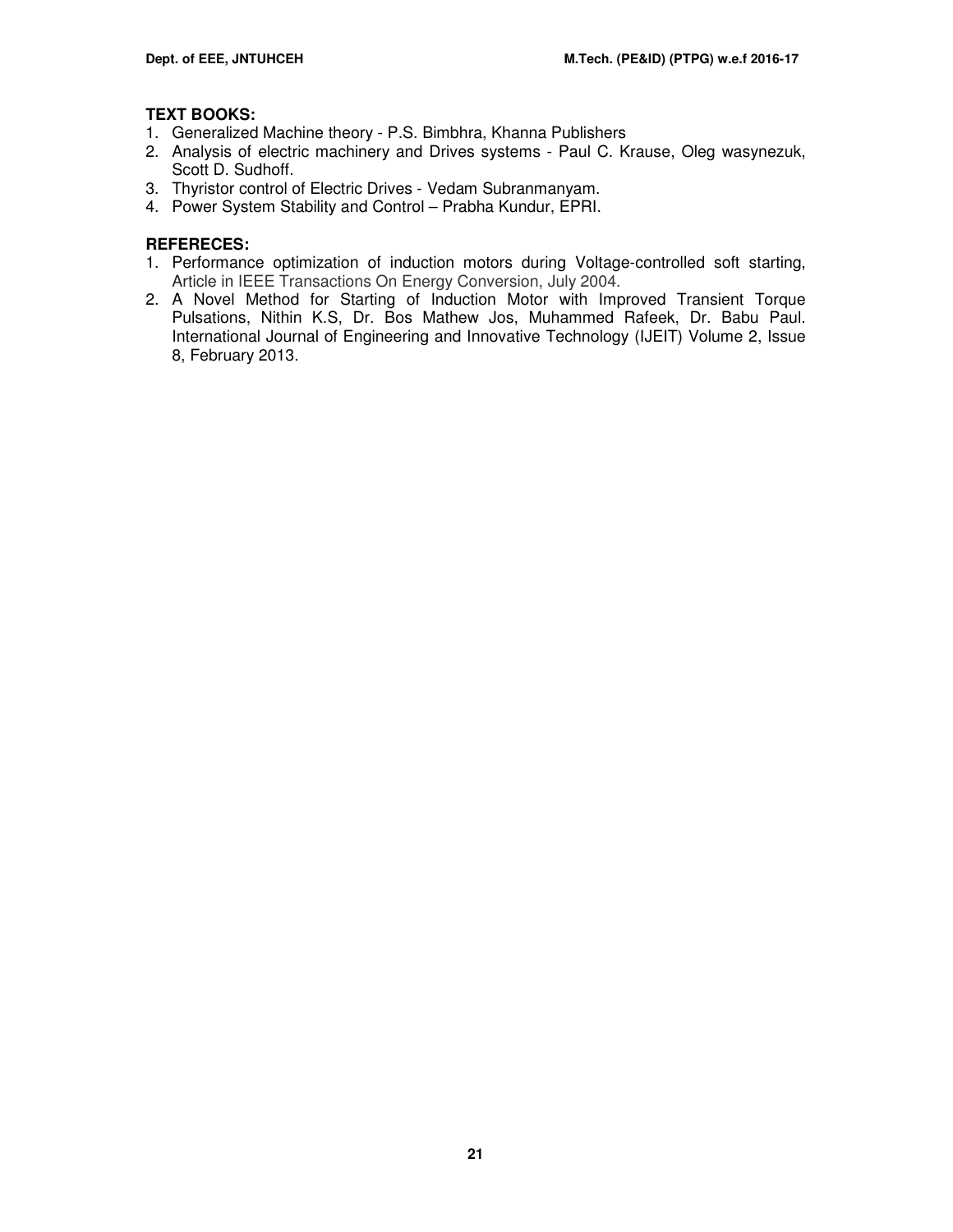**M.Tech. (PTPG) I-Sem (PE&ID)** 

| M.Tech. (PTPG) I-Sem (PE&ID) | L T P C |         |  |
|------------------------------|---------|---------|--|
|                              |         | 4 0 0 4 |  |

# **DE – 1.2: REACTIVE POWER COMPENSATION AND MANAGEMENT**

#### **Prerequisite: Power Systems**

#### **Course Objectives:**

- To identify the necessity of reactive power compensation
- To describe load compensation
- To select various types of reactive power compensation in transmission systems
- To illustrate reactive power coordination system
- To characterize distribution side and utility side reactive power management.

**Course Outcomes:** Upon the completion of this course, the student will be able to

- Distinguish the importance of load compensation in symmetrical as well as un symmetrical loads
- Observe various compensation methods in transmission lines
- Construct model for reactive power coordination
- Distinguish demand side reactive power management & user side reactive power management

#### **UNIT-I: LOAD COMPENSATION**

Objectives and specifications – reactive power characteristics – inductive and capacitive approximate biasing – Load compensator as a voltage regulator – phase balancing and power factor correction of unsymmetrical loads- examples.

#### **UNIT-II: STEADY–STATE REACTIVE POWER COMPENSATION IN TRANSMISSION SYSTEM**

Uncompensated line – types of compensation – Passive shunt and series and dynamic shunt compensation – examples

#### **Transient state reactive power compensation in transmission systems:**

Characteristic time periods – passive shunt compensation – static compensations - series capacitor compensation – compensation using synchronous condensers – examples

# **UNIT-III: REACTIVE POWER COORDINATION**

Objective – Mathematical modeling – Operation planning – transmission benefits – Basic concepts of quality of power supply – disturbances- steady –state variations – effects of under voltages – frequency –Harmonics, radio frequency and electromagnetic interferences

#### **UNIT-IV: DEMAND SIDE MANAGEMENT**

Load patterns – basic methods load shaping – power tariffs- KVAR based tariffs penalties for voltage flickers and Harmonic voltage levels

#### **Distribution side Reactive power Management**:

System losses –loss reduction methods – examples – Reactive power planning – objectives – Economics Planning capacitor placement – retrofitting of capacitor banks

# **UNIT-V: USER SIDE REACTIVE POWER MANAGEMENT**

KVAR requirements for domestic appliances – Purpose of using capacitors – selection of capacitors – deciding factors – types of available capacitor, characteristics and Limitations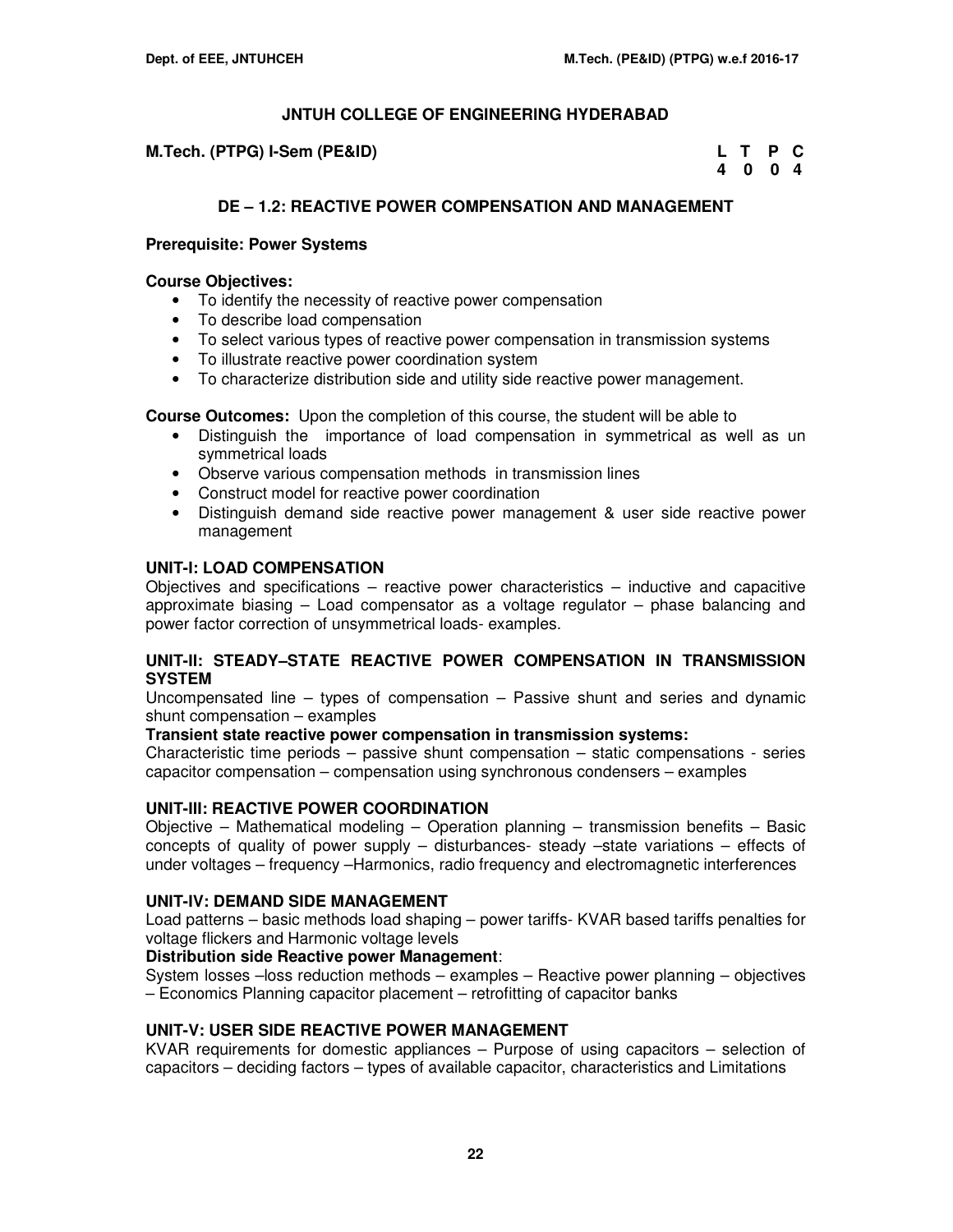#### **Reactive power management in electric traction systems and are furnaces:**

Typical layout of traction systems – reactive power control requirements – distribution transformers- Electric arc furnaces – basic operations- furnaces transformer –filter requirements – remedial measures –power factor of an arc furnace

#### **TEXT BOOKS:**

- 1. Reactive power control in Electric power systems by T.J.E.Miller, John Wiley and sons, 1982.
- 2. Reactive power Management by D.M.Tagare, Tata McGraw Hill, 2004.

# **REFERENCES:**

1. Wolfgang Hofmann, Jurgen Schlabbach, Wolfgang Just "Reactive Power Compensation: A Practical Guide, April, 2012, Wiely publication.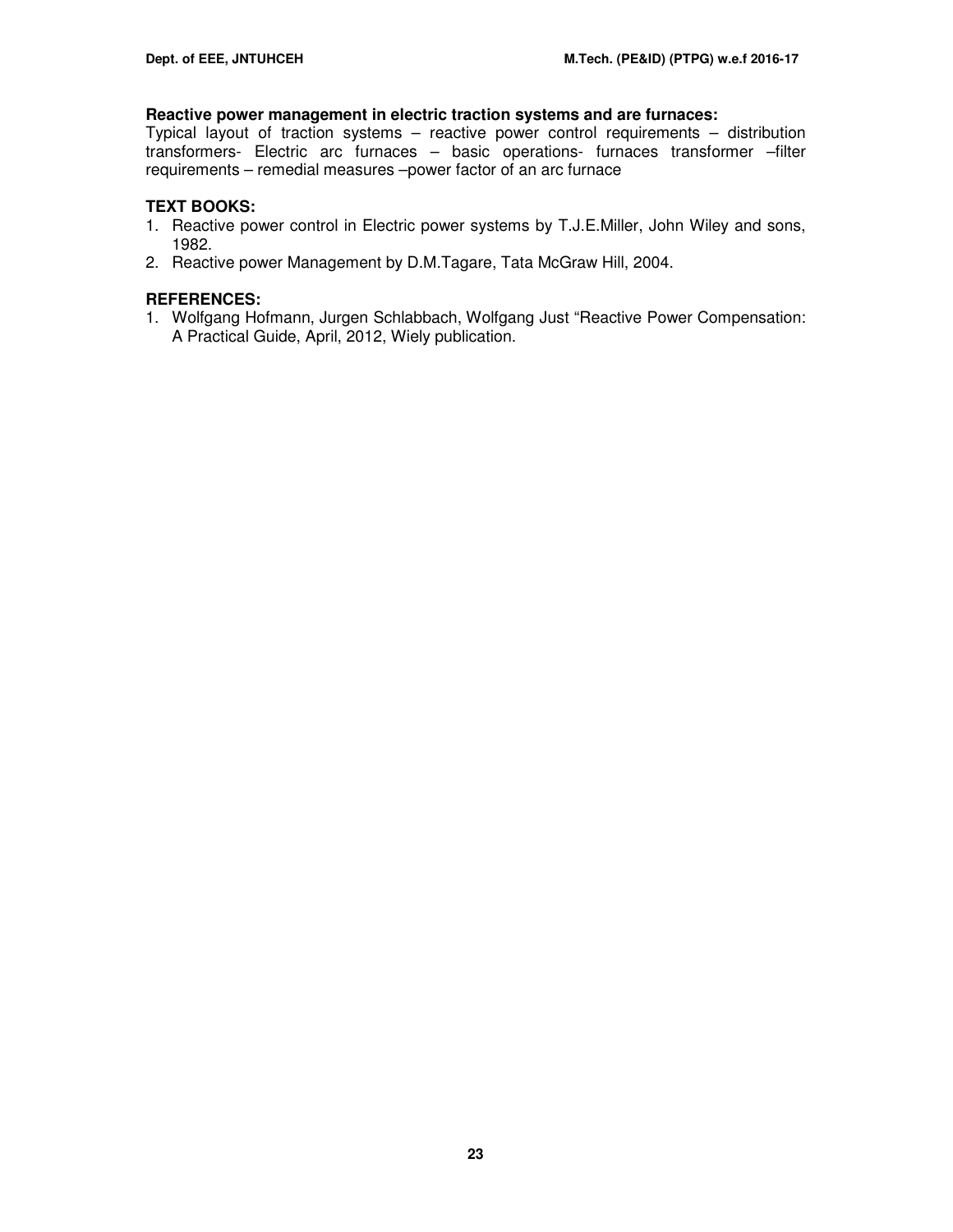| M.Tech. (PTPG) I-Sem (PE&ID) | L T P C |  |
|------------------------------|---------|--|
|                              | 4 0 0 4 |  |

# **DE – 1.3: HIGH FREQUENCY MAGNETIC COMPONENTS**

#### **Prerequisite: Power Systems**

#### **Course Objectives:**

- To have a knowledge on magnetic circuits
- To know the skin effect and proximity effect
- To analyze the basics of transformer design for different topologies

**Course Outcomes:** Upon the completion of this course, the student will be able to

- Design of magnetic components (i.e., inductor and transformer) in a converter.
- Perform steady-state analysis of switched mode power supply.
- Understand core loss in an electromagnetic device, recognize & describe its effect.
- Describe the engineering uses of electromagnetic waves, by frequency band, and the respective hazards associated with them

#### **UNIT-I:**

**Fundamentals of Magnetic Devices:** Introduction, Magnetic Relationships, Magnetic Circuits, Magnetic Laws, Eddy Currents, Core Saturation, Volt-Second Balance, Inductance, Inductance Factor, Magnetic Energy, Self-Resonant Frequency, Classification of Power Losses in Magnetic Components, Non-inductive Coils.

**Magnetic Cores:** Introduction, Properties of Core Materials, Magnetic Dipoles, Magnetic Domains, Curie Temperature, Magnetization, Magnetic Materials, Hysteresis, Core Permeability, Core Geometries, Iron Alloy Cores, Amorphous Alloy Cores, Nickel–Iron and Cobalt–Iron Cores, Ferrite Cores, Powder Cores, Nano-crystalline Cores, Superconductors, Hysteresis Core Loss, Eddy-Current Core Loss, Total Core Loss, Complex Permeability.

# **UNIT-II:**

**Skin Effect & Proximity Effect:** Introduction, Magnet Wire, Wire Insulation, Skin Depth, Ratio of AC-to-DC Winding Resistance, Skin Effect in Long Single Round Conductor, Current Density in Single Round Conductor, Impedance of Round Conductor, Magnetic Field Intensity for Round Wire, Other Methods of Determining the Round Wire Inductance, Power Density in Round Conductor, Skin Effect on Single Rectangular Plate. Proximity and Skin Effects in Two Parallel Plates, Anti-proximity and Skin Effects in Two Parallel Plates, Proximity Effect in Multiple-Layer Inductor, Appendix: Derivation of Proximity Power Loss.

**Winding Resistance at High Frequencies:** Introduction, Winding Resistance, Square and Round Conductors, Winding Resistance of Rectangular Conductor, Winding Resistance of Square Wire, Winding Resistance of Round Wire, Leakage Inductance, Solution for Round Conductor Winding in Cylindrical Coordinates, Litz Wire, Winding Power Loss for Inductor Current with Harmonics, Effective Winding Resistance for Non-sinusoidal Inductor Current, Thermal Model of Inductors.

# **UNIT-III:**

**Transformers:** Introduction, Neumann's Formula for Mutual Inductance, Mutual Inductance, Energy Stored in Coupled Inductors, Magnetizing Inductance, Leakage Inductance, Measurement of Transformer Inductances, Stray Capacitance, High-Frequency Transformer Model, Non-interleaved Windings, Interleaved Windings, AC Current Transformers, Winding Power Losses with Harmonics, Thermal Model of Transformers.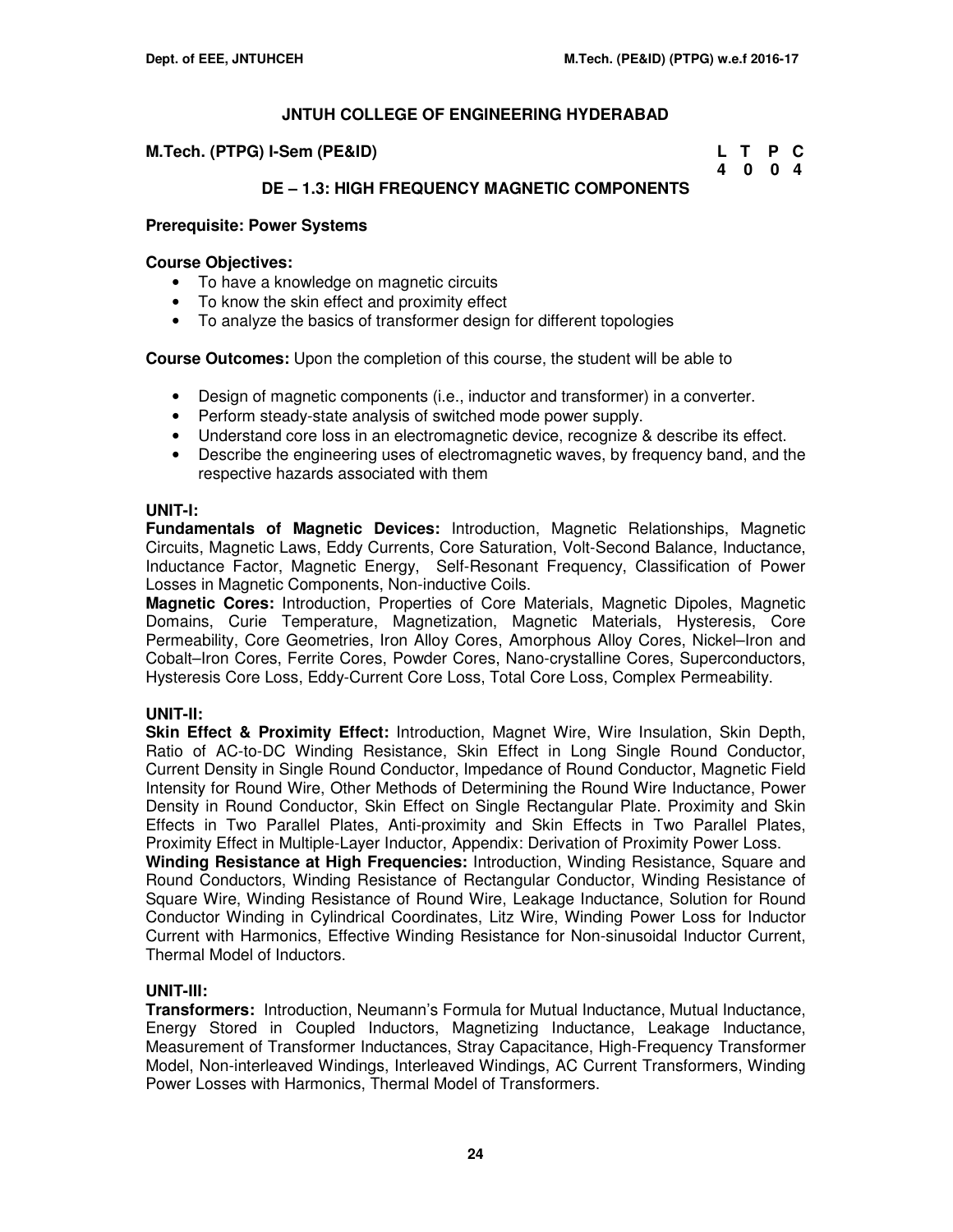**Design of Transformers:** Introduction, Area Product Method, Optimum Flux Density, Transformer Design for Fly-back Converter in CCM, Transformer Design for Fly-back Converter in DCM, Transformer Design for Fly-back Converter in CCM, Transformer Design for Fly-back Converter in DCM.

# **UNIT-IV:**

**Integrated Inductors:** Introduction, Resistance of Rectangular Trace, Inductance of Straight Rectangular Trace, Construction of Integrated Inductors, Meander Inductors, Inductance of Straight Round Conductor, Inductance of Circular Round Wire Loop, Inductance of Two-Parallel Wire Loop, Inductance of Rectangle of Round Wire, Inductance of Polygon Round Wire Loop, Bond-wire Inductors, Single-Turn Planar Inductor, Inductance of Planar Square Loop, Planar Spiral Inductors, Multi-metal Spiral Inductors, Planar Transformers, MEMS Inductors, Inductance of Coaxial Cable, Inductance of Two-Wire Transmission Line, Eddy Currents in Integrated Inductors, Model of RF Integrated Inductors, PCB Inductors.

**Design of Inductors:** Introduction, Restrictions on Inductors, Window Utilization Factor, Temperature Rise of Inductors, Mean Turn Length of Inductors, Area Product Method, AC Inductor Design, Inductor Design for Buck Converter in CCM, Inductor Design for Buck Converter in DCM method.

# **UNIT-V:**

**Self-Capacitance:** Introduction, High-Frequency Inductor Model, Self-Capacitance Components, Capacitance of Parallel-Plate Capacitor, Self-Capacitance of Foil Winding Inductors, Capacitance of Two Parallel Round Conductors, Capacitance of Round Conductor and Conducting Plane, Self-Capacitance of Single-Layer Inductors, Self-Capacitance of Multi-layer Inductors, Capacitance of Coaxial Cable.

# **TEXT BOOKS:**

1. Design of Magnetic Components for Switched Mode Power Converters, Umanand L., Bhat,S.R., ISBN:978-81-224-0339-8, Wiley Eastern Publication, 1992.

# **REFERENCES:**

- 1. High-Frequency Magnetic Components, Marian K. Kazimierczuk, ISBN: 978-0-470- 71453-9 John Wiley & Sons, Inc.
- 2. G.C. Chryssis, High frequency switching power supplies, McGraw Hill, 1989 (2nd Edn.)
- 3. Eric Lowdon, Practical Transformer Design Handbook, Howard W. Sams & Co., Inc., 1980
- 4. "Thompson --- Electrodynamic Magnetic Suspension.pdf"
- 5. Witulski --- "Introduction to modeling of transformers and coupled inductors" Beattie --- "Inductance 101.pdf"
- 6. P. L. Dowell, "Effects of eddy currents in transformer windings.pdf"
- 7. Dixon--- "Eddy current losses in transformer windings.pdf"
- 8. J J Ding, J S Buckkeridge, "Design Considerations For A Sustainable Hybrid Energy System" IPENZ Transactions, 2000, Vol. 27, No. 1/EMCh.
- 9. Texas Instruments --- "Windings.pdf"
- 10. Texas Instruments --- "Magnetic core characteristics.pdf" Ferroxcube --- "3f3 ferrite datasheet.pdf" Ferroxcube --- "Ferrite selection guide.pdf" Magnetics, Inc., Ferrite Cores (www.mag-inc.com).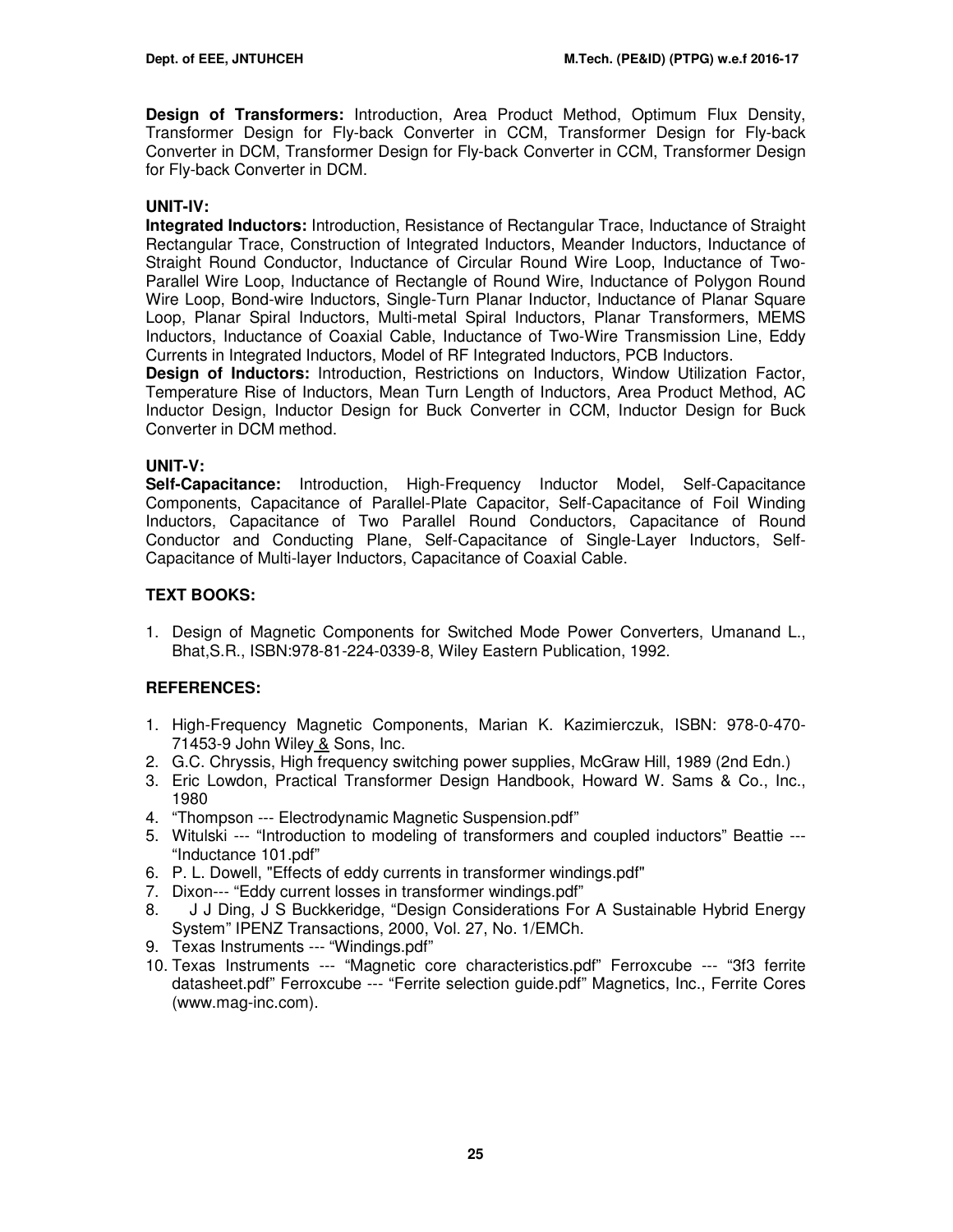| M.Tech. (PTPG) I-Sem (PE&ID) | L T P C |  |
|------------------------------|---------|--|
|                              | 4004    |  |

# **DE – 2.1: ANALYSIS OF HVDC SYSTEMS**

#### **Prerequisite: Power Electronics and Power Systems**

#### **Course Objectives:**

- To Comprehend the conversion principles of HVDC Transmission
- Analysis of 3, 6, 12 pulse converters, rectifier and inverter operations of HVDC converters
- To identify the different types of Harmonics and its suppression methods including Filters
- To comprehend the requirement of grounding and grounding electrodes for HVDC systems.

**Course Outcomes:** Upon the completion of this course, the student will be able to

- Find the applications of HVDC transmission in the power system with the acquired knowledge.
- Analyze different converter topologies viz. 3, 6 and 12 Pulse converters and understand it's control aspects.
- Understand the filter configuration and harmonic suppression methods.
- Have knowledge on grounding electrodes and their design for HVDC systems.

#### **UNIT-I**

**INTRODUCTION:** General consideration, Power Handling Capabilities of HVDC Lines Basic Conversion principles, static converter configuration.

**STATIC POWER CONVERTERS:** 3-pulse, 6-pulse, and 12-pulse converters, converter station and Terminal equipment, commutation process, Rectifier and inverter operation, equivalent circuit for converter – special features of converter transformers

# **UNIT-II**

**CONTROL OF HVDC CONVERTERS AND SYSTEMS:** Introduction – Mechanism of AC power transmission – principles of control – necessity of control in case of a DC link – Rectifier control – compounding of rectifiers – power reversal in a DC link – VDCOL Characteristics of converter – System control hierarchy – Inverter extinction angle control – pulse phase control – starting and stopping of a DC link – constant power control – control systems for HVDC converters inverter operation problems control of VSC converters.

# **UNIT-III**

**HARMONICS IN HVDC SYSTEMS:** Introduction – Generation of harmonics by converters – Characteristic harmonics on DC side – Characteristic Current harmonics – Characteristic variation of Harmonic currents – Effect of control modes on harmonics – Non-characteristic harmonics – Harmonics in VSC converters.

# **UNIT-IV**

**HARMONIC SUPPRESSION IN HVDC SYSTEMS – FILTERS:** Introduction – Harmonic model and Equivalent circuit – use of filters – filter configuration – design of band-pass filter – minimum cost of tuned AC filters – design of high-pass filters – protection of filters – Reactive power considerations – DC filters – Power line communication and RI noise – Active filters and their applications – Filters with VSC HVDC schemes – other methods of harmonic elimination.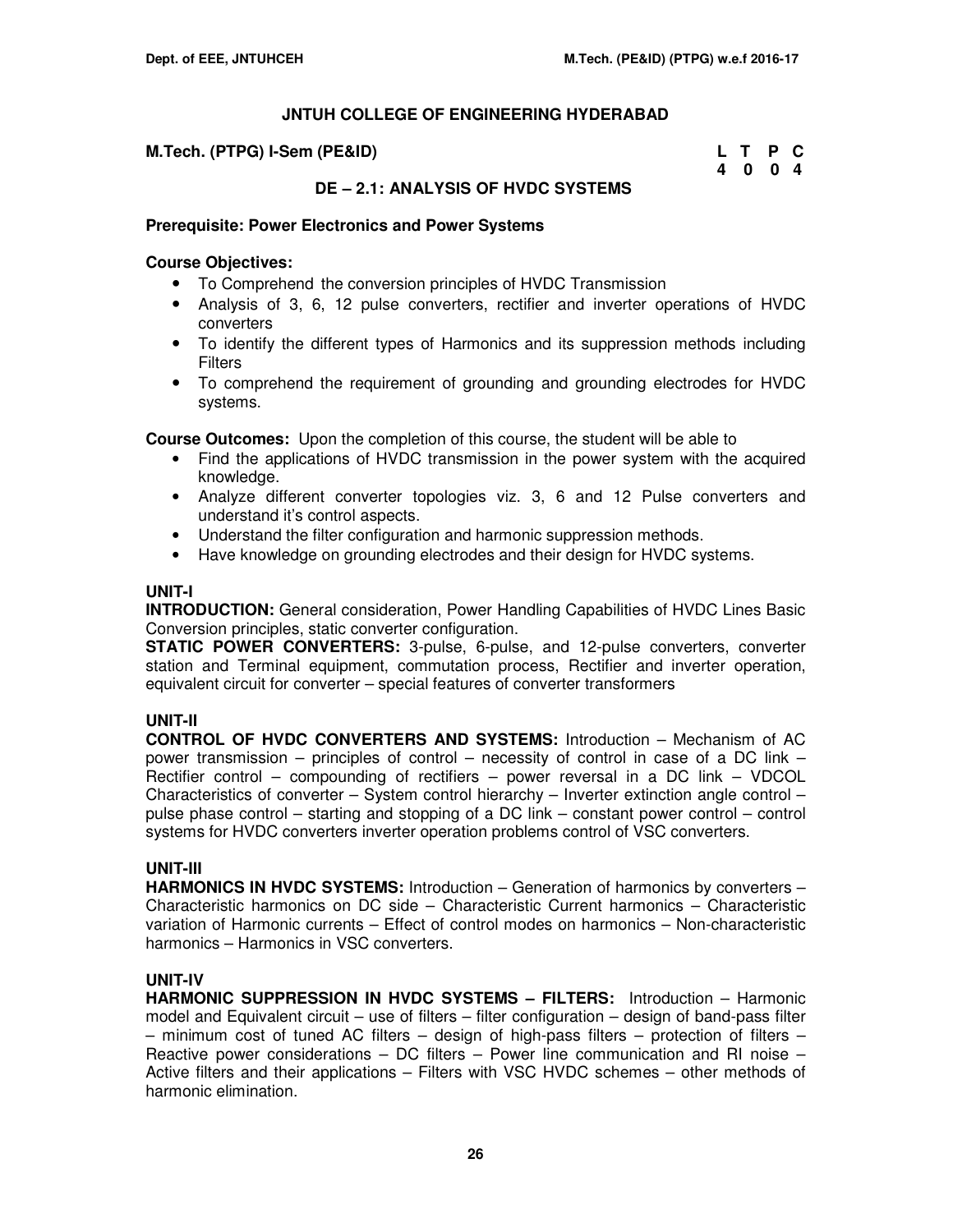# **UNIT-V**

**GROUNDING AND GROUNDING ELECTRODES FOR HVDC SYSTEMS:** Introduction – Advantages and problems with ground return – HVDC systems grounding – The current field in earth near an electrode – Resistance of electrodes-electric current field – Distribution of current field between the electrodes – natural current field due to the Earth's magnetic field – Effect of ground return on buried objects – requirements of electrodes – basic parameters of design of ground electrodes – design of land electrodes.

# **TEXT BOOKS:**

- 1. E.W. Kimbark: Direct current Transmission, Wiely Inter Science New York.
- 2. HVDC Transmission by S. Kamakshaiah, V. Kamaraju, Tata McGraw Hill Education Private Limited.
- 3. J. Arillaga HVDC Transmission Peter Peregrinus ltd. London UK 1983.

# **REFERENCES:**

- 1. K. R. Padiyar, "High Voltage Direct current Transmission", Wiely Eastern Ltd New Delhi – 1992.
- 2. E. Uhlman, "Power Transmission by Direct Current", Springer Verlag, Berlin Helberg. 1985.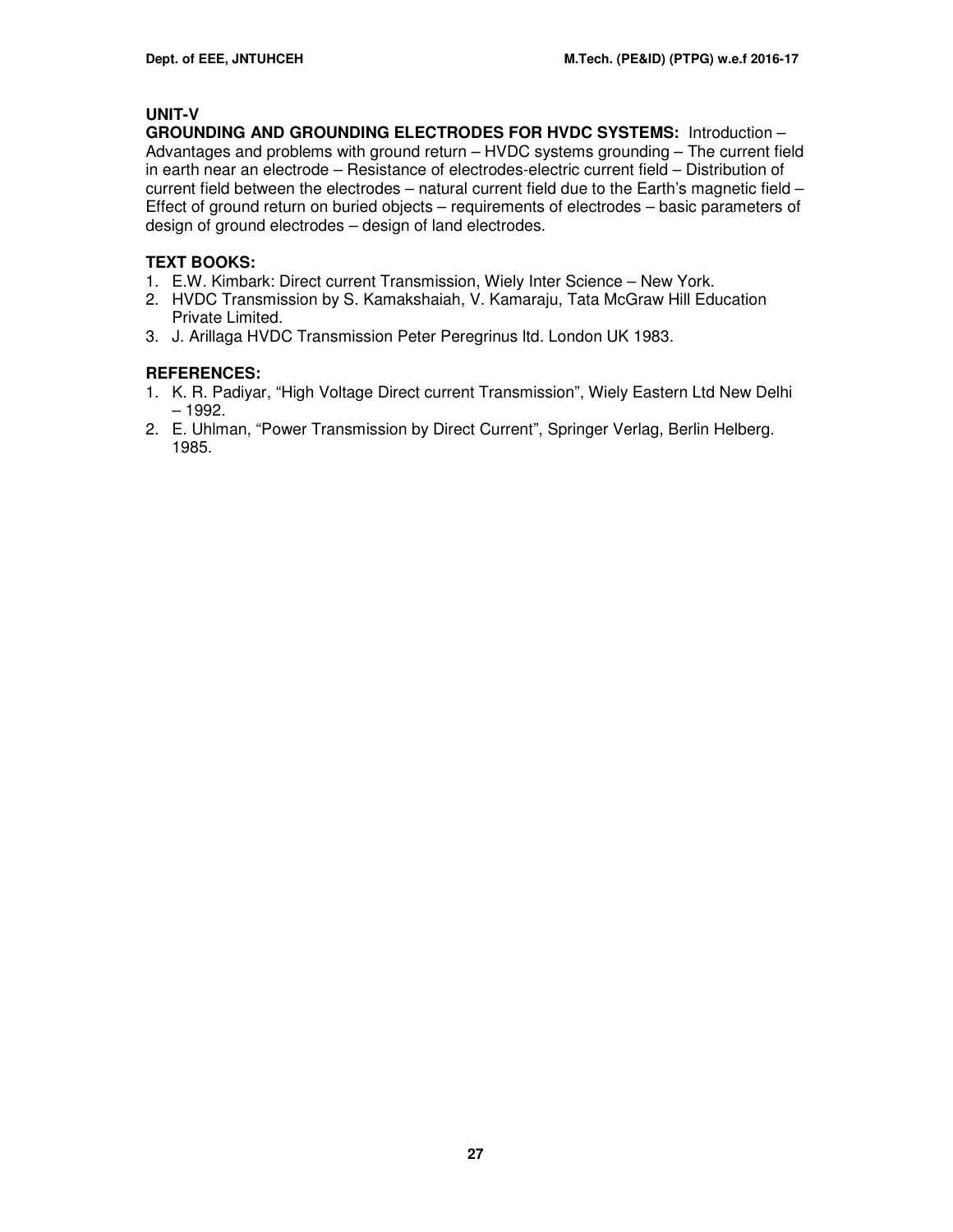#### **M.Tech. (PTPG) I-Sem (PE&ID)**

| M.Tech. (PTPG) I-Sem (PE&ID) | L T P C |  |
|------------------------------|---------|--|
|                              | 4004    |  |

# **DE – 2.2: RENEWABLE ENERGY SYSTEMS**

#### **Prerequisite: None**

#### **Course Objectives:**

- To recognize the awareness of energy conservation in students
- To identify the use of renewable energy sources for electrical power generation
- To collect different energy storage methods
- To detect about environmental effects of energy conversion

**Course Outcomes:** Upon the completion of this course, the student will be able to

- find different renewable energy sources to produce electrical power
- estimate the use of conventional energy sources to produce electrical energy
- role-play the fact that the conventional energy resources are depleted
- arrange Store energy and to avoid the environmental pollution

#### **UNIT-I**

Photo voltaic power generation ,spectral distribution of energy in solar radiation, solar cell configurations, voltage developed by solar cell, photo current and load current, practical solar cell performance, commercial photo voltaic systems, test specifications for PV systems, applications of super conducting materials in electrical equipment systems.

# **UNIT-II**

Principles of MHD power generation, ideal MHD generator performance, practical MHD generator, MHD technology.

**Wind Energy conversion:** Power from wind, properties of air and wind, types of wind Turbines, operating characteristics.

# **UNIT-III**

Tides and tidal power stations, modes of operation, tidal project examples, turbines and generators for tidal power generation.

**Wave energy conversion:** properties of waves and power content, vertex motion of Waves, device applications. Types of ocean thermal energy conversion systems Application of OTEC systems examples,

# **UNIT-IV**

**Miscellaneous energy conversion systems:** coal gasification and liquefaction, biomass conversion, geothermal energy, thermo electric energy conversion, principles of EMF generation, description of fuel cells, Co-generation and energy storage, combined cycle cogeneration, energy storage.

**Global energy position and environmental effects:** energy units, global energy position.

# **UNIT-V**

Types of fuel cells,  $H_2-O_2$  Fuel cells, Application of fuel cells – Batteries, Description of batteries, Battery application for large power. Environmental effects of energy conversion systems, pollution from coal and preventive measures steam stations and pollution, pollution free energy systems.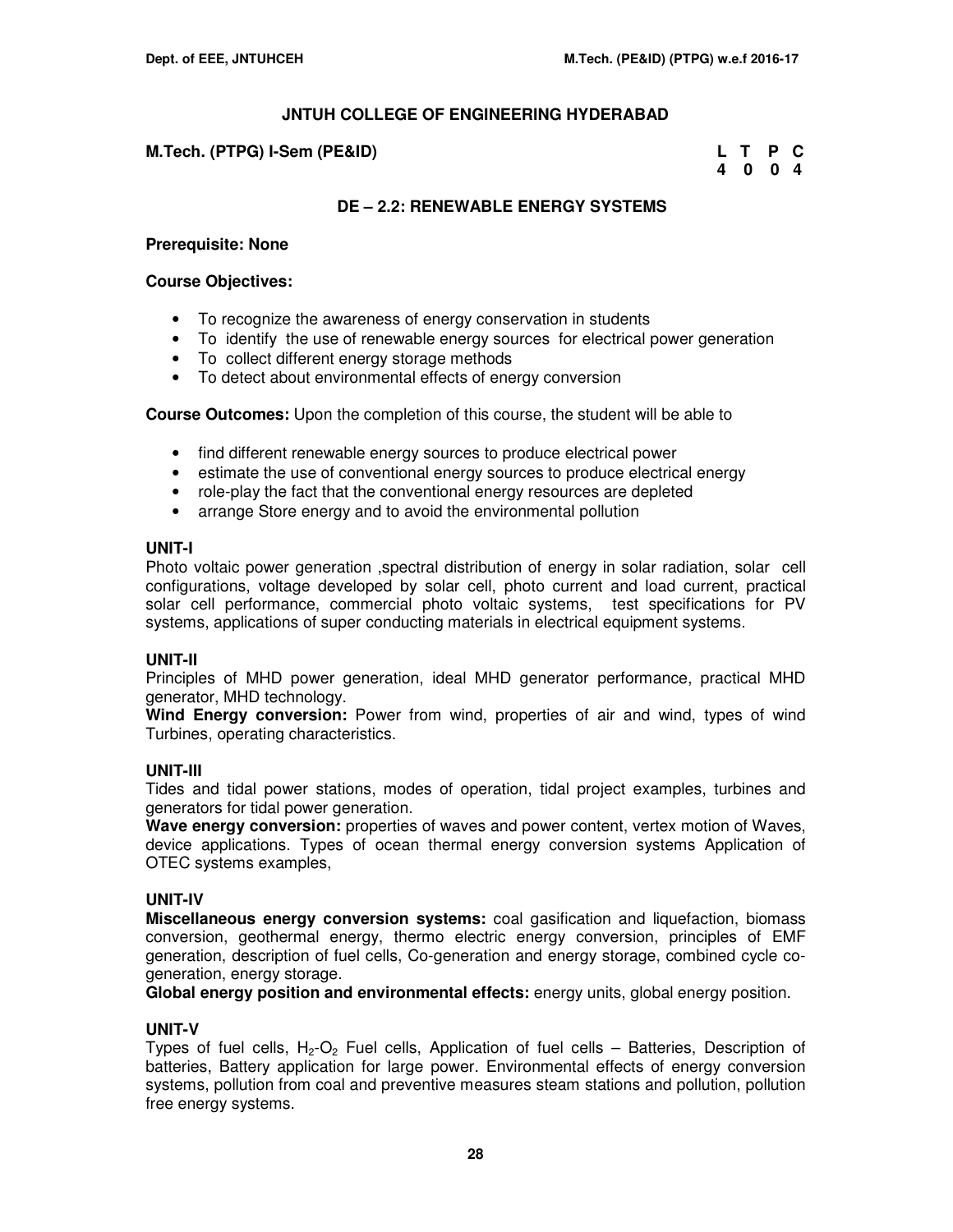# **TEXT BOOKS:**

- 1. "Energy conversion systems" by Rakosh das Begamudre, New age International publishers, New Delhi - 2000.
- 2. "Renewable Energy Resources" by John Twidell and Tony Weir, 2<sup>nd</sup> Edition, Fspon & Co.

# **REFERENCES:**

- 1. "Understanding Renewable Energy Systems", by Volker Quaschning, 2005, UK.
- 2. "Renewable Energy Systems-Advanced Conversion, Technologies & Applications" by Faner Lin Luo Honer Ye, CRC press, Taylor & Francis group.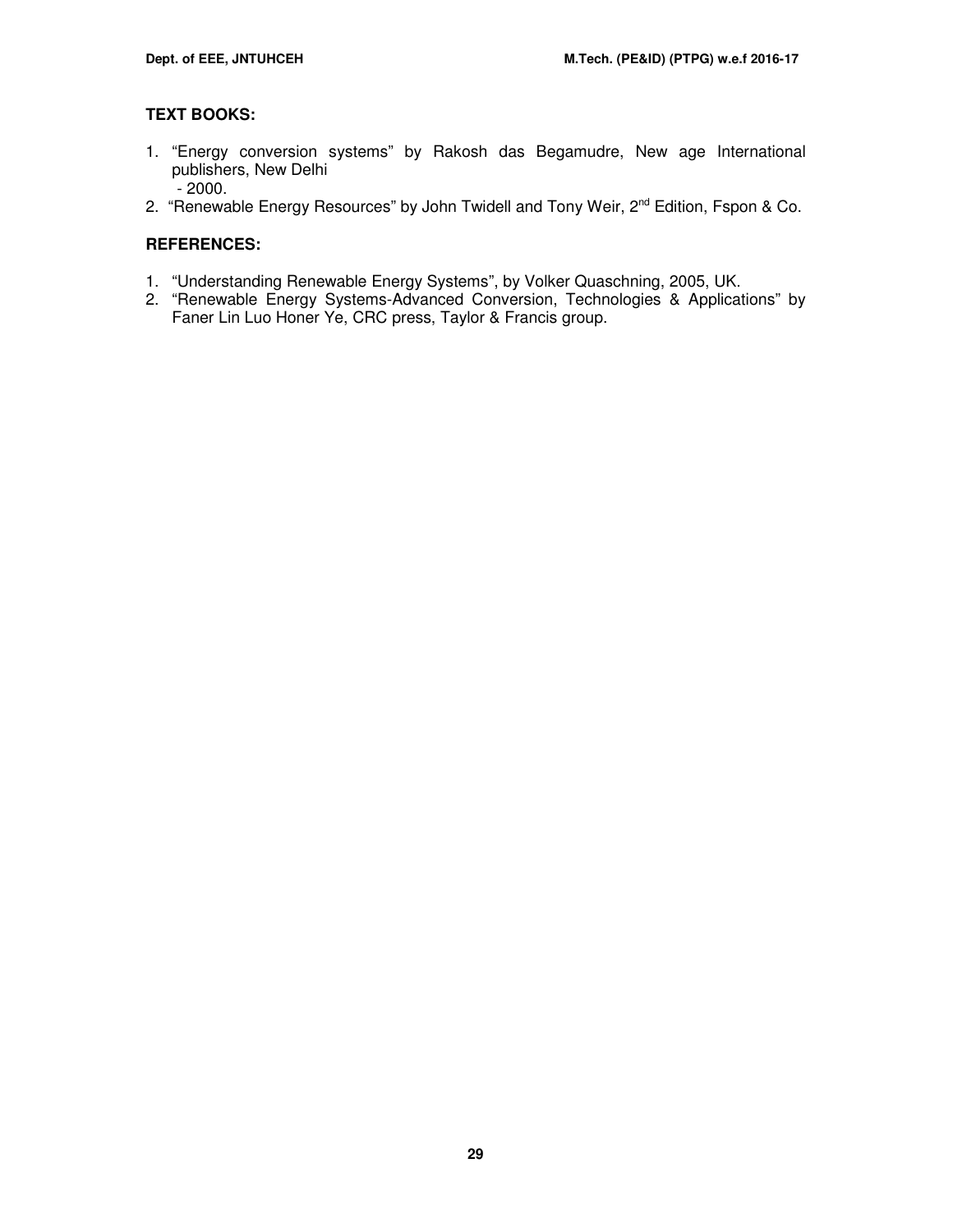#### **M.Tech. (PTPG) I-Sem (PE&ID)**

| M.Tech. (PTPG) I-Sem (PE&ID) | L T P C |  |
|------------------------------|---------|--|
|                              | 4004    |  |

# **DE – 2.3: ELECTRICAL TRACTION TECHNOLOGIES**

#### **Course Objectives:**

- To be able to understand various systems of track electrification, power supply system and mechanics of electric train.
- To understand various motors used in the electric traction and their converters.

#### **UNIT – I**

**Traction Systems :** Electric drives - Advantages & disadvantages - System of track electrification - DC, 1-Phase low frequency, 3-Phase low frequency and composite systems, Problems of 1-phase traction system - Current unbalance, Voltage unbalance, Production of harmonics, Induction effects, Booster transformer - Rail connected booster transformer. Comparison between ac and dc systems.

#### **UNIT – II**

**Traction mechanics:** Types of services, Speed - time curves - Construction of quadrilateral and trapezoidal speed time curves, Average & schedule speeds. Tractive effort - Speed characteristic, Power of traction motor, specific energy consumption - Factors affecting specific energy consumption, Coefficient of adhesion, slip - Factors affecting slip, magnetically suspended trains.

#### **UNIT – III**

**Power supply arrangements :** High voltage supply, Constituents of supply system - Substations, Feeding post, Feeding & sectioning arrangements, Remote control center, Design considerations of substations, Over head equipment - principle of design of OHE, Polygonal OHE - Different types of constructions, Basic sag & tension calculations, Dropper design, Current collection gear for OHE.

# **UN IT – IV**

**Traction motors :** Desirable characteristics, D.C. series motors, A.C. series motors, 3- Phase induction motors, linear induction motors, D.C. motor series & parallel control - Shunt bridge transition – Drum controller, Contact type bridge transition control, Energy saving, Types of braking in a.c. and d.c. drives, Conditions for regenerative braking, Stability of motors under regenerative braking.

# **UNIT – V**

**Semi conductor converter controlled drives:** Advantages of 25KV of AC Traction - Control of d.c. motors - single and two stage converters, Control of ac. motors - CSl fed squirrel cage induction motor, PWM VSl induction motor drive, D.C. traction — Chopper controlled d.c. motors, composite braking, Diesel electric traction — D.C. generator fed d.c. series motor. Alternator fed d.c. series motor, Alternator fed squirrel cage induction motor, Locomotive and axle codes. Introduction to new technologies in superspeed electric locomotives.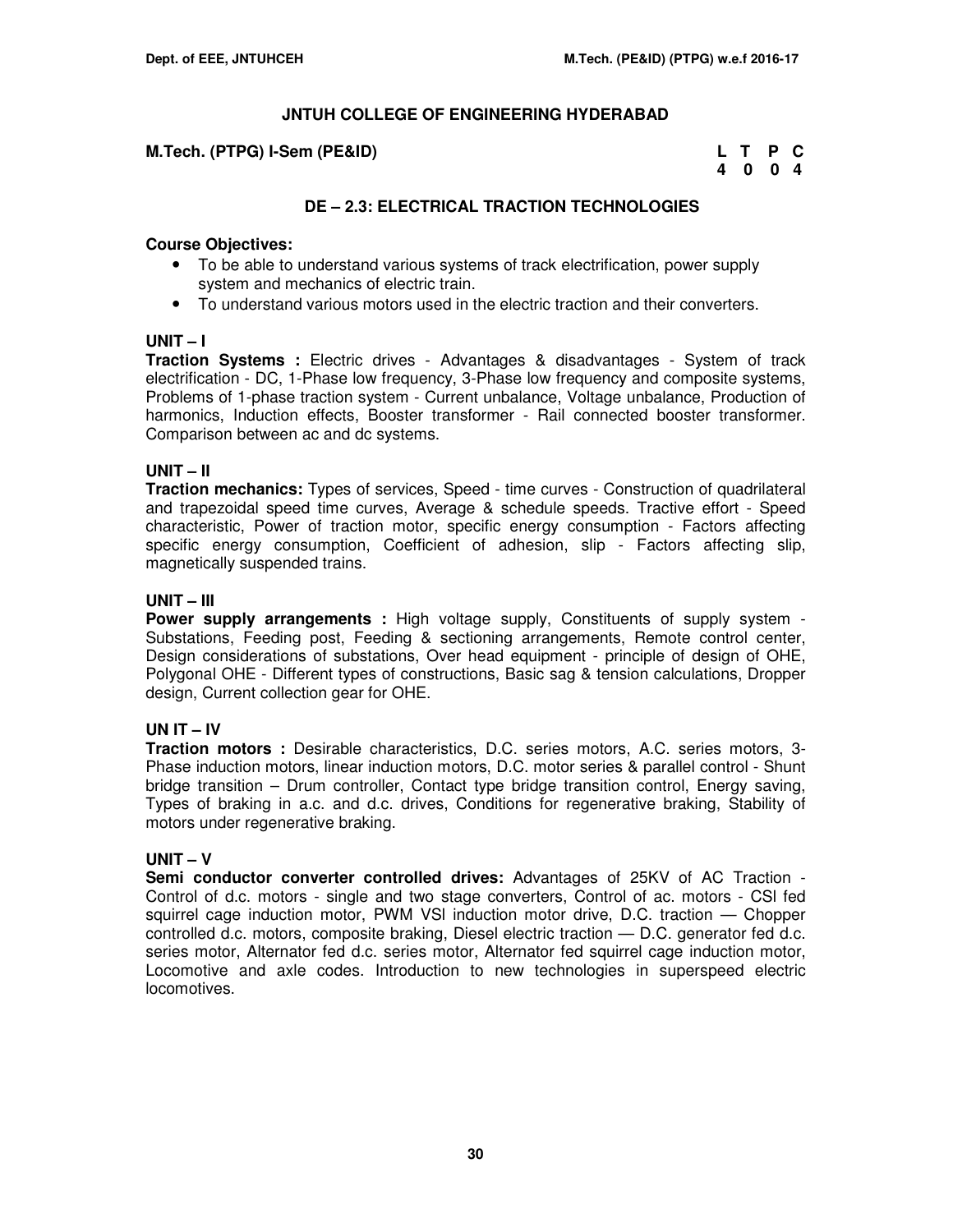# **TEXT BOOKS :**

- 1. Partab.H Modern Electric Traction, Dhanpat Rai & Sons 1998.
- 2. Dubey. G.K. Fundamentals of Electrical Drives, Narosa Publishing House 2001.
- 3. C.LWadhwa Generation, Distribution and Utilization of Electrical Energy, New Age International - 2006.
- 4. J.B. Gupta Utilization of Electrical Power and Electric Traction, S.K. Kataria & Sons publications, 9<sup>th</sup> edition 2004.

# **REFERENCES:**

- 1. www.siemens.com/mobility/locomotives
- 2. www.abb.com/railway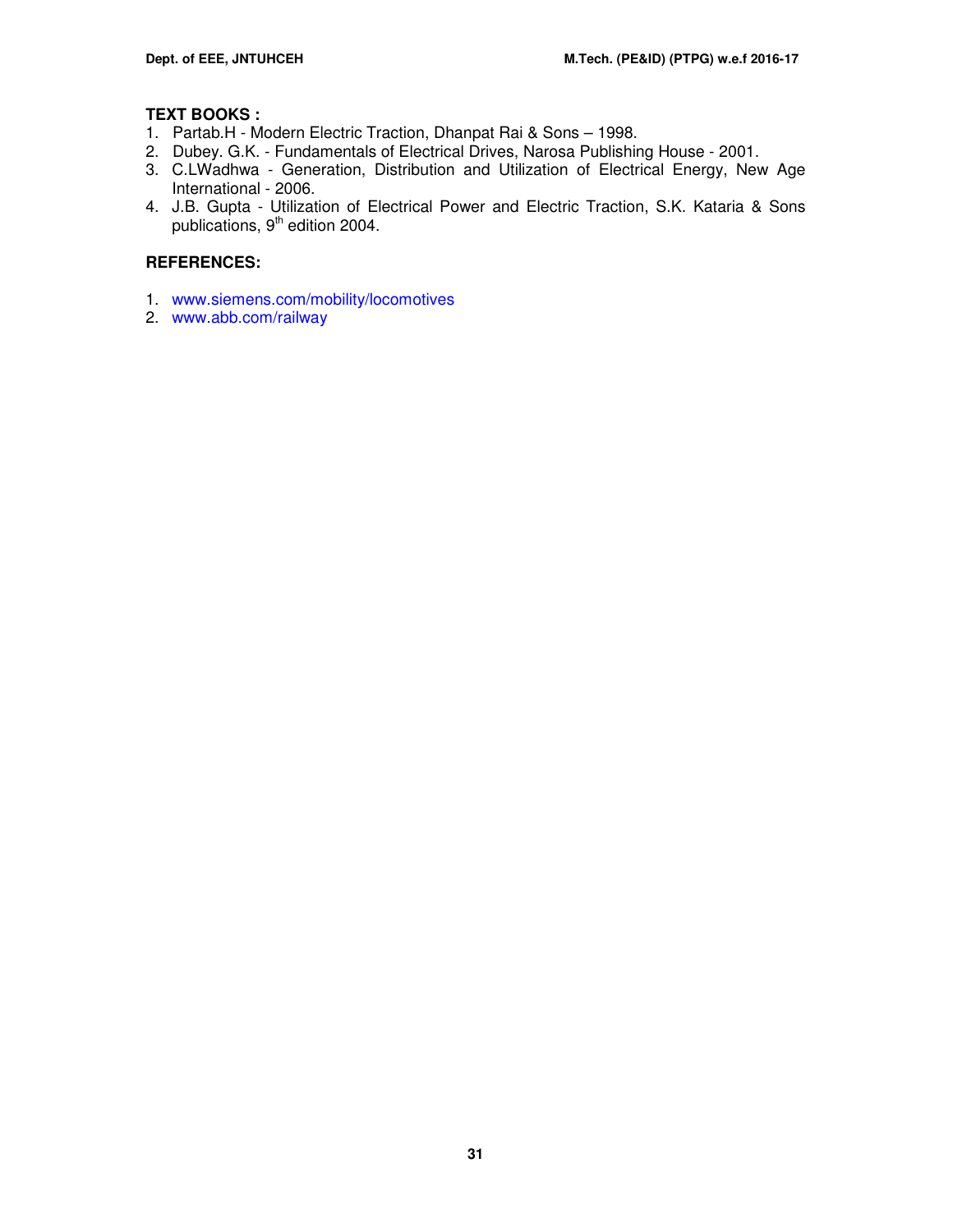#### **M.Tech. (PTPG) I-Sem (PE&ID) L T P C**

# **0 0 4 2**

# **POWER CONVERTERS SIMULATION LAB**

- 1. Single phase full converter using RL and E loads.
- 2. Single phase semi converter using RL and E loads.
- 3. Three phase full converter using RL and E loads.
- 4. Three phase semi converter using RL and E loads.
- 5. Single phase AC Voltage controller using RL load.
- 6. Single phase Cyclo-converter Voltage controller using RL load.
- 7. Three-phase inverter with PWM controller.
- 8. DC-DC Converters.
- 9. Modeling of Separately Excited DC Motor.
- 10. Modeling of Three Phase Induction Motor.

**Note:** Use any two suitable software's for each simulation.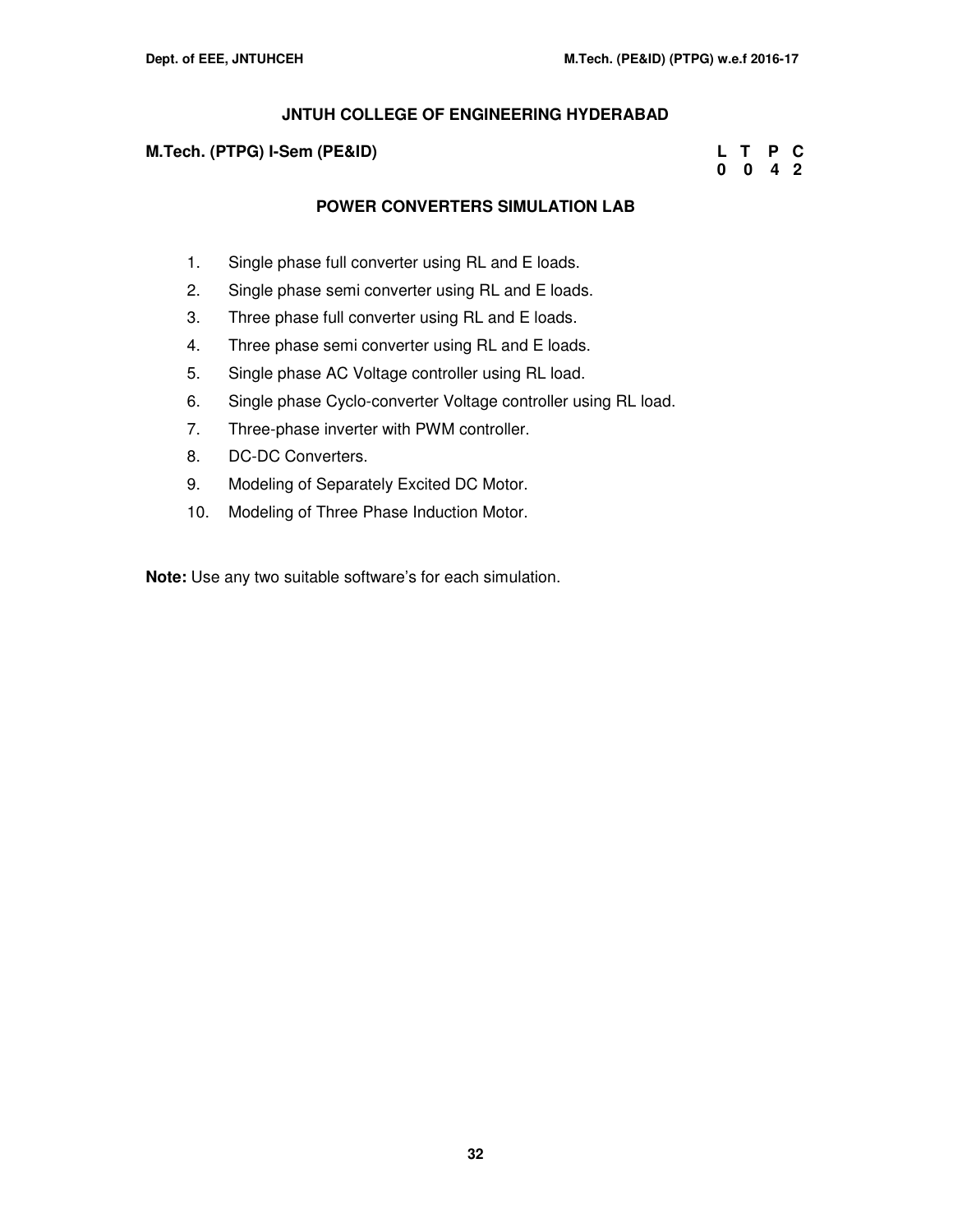| M.Tech. (PTPG) II-Sem (PE&ID) | L T P C |  |
|-------------------------------|---------|--|
|                               | 4 0 0 4 |  |

# **POWER ELECTRONIC CONTROL OF DC DRIVES (Core Theory – 2)**

#### **Prerequisite: Power Electronics**

#### **Course Objectives:**

- To introduce drive system, characteristics of drive, and operating modes of drive
- To comprehend the principle and operation of phase control & Chopper controlled of dc drives.
- To design a current and speed controllers to achieve closed loop operation of dc drives.

**Course Outcomes:** After completing this course, student will be able to:

- Perform simulations of phase and chopper controlled dc drive both for open loop and closed loop operations.
- Choose proper gain values for speed and current controllers.
- Distinguish the difference between PWM controller and hysteresis controller.

#### **UNIT–I: SINGLE-PHASE RECTIFIER CONTROLLED DC MOTOR**

Separately excited DC motors and DC series motors with rectified single phase supply – single phase semi converter and single phase full converter for continuous and discontinuous modes of operation – power and power factor.

#### **UNIT–II: THREE-PHASE RECTIFIERS CONTROLLED DC MOTOR (SEPARATELY EXCITED & SERIES)**

Three-phase controlled converter, control circuit, control modeling of three phase converter – Steady state analysis of three phase converter control DC motor drive – Two quadrant, Three phase converter controlled DC motor drive – DC motor and load, converter.

# **UNIT–III: CLOSED LOOP CONTROL OF DC DRIVE**

Current and speed controllers - Current and speed feedback – Design of controllers – Current and speed controllers – Motor equations – filter in the speed feedback loop speed controller – current reference generator – current controller and flow chart for simulation – Harmonics and associated problems – sixth harmonics torque.

#### **UNIT–IV: CHOPPER CONTROLLED DC MOTOR DRIVES**

Principle of operation of the chopper – Chopper with other power devices – model of the chopper – input to the chopper – steady state analysis of chopper controlled DC motor drives – rating of the devices – Pulsating torque.

**Closed loop operation:** Speed controlled drive system – current control loop – pulse width modulated current controller – hysteresis current controller – modeling of current controller – design of current controller.

#### **UNIT–V: FOUR QUADRANT OPERATION OF DC DRIVES**

Introduction to Four quadrant operation – Motoring operations, Electric Braking – Plugging, Dynamic and Regenerative Braking operations. Four quadrant operation of D.C motors by single phase, three phase dual converters and Choppers – Closed loop operation of DC motor.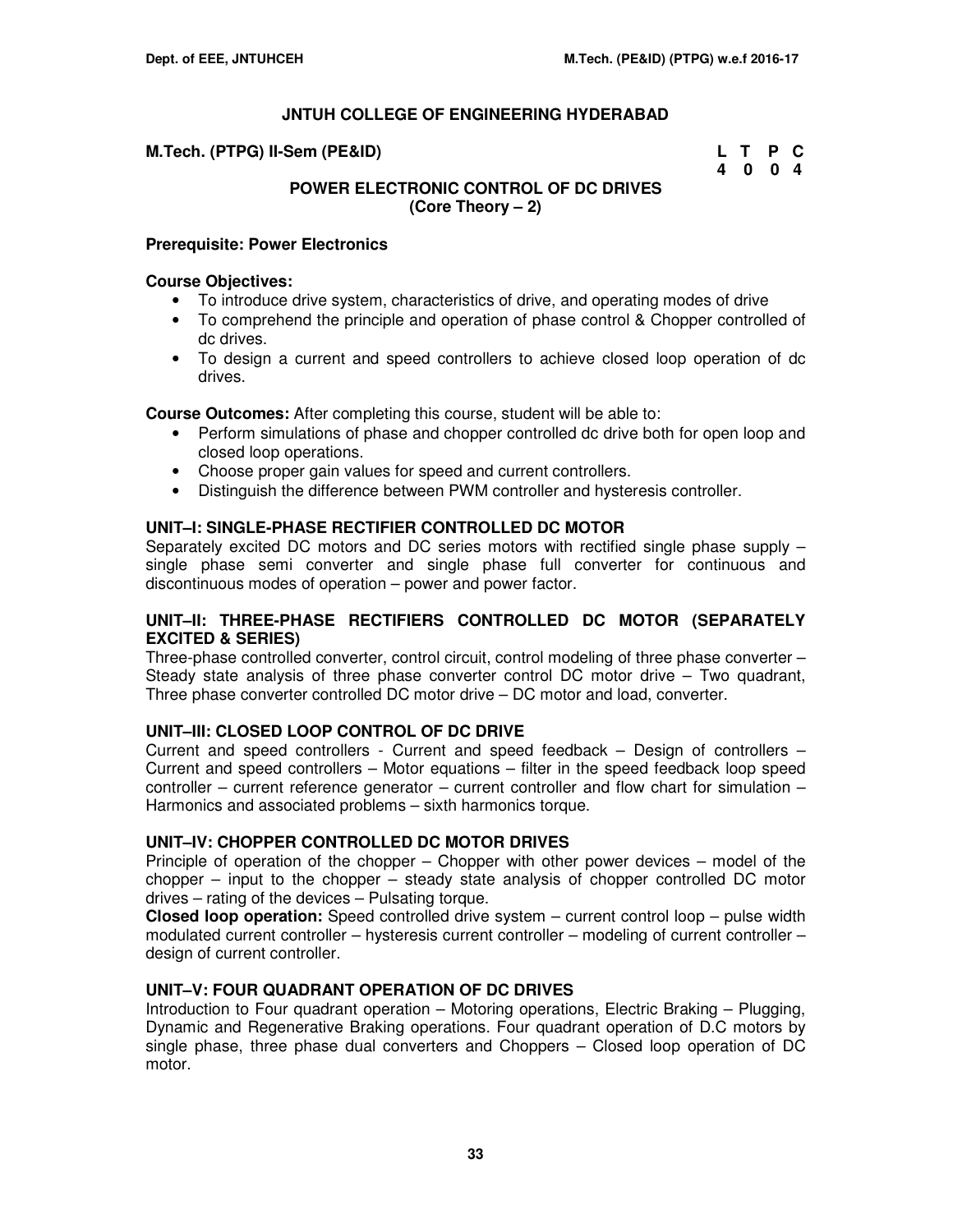# **TEXT BOOKS:**

- 1. Power Electronics and motor control Shepherd, Hulley, Liang II Edition Cambridge University Press.
- 2. Electronic motor drives modeling Analysis and control R. Krishnan I Edition Prentice Hall India.
- 3. Power Electronics circuits, Devices and Applications MH Rashid PHI 1 Edition 1995.
- 4. Power Semiconductor Drives G. K. Dubey, Narosa Publishers –

# **REFERENCES:**

- 1. Fundamentals of Electric Drives GK Dubey, Narosa Publishers 1995
- 2. Power Semiconductor drives SB Dewan and A Straughen -1975.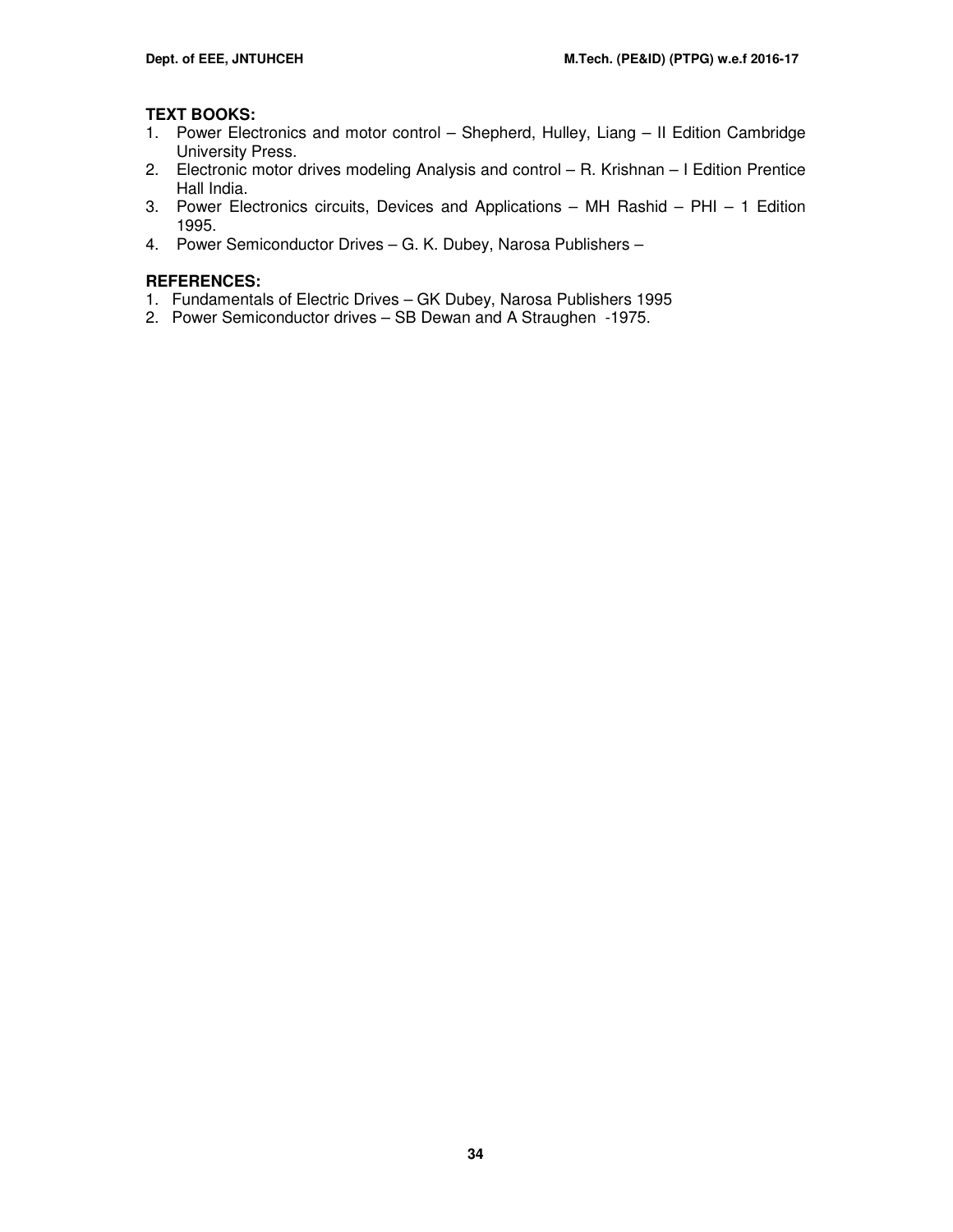#### **M.Tech. (PTPG) II-Sem (PE&ID)**

| M.Tech. (PTPG) II-Sem (PE&ID) | L T P C |  |
|-------------------------------|---------|--|
|                               | 4004    |  |

#### **DE – 3.1: MODERN CONTROL THEORY**

#### **Prerequisite: Control Systems**

#### **Course Objectives:**

- To explain the concepts of basics and modern control system for the real time analysis and design of control systems.
- To explain the concepts of state variables analysis.
- To study and analyze non linear systems.
- To analyze the concept of stability for nonlinear systems and their categorization.
- To apply the comprehensive knowledge of optimal theory for Control Systems.

**Course Outcomes:** Upon completion of this course, students should be able to:

- Various terms of basic and modern control system for the real time analysis and design of control systems.
- To perform state variables analysis for any real time system.
- Apply the concept of optimal control to any system.
- Able to examine a system for its stability, controllability and observability.
- Implement basic principles and techniques in designing linear control systems.
- Formulate and solve deterministic optimal control problems in terms of performance indices.
- Apply knowledge of control theory for practical implementations in engineering and network analysis.

#### **UNIT-I**

**Mathematical Preliminaries and State Variable Analysis:** Fields, Vectors and Vector Spaces – Linear combinations and Bases – Linear Transformations and Matrices – Scalar Product and Norms – Eigen values, Eigen Vectors and a Canonical form representation of Linear systems – The concept of state – State space model of Dynamic systems – Time invariance and Linearity – Non uniqueness of state model – State diagrams for Continuous-Time State models - Existence and Uniqueness of Solutions to Continuous-Time State Equations – Solutions of Linear Time Invariant Continuous-Time State Equations – State transition matrix and it's properties. Complete solution of state space model due to zero input and due to zero state.

#### **UNIT II**

**Controllability and Observability:** General concept of controllability – Controllability tests, different state transformations such as diagonalization, Jordon canonical forms and Controllability canonical forms for Continuous-Time Invariant Systems – General concept of Observability – Observability tests for Continuous-Time Invariant Systems – Observability of different State transformation forms.

#### **UNIT III**

**State Feedback Controllers and Observers:** State feedback controller design through Pole Assignment, using Ackkermans formula– State observers: Full order and Reduced order observers.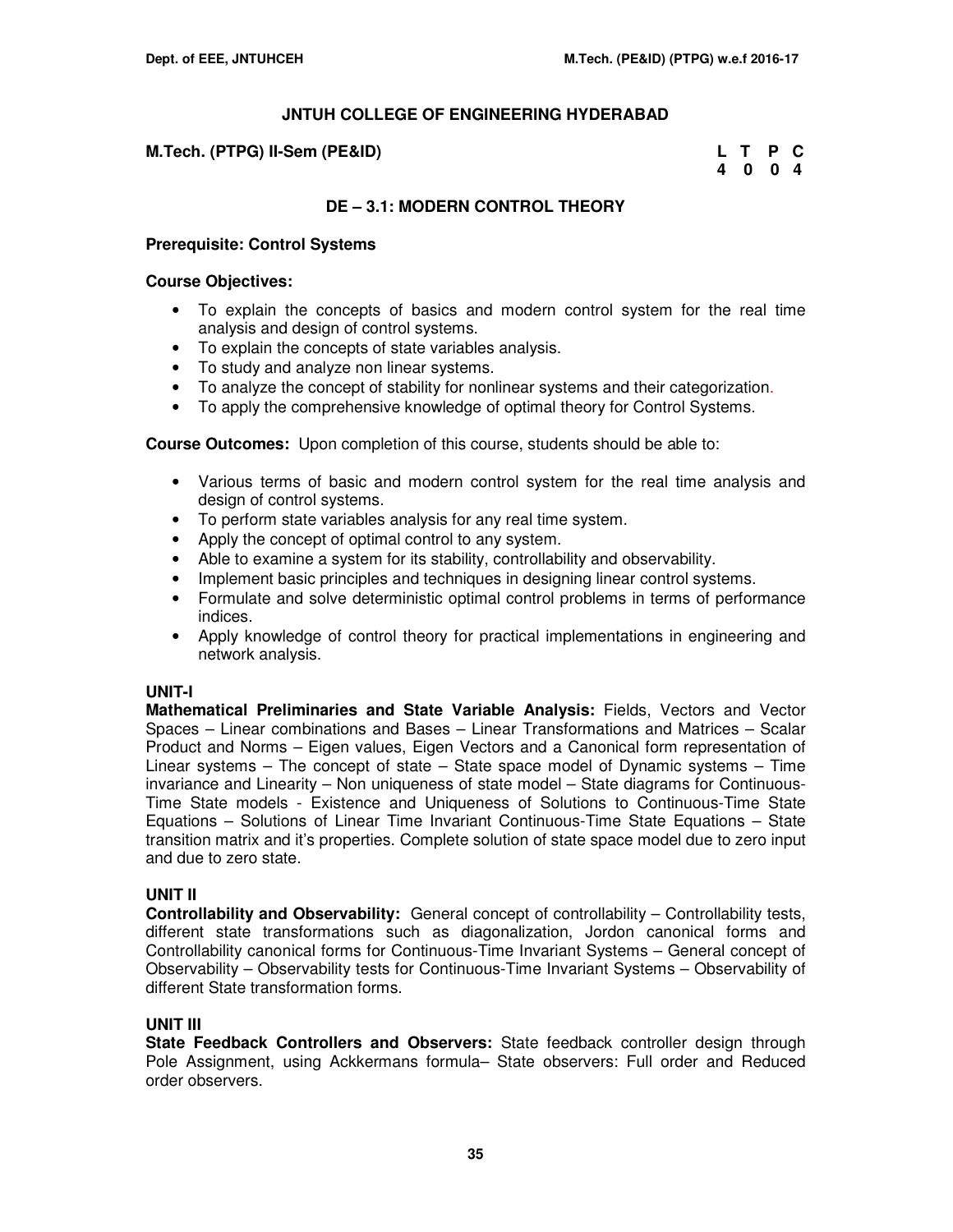## **UNIT IV**

**Non-Linear Systems:** Introduction – Non Linear Systems - Types of Non-Linearities – Saturation – Dead-Zone - Backlash – Jump Phenomenon etc; Linearization of nonlinear systems, Singular Points and its types– Describing function–describing function of different types of nonlinear elements, – Stability analysis of Non-Linear systems through describing functions. Introduction to phase-plane analysis, Method of Isoclines for Constructing Trajectories, Stability analysis of nonlinear systems based on phase-plane method.

## **UNIT V**

Stability Analysis: Stability in the sense of Lyapunov, Lyapunov's stability and Lypanov's instability theorems - Stability Analysis of the Linear continuous time invariant systems by Lyapunov second method – Generation of Lyapunov functions – Variable gradient method – Krasooviski's method.

# **TEXT BOOKS:**

- 1.M.Gopal, Modern Control System Theory, New Age International 1984
- 2. Ogata. K, Modern Control Engineering, Prentice Hall 1997
- 3. N K Sinha, Control Systems, New Age International  $-3^{rd}$  edition.

### **REFERENCES:**

1. Donald E.Kirk, Optimal Control Theory an Introduction, Prentice - Hall Network series - First edition.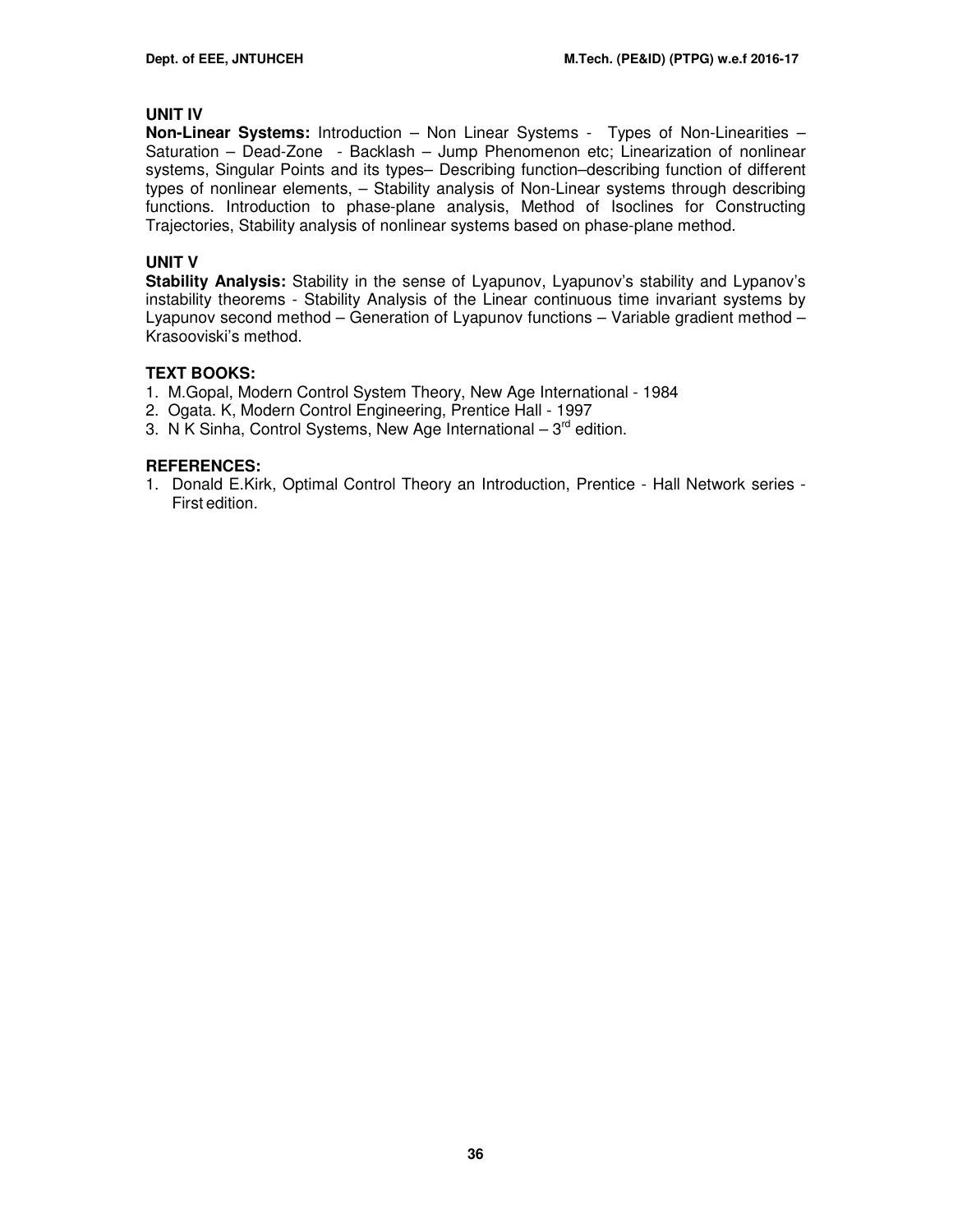| M.Tech. (PTPG) II-Sem (PE&ID) | L T P C |         |  |
|-------------------------------|---------|---------|--|
|                               |         | 4 0 0 4 |  |

# **DE – 3.2: ADVANCED DIGITAL SIGNAL PROCESSING**

### **Prerequisite: Digital signal processing**

#### **Objectives:**

- To emphasize the advanced concepts of digital signal processing and the mathematical basis of discrete time signal analysis.
- To introduce the implementation of DSP algorithms and power spectrum analysis.

**Outcomes:** After completion of this course, the students will be able to

- Solve the various types of practical problems of DSP processors.
- Develop DSP based real time systems.
- Design and analyze various filters.

### **UNIT–I**

**DIGITAL FILTER STRUCTURES:** Block diagram representation – Equivalent Structures – FIR and IIR digital filter Structures AII pass Filters - tunable IIR Digital Sine-cosine generator - Computational complexity of digital filter structures.

# **UNIT-II**

**DIGITAL FILTER DESIGN:** Preliminary considerations- Bilinear transformation method of IIR filter design –design of Low pass high pass – Band pass, and Band stop- IIR digital filters – Spectral transformations of IIR filters – FIR filter design – based on Windowed Fourier series – design of FIR digital filters with least – mean square-error – constrained Least – square design of FIR digital filters.

# **UNIT-III**

**DSP ALGORITHM IMPLEMENTATION:** Computation of the discrete Fourier transform-Number representation – Arithmetic operations – handling of overflow – Tunable digital filters – function approximation.

# **UNIT-IV**

**ANALYSIS OF FINITE WORD LENGTH EFFECTS:** The Quantization process and errors-Quantization of fixed –point and floating –point Numbers – Analysis of coefficient Quantization effects – Analysis of Arithmetic Round-off errors- Dynamic range scaling – signal –to- noise in Low –order IIR filters- Low – Sensitivity Digital filter – Reduction of Product round-off errors feedback – Limit cycles in IIR digital filter – Round – off errors in FFT Algorithms.

# **UNIT-V**

**POWER SPECTRUM ESTIMATION:** Estimation of spectra from Finite Duration Observations signals- Non-parametric methods for power spectrum Estimation- parametric method for power spectrum Estimation- Estimation of spectral form-Finite duration observation of signals- Non-parametric methods for power spectrum estimation – Walsh methods – Blackman and torchy method.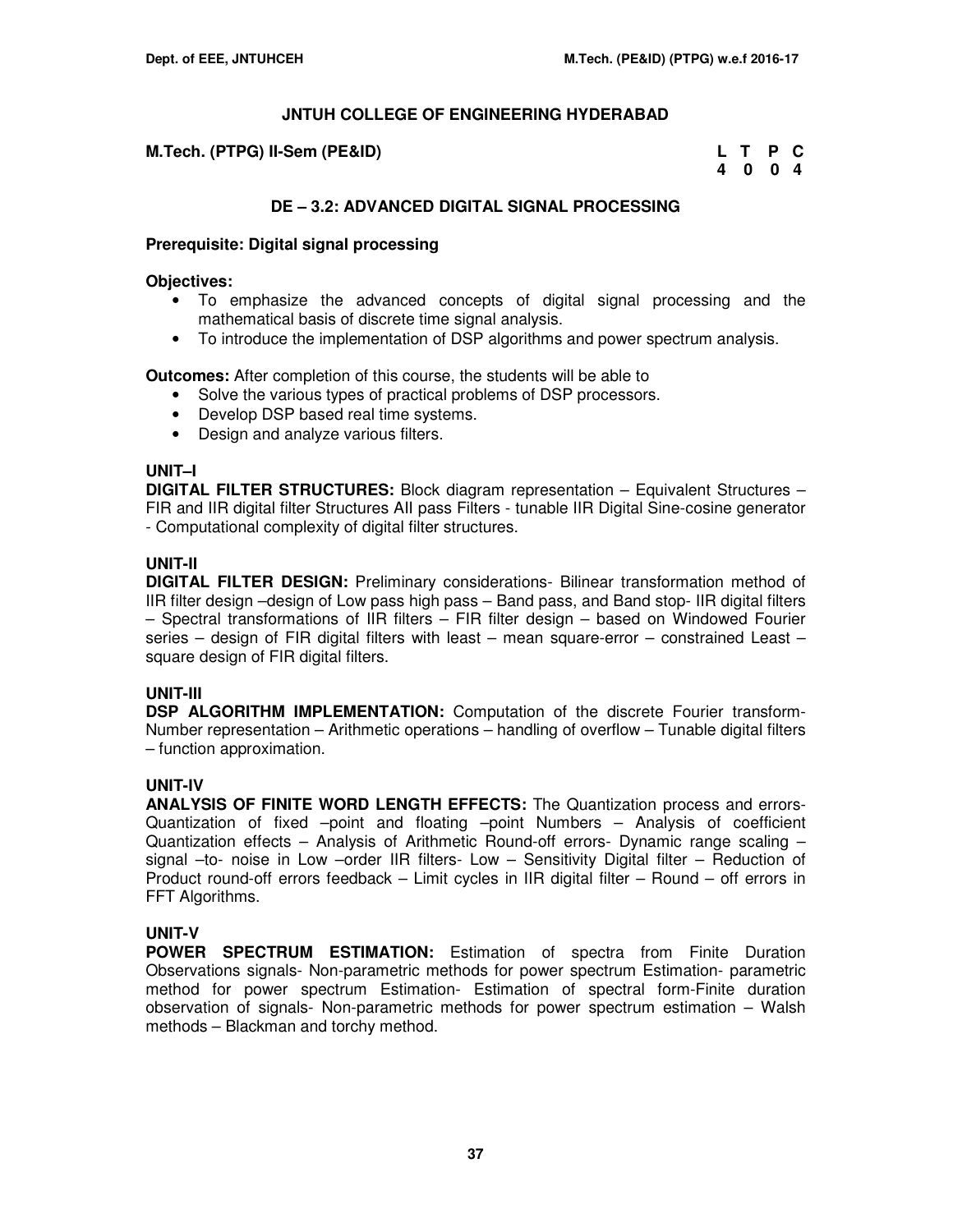# **TEXT BOOKS:**

- 1. Sanjit K. Mitra, Digital signal processing TMH second edition
- 2. Alan V. Oppenheim, Ronald W, Shafer, Discrete Time Signal Processing PHI 1996 1st Edition reprint
- 3. John G. Proakis, Digital Signal Processing principles Algorithms and Applications PHI –  $3^{\text{rd}}$  edition 2002.

# **REFERENCE BOOKS:**

- 3. S Salivahanan. A. Vallavaraj C. Gnanapriya, Digital Signal Processing TMH  $2^{nd}$ reprint 2001.
- 4. Lourens R Rebinarand Bernold, Theory and Applications of Digital Signal Processing.
- 5. Auntoniam, Digital Filter Analysis and Design, TMH.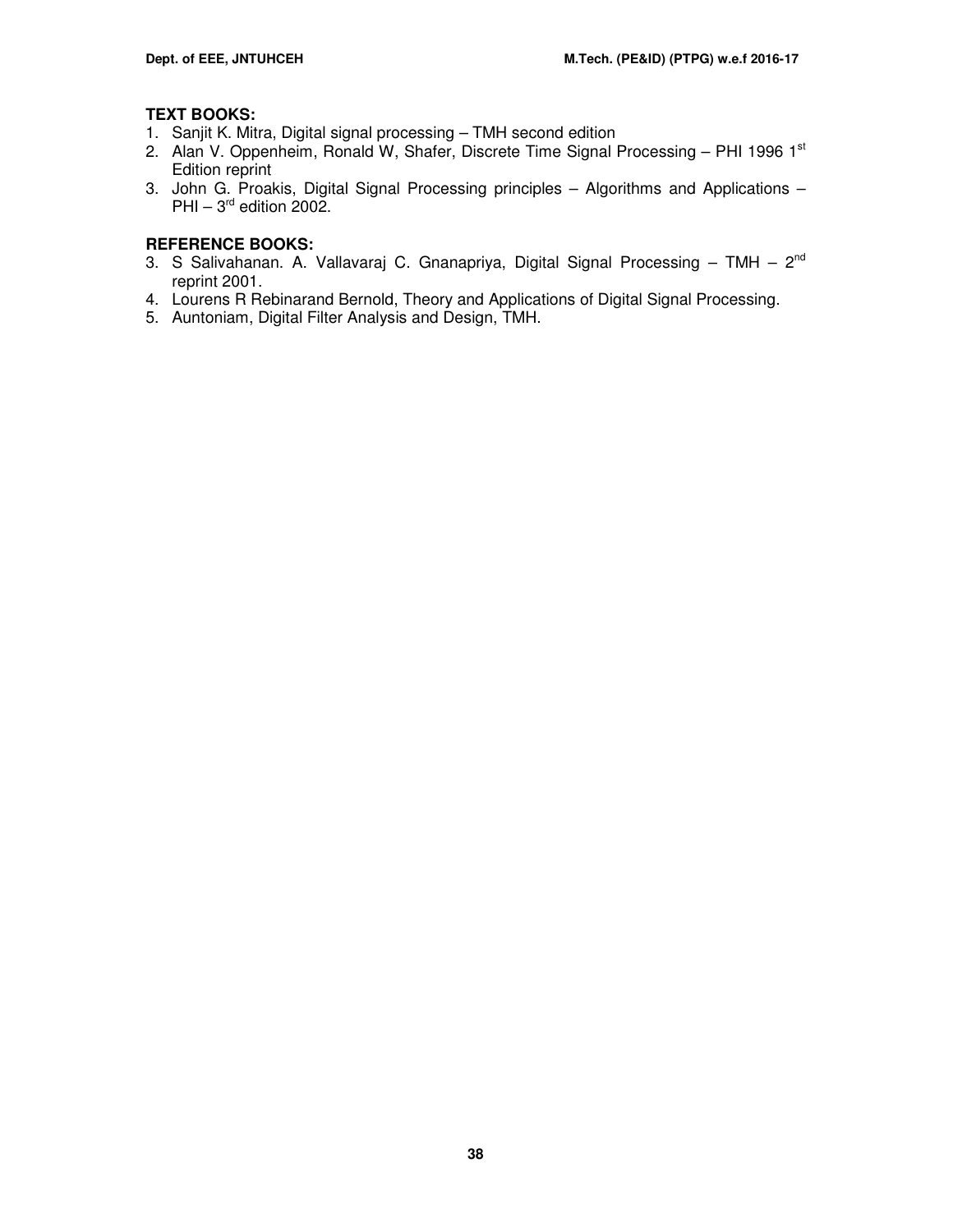#### **M.Tech. (PTPG) II-Sem (PE&ID)**

| M.Tech. (PTPG) II-Sem (PE&ID) | L T P C |  |
|-------------------------------|---------|--|
|                               | 4 0 0 4 |  |

# **DE – 3.3: INDUSTRIAL INSTRUMENTATION**

#### **Prerequisite: None**

#### **Objectives:**

- To study the characteristics of instruments
- Analyze the various type s of transducers
- Principle of operation and selection of transducers depend s on their applications.
- Basic knowledge of displacement, strain, pressure, temperature, flow, level, density, and viscosity measurements.

**Outcomes:** After completion of this course, the students will be able to

- Select the transducers and their types, usage and operation and different characteristics of transducers.
- Calibrate the various instruments and application of various instruments to different fields.
- Implement process techniques, instrumental setups as well as controlling and monitoring of various processes in the industries.

# **UNIT – I: INTRODUCTION:**

Introduction to Instrumentation system - Static and Dynamic characteristics of Instruments - Principles of transducers.

# **UNIT- II: MEASUREMENT OF DISPLACEMENT & STRAIN:**

Displacement and proximity gauges - Linear Variable Differential Transformer (LVDT) - Measurement of strain: Strain Gauge - unbalanced Wheatstone bridge.

# **UNIT – III: MEASUREMENT OF TEMPERATURE:**

Thermocouples - Resistance Temperature Detector (RTD) - Thermisters and radiation pyrometer.

#### **UNIT- IV : MEASUREMENT OF FLOW:**

Measurement of level: Capacitance based and Float based method.Differential pressure flow meters - variable area flow meters- variable reluctance flow meters - Turbine flow meter - Ultrasonic flow meter (Both transit time and Doppler Shift) - Electromagnetic flow meter and mass flow meter.

#### **UNIT – V: MEASUREMENT OF PRESSURE & OTHER QUANTITIES:**

Elastic transducers- Low pressure measurement-McLeod and ionization gauge-Load cell - Torque Cell - pH probe and viscosity measurement - Basics of Data transmission - Synchro and Servo motor - Pneumatic and Hydraulic Instrumentation system.

# **TEXT BOOK:**

- 1. E. Doeblin," Industrial Instrumentation"- CRC Press
- 2. A.K.Sawhney, Course in Electrical and Electronics Measurements and Instrumentation, Dhanpat Rai & Company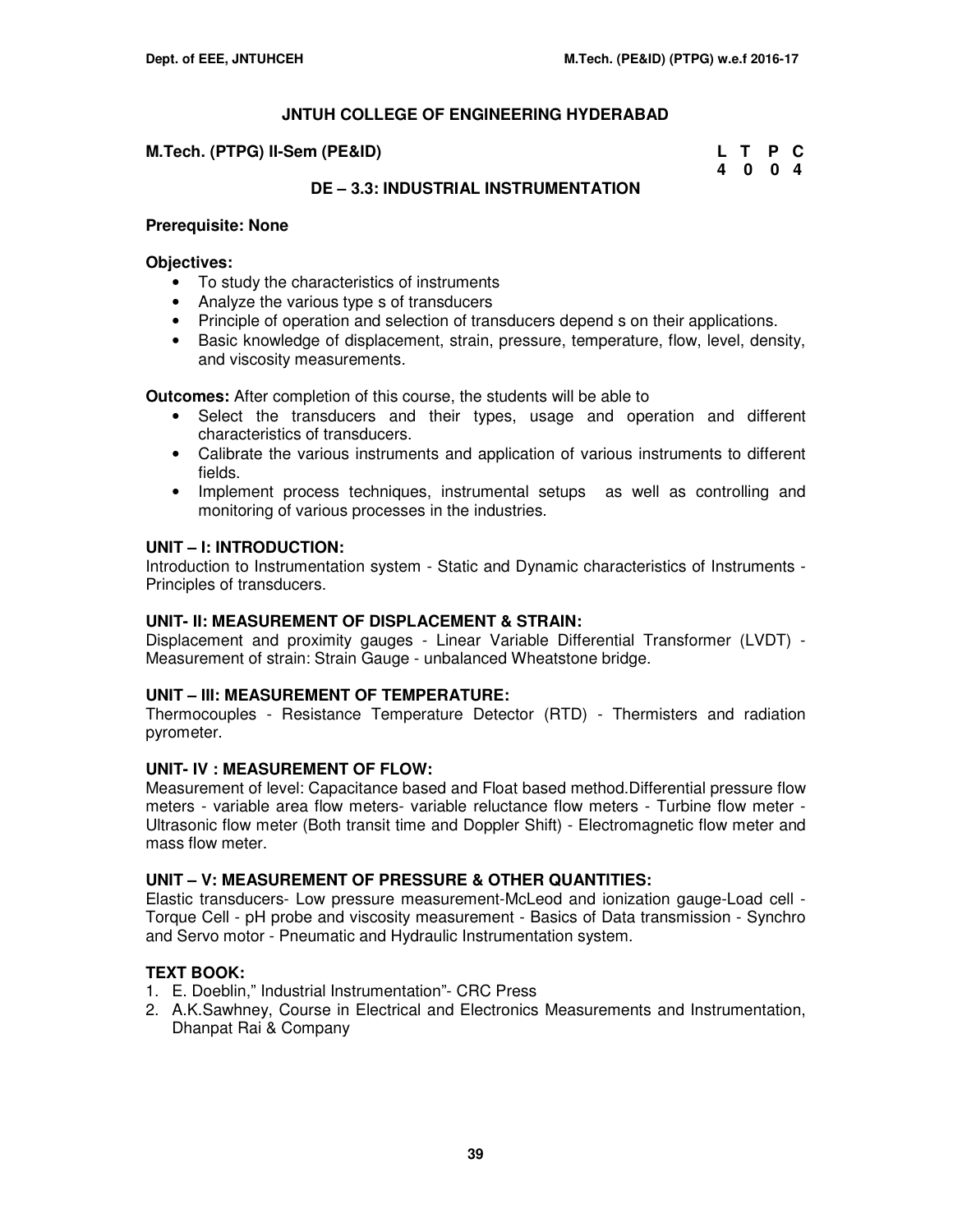| M.Tech. (PTPG) II-Sem (PE&ID) | L T P C |  |
|-------------------------------|---------|--|
|                               | 4 0 0 4 |  |

# **DE – 4.1: MICROCONTROLLERS AND APPLICATIONS**

#### **Prerequisite: Microprocessors and Interfacing Devices**

#### **Course Objectives:**

- To relate the basic architecture and addressing modes of a microcontroller.
- To explain the principles of top down design to microcontroller software development
- To demonstrate assembly language programs for the advanced Microcontroller , assembly language code for high-level language structures such as IF-THEN-ELSE and DO-WHILE
- To analyze a typical I/O interface and to discuss timing issues
- To identify different types of memory used in microcontrollers

**Course Outcomes:** Upon the completion of this course, the student will be able to

- Distinguish types of computers & microcontrollers,
- Know 8-Bit, 16- Bit & 32 Bit advanced Microcontrollers.
- Develop Real time Applications of Microcontrollers & Demonstrate RTOS for Microcontrollers.
- Translate Hardware applications using Microcontrollers.

# **UNIT-I: OVERVIEW OF ARCHITECTURE & MICROCONTROLLER RESOURCES**

Architecture of a microcontroller – Microcontroller resources – Resources in advanced and next generation microcontrollers – 8051 microcontroller – Internal and External memories – Counters and Timers – Synchronous serial-cum asynchronous serial communication - Interrupts.

#### **UNIT-II: 8051- MICROCONTROLLERS INSTRUCTION SET**

Basic assembly language programming – Data transfer instructions – Data and Bitmanipulation instructions – Arithmetic instructions – Instructions for Logical operations on the test among the Registers, Internal RAM, and SFRs – Program flow control instructions – Interrupt and the control control control that control flow.

# **UNIT-III: REAL TIME CONTROL**

**INTERRUPTS:** Interrupt handling structure of an MCU – Interrupt Latency and Interrupt deadline – Multiple sources of the interrupts – Non-maskable interrupt sources – Enabling or disabling of the sources – Polling to determine the interrupt source and assignment of the priorities among them – Interrupt structure in Intel 8051.

**TIMERS:** Programmable Timers in the MCU's – Free running counter and real time control – Interrupt interval and density constraints.

#### **UNIT-IV: SYSTEMS DESIGN**

**DIGITAL AND ANALOG INTERFACING METHODS:** Switch, Keypad and Keyboard interfacings – LED and Array of LEDs – Keyboard-cum-Display controller (8279) – Alphanumeric Devices – Display Systems and its interfaces – Printer interfaces – Programmable instruments interface using IEEE 488 Bus – Interfacing with the Flash Memory – Interfaces – Interfacing to High Power Devices – Analog input interfacing – Analog output interfacing – Optical motor shaft encoders – Industrial control – Industrial process control system – Prototype MCU based Measuring instruments – Robotics and Embedded control – Digital Signal Processing and digital filters.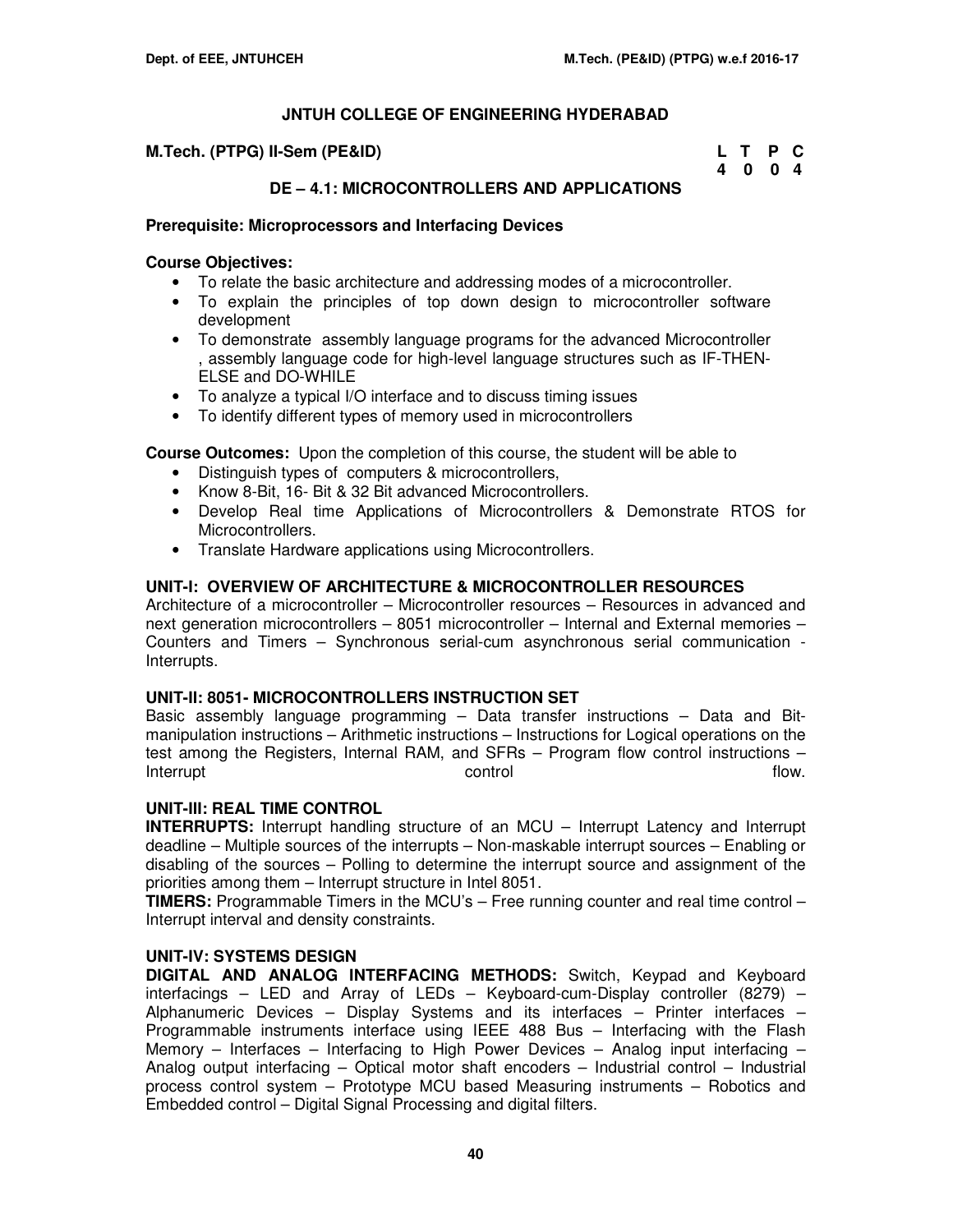# **UNIT-V: REAL TIME OPERATING SYSTEM FOR MICROCONTROLLERS:**

Real Time operating system – RTOS of Keil (RTX51) – Use of RTOS in Design – Software development tools for Microcontrollers.

**16-BIT MICROCONTROLLERS:** Hardware – Memory map in Intel 80196 family MCU system – IO ports – Programmable Timers and High-speed outputs and input captures – Interrupts – instructions. ARM 32 Bit MCUs: Introduction to 16/32 Bit processors – ARM architecture and organization – ARM / Thumb programming model – ARM / Thumb instruction set – Development tools.

# **TEXT BOOKS:**

- 1. Raj Kamal, "Microcontrollers Architecture, Programming, Interfacing and System Design" – Pearson Education, 2005.
- 2. Mazidi and Mazidi, "The 8051 Microcontroller and Embedded Systems" PHI, 2000.

- 1. A.V. Deshmuk, "Microcontrollers (Theory & Applications)" WTMH, 2005.
- 2. John B. Peatman, "Design with PIC Microcontrollers" Pearson Education, 2005.
- 3. Microcontroller Programming, Julio Sanchez, Maria P. Canton, CRC Press.
- 4. The 8051 Microcontroller, Ayala, Cengage Learning.
- 5. Microprocessors and Microcontrollers, Architecture, Programming and System Design, Krishna Kant, PHI Learning PVT. Ltd.
- 6. Microprocessors, Nilesh B. Bahadure, PHI Learning PVT. Ltd.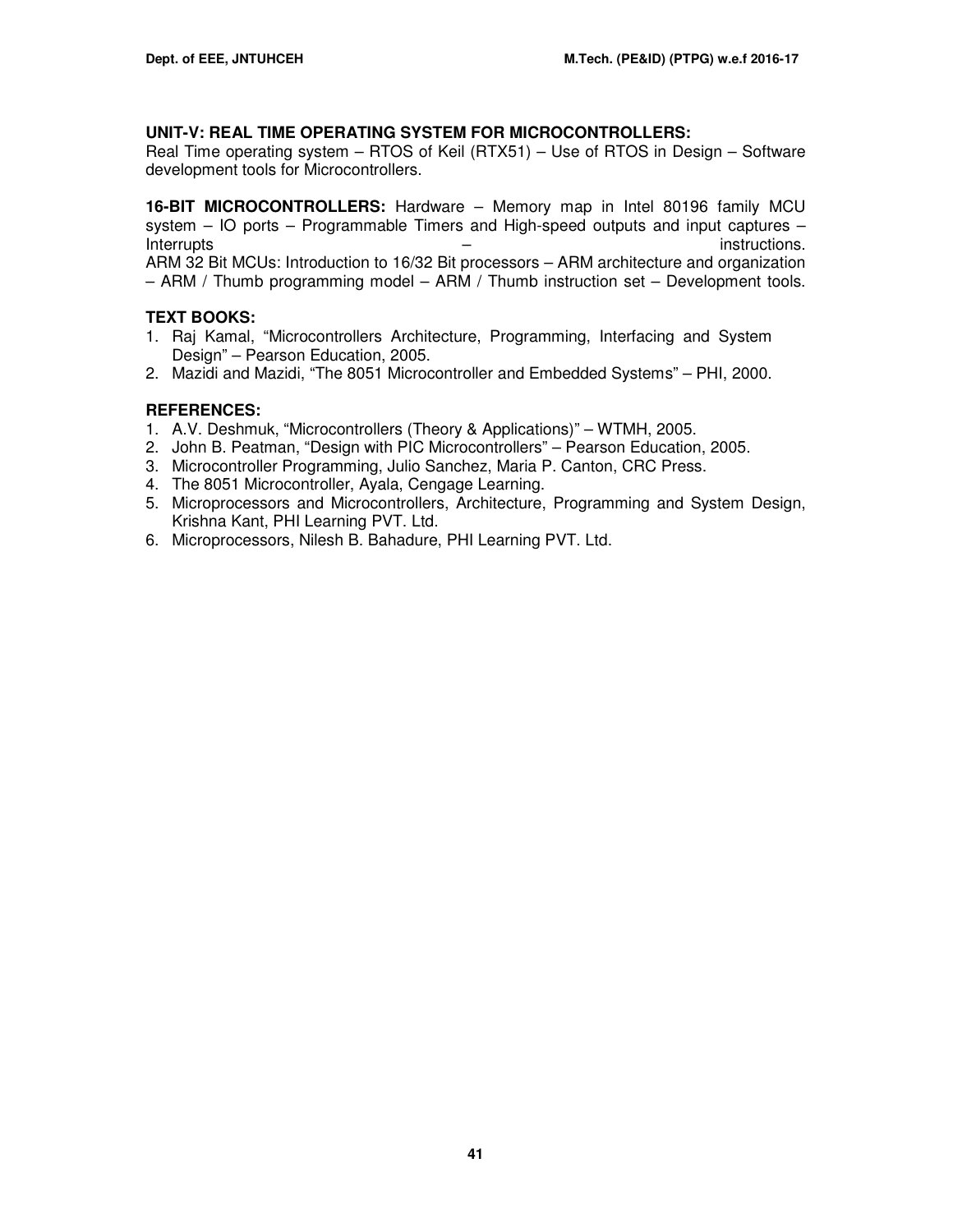| M.Tech. (PTPG) II-Sem (PE&ID) | L T P C |  |
|-------------------------------|---------|--|
|                               | 4004    |  |

# **DE – 4.2: EMBEDDED SYSTEMS**

### **Prerequisite: Microprocessors and Interfacing Devices**

#### **Course Objectives:**

- To emphasize the general embedded system concepts, design of embedded hardware and software development tools
- To explain the basics of real time operating and embedded systems
- To describe key issues such as CPU scheduling, memory management, task synchronization, and file system in the context of real-time embedded systems.

**Course Outcomes:** Upon the completion of this course, the student will be able to

- To analyze and design embedded systems and real-time systems
- Define the unique design problems and challenges of real-time systems
- Identify the unique characteristics of real-time operating systems and evaluate the need for real-time operating system
- Explain the general structure of a real-time system and Understand and use RTOS to build an embedded real-time system
- Gain knowledge and skills necessary to design and develop embedded applications based on real-time operating systems.

### **UNIT- I: OVERVIEW OF EMBEDDED SYSTEM**

Embedded System, types of Embedded System, Requirements of Embedded System, and Issues in Embedded software development, Applications.

# **UNIT-II: PROCESSOR & MEMORY ORGANIZATION**

Structural units in a processor, Processor selection, Memory devices, Memory selection, Memory Allocation & Map, Interfacing.

#### **UNIT-III: DEVICES, DEVICE DRIVERS & BUSES FOR DEVICE NETWORKS**

I/O devices, Timer & Counter devices, Serial Communication, Communication between devices using different buses. Device drives, Parallel and serial port device drives in a system, Interrupt servicing mechanism, context and periods for context switching, Deadline and Interrupt Latency.

#### **UNIT-IV: PROGRAMMING & MODELING CONCEPTS**

Program elements, Modeling Processes for Software Analysis, Programming Models, Modeling of Multiprocessor Systems, Software algorithm Concepts, design, implementation, testing, validating, debugging, Management and maintenance, Necessity of RTOS.

#### **UNIT-V: HARDWARE AND SOFTWARE CO-DESIGN**

Embedded system design and co-design issues in software development, design cycle in development phase for Embedded System, Use of ICE & Software tools for development of ES, Issues in embedded system design.

# **TEXTBOOKS:**

- 1. Embedded systems: Architecture, programming and design by Rajkamal, TMH
- 2. Embedded system design by Arnold S Burger, CMP

- 1. An embedded software primer by David Simon, PEA
- 2. Embedded systems design:Real world design be Steve Heath; Butterworth Heinenann, Newton mass, USA 2002
- 3. Data communication by Hayt.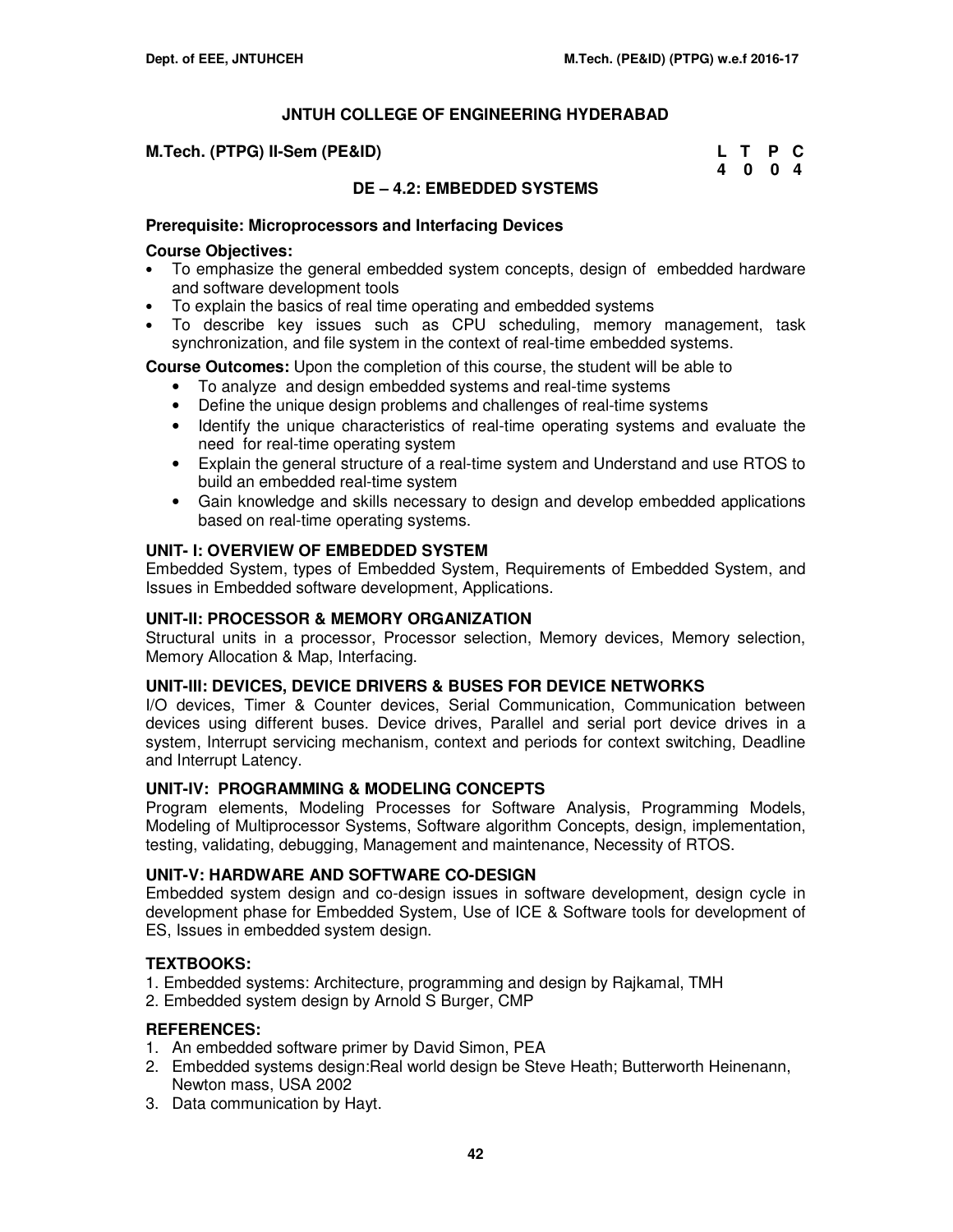#### **M.Tech. (PTPG) II-Sem (PE&ID)**

| M.Tech. (PTPG) II-Sem (PE&ID) | L T P C |  |
|-------------------------------|---------|--|
|                               | 4004    |  |

# **DE – 4.3: RELIABILITY ENGINEERING**

#### **Prerequisite: None**

### **Course Objectives:**

- To comprehend the concept of Reliability and Unreliability
- Derive the expressions for probability of failure, Expected value and standard deviation of Binominal distribution, Poisson distribution, normal distribution and weibull distributions.
- Formulating expressions for Reliability analysis of series-parallel and Non-series parallel systems
- Deriving expressions for Time dependent and Limiting State Probabilities using Markov models.

**Learning Outcomes:** Upon the completion of this course, the student will be able to

- Apply fundamental knowledge of Reliability to modeling and analysis of seriesparallel and Non-series parallel systems.
- Solve some practical problems related with Generation, Transmission and Utilization of Electrical Energy.
- Understand or become aware of various failures, causes of failures and remedies for failures in practical systems.

#### **Unit I:**

Rules for combining probabilities of events, Definition of Reliability. Significance of the terms appearing in the definition. Probability distributions: Random variables, probability density and distribution functions. Mathematical expectation, Binominal distribution, Poisson distribution, normal distribution, weibull distribution.

# **Unit II:**

Hazard rate, derivation of the reliability function in terms of the hazard rate. Failures: Causes of failures, types of failures (early failures, chance failures and wear-out failures). Bath tub curve - Preventive and corrective maintenance - Modes of failure. Measures of reliability: mean time to failure and mean time between failures.

**Unit III:**<br>Classification of engineering systems: series, parallel and series-parallel systems-Expressions for the reliability of the basic configurations. Reliability evaluation of Non-seriesparallel configurations: Decomposition, Path based and cutest based methods, Deduction of the Paths and cut sets from Event tree.

# **Unit IV:**

Discrete Markov Chains: General modeling concepts, stochastic transitional probability matrix, time dependent probability evaluation and limiting state probability evaluation of one component repairable model. Absorbing states: Continuous Markov Processes: Modeling concepts, State space diagrams, Stochastic Transitional Probability Matrix, Evaluating time dependent and limiting state Probabilities of one component repairable model. Evaluation of limiting state probabilities of two component repairable model.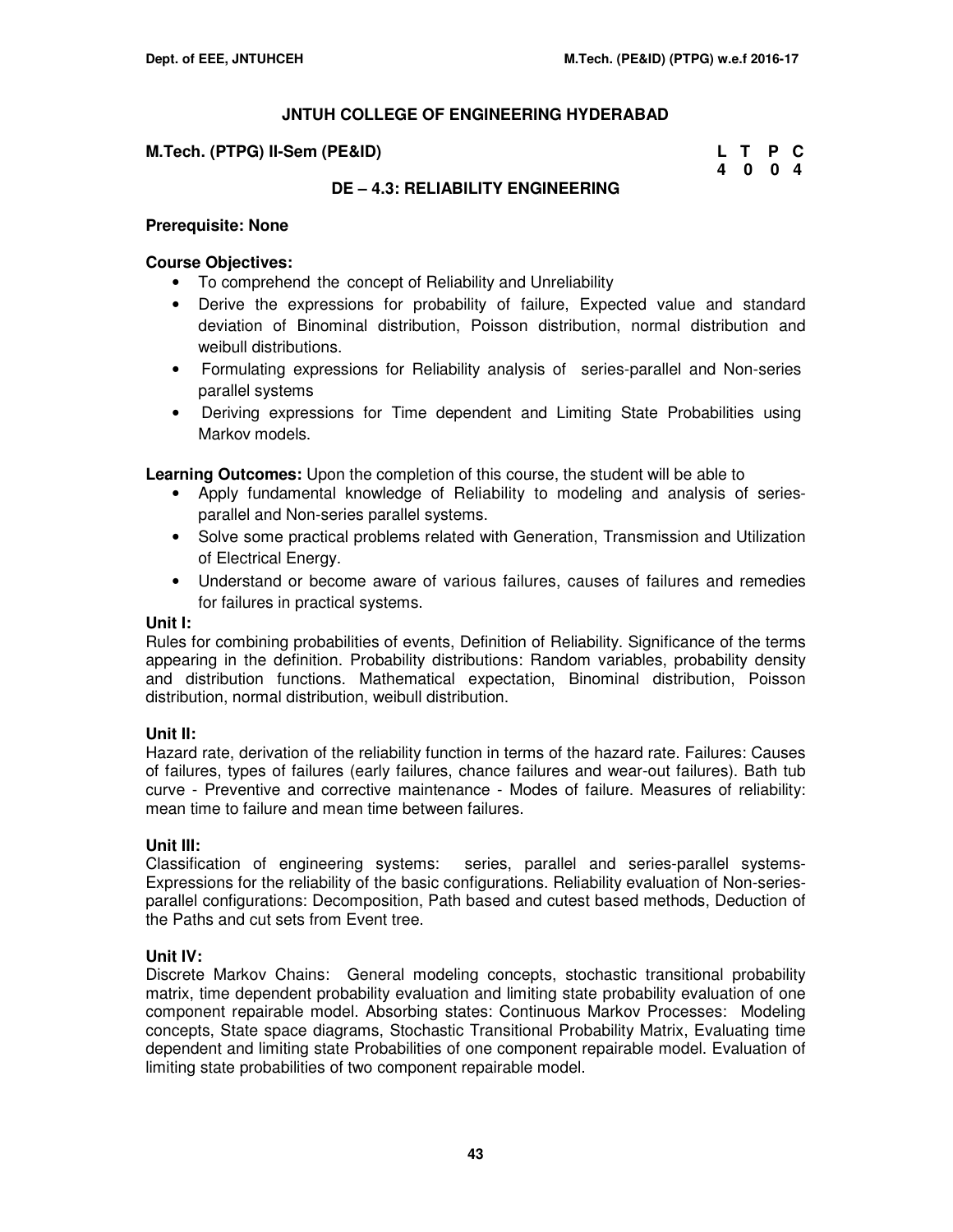# **UNIT-V:**

Approximate system Reliability analysis of Series systems, parallel systems with two and more than two components, Network reduction techniques. Minimal cutest/failure mode approach.

# **TEXT BOOKS:**

- 1. "Reliability evaluation of Engineering systems", Roy Billinton and Ronald N Allan, BS Publications.
- 2. "Reliability Engineering", Elsayed A. Elsayed, Prentice Hall Publications.

# **REFERENCE BOOKS:**

- 1. "Reliability Engineering: Theory and Practice", By Alessandro Birolini, Springer Publications.
- 2. "An Introduction to Reliability and Maintainability Engineering", Charles Ebeling, TMH Publications.
- 3. "Reliability Engineering", E. Balaguruswamy, TMH Publications.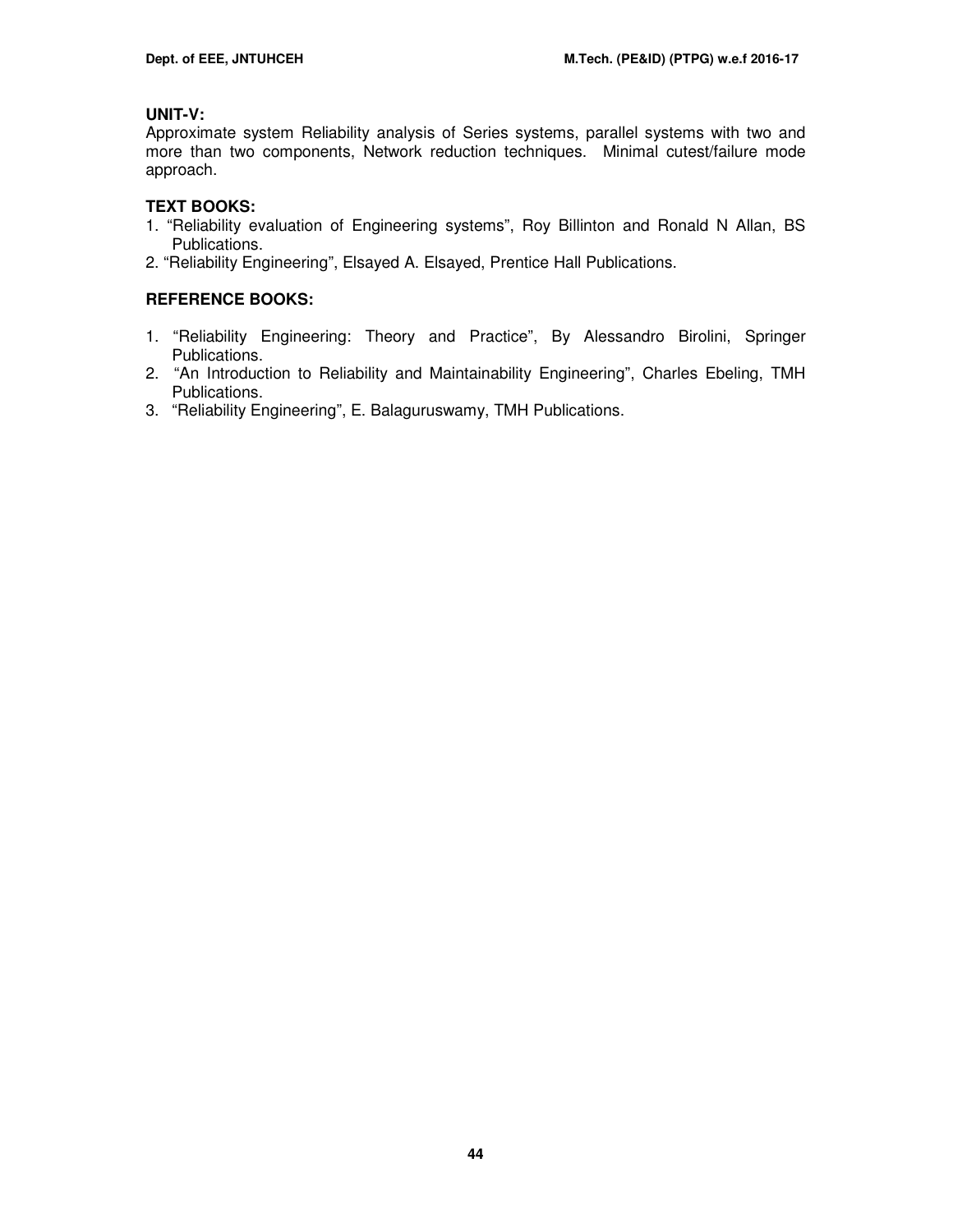#### **M.Tech. (PTPG) II-Sem (PE&ID)**

| M.Tech. (PTPG) II-Sem (PE&ID) | L T P C |  |  |
|-------------------------------|---------|--|--|
|                               | 4004    |  |  |

# **DE-4.4: OPTIMIZATION TECHNIQUES**

#### **Prerequisite: None**

#### **Course Objectives:**

- To understand the theory of optimization methods and algorithms developed for solving various types of optimization problems.
- To develop an interest in applying optimization techniques in problems of Engineering and Technology
- To apply the mathematical results and numerical techniques of optimization theory to concrete Engineering problems.

**Course Outcomes:** Upon the completion of this course, the student will be able to

- Know basic theoretical principles in optimization
- formulate optimization models and obtain solutions for optimization;
- apply methods of sensitivity analysis and analyze post processing of results

### **UNIT – I**

# **Introduction and Classical Optimization Techniques:**

Statement of an Optimization problem  $-$  design vector  $-$  design constraints  $-$  constraint surface – objective function – objective function surfaces – classification of Optimization problems.

#### **Classical Optimization Techniques**

Single variable Optimization – multi variable Optimization without constraints – necessary and sufficient conditions for minimum/maximum – multivariable Optimization with equality constraints.

Solution by method of Lagrange multipliers – multivariable Optimization with inequality constraints – Kuhn – Tucker conditions.

# **UNIT – II**

#### **Linear Programming**

Standard form of a linear programming problem – geometry of linear programming problems – definitions and theorems – solution of a system of linear simultaneous equations – pivotal reduction of a general system of equations – motivation to the simplex method – simplex algorithm.

#### **UNIT – III**

#### **Transportation Problem**

Finding initial basic feasible solution by north – west corner rule, least cost method and Vogel's approximation method – testing for optimality of balanced transportation problems.

# **Unconstrained Nonlinear Programming:**

One – dimensional minimization methods: Classification, Fibonacci method and Quadratic interpolation method

#### **UNIT – IV**

#### **Unconstrained Optimization Techniques**

Univariate method, Powell's method and steepest descent method.

#### **Constrained Nonlinear Programming:**

Characteristics of a constrained problem, Classification, Basic approach of Penalty Function method; Basic approach of Penalty Function method; Basic approaches of Interior and Exterior penalty function methods. Introduction to convex Programming Problem.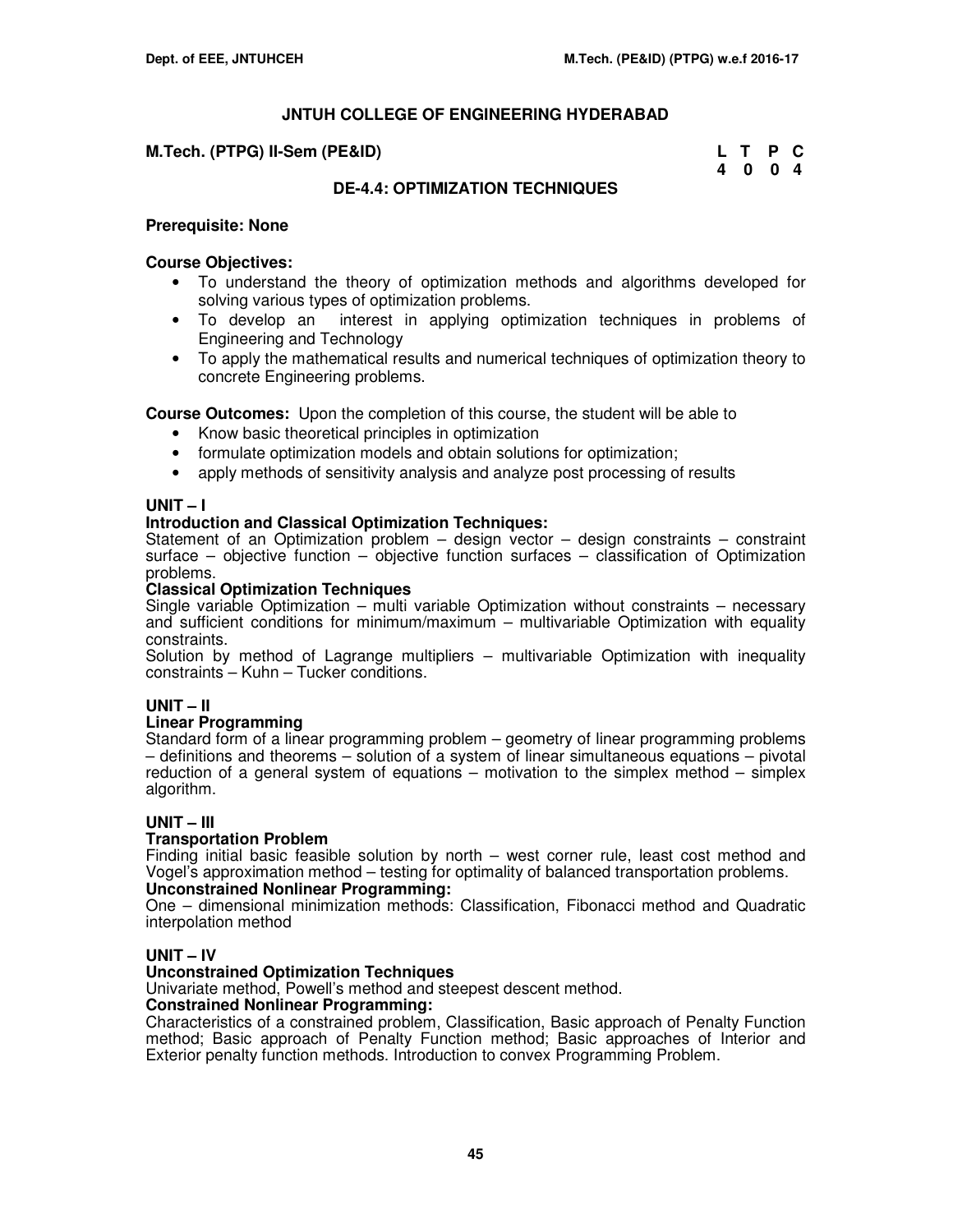#### **UNIT – V**

#### **Dynamic Programming:**

Dynamic programming multistage decision processes – types – concept of sub optimization and the principle of optimality  $-$  computational procedure in dynamic programming  $$ examples illustrating the calculus method of solution - examples illustrating the tabular method of solution.

# **TEXT BOOKS:**

- 1. "Engineering optimization: Theory and practice"-by S. S.Rao, New Age International (P) Limited, 3<sup>rd</sup> edition, 1998.
- 2. "Introductory Operations Research" by H.S. Kasene & K.D. Kumar, Springer(India), Pvt .LTd.

- 1. "Optimization Methods in Operations Research and systems Analysis" by K.V. Mital and C. Mohan, New Age International (P) Limited, Publishers,  $3<sup>rd</sup>$  edition, 1996.
- 2. Operations Research by Dr. S.D.Sharma.
- 3. "Operations Research: An Introduction" by H.A. Taha, PHI Pvt. Ltd., 6<sup>th</sup> edition
- 4. Linear Programming by G. Hadley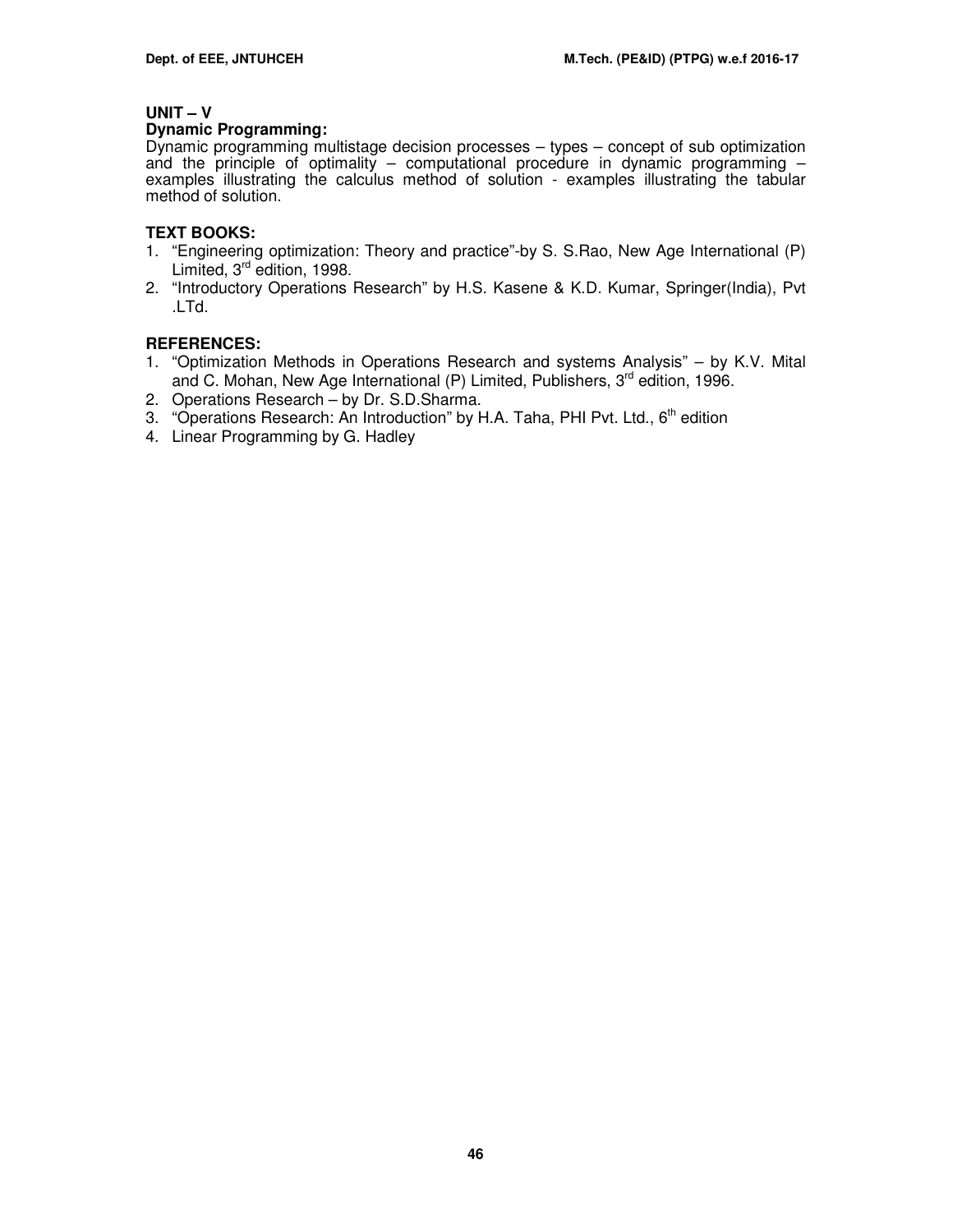#### **M.Tech. (PTPG) II-Sem (PE&ID)**

| M.Tech. (PTPG) II-Sem (PE&ID) | L T P C |  |
|-------------------------------|---------|--|
|                               | 4004    |  |

# **DE-4.5: ENERGY GENERATION FROM WASTE**

#### **UNIT-I:**

Solid Waste Sources Solid Waste Sources, types, composition, Properties, Global warming, Municipal Solid Waste: Physical, chemical and biological properties , Waste Collection and, Transfer stations, Waste minimization and recycling of municipal waste, Segregation of waste, Size Reduction , Managing Waste. Status of technologies for generation of Energy from Waste Treatment and Disposal Aerobic composting, incineration, Furnace type and design, Medical waste /Pharmaceutical waste treatment Technologies, incineration, Environmental impacts, Measures to mitigate environmental effects due to incineration .

### **UNIT-II:**

Land Fill method of Solid waste disposal Land fill classification, Types, methods and Sitting consideration, Layout and preliminary design of landfills: Composition, characteristics, generation, Movement and control of landfill leach ate and gases, Environmental monitoring system for land fill gases.

#### **UNIT-III:**

Energy Generation from Waste Bio-chemical Conversion: Sources of energy generation, anaerobic digestion of sewage and municipal wastes, direct combustion of MSW-refuse derived solid fuel, Industrial waste, agro residues, Anaerobic Digestion.

### **UNIT-IV:**

Biogas production, Land fill gas generation and utilization, Thermo-chemical conversion: Sources of energy generation, Gasification of waste using Gasifiers, Briquetting, Utilization and advantages of briquetting, Environmental benefits of Bio-chemical and Thermochemical conversion.

#### **UNIT–V:**

E-waste: e-waste in the global context – Growth of Electrical and Electronics Industry in India – Environmental concerns and health hazards – Recycling e-waste: a thriving economy of the unorganized sector – Global trade in hazardous waste – impact of hazardous e-waste in India. Management of e-waste: e-waste legislation, Government regulations on e-waste management – International experience – need for stringent health safeguards and environmental protection laws of India.

#### **TEXT BOOKS:**

- 1. Nicholas P. Cheremisinoff. Handbook of Solid Waste Management and Waste Minimization Technologies. An Imprint of Elsevier, New Delhi (2003).
- 2. P. Aarne Vesilind, William A. Worrell and Debra R. Reinhart. Solid Waste Engineering. Thomson Asia Pte Ltd. Singapore (2002)
- 3. M. Dutta , B. P. Parida, B. K. Guha and T. R. Surkrishnan. Industrial Solid Waste Management and Landfilling practice. Narosa Publishing House, New Delhi (1999).
- 4. "E-waste in India: Research unit, Rajya Sabha Secretariat, New Delhi, June 2011"
- 5. Amalendu Bagchi. Design, construction and Monitoring of Landfills. John Wiley and Sons. New York. (1994)
- 6. M. L. Davis and D. A. Cornwell. Introduction to environmental engineering. Mc Graw Hill International Edition, Singapore (2008)
- 7. C. S. Rao. Environmental Pollution Control Engineering. Wiley Eastern Ltd. New Delhi (1995)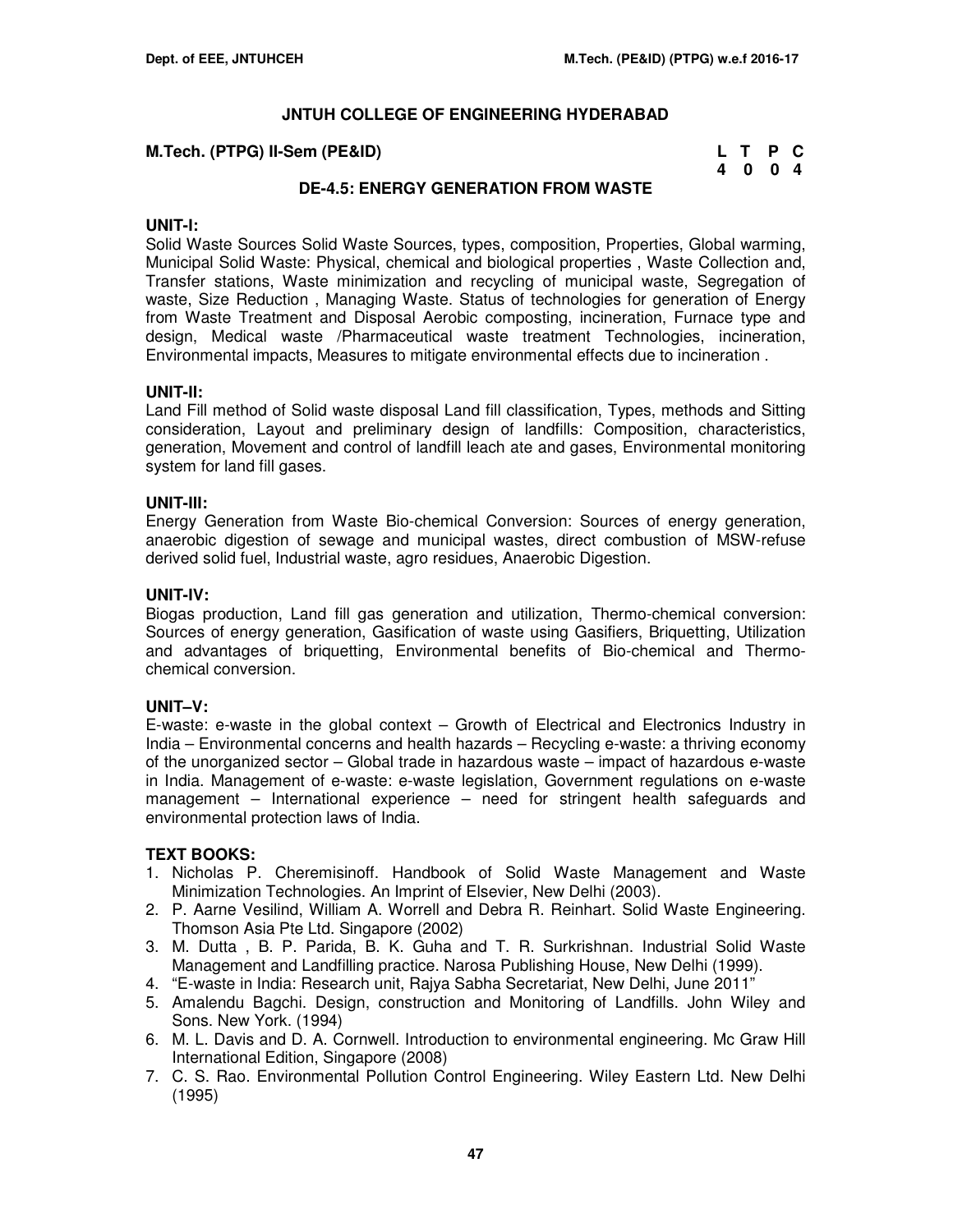- 8. S. K. Agarwal. Industrial Environment Assessment and Strategy. APH Publishing Corporation. New Delhi (!996)
- 9. Sofer, Samir S. (ed.), Zaborsky, R. (ed.), "Biomass Conversion Processes for Energy and Fuels", New York, Plenum Press, 1981
- 10. Hagerty, D.Joseph; Pavoni, Joseph L; Heer, John E., "Solid Waste Management", New York, Van Nostrand, 1973
- 11. George Tchobanoglous, Hilary Theisen and Samuel Vigil Prsl: Tchobanoglous, George Theisen, Hillary Vigil, Samuel, "Integrated Solid Waste management: Engineering Principles and Management issues", New York, McGraw Hill, 1993.

# **REFERENCES:**

- 1. C Parker and T Roberts (Ed), Energy from Waste An Evaluation of Conversion Technologies, Elsevier Applied Science, London, 1985
- 2. KL Shah, Basics of Solid and Hazardous Waste Management Technology, Prentice Hall, 2000 3. M Datta, Waste Disposal in Engineered Landfills, Narosa Publishing House, 1997
- 3. G Rich et.al, Hazardous Waste Management Technology, Podvan Publishers, 1987
- 4. AD Bhide, BB Sundaresan, Solid Waste Management in Developing Countries, INSDOC, New Delhi,1983 FUEL CELL AND

# **5. Google books:**

 (i) e-waste Management: From waste to Resource Klaus Hieronymi, Ramzy Kahnat, Eric williams

Tech. & Engg.-2013(Publisher: Earthscan 2013).

- (ii) What is the impact of E-waste: Tamara Thompson
- (iii) E-waste poses a Health Hazard: Sairudeen Pattazhy

# **6. Weblinks :**

www.unep.org www.routledge.com www.amazon.com www.bookdepository.com www.ecoactiv.com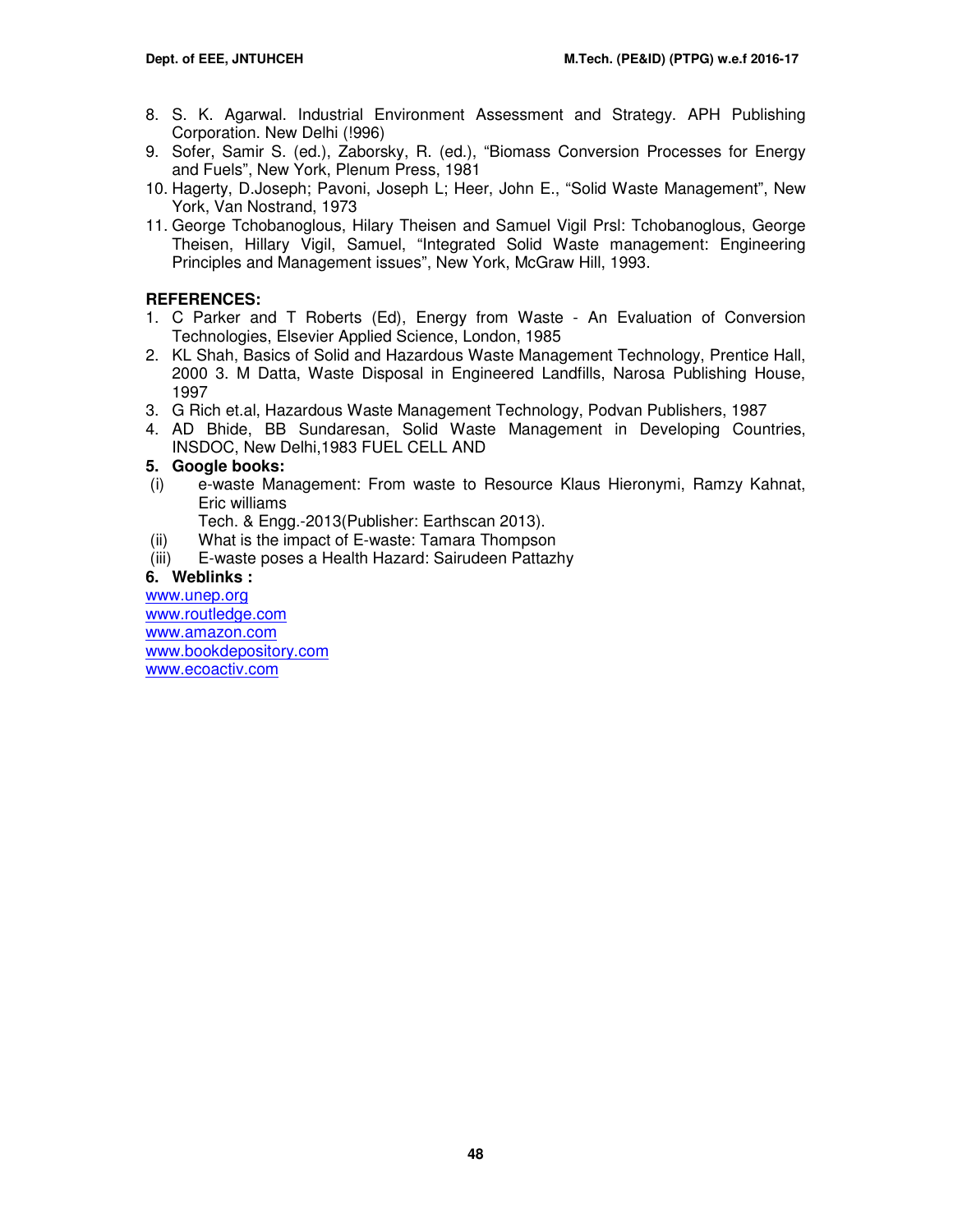#### **M.Tech. (PTPG) II-Sem (PE&ID)**

| M.Tech. (PTPG) II-Sem (PE&ID) | L T P C |  |
|-------------------------------|---------|--|
|                               | 4004    |  |

# **DE-4.6: INTEGRATION OF ENERGY SOURCES**

### **Prerequisite: Renewable Energy Sources**

**Learning Objectives:** Upon successful completion of the course the students will be familiar with:

- To introduce the characteristics of various types of renewable energy sources and converters.
- To explain the importance of storage and sizing of hybrid systems.
- To introduce the control issues of isolated systems.
- To explain the harmonics, power quality, voltage imperfections, power injection issues on the grid by integrating renewable energy sources.

**Learning Outcomes:** At the end of the course, the student should be able to:

- Identify the characteristics of renewable energy sources and converters.
- Analyze the importance of storage and sizing of hybrid systems.
- Realize the problems related to isolated systems.
- Analyze the challenges faced by the grid by integrating renewable energy sources.

#### **UNIT- I:**

**Review of characteristics of power sources:** Basic review of power generation from wind - Solar PV - Thermal - Small hydro - Biomass power strategies in each of these energy conversion systems - Review of maximum power point tracking techniques in solar PV and wind (perturb & observe, hill climbs, incremental conductance).

#### **UNIT-II:**

**Converter Topologies:** DC/DC converter (buck, boost, buck boost) - DC/AC inverters (sine, triangular, PWM techniques) - Phase locked loop for inverters.

#### **UNIT-III:**

**Hybrid Systems:** Advantages of hybrid power systems - Importance of storage in hybrid power systems - Design of hybrid power system based on load curve - Sizing of hybrid power systems.

#### **UNIT-IV:**

**Isolated Systems:** Control issues in isolated systems for voltage and frequency - Small signal stability in isolated power systems - Importance of storage and dump load in isolated systems.

# **UNIT-V:**

**Issues in integration of renewable energy sources:** Overview of challenges in integrating renewable sources to the grid - Impact of harmonics on power quality - Need to maintain voltage within a band and fluctuations in voltage because of renewable integration - Power inverter and converter technologies - Mechanism to synchronize power from renewable sources to the grid - Overview of challenges faced in designing power injection from offshore generation sources - Challenges in modeling intermittent nature of renewable power in a power system.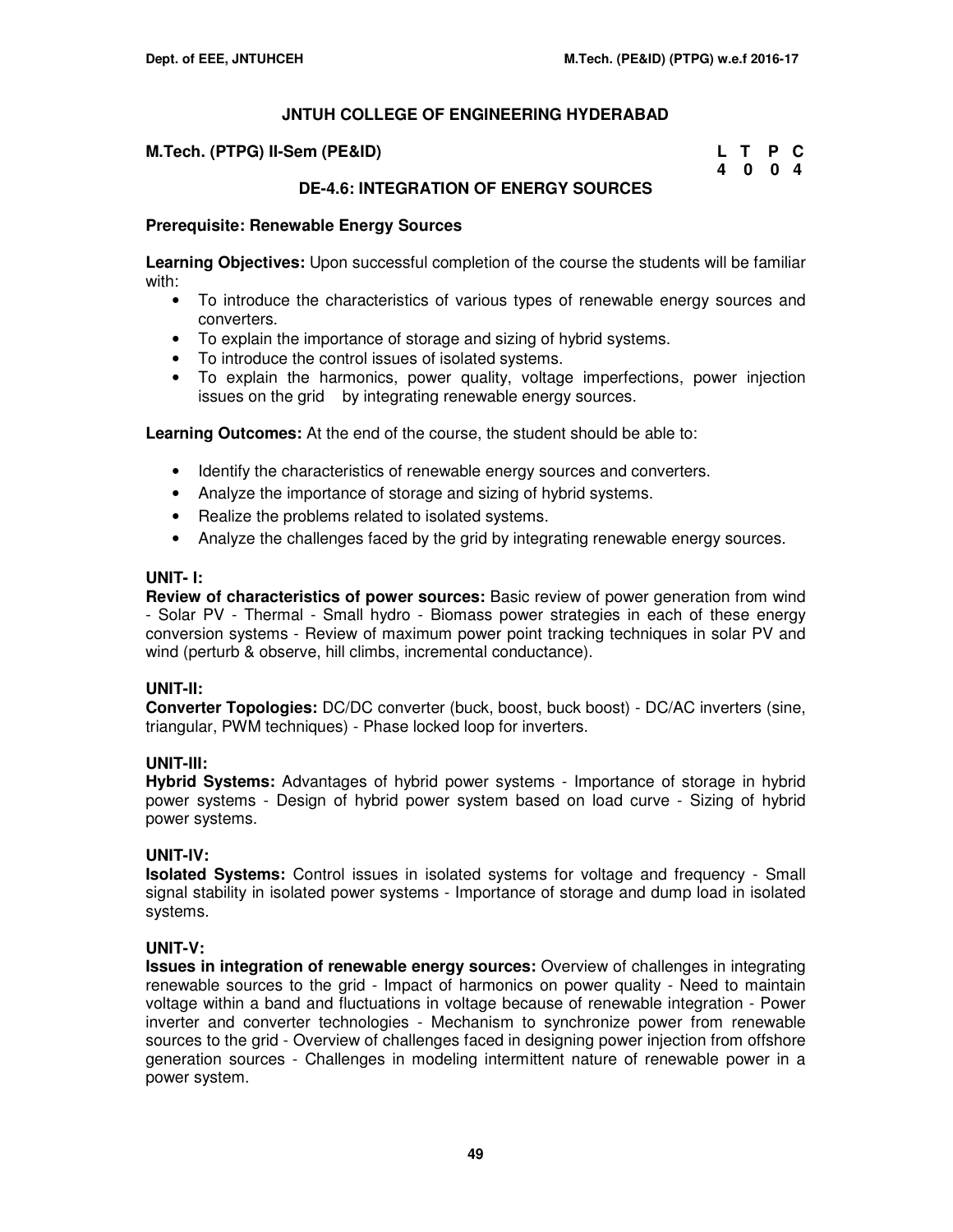# **TEXT BOOKS:**

- 1. Power Electronics, Converters, Applications and Design" by N. Mohan; T.M. Undeland; W.P. Robbins. 1995, John Wiley and Sons.
- 2. Renewable Energy Integration Challenges and Solutions Series: Green Energy and Technology **Hossain**, Jahangir, **Mahmud**, Apel (Eds.)
- 3. Integration of Alternative Sources of Energy Felix A. Farret, M. Godoy Simões, December 2005, Wiley-IEEE Press.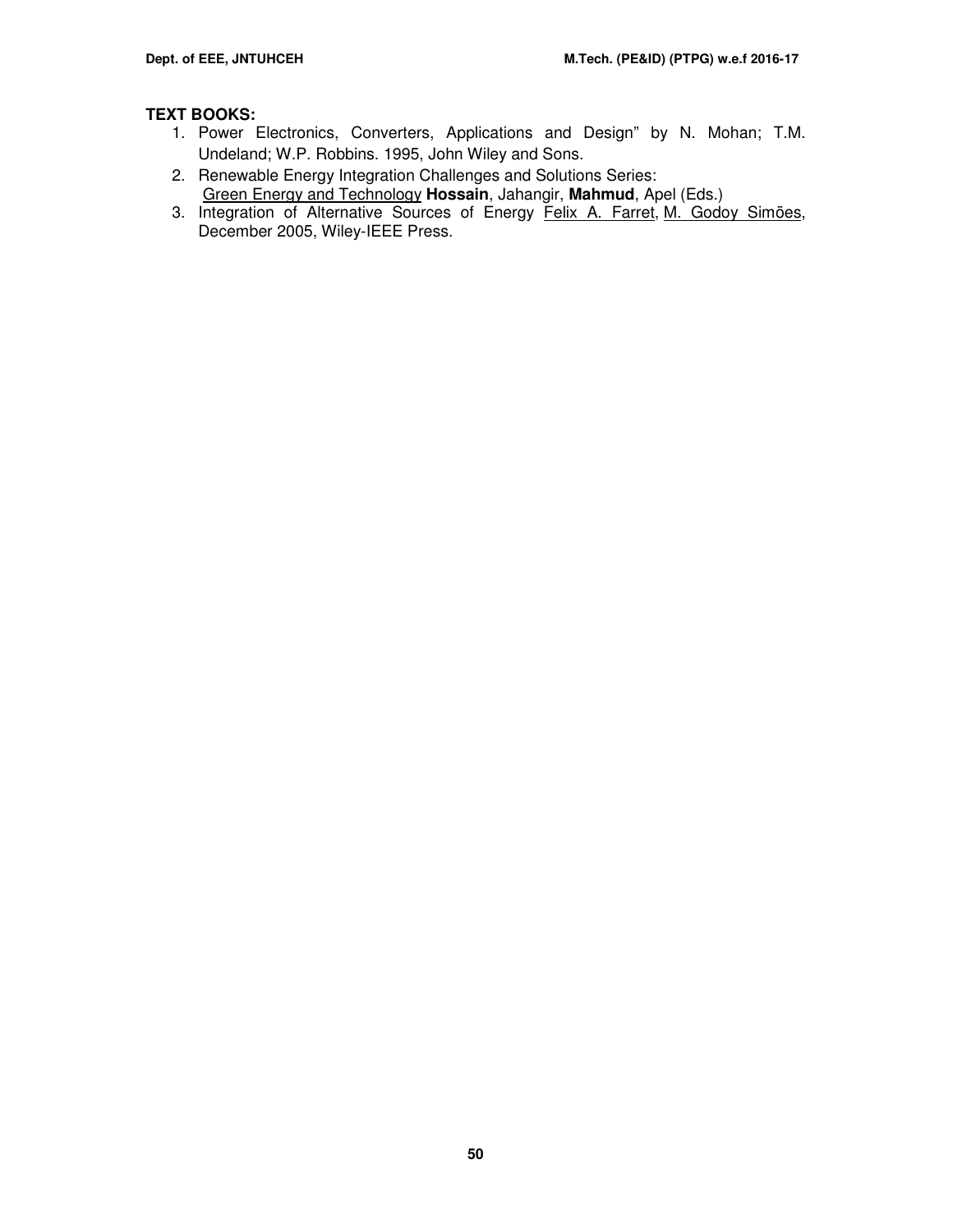**M.Tech. (PTPG) III-Sem (PE&ID)** 

| M.Tech. (PTPG) III-Sem (PE&ID) | L T P C |  |
|--------------------------------|---------|--|
|                                | 4 0 0 4 |  |

# **ADVANCED POWER ELECTRONIC CONVERTERS (Core Theory – 3)**

### **Prerequisite: Power Electronics**

#### **Course Objectives:**

- To understand various advanced power electronics devices.
- To describe the operation of multi level inverters with switching strategies for high power
	- applications.
- To comprehend the design of resonant converters and switched mode power supplies.

**Course Outcomes:** After taking this course, student will be able to:

- Develop and analyze various converter topologies.
- Design AC or DC switched mode power supplies.

### **UNIT I: MODERN POWER SEMICONDUCTOR DEVICES**

Modern power semiconductor devices – Insulated Gate Bipolar Transistor (IGBT) – MOSFET-MOS Turn off Thyristor (MTO) – Emitter Turn Off Thyristor (ETO) – Integrated Gate-Commutated Thyristor (IGCTs) – MOS-controlled thyristors(MCTs)– Power integrated circuits (PICs) – symbol, structure and equivalent circuit – comparison of their features.

### **UNIT II: RESONANT PULSE INVERTERS**

Resonant pulse inverters – series resonant inverters – series resonant inverters with unidirectional switches – series resonant inverters with bidirectional switches – analysis of half bridge resonant inverter – evaluation of currents and voltages of a simple resonant inverter – analysis of half bridge and full bridge resonant inverter with bidirectional switches – Frequency response of series resonant inverters – for series loaded inverter – for parallel loaded inverter – For series and parallel loaded inverters – parallel resonant inverters – Voltage control of resonant inverters – class E resonant inverter – class E resonant rectifier – evaluation of values of  $C$ s and  $L$ 's for class E inverter and Class E rectifier – numerical problems.

#### **UNIT III: RESONANT CONVERTERS**

Resonant converters – zero current switching resonant converters – L type ZCS resonant converter – M type ZCS resonant converter – zero voltage switching resonant converters – comparison between ZCS and ZVS resonant converters – Two quadrant ZVS resonant converters – resonant dc-link inverters – evaluation of L and C for a zero current switching inverter – Numerical problems.

# **UNIT IV: MULTILEVEL INVERTERS**

Multilevel concept – Classification of multilevel inverters – Diode clamped Multilevel inverter – principle of operation – main features – improved diode Clamped inverter – principle of operation – Flying capacitors multilevel inverter-principle of operation – main features – cascaded multilevel inverter – principle of operation – main features – Multilevel inverter applications – reactive power compensation – back to back intertie system – adjustable drives -Switching device currents – dc link capacitor voltage balancing – features of Multilevel inverters – comparisons of multilevel converters.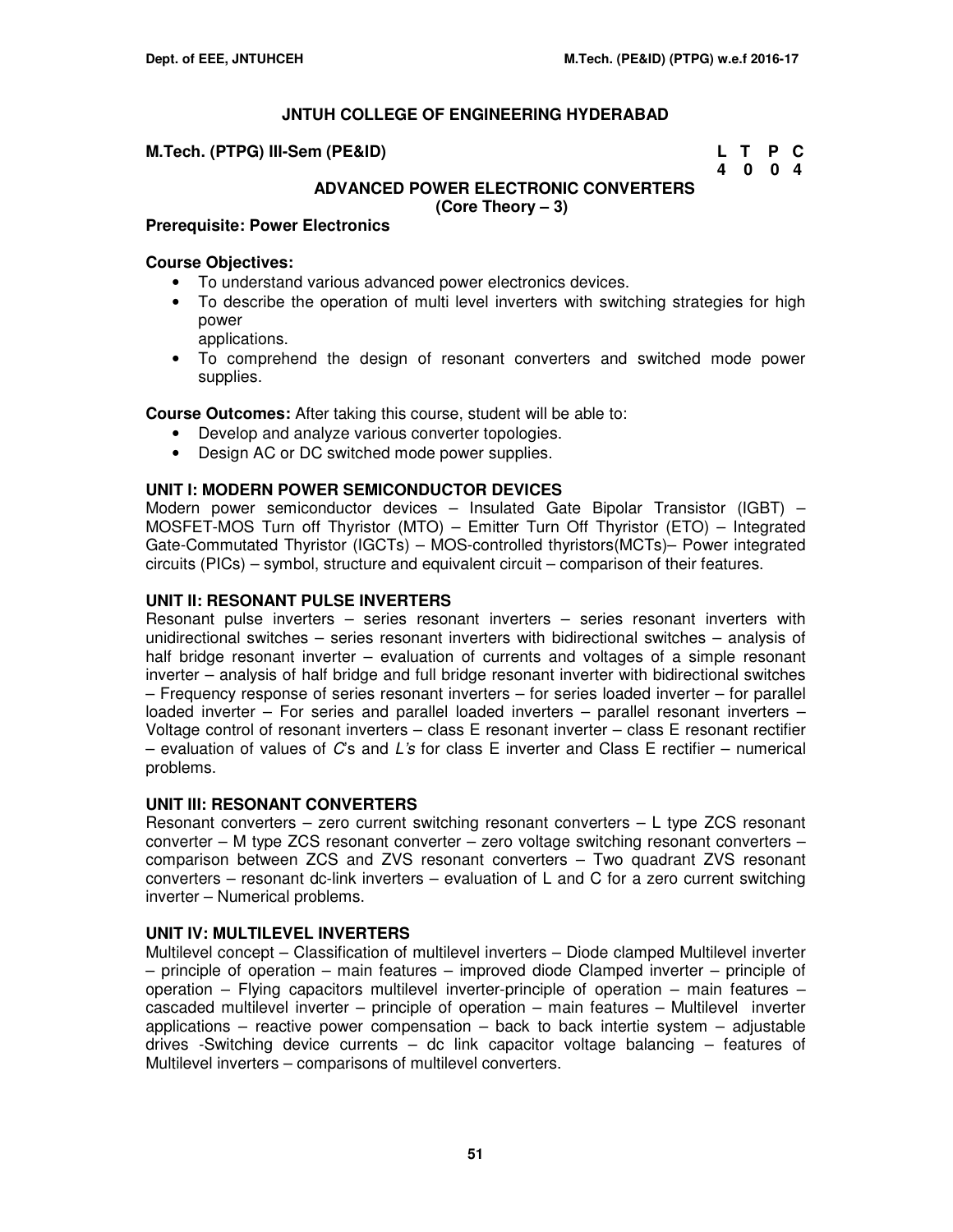# **UNIT V: D.C & A.C POWER SUPPLIES**

DC power supplies – classification - switched mode dc power supplies – fly back Converter – forward converter – push-pull converter – half bridge converter – Full bridge converter – Resonant d c power supplies – bidirectional power supplies – Applications.

AC power supplies – classification – switched mode ac power supplies – Resonant AC power supplies – bidirectional ac power supplies – multistage conversions – control circuits – applications. Introduction – power line disturbances – power conditioners – Uninterruptible Power supplies – applications.

## **TEXT BOOKS:**

- 1. Mohammed H. Rashid –"Power Electronics"– Pearson Education-Third Edition – first Indian reprint -2004.
- 2. Ned Mohan, Tore M. Undeland and William P. Robbins- "Power Electronics"– John Wiley & Sons – Second Edition.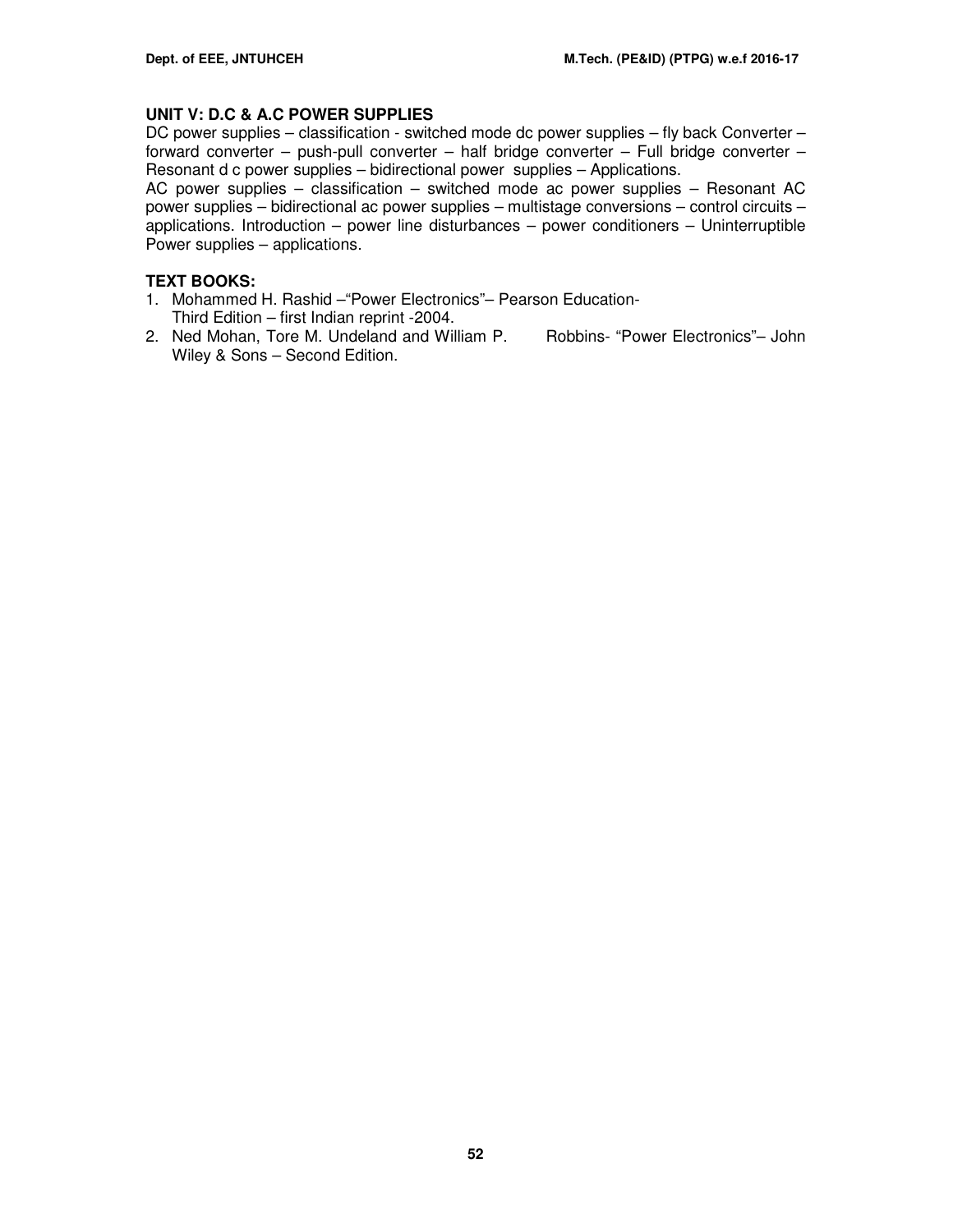| M.Tech. (PTPG) III-Sem (PE&ID) | L T P C |  |
|--------------------------------|---------|--|
|                                | 4 0 0 4 |  |

# **DE – 5.1: DYNAMICS OF ELECTRICAL MACHINES**

### **Prerequisite: Machine Modeling and Analysis**

#### **Course Objectives:**

- To introduce generalized modeling electrical machines
- To analyze different electrical machines with dynamic modeling

**Course Outcomes:** After taking this course, the student will be able to:

- Understand the basic mathematical analysis of electrical machines and its characteristics.
- Understand behavior of electrical machines under steady state and transient state.
- Understand dynamic modeling of electrical machines.

### **UNIT-I: BASIC MACHINE THEORY**

Electromechanical Analogy – Magnetic Saturation – Rotating field theory – Operation of Inductor motor – equivalent circuit – Steady state equations of DC machines – operations of synchronous motor – Power angle characteristics

### **UNIT-II: ELECTRODYNAMICAL EQUATION & THEIR SOLUTIONS**

Spring and Plunger system - Rotational motion – mutually coupled coils – Lagrange's equation – Application of Lagrange's equation solution of Electro dynamical equations.

#### **UNIT-III: DYNAMICS OF DC MACHINES**

Separately excited d.c. generations – stead state analysis – transient analysis – Separately excited d. c. motors – stead state analysis – transient analysis – interconnection of machines – Ward Leonard system of speed control.

#### **UNIT-IV: INDUCTION MACHINE DYNAMICS**

Induction machine dynamics during starting and braking – accelerating time – induction machine dynamic during normal operation – Equation for dynamical response of the induction motor.

## **UNIT-V: SYNCHRONOUS MACHINE DYNAMICS**

Electromechanical equation – motor operation – generator operation – small oscillations – general equations for small oscillations – representation of the oscillation equations in state variable form.

# **TEXT BOOKS:**

- 1. Sen Gupta D.P. and J.W **"** Electrical Machine Dynamics "Macmillan Press Ltd 1980.
- 2. Bimbhra P.S. "Generalized Theory of Electrical Machines " Khanna Publishers 2002.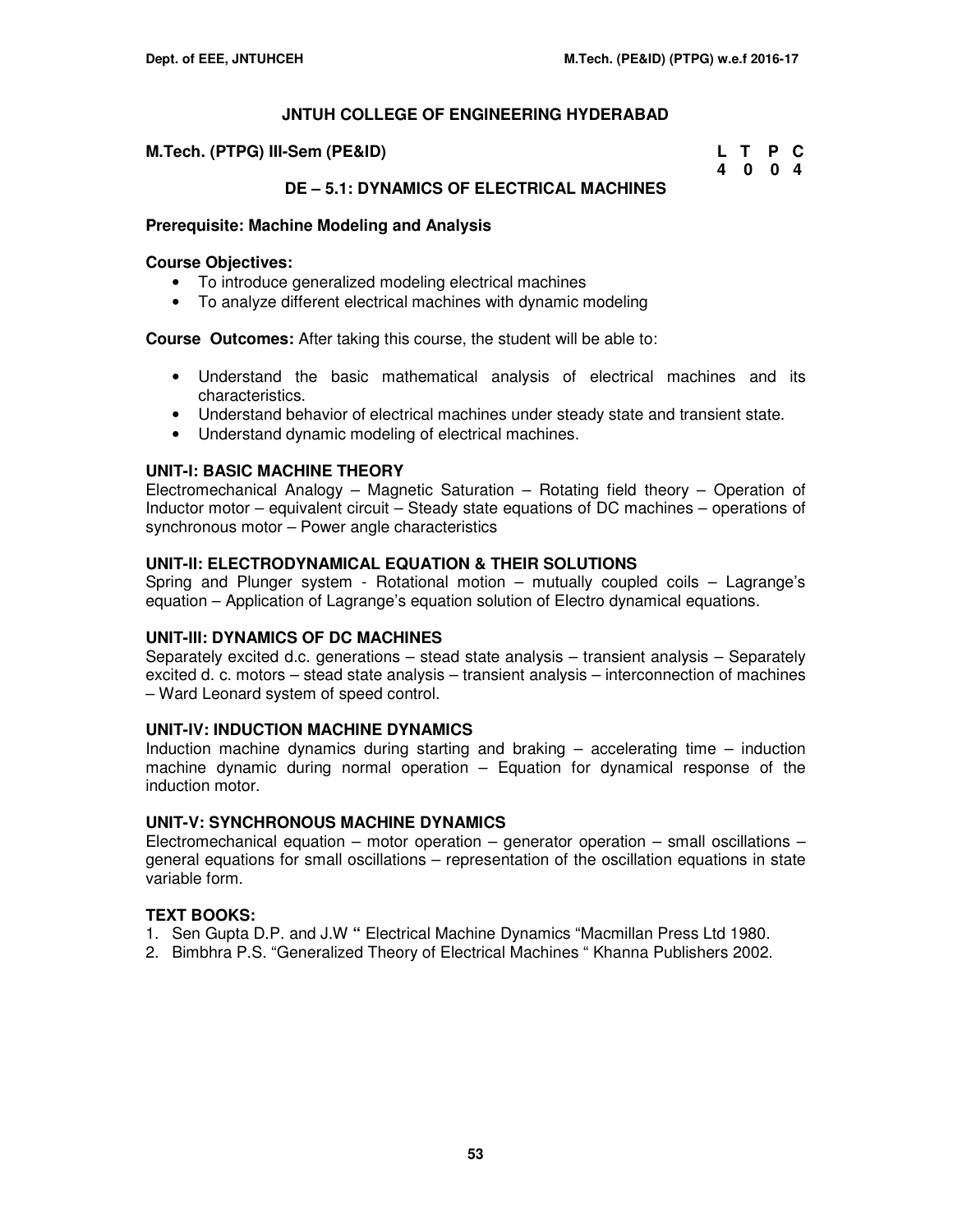## **M.Tech. (PTPG) III-Sem (PE&ID)**

| M.Tech. (PTPG) III-Sem (PE&ID) | L T P C |  |
|--------------------------------|---------|--|
|                                | 4004    |  |

# **DE – 5.2: SPECIAL MACHINES**

### **Prerequisite: Electrical Machines**

#### **Course Objectives:**

- To learn the constructional features, principle of operation, methods of control and applications of stepper motors.
- To understand the constructional features, principle of operation, methods of control and applications of Switched reluctance motors.
- To have an insight into the constructional features, principle of operation, methods of control and applications of PMBLDC motors.
- To know about the types, the constructional features, principle of operation, methods of control and applications of PMSM.
- To gain knowledge in the types, the constructional features, principle of operation, methods of control and applications of Synchronous machine.

**Course Outcomes:** At the end of the course, the student is able to:

- Realize the need for stepper motors and the various applications in industries.
- Draw the operational characteristics and the applications of SRM.
- Know the various types of PMBLDC motors, rotor position sensors, methods of control and their applications.
- Know features, control and the applications of various special machines.

# **UNIT–I: STEPPER MOTORS**

Introduction-synchronous inductor (or hybrid stepper motor), Hybrid stepping motor, construction, principles of operation, energization with two phase at a time- essential conditions for the satisfactory operation of a 2-phase hybrid step motor - very slow - speed synchronous motor for servo control-different configurations for switching the phase windings-control circuits for stepping motors-an open-loop controller for a 2-phase stepping motor.

# **UNIT-II: VARIABLE RELUCTANCE STEPPING MOTORS**

Variable reluctance ( VR ) Stepping motors, single-stack VR step motors, Multiple stack VR motors-Open-loop control of 3-phase VR step motor-closed-Loop control of step motor, discriminator (or rotor position sensor) transilator, major loop-characteristics of step motor in open-loop drive – comparison between open-loop position control with step motor and a position control servo using a conventional ( dc or ac ) servo motor- Suitability and areas of application of stepping motors-5- phase hybrid stepping motor - single phase - stepping motor, the construction, operating principle torque developed in the motor.

**SWITCHED RELUCTANCE MOTOR:** Introduction – improvements in the design of conventional reluctance motors- Some distinctive differences between SR and conventional reluctance motors - principle of operation of SRM- Some design aspects of stator and rotor pole arcs, design of stator and rotor and pole arcs in SR motor-determination of L(θ)**-**θ profile **-** power converter for SR motor - A numerical example – Rotor sensing mechanism and logic control, drive and power circuits, position sensing of rotor with Hall problems-derivation of torque expression, general linear case.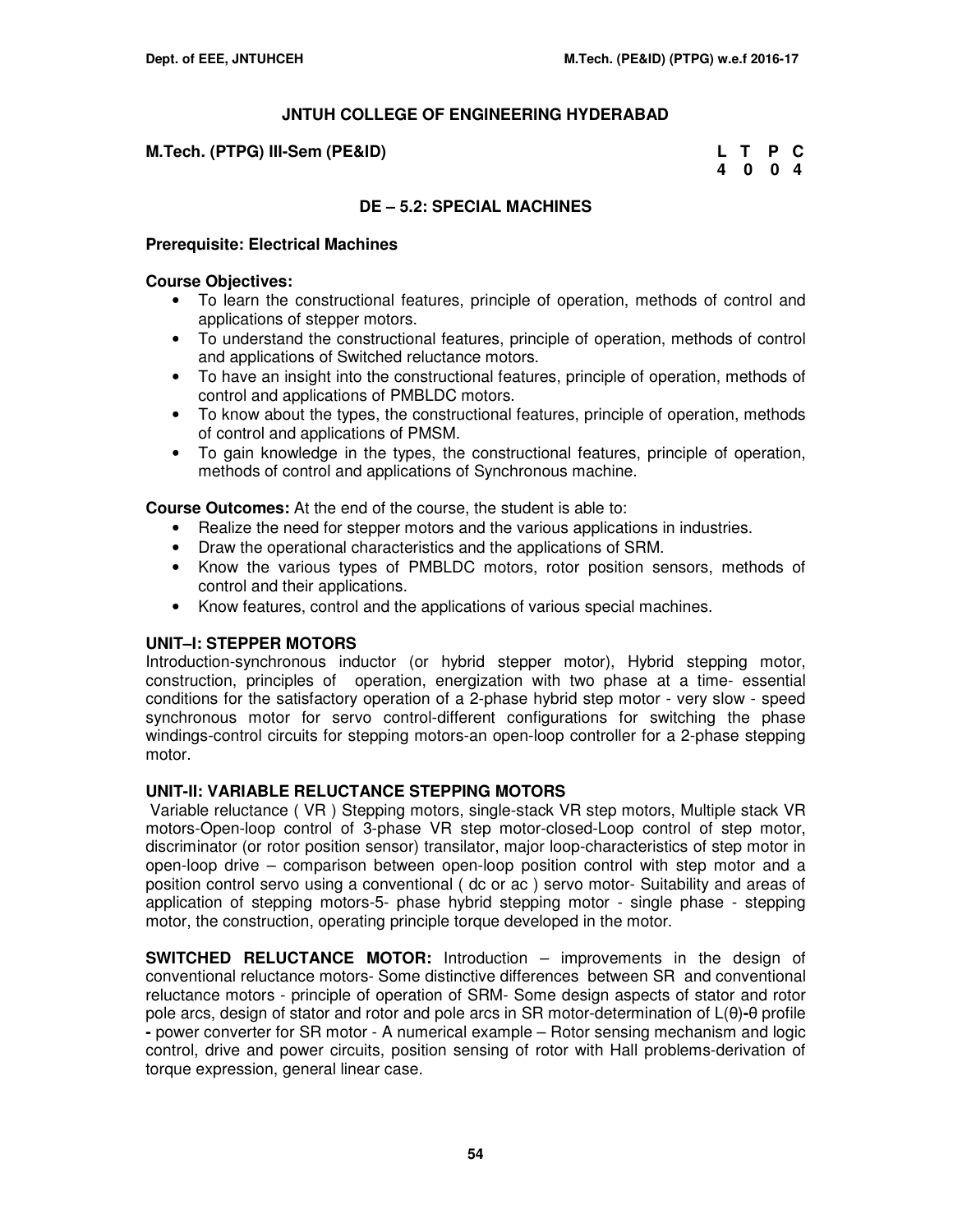#### **UNIT–III: PERMANENT MAGNET MATERIALS AND PMDC MACHINES**

Introduction, Hysteresis loops and recoil line- stator frames (pole and yoke **-** part) of conventional PM dc Motors, Equivalent circuit of PM Generator and Motor-Development of Electronically commutated dc motor from conventional dc motor.

**BRUSHLESS DC MOTOR:** Types of construction – principle of operation of BLDM- sensing and switching logic scheme, sensing logic controller, lockout pulses –drive and power circuits, Base drive circuits, power converter circuit-Theoretical analysis and performance prediction, modeling and magnet circuit d-q analysis of BLDM -transient analysis formulation in terms of flux linkages as state variables-Approximate solution for current and torque under steady state –Theory of BLDM as variable speed synchronous motor ( assuming sinusoidal flux distribution )- Methods or reducing Torque Pulsations, 180 degrees pole arc and 120 degree current sheet.

### **UNIT-IV: LINEAR INDUCTION MOTOR**

Development of a double sided LIM from rotary type IM- A schematic of LIM drive for electric traction development of one sided LIM with back iron-field analysis of a DSLIM fundamental assumptions.

### **UNIT-V: PERMANENT MAGNET AXIAL FLUX (PMAF) MACHINES**

Construction, Armature windings – Toroidal Stator and Trapezoidal Stator Windings, Torque and EMF equations, Phasor diagram and output equation.

### **TEXT BOOKS:**

- 1. Special electrical machines, K. Venkataratnam, University press.
- 2. Special electrical machines, E. G. Janardanan, PHI.

- 1. R. K. Rajput, "Electrical machines"  $-5<sup>th</sup>$  edition.
- 2. V. V. Athani, "Stepper motor: Fundamentals, Applications and Design", New age International publishers.
- 3. Switched Reluctance Motor Drives by R. Krishnan, CRC Press,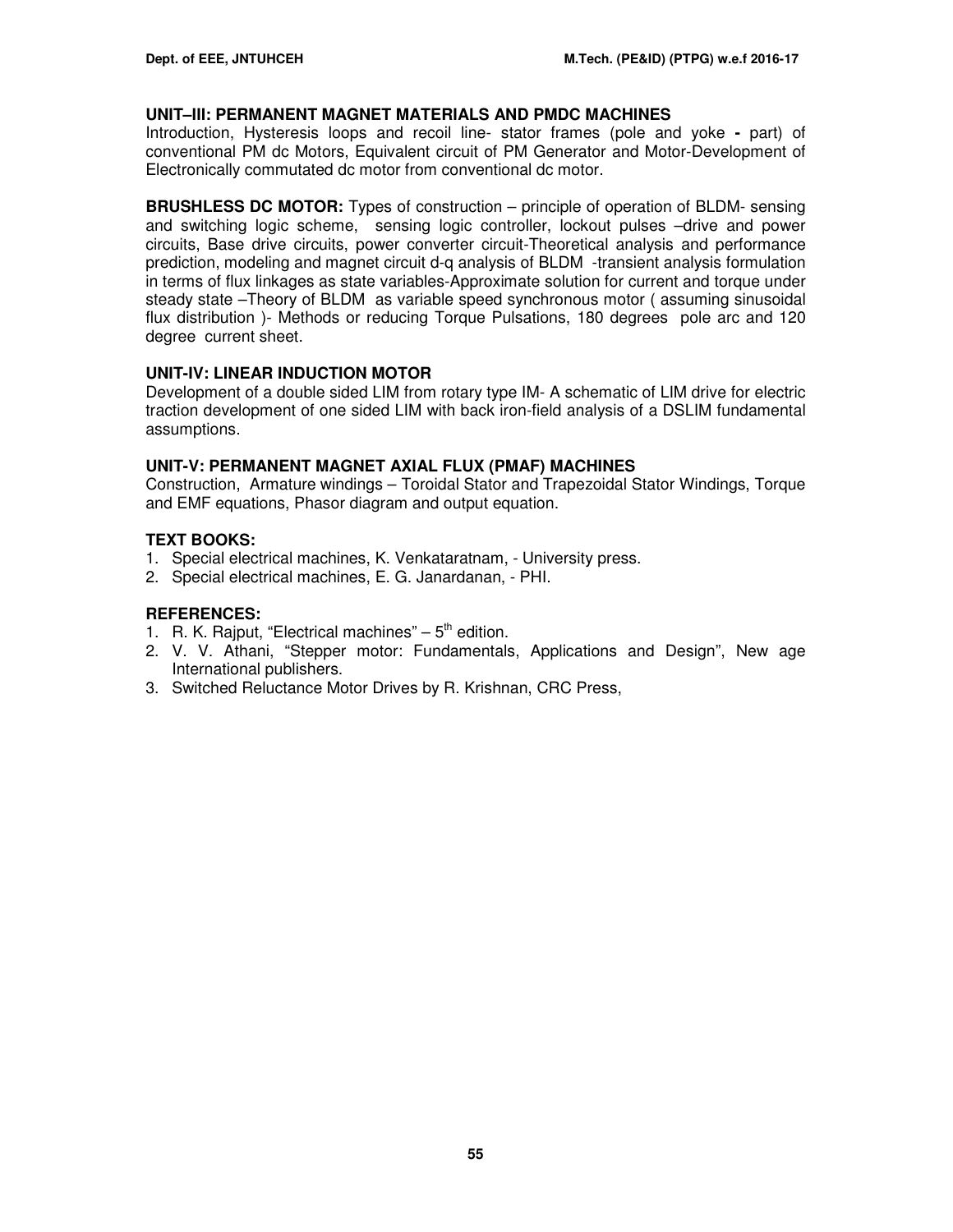#### **M.Tech. (PTPG) III-Sem (PE&ID)**

| M.Tech. (PTPG) III-Sem (PE&ID) | L T P C |  |
|--------------------------------|---------|--|
|                                | 4004    |  |

# **DE – 5.3: SMART GRID TECHNOLOGIES**

#### **Prerequisite: None**

### **Course Objectives:**

- To group various aspects of the smart grid,
- To defend smart grid design to meet the needs of a utility
- To select issues and challenges that remain to be solved
- To analyze basics of electricity, electricity generation, economics of supply and demand, and the various aspects of electricity market operations in both regulated and deregulated environment.

**Course Outcomes:** Upon the completion of this course, the student will be able to

- Analyze the structure of an electricity market in either regulated or deregulated market conditions.
- Know the advantages of DC distribution and developing technologies in distribution
- Discriminate the trade-off between economics and reliability of an electric power system.
- Differentiate various investment options (e.g. generation capacities, transmission, renewable, demand-side resources, etc) in electricity markets.
- Analyze the development of smart and intelligent domestic systems.

# **UNIT–I: INTRODUCTION**

Introduction to smart grid - Electricity network - Local energy networks- Electric transportation - Low carbon central generation - Attributes of the smart grid - Alternate views of a smart grid.

**SMART GRID TO EVOLVE A PERFECT POWER SYSTEM:** Introduction- Overview of the perfect power system configurations- Device level power system- Building integrated power systems- Distributed power systems- Fully integrated power system-Nodes of innovation.

# **UNIT–II: DC DISTRIBUTION AND SMART GRID**

AC Vs DC sources-Benefits of and drives of DC power delivery systems - Powering equipment and appliances with DC-Data centers and information technology loads - Future neighborhood-Potential future work and research.

**INTELLIGRID ARCHITECTURE FOR THE SMARTGRID:** Introduction- Launching intelligent grid –Intelligent grid today - Smart grid vision based on the intelligent grid architecture-Barriers and enabling technologies.

# **UNIT–III: DYNAMIC ENERGY SYSTEMS CONCEPT**

Smart energy efficient end use devices-Smart distributed energy resources - Advanced whole building control systems- Integrated communications architecture - Energy management-Role of technology in demand response- Current limitations to dynamic energy management-Distributed energy resources-Overview of a dynamic energy management-Key characteristics of smart devices- Key characteristics of advanced whole building control systems-Key characteristics of dynamic energy management system.

# **UNIT–IV: ENERGY PORT AS PART OF THE SMART GRID:**

Concept of energy - Port, generic features of the energy port.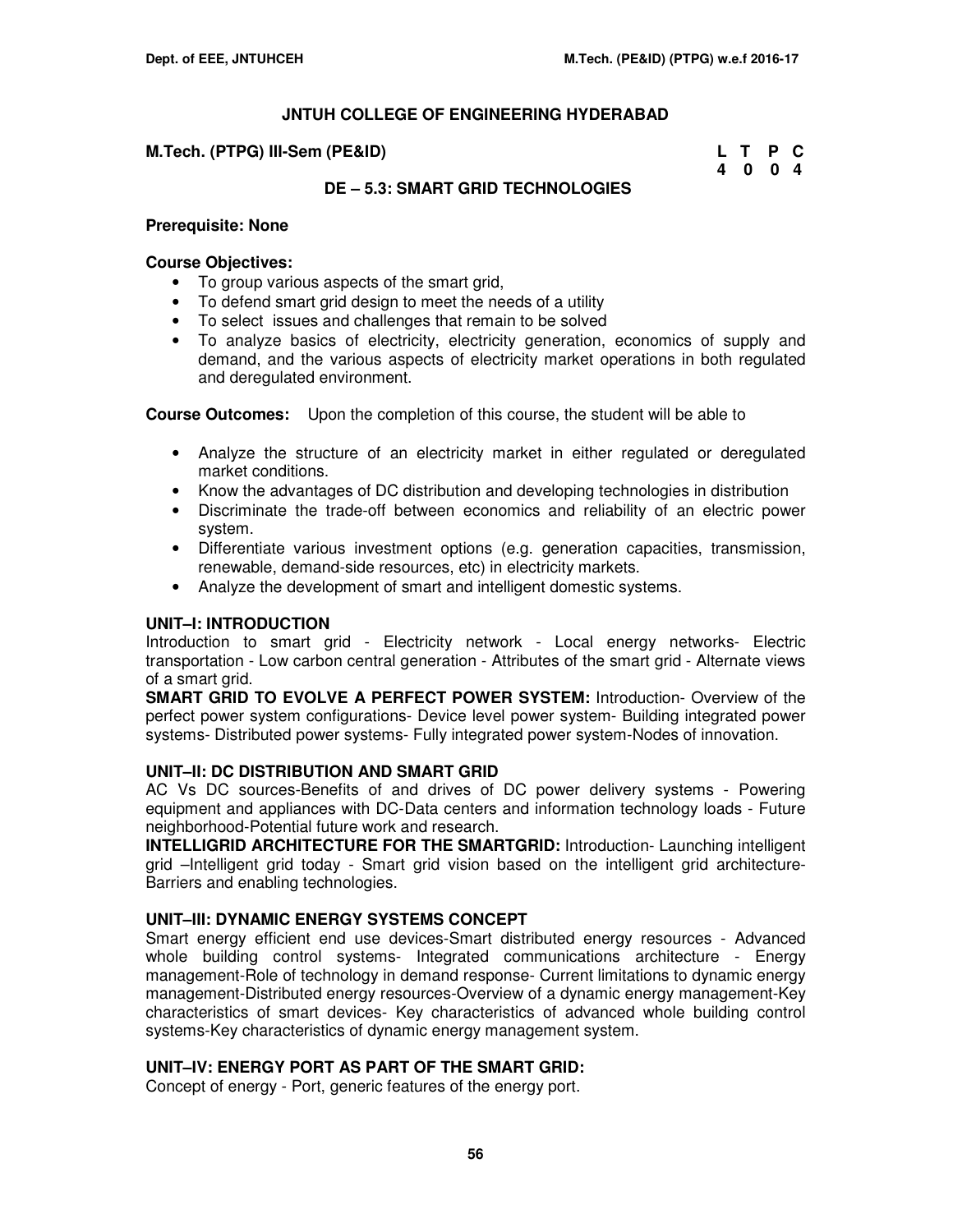# **POLICIES AND PROGRAMS TO ENCOURAGE END – USE ENERGY EFFICIENCY:**

Policies and programs in action - multinational - national-state-city and corporate levels. **MARKET IMPLEMENTATION:** Framework-factors influencing customer acceptance and response - program planning - monitoring and evaluation.

### **UNIT–V: EFFICIENT ELECTRIC END–USE TECHNOLOGY ALTERNATIVES**

Existing technologies – lighting - Space conditioning - Indoor air quality - Domestic water heating - hyper efficient appliances - Ductless residential heat pumps and air conditioners - Variable refrigerant flow air conditioning-Heat pump water heating - Hyper efficient residential appliances - Data center energy efficiency- LED street and area lighting - Industrial motors and drives - Equipment retrofit and replacement - Process heating - Cogeneration, Thermal energy storage - Industrial energy management programs - Manufacturing process-Electro-technologies, Residential, Commercial and industrial sectors.

# **TEXT BOOKS:**

- 1. Clark W Gellings, "The Smart Grid, Enabling Energy Efficiency and Demand Side Response"- CRC Press, 2009.
- 2. Jean Claude Sabonnadière, NouredineHadjsaïd, "Smart Grids", Wiley-ISTE, IEEE Press, May 2012

- 1. Janaka Ekanayake, KithsiriLiyanage, Jianzhong.Wu, Akihiko Yokoyama, Nick Jenkins, "Smart Grid: Technology and Applications"- Wiley, 2012.
- 2. James Momoh, "Smart Grid: Fundamentals of Design and Analysis" Wiley, IEEE Press, 2012.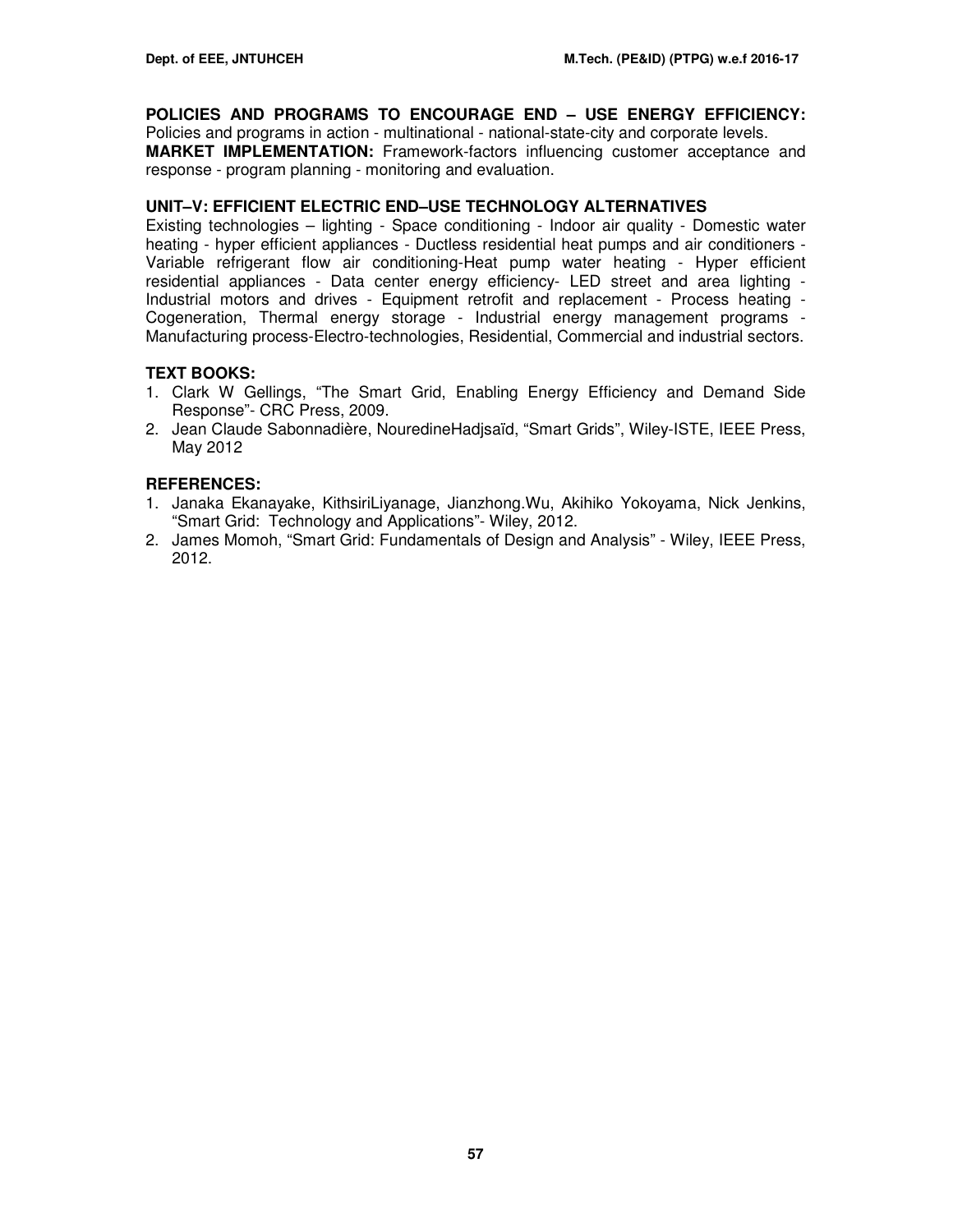**M.Tech. (PTPG) III-Sem (PE&ID)** 

| M.Tech. (PTPG) III-Sem (PE&ID) | L T P C |         |  |
|--------------------------------|---------|---------|--|
|                                |         | 4 0 0 4 |  |

# **DE – 6.1: FLEXIBLE AC TRANSMISSION SYSTEMS**

#### **Prerequisite: Power Electronics and Power Systems**

#### **Course Objectives:**

- To develop the understanding of uncompensated lines and their behavior under heavy loading conditions.
- To understand the concept and importance controllable parameters of FACTS controllers.
- To emphasize the objectives of Shunt compensation, and basic operation of SVC and STATCOM.
- To analyze the functioning of series controllers like GCSC, TSSC and TCSC

**Course Outcomes:** Upon the completion of this course, the student will be able to

- Choose proper controller for the specific application based on system requirements
- Understand various systems thoroughly and their requirements
- Interpret the control circuits of Shunt Controllers SVC & STATCOM for various functions viz. Transient stability Enhancement, voltage instability prevention and power oscillation damping
- Detect the Power and control circuits of Series Controllers GCSC, TSSC and TCSC

### **UNIT-I: FACTS CONCEPTS**

Transmission interconnections power flow in an AC system, loading capability limits, Dynamic stability considerations, importance of controllable parameters basic types of FACTS controllers, benefits from FACTS controllers.

# **UNIT-II: VOLTAGE SOURCE CONVERTERS**

Single phase three phase full wave bridge converters transformer connections for 12 pulse 24 and 48 pulse operation. Three level voltage source converter, pulse width modulation converter, basic concept of current source Converters, and comparison of current source converters with voltage source converters.

# **UNIT-III: STATIC SHUNT COMPENSATION**

Objectives of shunt compensation, mid-point voltage regulation voltage instability prevention, improvement of transient stability, Power oscillation damping, Methods of controllable VAR generation, variable impedance type static VAR generators switching converter type VAR generators hybrid VAR generators.

#### **UNIT-IV: SVC AND STATCOM**

The regulation and slope transfer function and dynamic performance, transient stability enhancement and power oscillation damping operating point control and summary of compensator control.

# **UNIT-V: STATIC SERIES COMPENSATORS**

Concept of series capacitive compensation, improvement of transient stability, power oscillation damping, and functional requirements of GTO thyristor controlled series capacitor (GSC), thyristor switched series capacitor (TSSC), and thyristor controlled series capacitor (TCSC)

Control schemes for GSC TSSC and TCSC.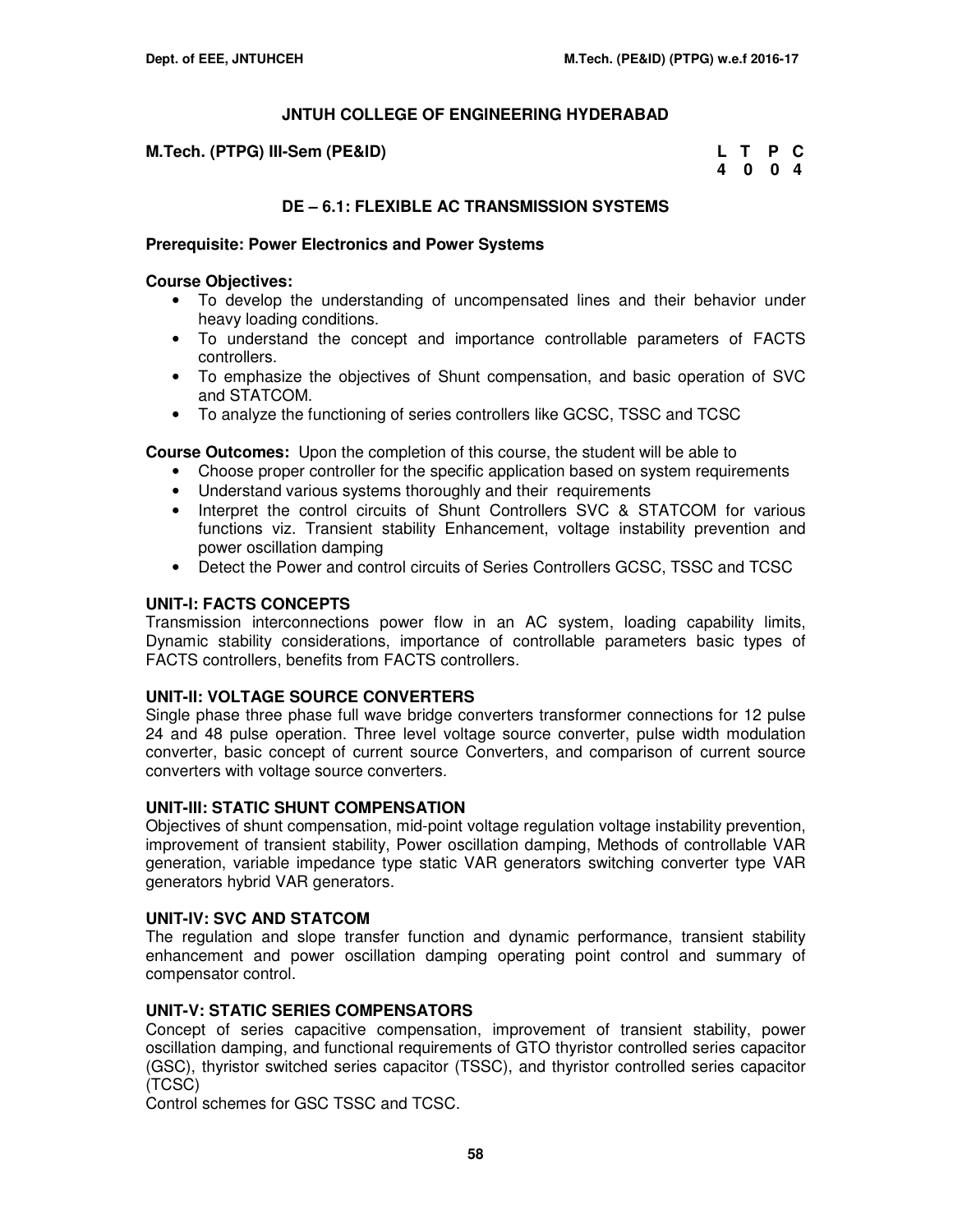# **TEXT BOOKS:**

- 1. Hingorani H G and Gyugyi. L " Understanding FACTS-Concepts and Technology of Flexible AC Transmission Systems" New York, IEEE Press, 2000.
- 2. Padiyar.K.R, " FACTS Controllers in Power Transmission and Distribution" New Age Int. Publishers, 2007

- 1. Zhang, Xiao-Ping, Rehtanz, Christian, Pal, Bikash "Flexible AC Transmission Systems: Modeling and Control", Springer, 2012
- 2. Yong-Hua Song, Allan Johns, "Flexible AC Transmission Systems", IET, 1999.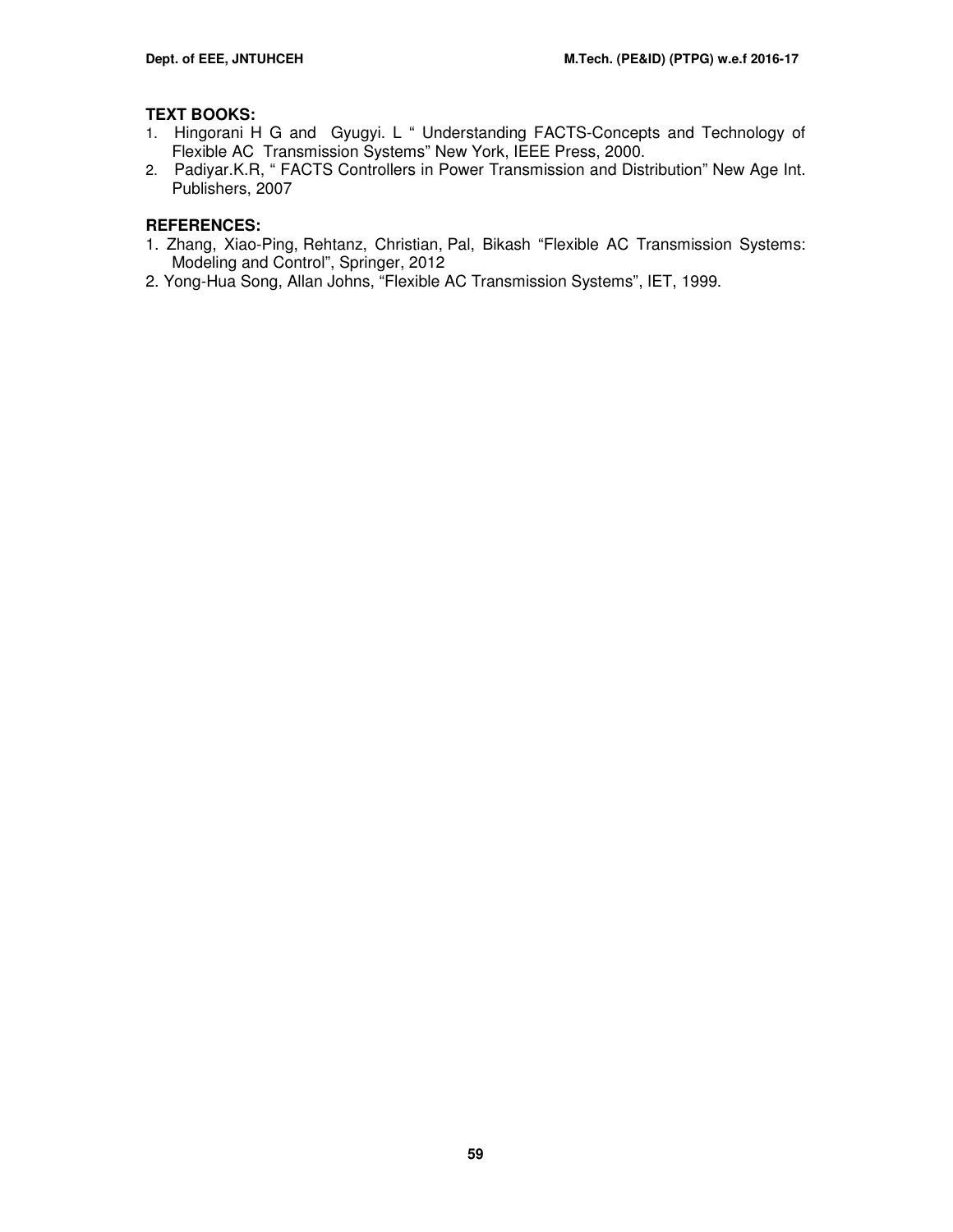| M.Tech. (PTPG) III-Sem (PE&ID) | L T P C |  |  |
|--------------------------------|---------|--|--|
|                                | 4 0 0 4 |  |  |

# **DE – 6.2: SWITCHED MODE POWER SUPPLIES**

### **Prerequisite: Power Electronic Devices and circuits**

#### **Course Objectives:**

- To apply the basic concepts of power electronics for designing converters.
- Design and implement practical circuits for UPS, SMPS etc.

### **Course Outcomes:** After taking this course, student will be able to:

- Design converter system for electrical applications
- Understand and design SMPS.

# **UNIT – I**

# **BASIC CONVERTER CIRCUITS:**

Buck Regulator, Buck- Boost Regulator, Boost Regulator, Cuk Converters and Resonant Converters. Choice of switching frequency.

#### **UNIT – II ISOLATED SMPS:**

Fly back Converter, Forward Converter, Half-Bridge and Full Bridge Converters, Push-Pull Converter and SMPS with multiple outputs. Choice of switching frequency.

# **UNIT – III**

# **CONTROL ASPECTS**

PWM Controllers, Isolation in feedback loop, Power Supplies with multiple output. Stability analysis using Bode Diagrams.

# **UNIT – IV**

# **DESIGN CONSIDERATIONS**

Selection of output filter capacitor, Selection of energy storage inductor, Design of High Frequency Inductor and High frequency Transformer, Selection of switches. Snubber circuit design, Design of driver circuits.

# **UNIT – V**

# **ELECTRO MAGNETIC INTERFERENCE (EMI)**

EMI Filter Components, Conducted EMI suppression, Radiated EMI suppression, Measurement.

#### **PROTECTION**

Over current protection, Over voltage protection, Inrush current protection.

#### **THERMAL MODEL**

Thermal Resistance, Cooling Considerations, Selection of Heat sinks, Simple Heat sink calculations.

# **TEXT BOOKS:**

- 1. Switched Mode Power Supplies, Design and Construction, H. W. Whittington, B. W. Flynn and D. E. MacPherson, Universities Press, 2009 Edition.
- 2. Mohan N. Undeland . T & Robbins W, Power Electronics Converters, Application and Design. John Wiley, 3rd edition, 2002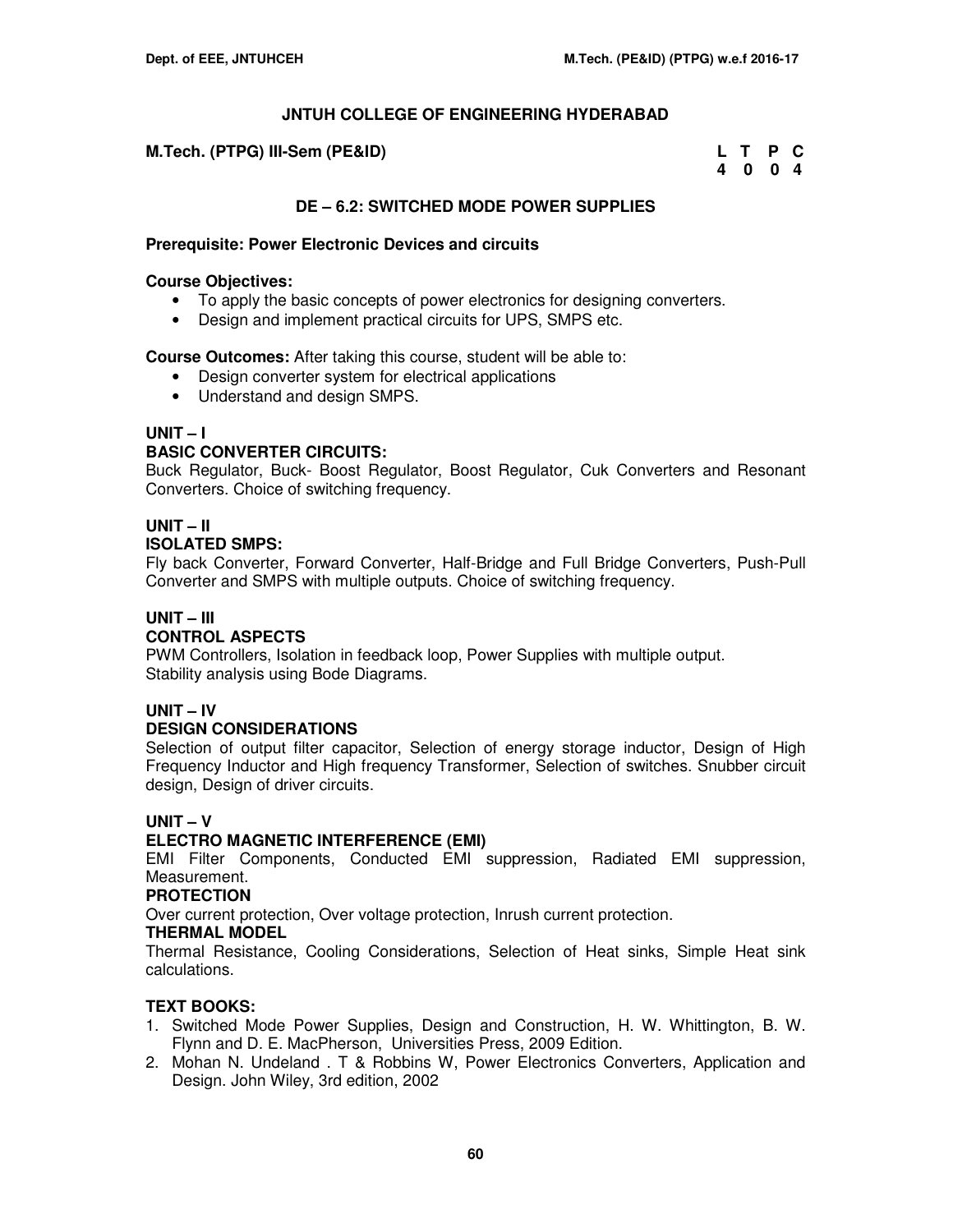- 3. Umanand L., Bhat S.R., Design of magnetic components for switched Mode Power Converters. , Wiley Eastern Ltd.,1992
- 4. Robert. W. Erickson, D. Maksimovic .Fundamentals of Power Electronics., Springer International Edition, 2005
- 5. Course Material on Switched Mode Power Conversion, V. Ramanarayanan.

- 1. Krein P.T .Elements of Power Electronics., Oxford University Press
- 2. M.H.Rashid, Power Electronics. Prentice-Hall of India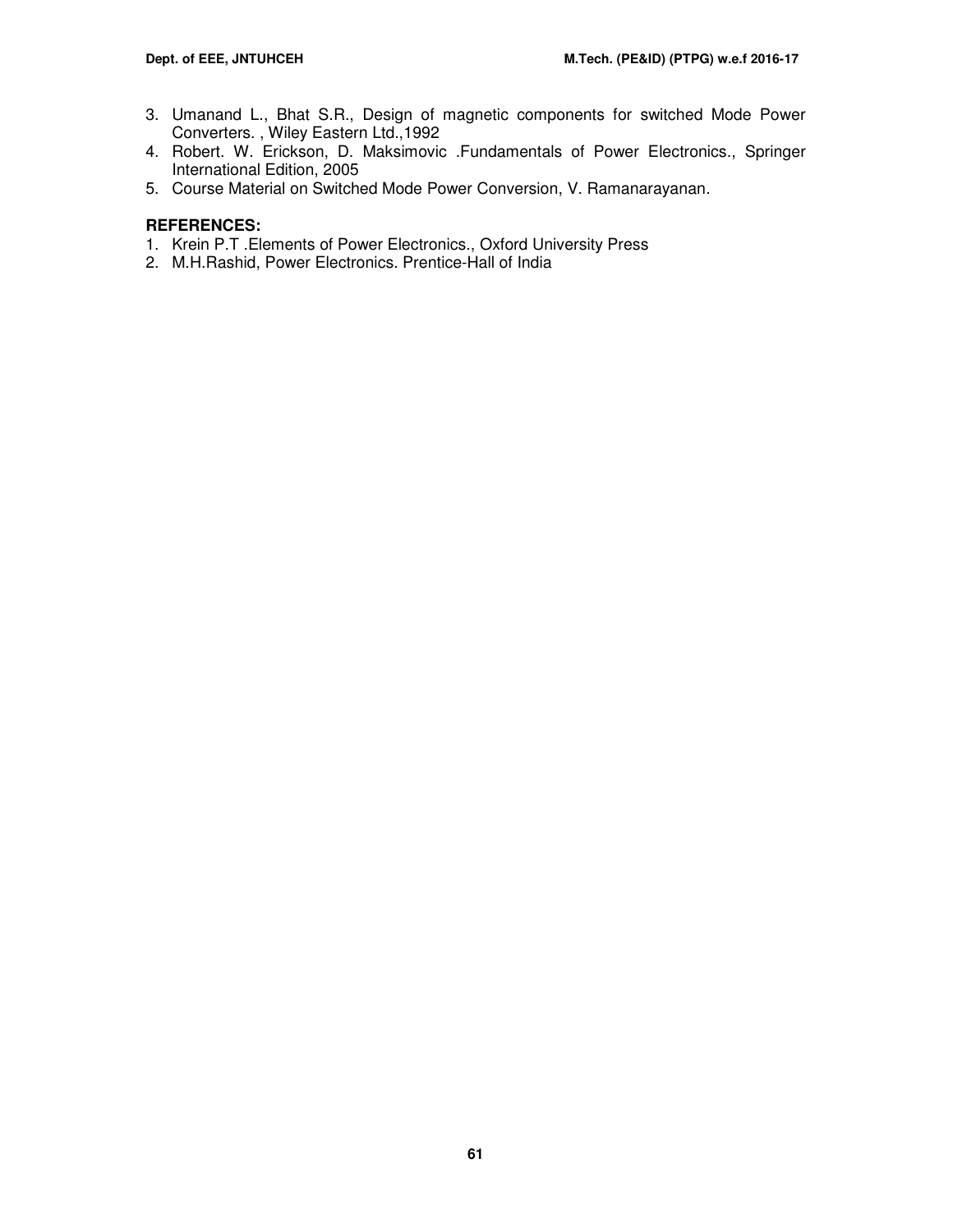## **M.Tech. (PTPG) III-Sem (PE&ID)**

| M.Tech. (PTPG) III-Sem (PE&ID) | L T P C |  |
|--------------------------------|---------|--|
|                                | 4004    |  |

# **DE – 6.3: DIGITAL CONTROL SYSTEMS**

#### **Prerequisite: None**

#### **Course Objectives:**

- To explain basic and digital control system for the real time analysis and design of control systems.
- To apply the knowledge state variable analysis in the design of discrete systems.
- To explain the concept of stability analysis and design of discrete time systems.

**Course Outcomes:** Upon the completion of this course, the student will be able to

- Apply the concepts of Digital control systems.
- Analyze and design of discrete systems in state variable analysis.
- To relate the concepts of stability analysis and design of discrete time systems.

# **UNIT – I: Concept & Representation of Discrete time Systems**

Block Diagram of typical control system- advantages of sampling in control systems – examples of discrete data and digital systems – data conversion and quantization – sample and hold devices  $-$  D/A and A/D conversion  $-$  sampling theorem  $-$  reconstruction of sampled signals.

**Z-transform:** Definition of Z-transforms – mapping between s-plane and z-plane – inverse ztransform – properties of z-transforms - ROC of z-transforms –pulse transfer function –relation between  $G(s)$  and  $G(z)$  – signal flow graph method applied to digital control systems.

# **UNIT- II: STATE SPACE ANALYSIS:**

State space modeling of discrete time systems – state transition equation of discrete time invariant systems – solution of time invariant discrete state equations: recursive method and the Z-Transformation method – conversion of pulse transfer function to the state model & viceversa – Eigen values – Eigen vectors of discrete time system-matrix (A) – Realization of pulse transformation in state space form, discretization of continuous time systems, Computation of state transition matrix and its properties. Response of sample data system between sampling instants.

# **UNIT – III: Controllability, Observability & Stability tests**

Concept of controllability, stabilizability, observability and reachability - Controllability and observability tests, Transformation of discrete time systems into controllable and observable forms.

Stability: Definition of stability – stability tests – The second method of Liapunov.

# **UNIT- IV: Design of discrete time Controllers and observers**

Design of discrete time controller with bilinear transformation – Realizatiion of digital PID controller-Design of deadbeat controller; Pole placement through state feedback.

# **UNIT-V: STATE OBSERVERS:**

Design of - Full order and reduced order observers. Study of observer based control design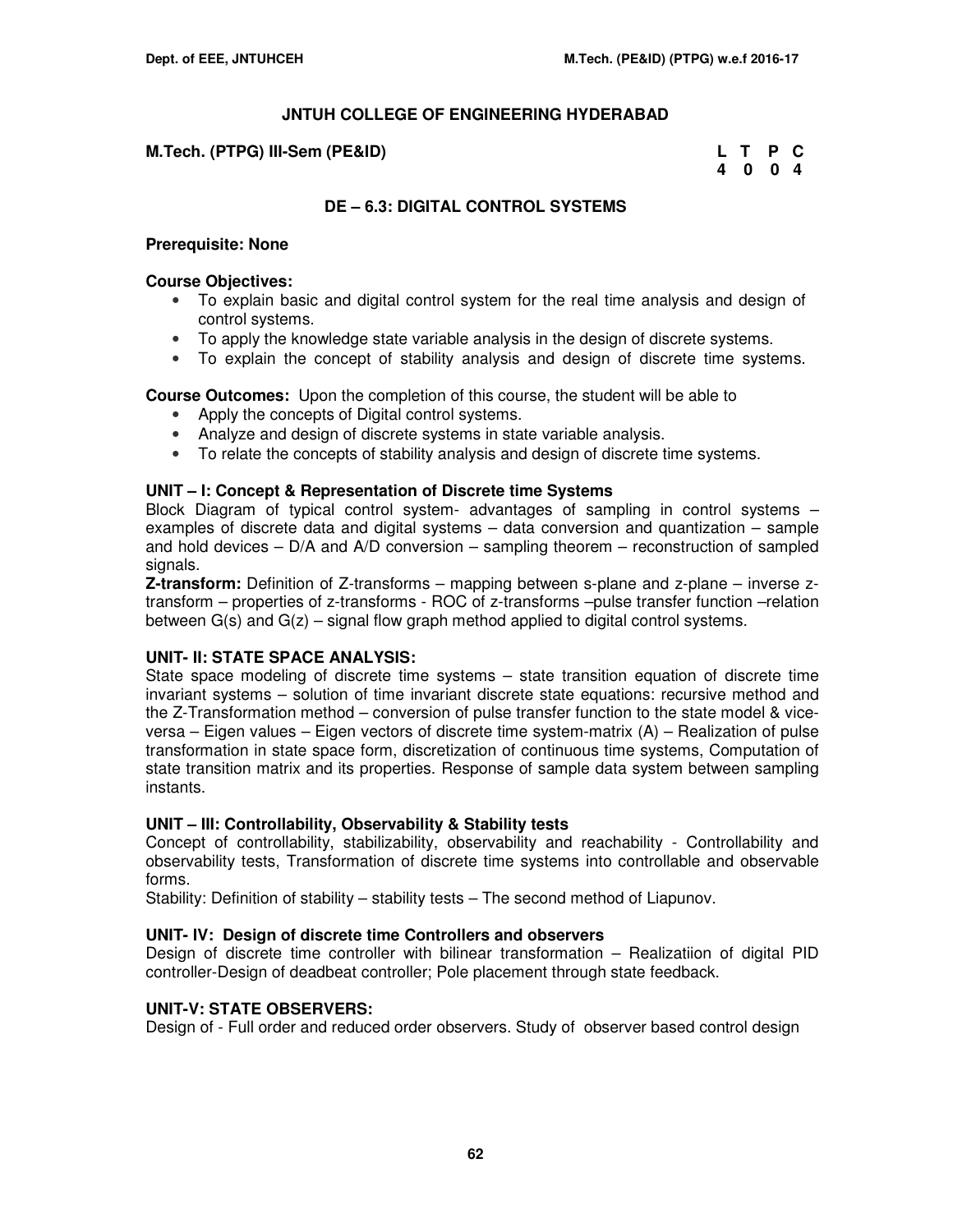# **TEXT BOOKS:**

- 1. K. Ogata , Discrete-Time Control systems, Pearson Education/PHI, 2nd Edition.
- 2. V. I. George, C. P. Kurian, Digital Control Systems, Cengage Learning.
- 3. M.Gopal, Digital Control Engineering, New Age Int. Pvt. Ltd., 2014

- 1. Kuo, Digital Control Systems, Oxford University Press, 2nd Edition, 2003.
- 2. M.Gopal , Digital Control and State Variable Methods, TMH.
- 3. M. Sami Fadali Antonio Visioli, Digital Control Engineering Analysis and Design, Academic Press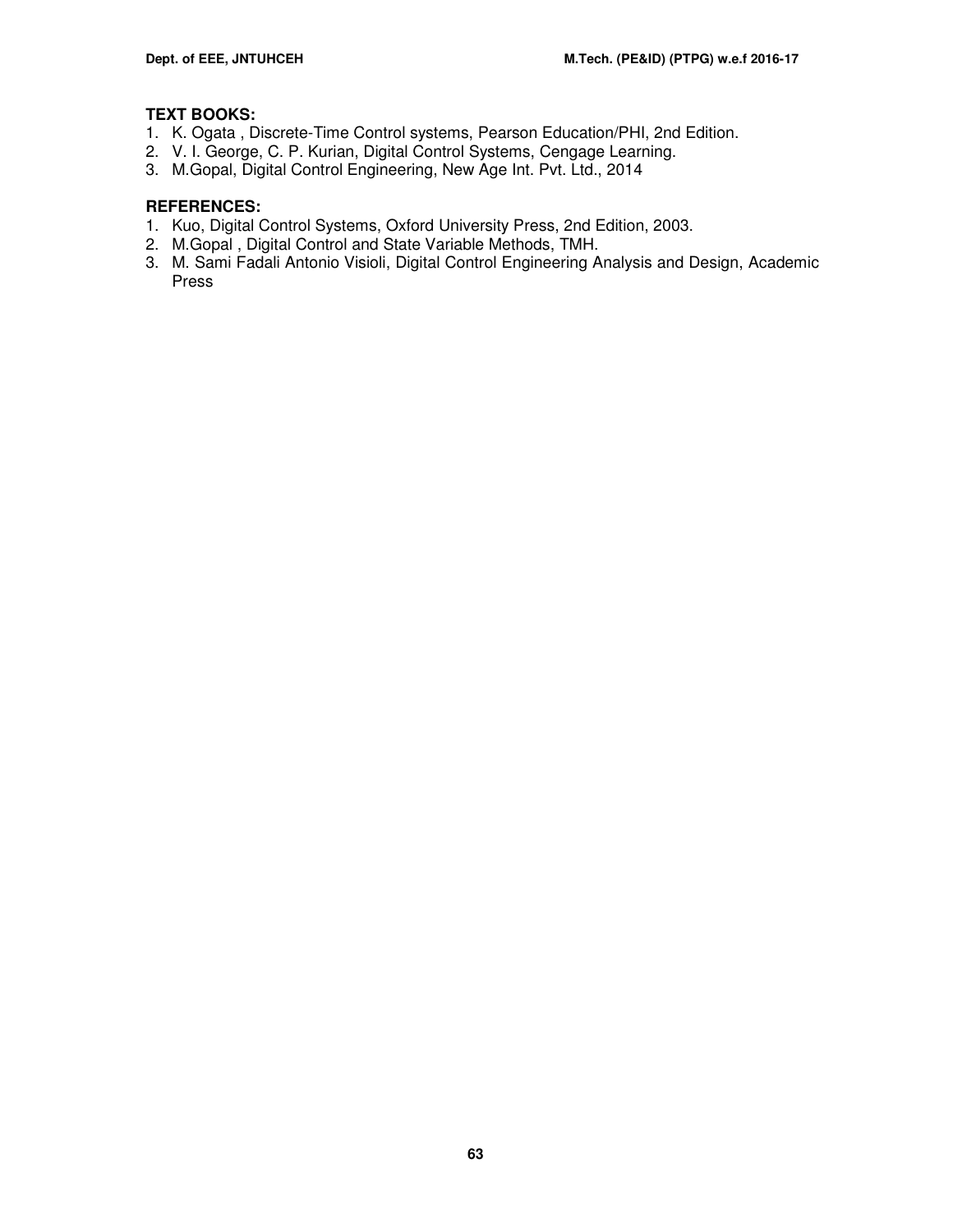### **M.Tech. (PTPG) III-Sem (PE&ID)**

| M.Tech. (PTPG) III-Sem (PE&ID) | L T P C |  |
|--------------------------------|---------|--|
|                                | 0 0 4 2 |  |

# **POWER CONVERTERS LAB**

- 1. Speed control of separately excited DC Motor Drive with 1 quadrant chopper
- 2. Speed control of separately excited DC Motor Drive with 4 quadrant chopper.
- 3. Speed control of BLDC Motor Drive.
- 4. Multi-level inverter based AC Induction Motor Drive control equipment.
- 5. Speed control of 3-phase wound rotor Induction Motor Drive.
- 6. Speed control of 3-phase doubly fed Induction Motor Drive.
- 7. Speed control of 5-phase Induction Motor Drive.
- 8. Speed control of 3-phase Induction Motor Drive using V/F control.
- 9. Speed control of 3-phase Induction Motor Drive using Vector Control technique.
- 10. Speed Measurement and closed loop control using PMDC Motor Drive.
- 11. Speed measurement and closed loop control of PMDC Motor Drive with thyristor circuit.
- 12. Matrix Converter
- 13. Speed measurement and closed loop control of IGBT used single 4 quadrant chopper for PMDC Motor Drive.
- 14. Isolated Gate Drive circuits for MOSFET / IGBT based circuits.

**Note:** Any ten experiments can be conducted.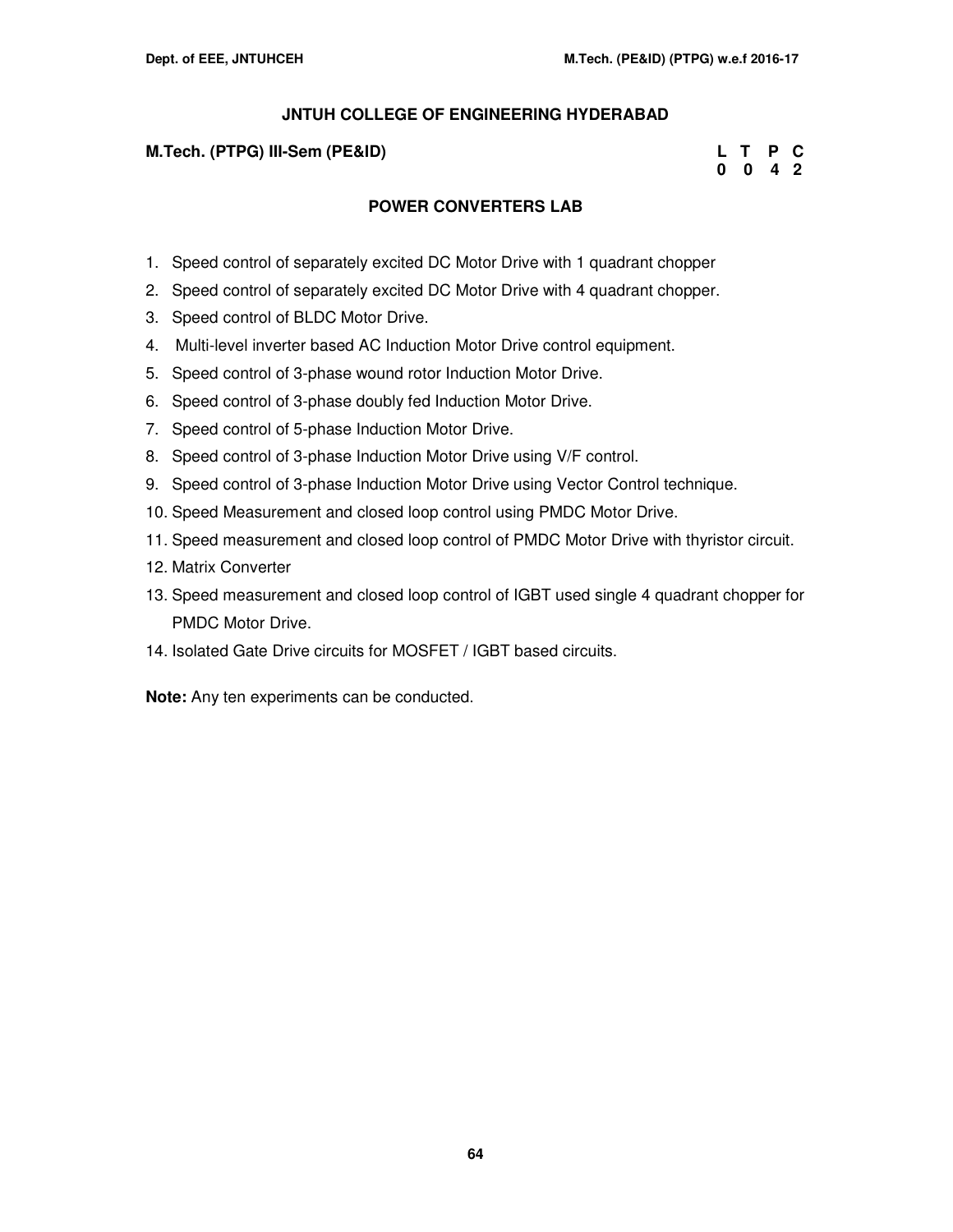| M.Tech. (PTPG) IV-Sem (PE&ID) | L T P C |  |
|-------------------------------|---------|--|
|                               | 4 0 0 4 |  |

# **POWER ELECTRONIC CONTROL OF AC DRIVES (Core Theory – 4)**

### **Prerequisite: Power Electronic Devices and Circuits**

### **Course Objectives:**

- To understand principle operation of scalar control of ac motor and corresponding speed-torque characteristics
- To comprehend the vector control for ac motor drive (IM and SM)
- To explain the static resistance control and Slip power recovery drive
- To explain synchronous motor drive characteristics and its control strategies
- To comprehend the brushless dc motor principle of operation.

**Course Outcomes:** After taking this course, student will be able to:

- Develop induction motor for variable speed operations using scalar and vector control techniques.
- Identify the difference between the rotor resistance control and static rotor resistance control method and significance of slip power recovery drives.
- Develop controllers for synchronous motor and variable reluctance motor.

### **UNIT-I:**

**INTRODUCTION:** Introduction to motor drives – Torque production – Equivalent circuit analysis – Speed – Torque Characteristics with variable voltage operation Variable frequency operation constant v/t operation – Variable stator current operation – Induction motor characteristics in constant torque and field weakening regions.

#### **STATOR SIDE CONTROL OF INDUCTION MOTOR DRIVES**

Scalar control – Voltage fed inverter control – Open loop volts/Hz control – speed control slip regulation – speed control with torque and flux control – current controlled voltage fed inverter drive – current – fed inverter control – Independent current and frequency control – Speed and flux control in Current –Fed inverter drive – Volts/Hz control of Current –fed inverter drive – Efficiency optimization control by flux program – closed loop operation.

#### **UNIT–II: ROTOR SIDE CONTROL OF INDUCTION MOTOR DRIVES**

Slip power recovery drives – Static Kramer Drive – Phasor diagram – Torque expression – speed control of Kramer Drive – Static Scheribus Drive – modes of operation.

# **UNIT–III:**

**CONTROL OF SYNCHRONOUS MOTOR DRIVES:** Synchronous motor and its characteristics – Control strategies – Constant torque angle control – Unity power factor control – Constant mutual flux linkage control – closed loop operation.

**Controllers:** Flux weakening operation – Maximum speed – Direct flux weakening algorithm – Constant Torque mode controller – Flux Weakening controller – indirect flux weakening – Maximum permissible torque – speed control scheme – Implementation strategy speed controller design.

# **UNIT–IV:**

**VARIABLE RELUCTANCE MOTOR DRIVE:** Variable Reluctance motor drive – Torque production in the variable reluctance motor Drive characteristics and control principles – Current control variable reluctance motor service drive.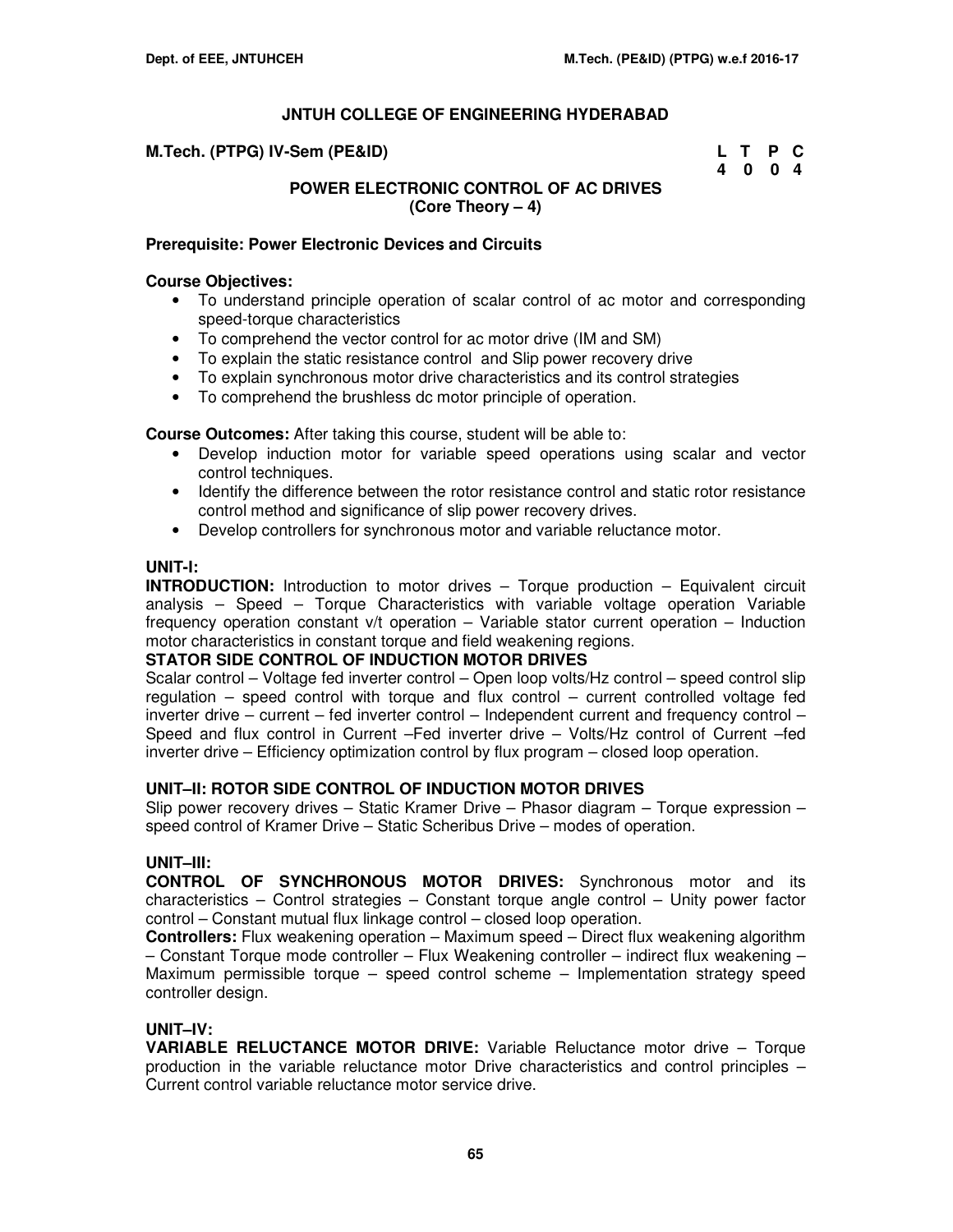**PMSM & BRUSHLESS DC MOTOR DRIVES:** Three phase full wave Brushless dc motor – Sinusoidal type of Brushless dc motor- current controlled Brushless dc motor Servo drive.

# **UNIT–V:**

**VECTOR CONTROL OF INDUCTION MOTOR DRIVES:** Principles of Vector control – Vector control methods – Direct methods of vector control – Indirect methods of vector control – Adaptive control principles – Self tuning regulator Model referencing control – Direct torque control of AC motors.

# **TEXT BOOKS:**

- 1. Electric Motor Drives Pearson Modeling, Analysis and control R. Krishnan Publications –  $1<sup>st</sup>$  edition – 2002.
- 2. Modern Power Electronics and AC Drives B K Bose Pearson Publications  $1<sup>st</sup>$  edition
- 3. Power Electronics and Control of AC Motors MD Murthy and FG Turn Bull Pergman Press  $1<sup>st</sup>$  edition

- 1. Power Electronics and AC Drives BK Bose Prentice Hall Eagle wood diffs New Jersey - 1<sup>st</sup> edition
- 2. Power Electronic circuits Deices and Applications M H Rashid PHI 1995.
- 3. Fundamentals of Electrical Drives G. K. Dubey Narosa publications 1995.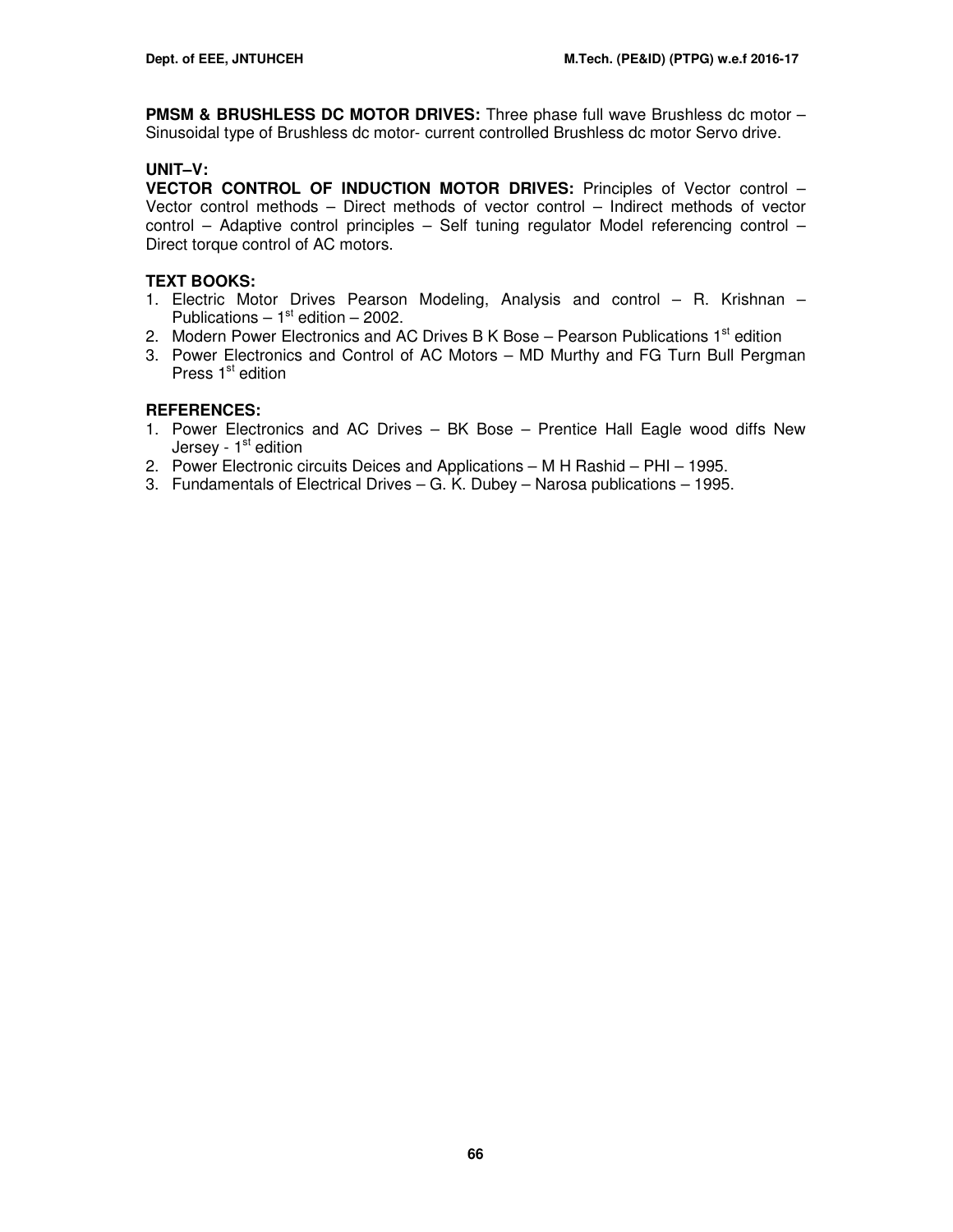#### **M.Tech. (PTPG) IV-Sem (PE&ID)**

| M.Tech. (PTPG) IV-Sem (PE&ID) | L T P C |  |
|-------------------------------|---------|--|
|                               | 4004    |  |

# **DE – 7.1: POWER QUALITY**

#### **Prerequisite: Power Systems**

#### **Course Objectives:**

- To Study the basics of power quality , power quality problems and power quality standards,
- To Study about the characteristics of non-linear loads
- To Study Voltage, Current, Power and Energy measurements and analysis methods of Laplace's, Fourier and Hartley and Wavelet Transforms
- To Study the analysis and conventional mitigation methods
- To Study about various devices used to enhance power quality.

**Course Outcomes:** After taking this course, the student will be able to:

- Know the different characteristics of electric power quality in power systems,
- Learn about the applications of non-linear loads ,
- Know the applications of Hartley and Wavelet Transforms ,
- Learn how to mitigate the power quality problems
- Learn about the application of FACTS device on DG side.

### **UNIT-I:**

# **INTRODUCTION**

Introduction of the Power Quality (PQ) problem, Terms used in PQ: Voltage, Sag, Swell, Surges, Harmonics, over voltages, spikes, Voltage fluctuations, Transients, Interruption, overview of power quality phenomenon, Remedies to improve power quality, power quality monitoring.

# **UNIT-II:**

# **LONG & SHORT INTERRUPTIONS**

Interruptions – Definition – Difference between failures, outage, Interruptions – causes of Long Interruptions – Origin of Interruptions – Limits for the Interruption frequency – Limits for the interruption duration – costs of Interruption – Overview of Reliability evaluation to power quality, comparison of observations and reliability evaluation.

**Short interruptions**: definition, origin of short interruptions, basic principle, fuse saving, voltage magnitude events due to re-closing, voltage during the interruption, monitoring of short interruptions, difference between medium and low voltage systems. Multiple events, single phase tripping – voltage and current during fault period, voltage and current at post fault period, stochastic prediction of short interruptions.

#### **UNIT III:**

# **SINGLE AND THREE-PHASE VOLTAGE Sag CHARACTERIZATION**

Voltage sag – definition, causes of voltage sag, voltage sag magnitude, and monitoring, theoretical calculation of voltage sag magnitude, voltage sag calculation in non-radial systems, meshed systems, and voltage sag duration.

Three phase faults, phase angle jumps, magnitude and phase angle jumps for three phase unbalanced sags, load influence on voltage sags.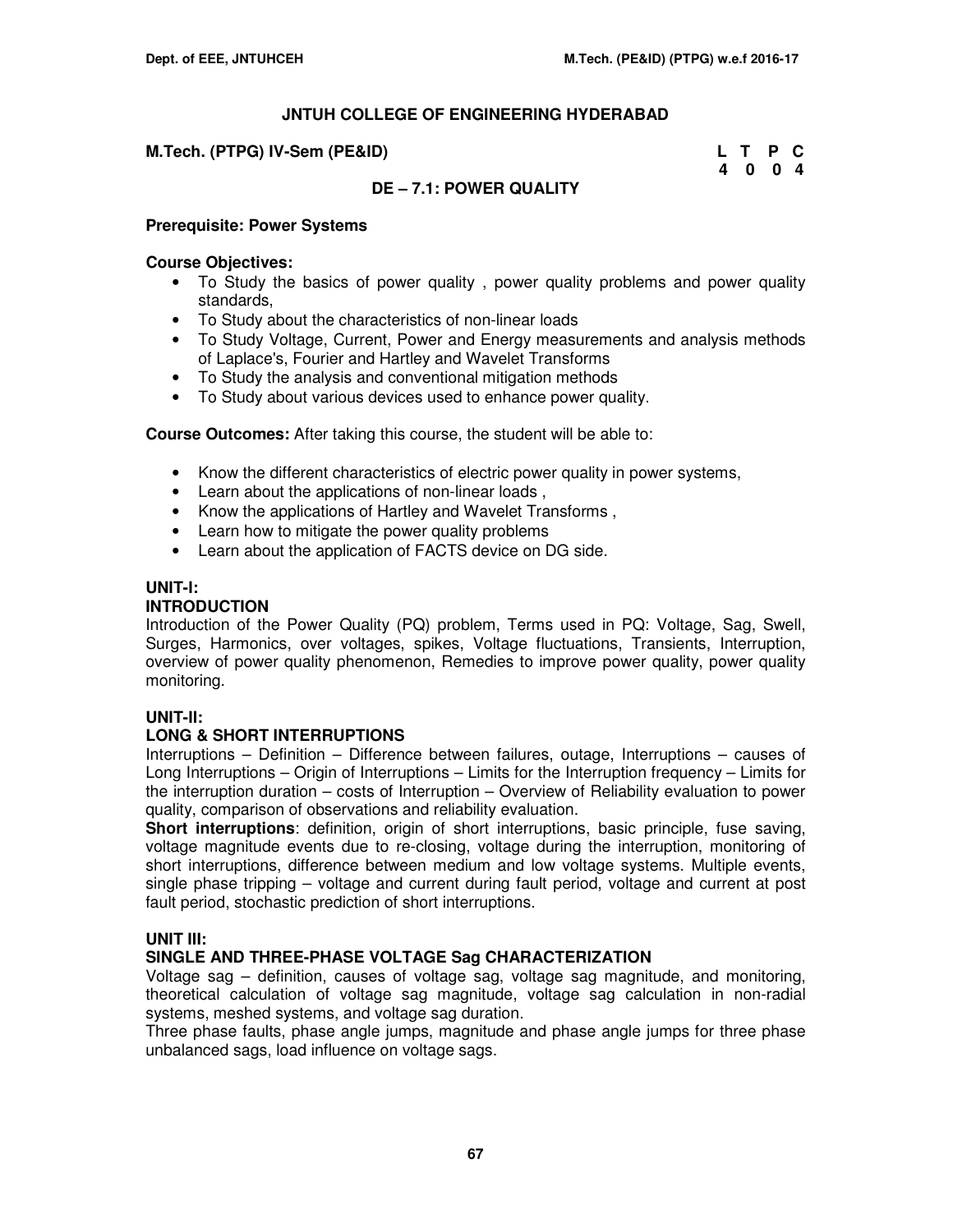# **UNIT-IV:**

# **POWER QUALITY CONSIDERATIONS IN INDUSTRIAL POWER SYSTEMS**

Voltage sag – equipment behavior of Power electronic loads, induction motors, synchronous motors, computers, consumer electronics, adjustable speed AC drives and its operation. Mitigation of AC Drives, adjustable speed DC drives and its operation, mitigation methods of DC drives.

# **UNIT-V:**

# **MITIGATION OF INTERRUPTIONS & VOLTAGE SAGS**

Overview of mitigation methods – from fault to trip, reducing the number of faults, reducing the fault clearing time changing the power system, installing mitigation equipment, improving equipment immunity, different events and mitigation methods. System equipment interface – voltage source converter, series voltage controller, shunt controller, combined shunt and series controller.

### **Power Quality and EMC Standards:**

Introduction to standardization, IEC Electromagnetic compatibility standards, European voltage characteristics standards, PQ surveys.

# **TEXT BOOKS:**

- 1. "Understanding Power Quality Problems" by Math H J Bollen. IEEE Press.
- 2. "Power Quality VAR Compensation in Power Systems", R. SastryVedam Mulukutla S. Sarma,CRC Press.

- 1. Power Quality, C. Sankaran, CRC Presss.
- 2. Electrical Power Systems Quality, Roger C. Dugan , Mark F. Mc Granaghan, Surya Santoso, H. Wayne Beaty, Tata McGraw Hill Education Private Ltd.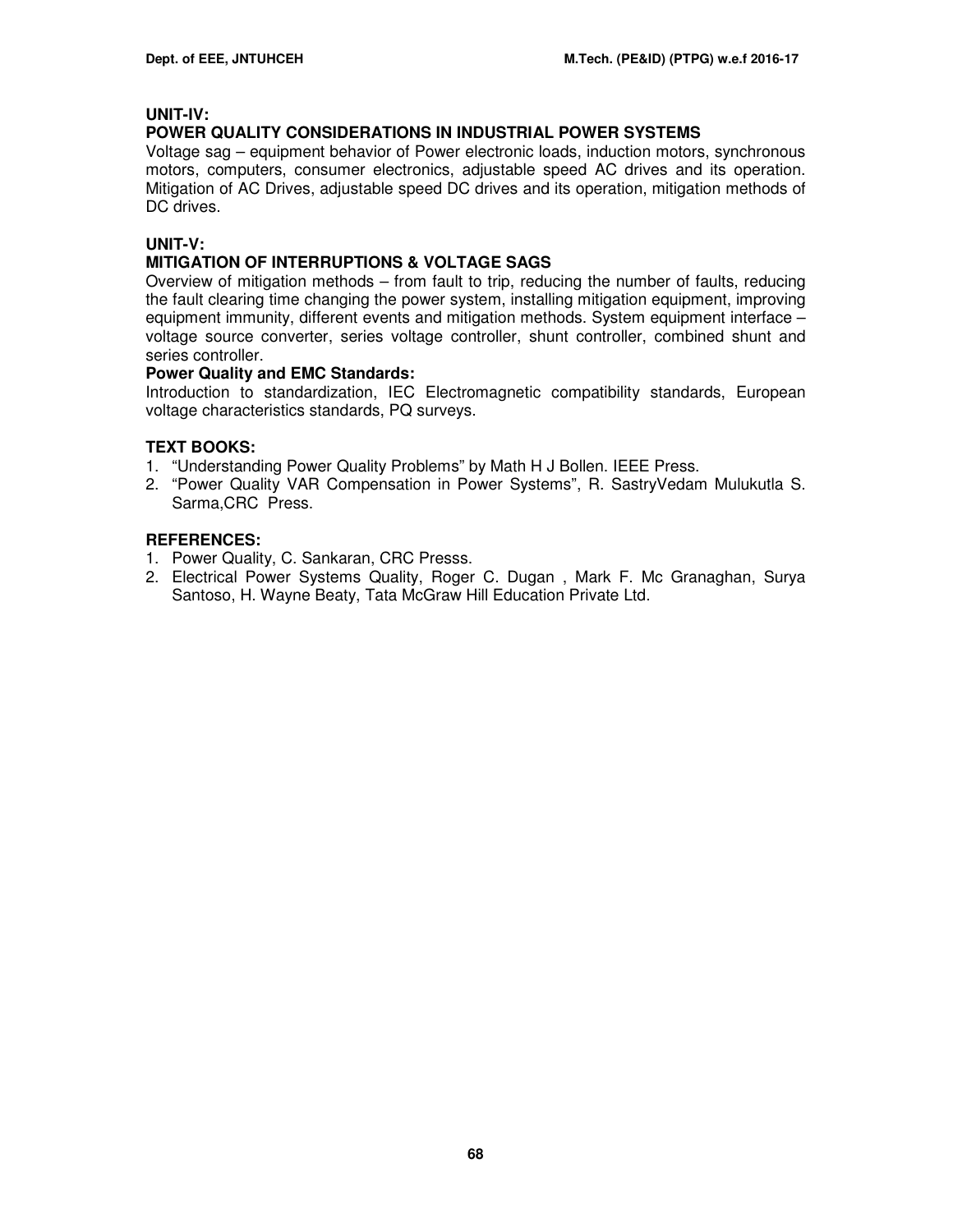| M.Tech. (PTPG) IV-Sem (PE&ID) | L T P C |  |
|-------------------------------|---------|--|
|                               | 4004    |  |

# **DE – 7.2: SOLAR PHOTO VOLTAIC SYSTEMS**

### **Pre-requisite: None**

**Course Objectives:** Objectives of this course are

To introduce photovoltaic systems

To deal with various technologies of solar PV cells

To understand details about manufacture, sizing and operating techniques

To have knowledge of design considerations.

**Course Outcomes:** After this course, the student will be able to

- Identify photovoltaic system components and system types
- Calculate electrical energy and power
- Correctly size system components, design considerations of solar equipment
- Design a basic grid-tie PV system.

# **UNIT – I**

**SOLAR ENERGY:** Sun and Earth, Solar Spectrum, Solar Geometry, Solar radiation on horizontal and inclined planes, Instruments for measurement of solar radiation ,Solar cell, Equivalent circuit, V-I characteristics, Performance improvement.

### **UNIT – II**

**SOLAR CELLS:** Manufacture of Solar Cells-Technologies, Design of Solar cells, Photovoltaic modules, Design requirements, encapsulation systems, manufacture, power rating, hotspot effect, Design qualifications.

# **UNIT – III**

**PROTECTION AND MEASUREMENTS:** Flat plate arrays, support structures, module interconnection and cabling, lightning protection, Performance measurement – using natural sun light and simulator, determination of temperature coefficients, internal series resistance, curve correction factor.

# **UNIT - IV**

**PHOTOVOLTAIC SYSTEMS:** Photovoltaic systems- types- general design considerationssystem sizing-battery sizing- inverter sizing-design examples – Balance of PV systems.

# **UNIT – V**

**MAXIMUM POWER POINT TRACKERS:** Maximum power point trackers-algorithmsperturb and observe-incremental conductance method, hill climbing method, , hybrid and complex methods, data based and other approximate methods, instrument design, other MPP techniques-Grid interactive PV system.

# **TEXT BOOKS:**

- 1. Generating electricity from Sun, F.C.Treble, Pergamon Press
- 2. Photvolatic systems: Analysis and design, A.K.Mukherjee, Nivedita Thakur, PHI 2011
- 3. Solar Photovoltaics: Fundamentals, Technologies and applications, C.S.Solanki, PHI, 2009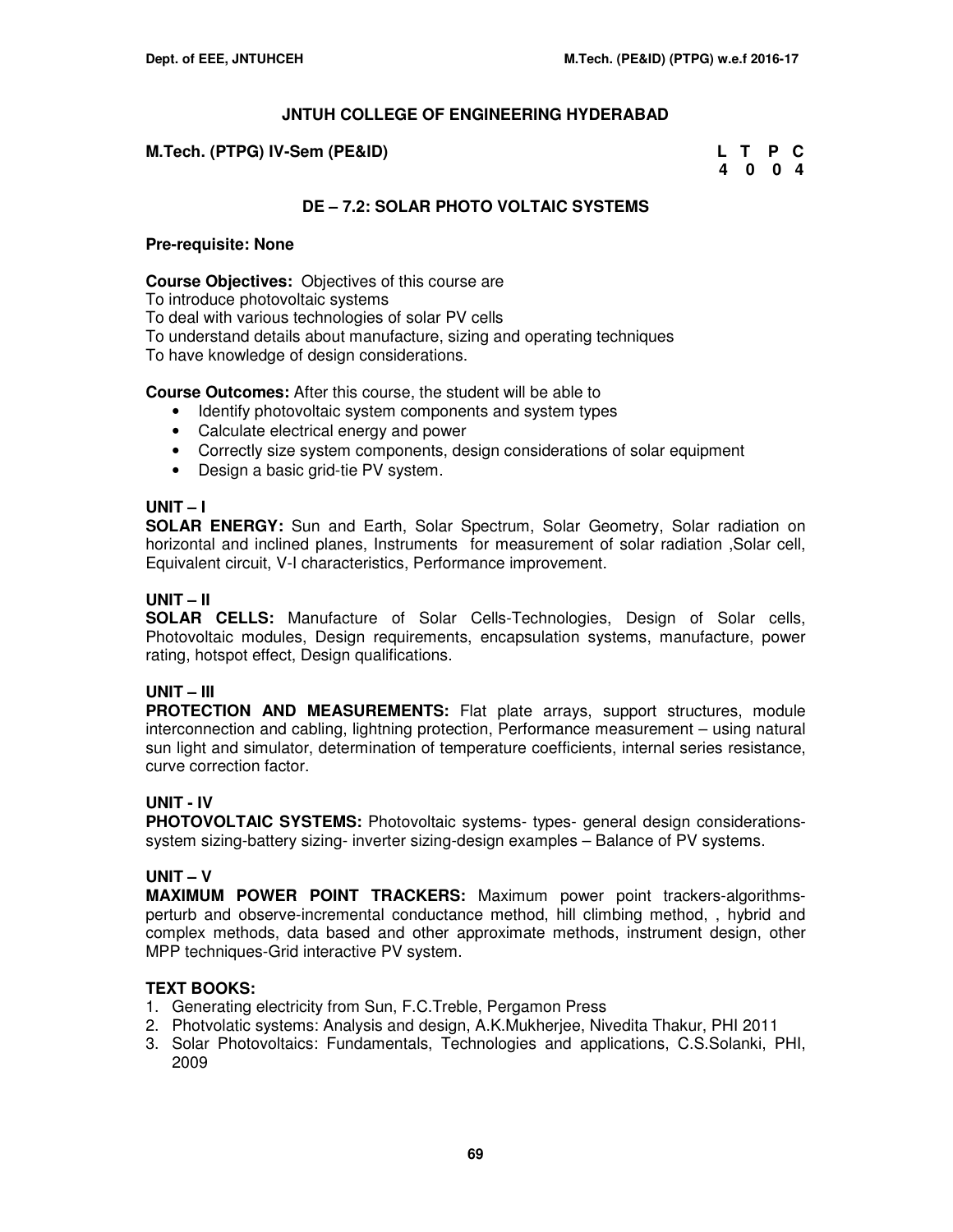#### **M.Tech. (PTPG) IV-Sem (PE&ID)**

| M.Tech. (PTPG) IV-Sem (PE&ID) | L T P C |  |
|-------------------------------|---------|--|
|                               | 4 0 0 4 |  |

# **DE – 7.3: HYBRID ELECTRIC VEHICLES**

#### **Pre-requisites:**

- 1. Control Systems Engineering I.
- 2. Electrical Machines-I.
- 3. Electrical Machines-II.
- 4. Power Electronics

## **COURSE OUTLINE:**

This course introduces the fundamental concepts, principles, analysis and design of hybrid and electric vehicles.

The material for this course will be prepared in such a manner that it will be useful for postgraduate students, teachers, practitioners and final year undergraduate students.

This course goes deeper into the various aspects of hybrid and electric drive train such as their configuration, types of electric machines that can be used, energy storage devices, etc. Each topic will be developed in logical progression with up-to-date information.

A number of chosen problems will be solved to illustrate the concepts clearly. There shall be a suite of exercises based on MATLAB and Simulink.

### **UNIT-I:**

Introduction to Hybrid Electric Vehicles: History of hybrid and electric vehicles, social and environmental importance of hybrid and electric vehicles, impact of modern drive-trains on energy supplies.

Conventional Vehicles: Basics of vehicle performance, vehicle power source characterization, transmission characteristics, and mathematical models to describe vehicle performance.

#### **UNIT-II:**

Hybrid Electric Drive-trains: Basic concept of hybrid traction, introduction to various hybrid drive-train topologies, power flow control in hybrid drive-train topologies, fuel efficiency analysis.

Electric Drive-trains: Basic concept of electric traction, introduction to various electric drivetrain topologies, power flow control in electric drive-train topologies, fuel efficiency analysis.

# **UNIT-III:**

Electric Propulsion unit: Introduction to electric components used in hybrid and electric vehicles, Configuration and control of DC Motor drives, Configuration and control of Induction Motor drives, configuration and control of Permanent Magnet Motor drives, Configuration and control of Switch Reluctance Motor drives, drive system efficiency.

# **UNIT-IV:**

Energy Storage: Introduction to Energy Storage Requirements in Hybrid and Electric Vehicles, Battery based energy storage and its analysis, Fuel Cell based energy storage and its analysis, Super Capacitor based energy storage and its analysis, Flywheel based energy storage and its analysis, Hybridization of different energy storage devices.

Sizing the drive system: Matching the electric machine and the internal combustion engine (ICE), Sizing the propulsion motor, sizing the power electronics, selecting the energy storage technology, Communications, supporting subsystems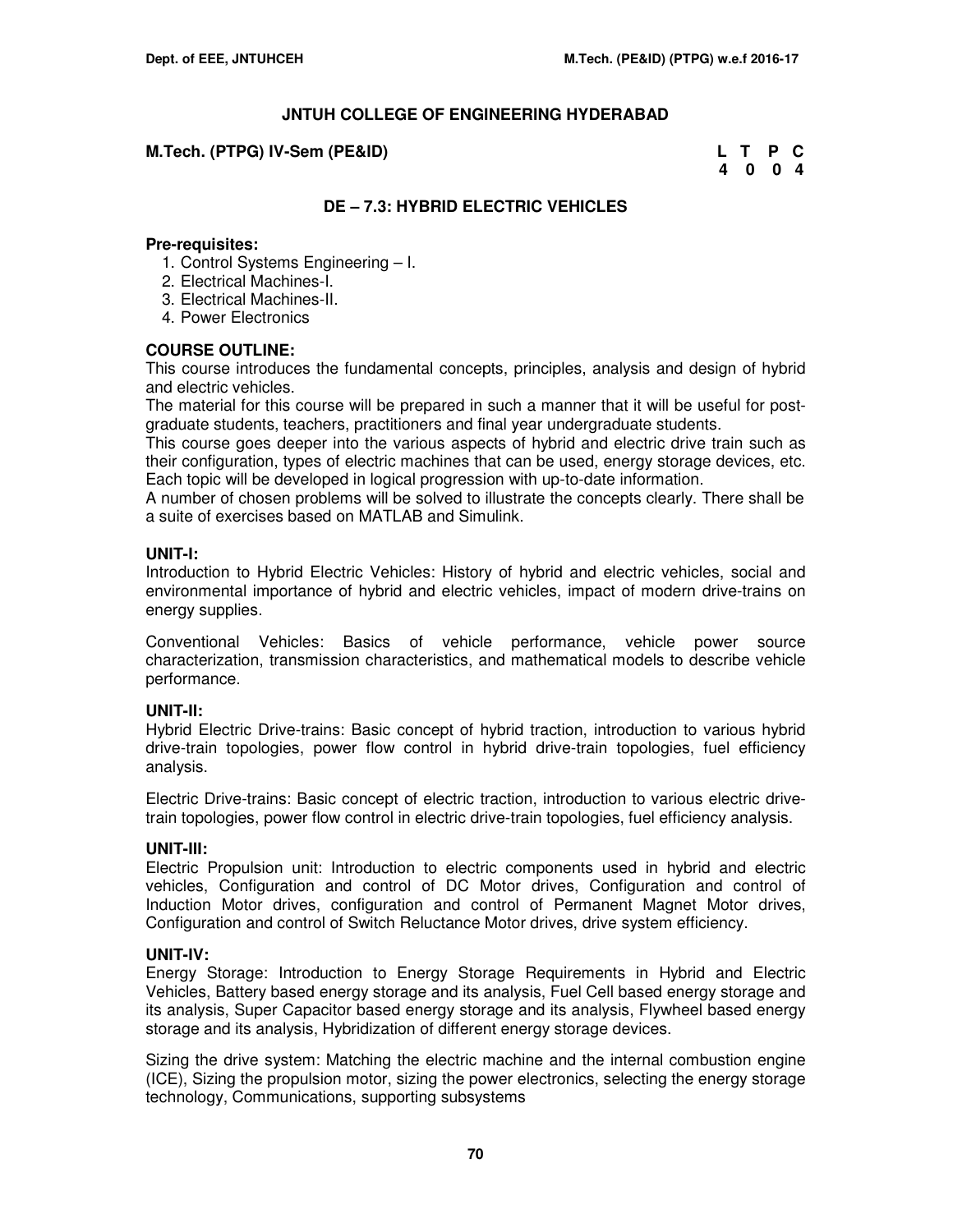# **UNIT-V:**

Energy Management Strategies: Introduction to energy management strategies used in hybrid and electric vehicles, classification of different energy management strategies, comparison of different energy management strategies, implementation issues of energy management strategies.

- 1. Iqbal Hussein, Electric and Hybrid Vehicles: Design fundamentals, CRC Press, 2003.
- 2. Mehrdad Ehsani, Yimi Gao, Sebastian E. Gay, Ali Emadi, Modern Electric, Hybrid Electric and Fuel Cell Vehicles: Fundamentals, Theory and Design, CRC Press, 2004.
- 3. James Larminie, John Lowry, Electric Vehicle Technology Explained, Wiley, 2003.Design of a Hybrid Electric Vehicle (HEV), Design of a Battery Electric Vehicle (BEV).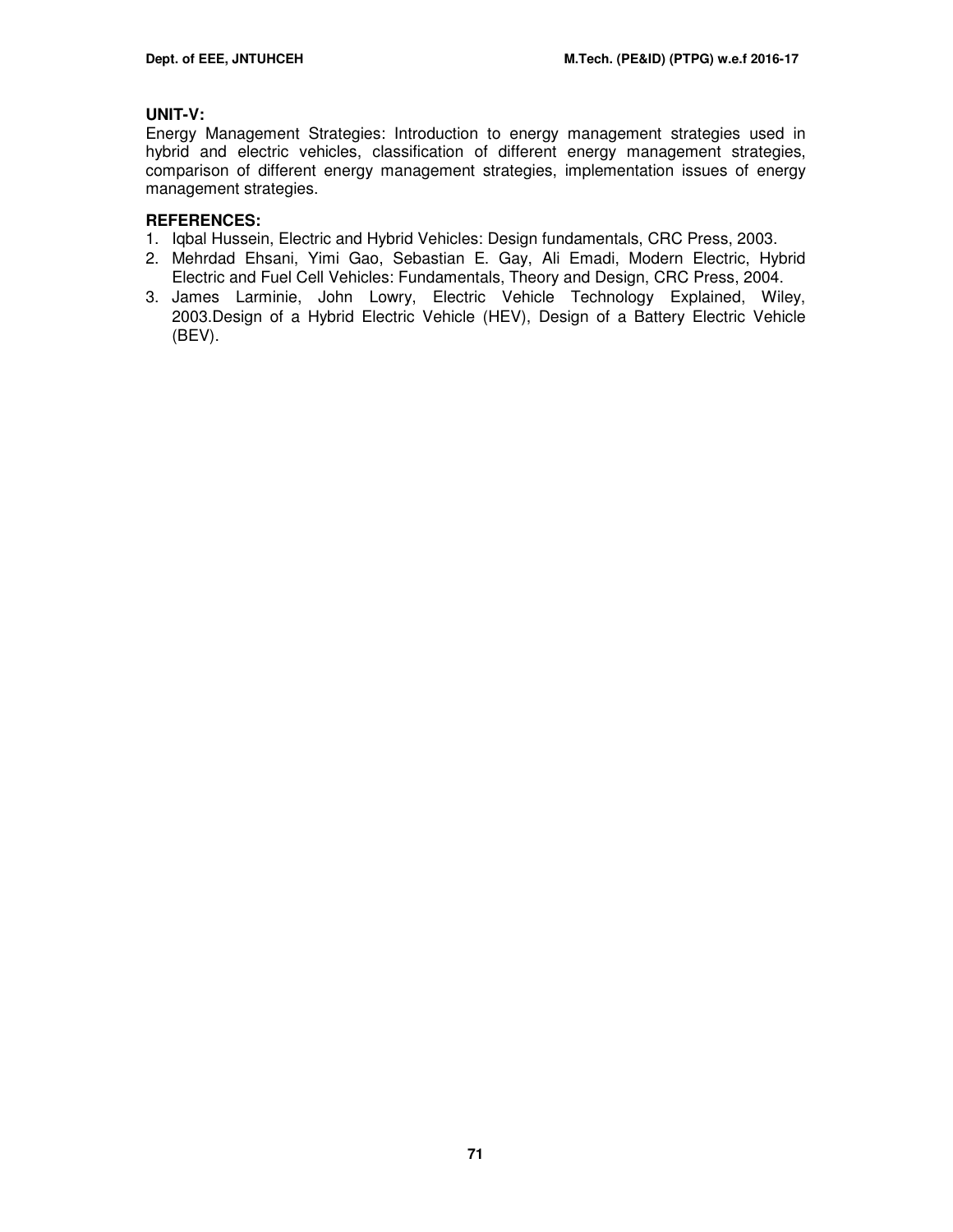**M.Tech. (PTPG) IV-Sem (PE&ID)** 

| M.Tech. (PTPG) IV-Sem (PE&ID) | L T P C |  |
|-------------------------------|---------|--|
|                               | 4004    |  |

# **DE – 8.1: PROGRAMMABLE LOGIC CONTROLLERS AND APPLICATIONS**

### **Prerequisite: None**

### **Course Objectives:**

- To provide and ensure a comprehensive understanding of using advanced controllers in measurement and control instrumentation.
- To illustrate about data acquisition process of collecting information from field instruments.
- To analyze Programmable Logic Controller (PLC), IO Modules and internal features.
- To Comprehend Programming in Ladder Logic, addressing of I/O.
- To apply PID and its Tuning.

**Course Outcomes:** Upon the completion of this course, the student will be able to

- Describe the main functional units in a PLC and be able to explain how they interact.
- They should know different bus types used in automation industries.
- Development of ladder logic programming for simple process.

#### **UNIT-I:**

PLC Basics PLC system, I/O modules and interfacing CPU processor programming equipment programming formats, construction of PLC ladder diagrams, devices connected to I/O modules.

#### **UNIT-II:**

PLC Programming input instructions, outputs, operational procedures, programming examples using contacts and coils. Drill-press operation.

Digital logic gates programming in the Boolean algebra system, conversion examples Ladder diagrams for process control Ladder diagrams and sequence listings, ladder diagram construction and flow chart for spray process system.

#### **UNIT-III:**

PLC Registers: Characteristics of Registers module addressing holding registers input registers, output registers. PLC Functions Timer functions and industrial applications counters counter function industrial applications, Architecture functions, Number comparison functions, number conversion functions.

#### **UNIT-IV:**

Data handling functions: SKIP, Master control Relay Jump Move FIFO, FAL, ONS, CLR and Sweep functions and their applications. Bit Pattern and changing a bit shift register, sequence functions and applications, controlling of two axes and three axis Robots with PLC, Matrix functions.

#### **UNIT-V:**

Analog PLC operation: Analog modules and systems Analog signal processing multi bit data processing , analog output application examples, PID principles position indicator with PID control, PID modules, PID tuning, PID functions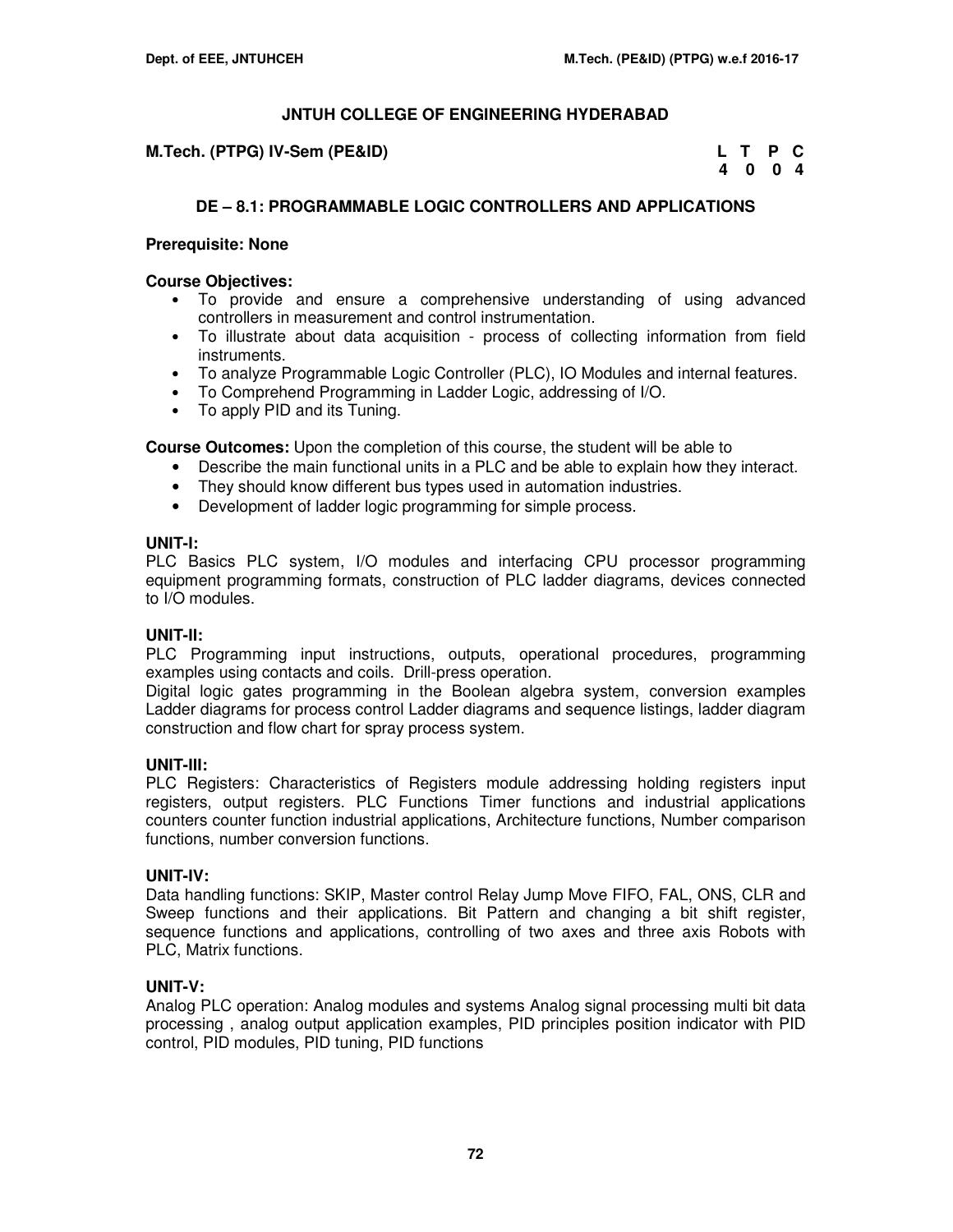# **TEXT BOOKS:**

- 1. Programmable Logic Controllers Principle and Applications by John W. Webb & Ronald A. Reiss, Fifth Edition, PHI
- 2. Digital Design by Morris Mano, PHI, 3<sup>rd</sup> Edition 2006.

- 1. Programmable logic Controllers, Frank D. Petruzella, 4<sup>th</sup> Edition, McGraw Hill Publishers.
- 2. Programmable Logic Controllers Programming Method and Applications by JR. Hackworth & F.D Hackworth Jr. – Pearson, 2004.
- 3. Programmable logic controllers and their Engineering Applications, 2<sup>nd</sup> Edition, Alan J. Crispin.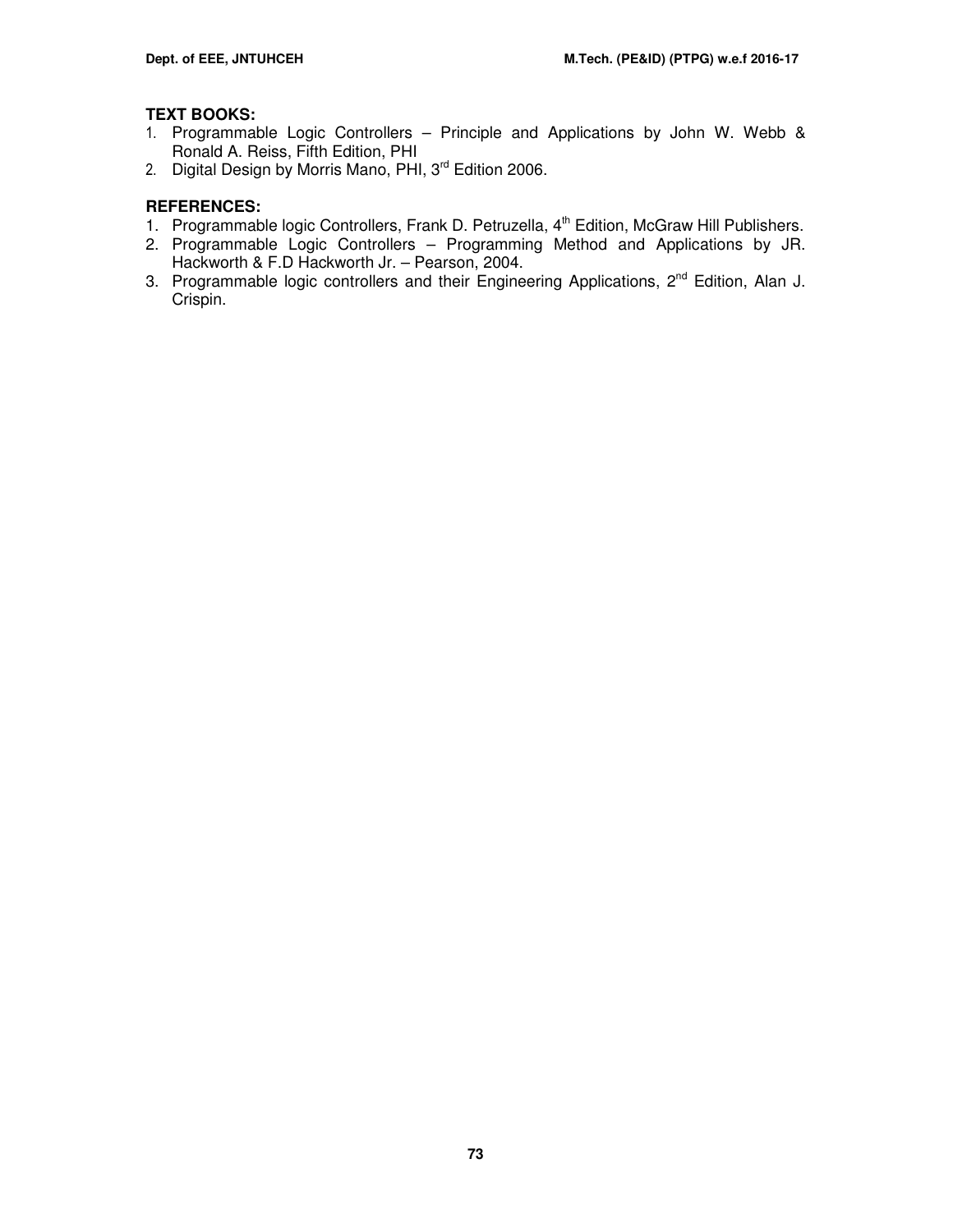**M.Tech. (PTPG) IV-Sem (PE&ID)** 

| <b>TPG) IV-Sem (PE&amp;ID)</b> | L T P C |  |
|--------------------------------|---------|--|
|                                | 4 0 0 4 |  |

# **DE – 8.2: AI TECHNIQUES IN ELECTRICAL ENGINEERING**

### **Prerequisite: None**

### **Course Objectives:**

- To locate soft commanding methodologies, such as artificial neural networks, Fuzzy logic and genetic Algorithms.
- To observe the concepts of feed forward neural networks and about feedback neural networks.
- To practice the concept of fuzziness involved in various systems and comprehensive knowledge of fuzzy logic control and to design the fuzzy control
- To analyze genetic algorithm, genetic operations and genetic mutations.

**Course Outcomes:** Upon the completion of this course, the student will be able to

- Understand feed forward neural networks, feedback neural networks and learning techniques.
- Understand fuzziness involved in various systems and fuzzy set theory.
- Develop fuzzy logic control for applications in electrical engineering
- Develop genetic algorithm for applications in electrical engineering.

## **UNIT – I: ARTIFICIAL NEURAL NETWORKS**

Introduction-Models of Neural Network - Architectures – Knowledge representation – Artificial Intelligence and Neural networks – Learning process – Error correction learning – Hebbian learning – Competitive learning – Boltzman learning – Supervised learning – Unsupervised learning – Reinforcement learning - learning tasks.

#### **UNIT- II: ANN PARADIGMS**

Multi – layer perceptron using Back propagation Algorithm-Self – organizing Map – Radial Basis Function Network – Functional link, network – Hopfield Network.

#### **UNIT – III: FUZZY LOGIC**

Introduction – Fuzzy versus crisp – Fuzzy sets - Membership function – Basic Fuzzy set operations – Properties of Fuzzy sets – Fuzzy cartesian Product – Operations on Fuzzy relations – Fuzzy logic – Fuzzy Quantifiers - Fuzzy Inference - Fuzzy Rule based system - Defuzzification methods.

#### **UNIT – IV: GENETIC ALGORITHMS**

 Introduction-Encoding – Fitness Function-Reproduction operators - Genetic Modeling – Genetic operators - Crossover - Single–site crossover – Two-point crossover – Multi point crossover-Uniform crossover – Matrix crossover - Crossover Rate - Inversion & Deletion – Mutation operator –Mutation – Mutation Rate-Bit-wise operators-Generational cycleconvergence of Genetic Algorithm.

## **UNIT–V: APPLICATIONS OF AI TECHNIQUES**

Load forecasting – Load flow studies – Economic load dispatch – Load frequency control – Single area system and two area system – Small Signal Stability (Dynamic stability) Reactive power control – speed control of DC and AC Motors.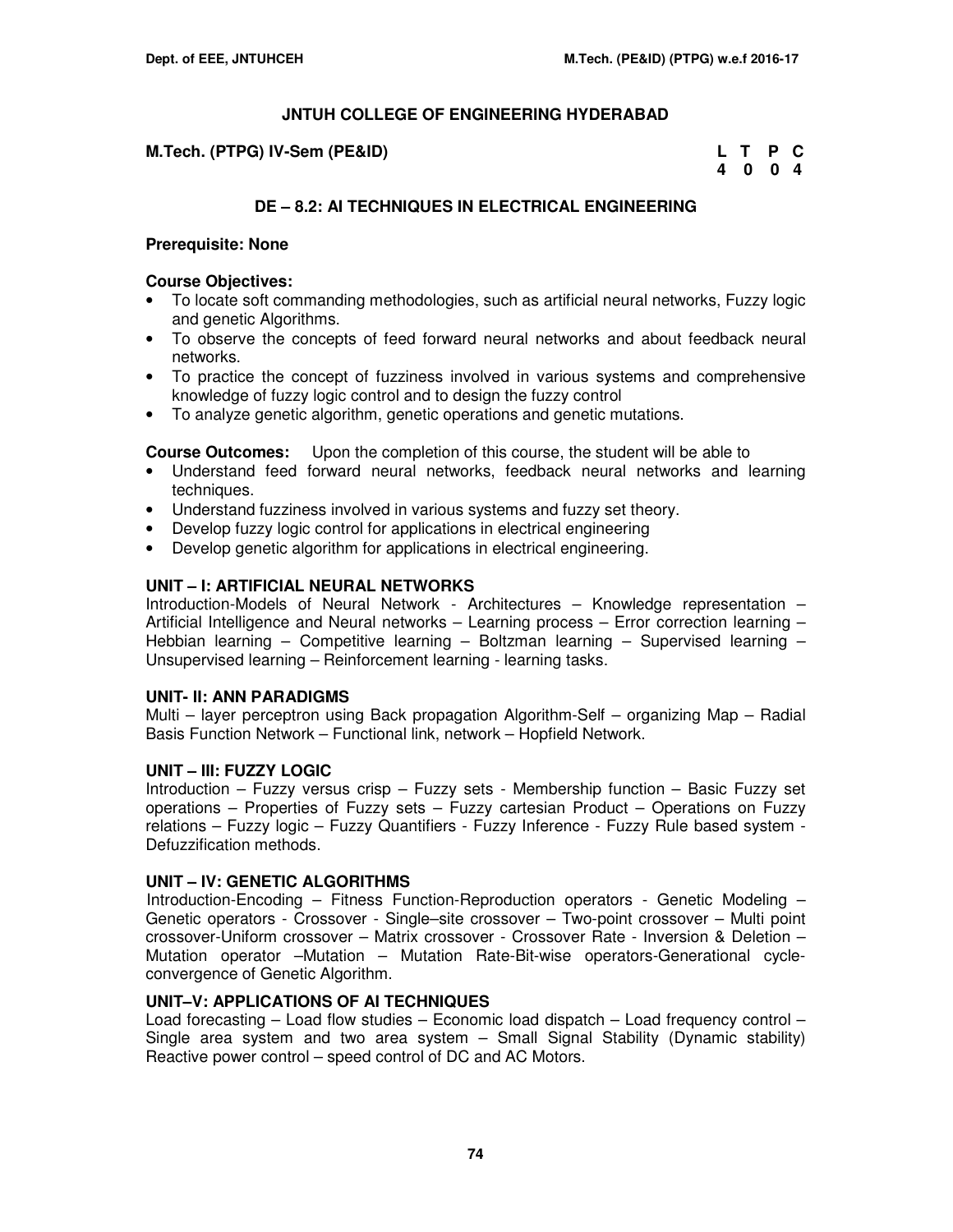# **TEXT BOOKS:**

1. S.Rajasekaran and G.A.V.Pai, "Neural Networks, Fuzzy Logic & Genetic Algorithms"- PHI, New Delhi, 2003.

- 1. P.D.Wasserman,Van Nostrand Reinhold,'"Neural Computing Theory & Practice", New York,1989.
- 2. Bart Kosko, "Neural Network & Fuzzy System", Prentice Hall, 1992.
- 3. G.J.Klir and T.A.Folger, "Fuzzy sets, Uncertainty and Information", PHI, Pvt.Ltd,1994.
- 4. D.E.Goldberg, "Genetic Algorithms", Addison Wesley 1999.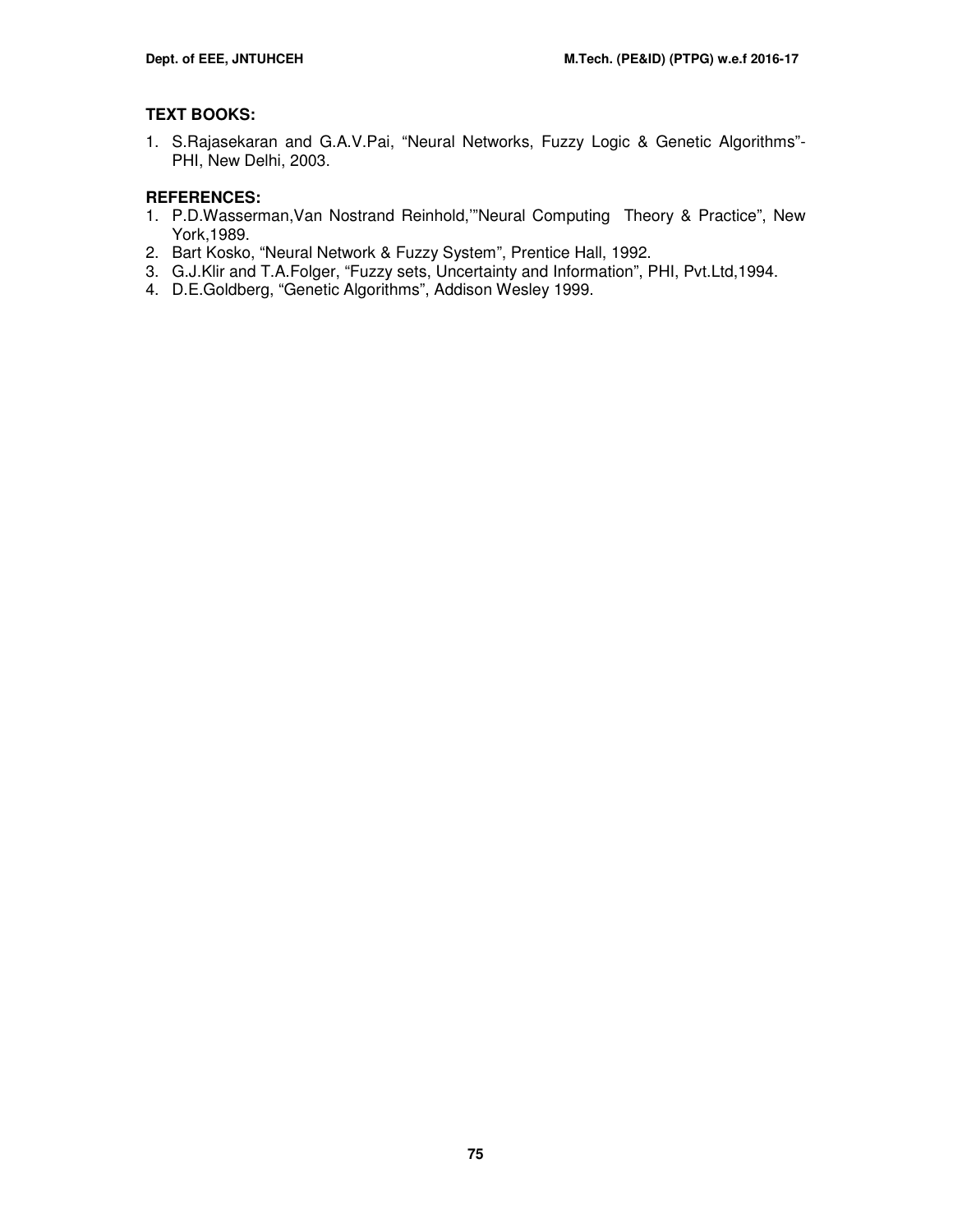| M.Tech. (PTPG) IV-Sem (PE&ID) | L T P C |  |
|-------------------------------|---------|--|
|                               | 4004    |  |

### **DE – 8.3. ENERGY EFFICIENT SYSTEMS**

#### **UNIT-I:**

**Electrical System:** Electricity billing, Electrical Load Management and maximum demand control, Power factor improvement and its benefit, Selection and location of capacitors, Performance assessment of PF capacitors, Distribution and Transformer losses.

#### **UNIT-II:**

**Electric Motors:** Types, Losses in Electric Motors, motor efficiency, factors affecting motor performance, rewinding and motor replacement issues, energy saving opportunities with energy efficient motors **Lighting System:** Light source, choice of lighting, luminance requirements, and energy conservation avenues. Energy efficient lightning controls, comparison of sodium vapor, halogen, CFL and LED lamps.

### **UNIT-III:**

**Compressed Air System:** Types of air compressors, compressor efficiency, efficient compressor operation, compressed air system components, capacity assessment, leakage test, factors affecting the performance and savings opportunities. **HVAC and Refrigeration system:** vapor compression refrigeration cycle, refrigerants, coefficient of performance, capacity, factors affecting refrigeration and air-conditioning system performance and saving opportunities, vapor absorption refrigeration system - working principle, types and comparison with vapour compression system, saving potential Fans and Blowers: Types, performance evaluation, efficient system operation, flow control strategies and energy conservation opportunities.

#### **UNIT-IV:**

**Pumps and Pumping System:** Types, performance evaluation, efficient system operation, flow control strategies and energy conservation opportunities. **Cooling Tower:** Types and performance evaluation, efficient system operation, flow control strategies, energy saving opportunities, Assessment of cooling tower.

#### **UNIT-V:**

**Diesel generating system:** Factors affecting selection, energy performance assessment of diesel conservation avenues. **Energy Efficient Technologies in Electrical Systems:** Maximum Demand Controllers, automatic power factor controllers, energy efficient motors, soft starters with energy saver, variable speed drives, energy efficient transformers, electronic ballast, occupancy sensors, energy saving potential of each technology. Calculation of energy frequency ratio in the performance of star ratings.

## **TEXT BOOKS:**

- 1. Eastop T.D & Croft D.R, Energy Efficiency for Engineers and Technologists,. Logman Scientific & Technical, ISBN-0-582-03184, 1990.
- 2. Reay D.A, Industrial Energy Conservation, 1stedition, Pergamon Press, 1977.

- 1. Larry C Whitetal, Industrial Energy Management & Utilization.
- 2. Power System Engineering 2nd Ed. D P Kothari, I J Nagrath, Tata McGraw-Hill Co 2008
- 3. Bureau of Energy Efficiency (BEE) : www.bee-india.nic.in
- 4. The Energy and Resource Institute (TERI): http://www.teriin.org/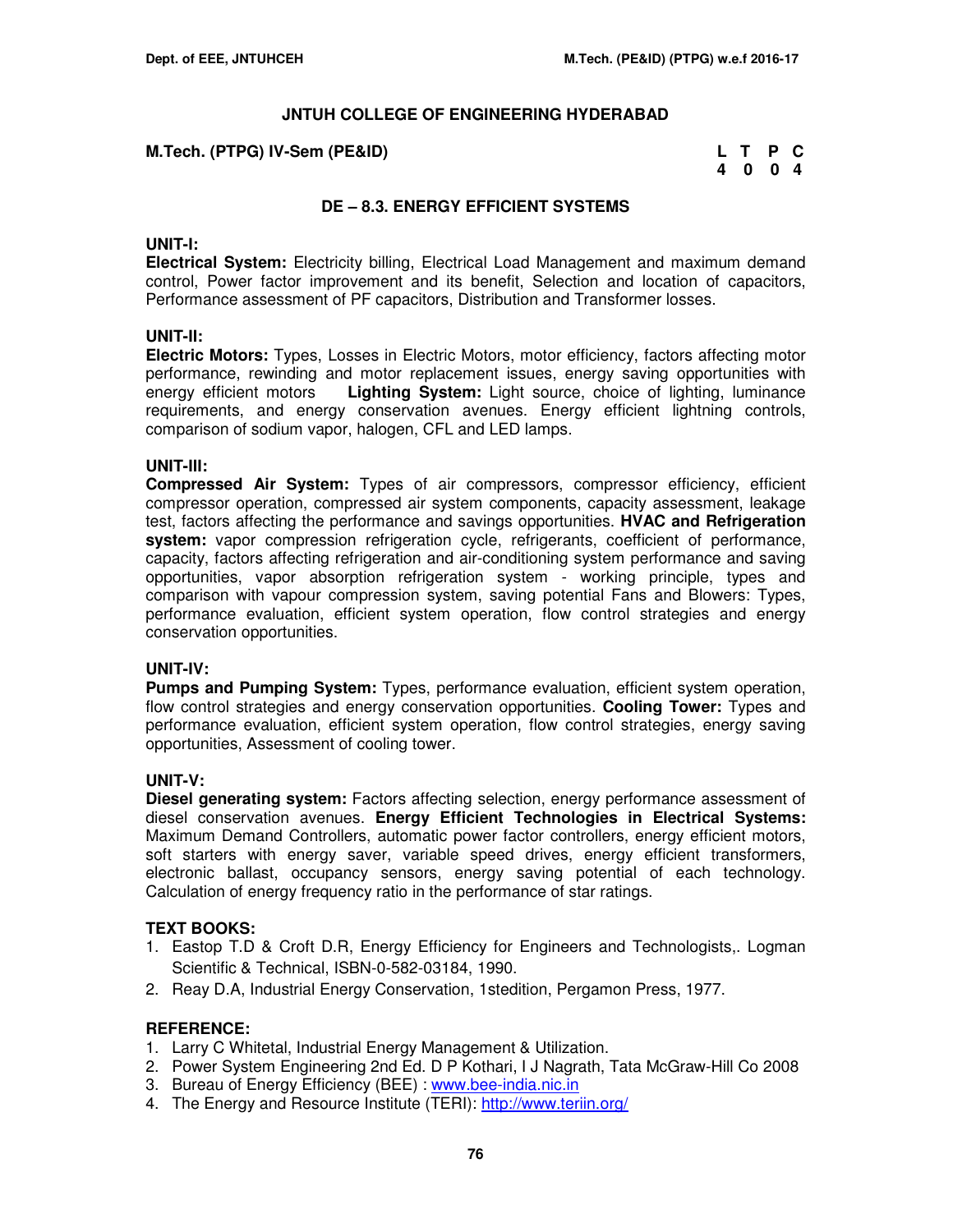- 5. Energy Efficiency for Engineers and Technologists, First Edition, 1990, by TD Eastop and DR Croft, Longman Group UK Ltd.
- 6. Industrial Energy Management and Utilization, 1988, by LC Wittie, P S Schmidt and D R Brown, Hemisphere Publishing Company. 3. Energy Management Hand Book, Third Edition, 1997, by W C Turner, the Fairmont Press Inc.
- 7. www.bee-india.nic.in (Guide on Energy Efficient room Air conditioners)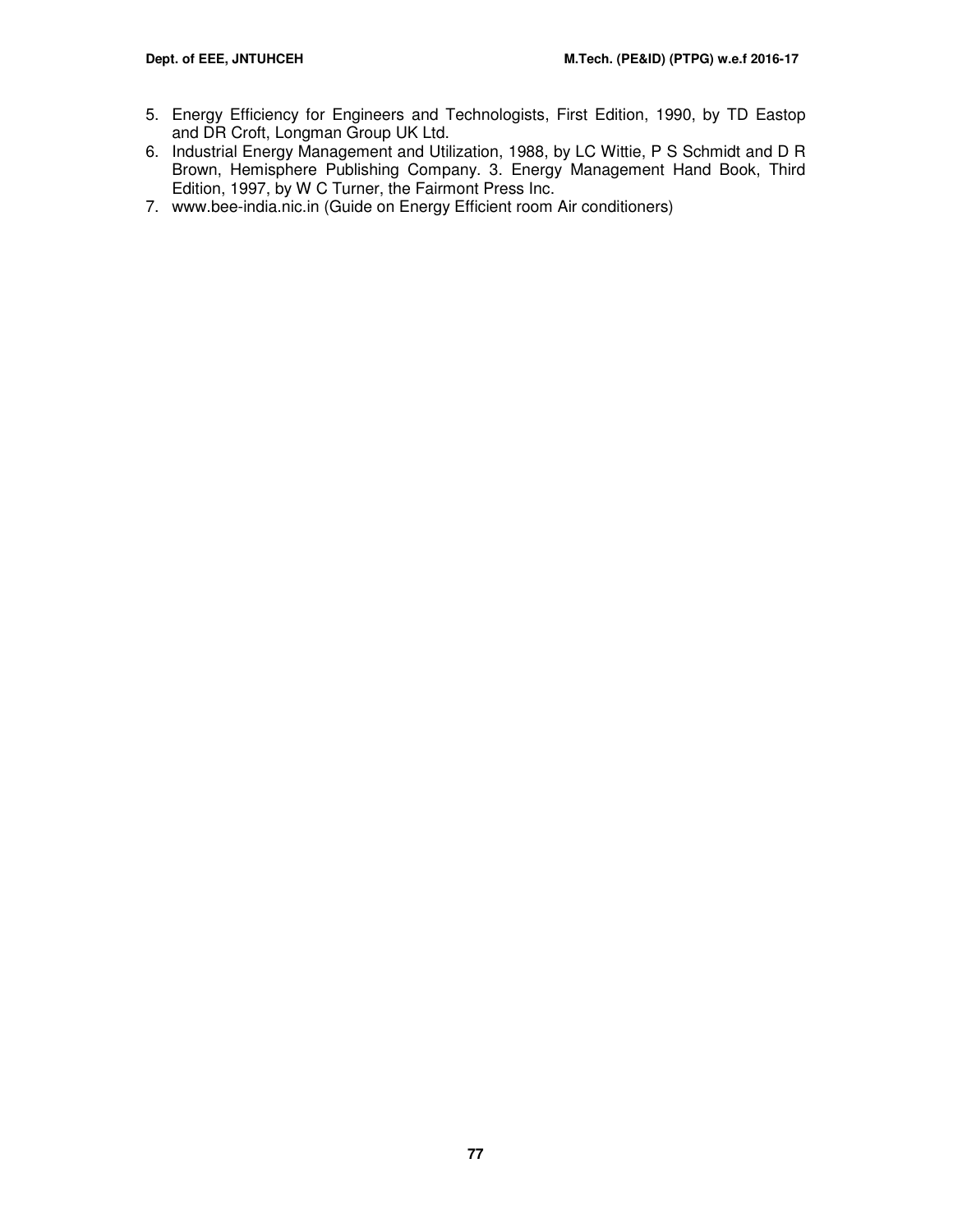#### **M.Tech. (PTPG) IV-Sem (PE&ID)**

| M.Tech. (PTPG) IV-Sem (PE&ID) | L T P C |  |
|-------------------------------|---------|--|
|                               | 4004    |  |

### **DE – 8.4: SOFTWARE ENGINEERING**

### **Prerequisites**

- 1. A course on "Computer Programming and Data Structures"
- 2. A course on "Object Oriented Programming Through Java"

### **Objectives**

- 1. The aim of the course is to provide an understanding of the working knowledge of the techniques for estimation, design, testing and quality management of large software development projects.
- 2. Topics include process models, software requirements, software design, software testing, software process/product metrics, risk management, quality management and UML diagrams

### **Outcomes**

- 1. Ability to translate end-user requirements into system and software requirements, using e.g. UML, and structure the requirements in a Software Requirements Document (SRD).
- 2. Identify and apply appropriate software architectures and patterns to carry out high level design of a system and be able to critically compare alternative choices.
- 3. Will have experience and/or awareness of testing problems and will be able to develop a simple testing report

### **UNIT-I:**

**Introduction to Software Engineering:** The evolving role of software, changing nature of software, software myths.

**A Generic view of process:** Software engineering- a layered technology, a process framework, the capability maturity model integration (CMMI), process patterns, process assessment, personal and team process models.

**Process models:** The waterfall model, incremental process models, evolutionary process models, the unified process.

#### **UNIT-II:**

**Software Requirements:** Functional and non-functional requirements, user requirements, system requirements, interface specification, the software requirements document.

**Requirements engineering process:** Feasibility studies, requirements elicitation and analysis, requirements validation, requirements management.

**System models:** Context models, behavioral models, data models, object models, structured methods.

#### **UNIT-III:**

**Design Engineering:** Design process and design quality, design concepts, the design model.

**Creating an architectural design:** software architecture, data design, architectural styles and patterns, architectural design, conceptual model of UML, basic structural modeling, class diagrams, sequence diagrams, collaboration diagrams, use case diagrams, component diagrams.

## **UNIT-IV:**

**Testing Strategies:** A strategic approach to software testing, test strategies for conventional software, black-box and white-box testing, validation testing, system testing, the art of debugging.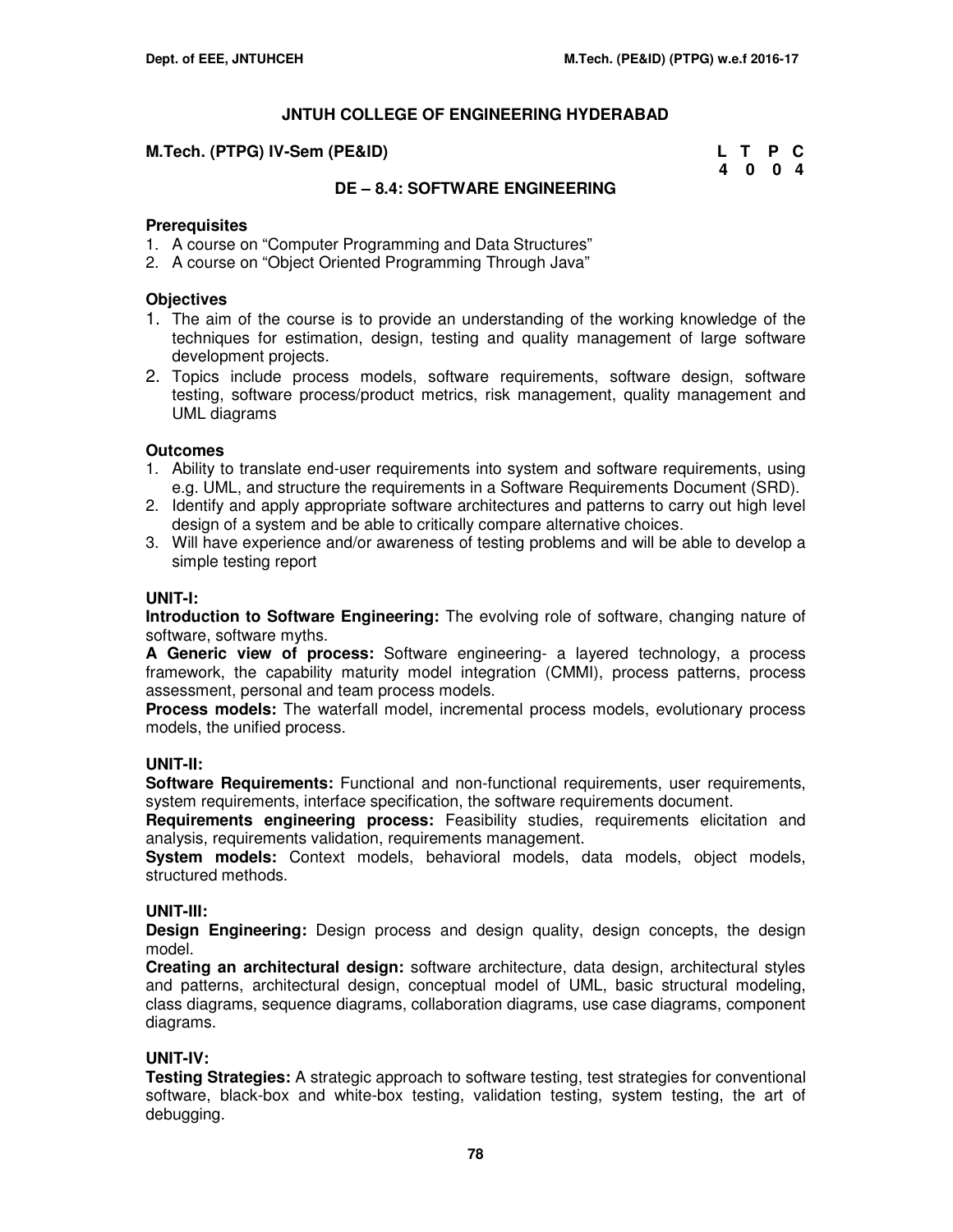**Product metrics:** Software quality, metrics for analysis model, metrics for design model, metrics for source code, metrics for testing, metrics for maintenance.

# **UNIT-V:**

**Metrics for Process and Products:** Software measurement, metrics for software quality. **Risk management:** Reactive Vs proactive risk strategies, software risks, risk identification, risk projection, risk refinement, RMMM, RMMM plan.

**Quality Management:** Quality concepts, software quality assurance, software reviews, formal technical reviews, statistical software quality assurance, software reliability, the ISO 9000 quality standards.

# **TEXT BOOKS:**

- 1. Software Engineering, A practitioner's Approach- Roger S. Pressman,  $6<sup>th</sup>$  edition, Mc Graw Hill International Edition.
- 2. Software Engineering- Sommerville,  $7<sup>th</sup>$  edition, Pearson Education.
- 3. The unified modeling language user guide Grady Booch, James Rambaugh, Ivar Jacobson, Pearson Education.

- 1. Software Engineering, an Engineering approach- James F. Peters, Witold Pedrycz, John Wiely.
- 2. Software Engineering principles and practice- Waman S Jawadekar, The Mc Graw-Hill Companies.
- 3. Fundamentals of object oriented design using UML Meiler page-Jones: Pearson Education.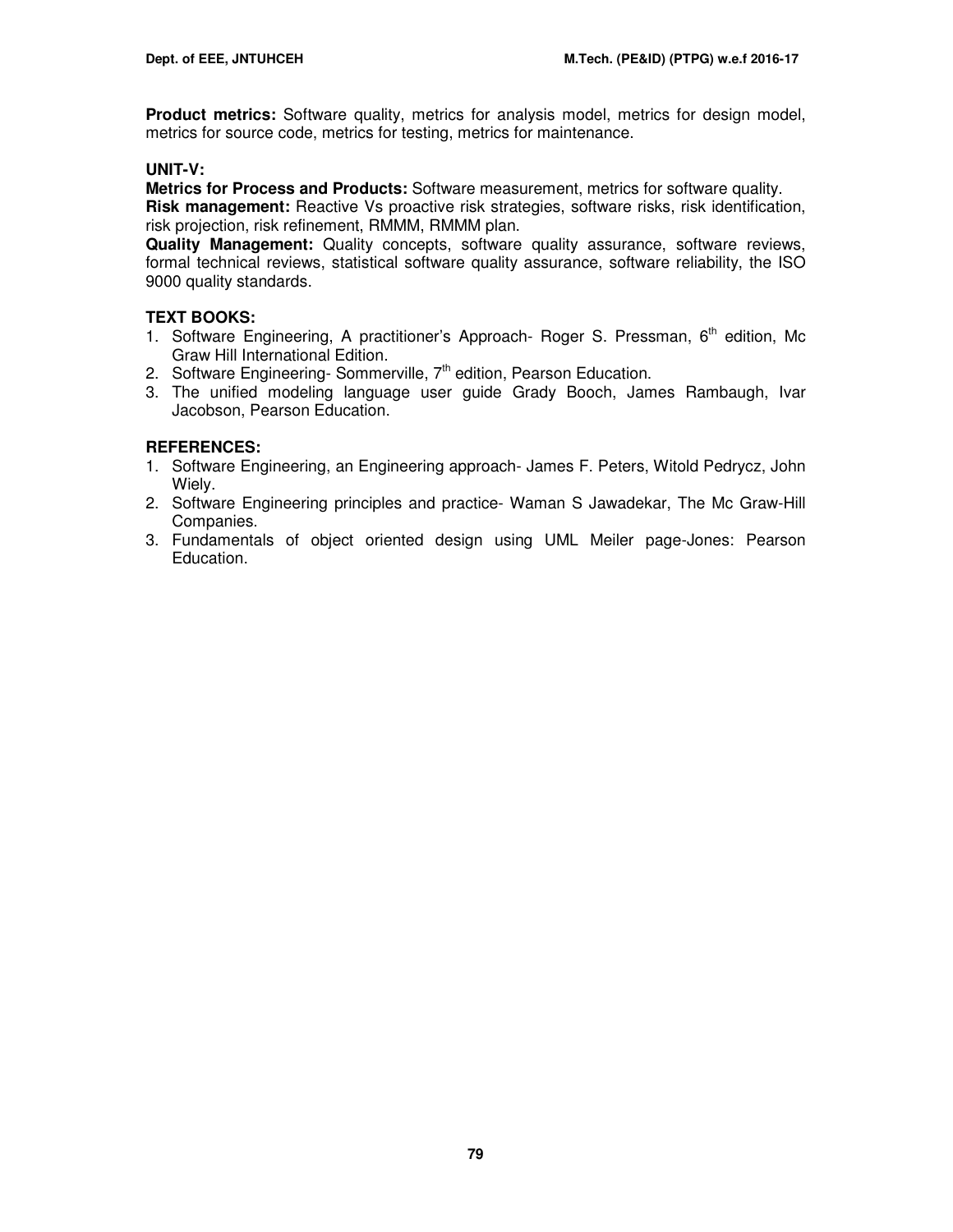| M.Tech. (PTPG) IV-Sem (PE&ID) | L T P C |  |
|-------------------------------|---------|--|
|                               | 4004    |  |

### **DE – 8.5: ENERGY STORAGE TECHNOLOGIES**

**UNIT-I: The roles of electrical energy storage technologies in electricity use:**  Characteristics of electricity, Electricity and the roles of EES, High generation cost during peak-demand periods,Need for continuous and flexible supply,Long distance between generation and consumption, Congestion in power grids,Transmission by cable, Emerging needs for EES, More renewable energy, less fossil fuel, Smart Grid uses,The roles of electrical energy storage technologies,The roles from the viewpoint of a utility,The roles from the viewpoint of consumers, The roles from the viewpoint of generators of renewable energy.

**UNIT-II: Types and features of energy storage systems:** Classifi cation of EES systems,Mechanical storage systems, Pumped hydro storage (PHS), Compressed air energy storage (CAES), Flywheel energy storage (FES), Electrochemical storage systems, Secondary batteries, Lead-Acid Batteries, Lithium-Ion Batteries, Flow batteries, Other Batteries in Development, Chemical energy storage, Hydrogen (H2), Synthetic natural gas (SNG), Electrical storage systems,Double-layer capacitors (DLC), Superconducting magnetic energy storage (SMES),Thermal storage systems, Standards for EES,Technical comparison of EES technologies.

**UNIT-III: Applications of EES:** Present status of applications, Utility use (conventional power generation, grid operation & service), Consumer use (uninterruptable power supply for large consumers), EES installed capacity worldwide, New trends in applications, Renewable energy generation, Smart Grid, Smart Microgrid, Smart House, Electric vehicles,

**UNIT-IV: Management and control hierarchy of EES:** Internal configuration of battery storage systems, External connection of EES systems, Aggregating EES systems and distributed generation (Virtual Power Plant),"Battery SCADA" – aggregation of many dispersed batteries.

**Demand for Energy Storage:** Growth in Variable Energy Resources, Relationship between balancing services and variable energy resources, Energy Storage Alternatives, Variable Generator Control, Demand Management, Market Mechanisms, Longer Term Outlook.

**Valuation Techniques:** Overview, Energy Storage Operational Optimization, Market Price Method, Power System Dispatch Model Method, Ancillary Service Representation, Energy Storage Representation, Survey of Valuation Results.

**UNIT-IV: Forecast of EES market potential by 2030:** EES market potential for overall applications, EES market estimation by Sandia National Laboratory (SNL), EES market estimation by the Boston Consulting Group (BCG), EES market estimation for Li-ion batteries by the Panasonic Group, EES market potential estimation for broad introduction of renewable energies, EES market potential estimation for Germany by Fraunhofer, Storage of large amounts of energy in gas grids, EES market potential estimation for Europe by Siemens, EES market potential estimation by the IEA, Vehicle to grid concept, EES market potential in the future

- 1. andreasoberhofer@gmx.de
- 2. www.ecofys.com/com/publications
- 3. www.iec.ch